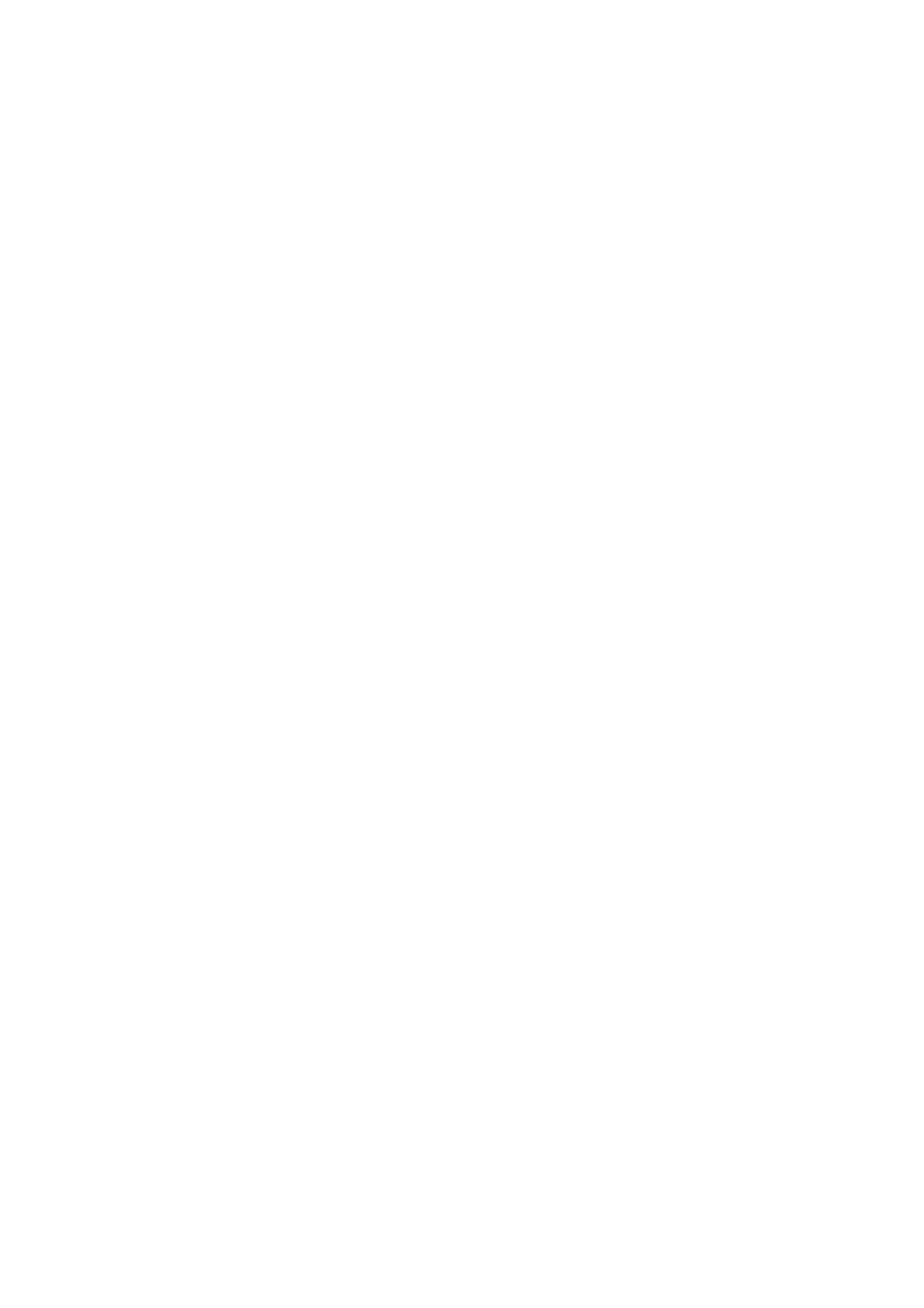It was agreed by the MHCA, BMRI and HREOC, that the most useful framework for organising the vast amount of written and verbal data collected through the consultation process, was the *National Standards for Mental Health Services* (the Standards; see Appendix 8.7)*.* 

The information in this Part 5, and in Part 6, comes from the submissions and public consultations. The information represents a persuasive cumulation of personal experiences but it is not intended to suggest definitive proof or disproof of the implementation of the Standards. The data is analysed according to State and Territory (Parts 6.1-6.8), and then nationally (Part 6.9) for submissions received from national organisations.

In this section (Part 5), we summarise those common themes and provide a small sample of quotes that highlight personal experiences relevant to each Standard. The volume and consistency of the information gathered through this process demonstrates the gaps and the difficulties governments have had across Australia in meeting these Standards.

# 5.1 STANDARD 1: RIGHTS

*The rights of people affected by mental disorders and/or mental health problems are upheld by the Mental Health Service (MHS).* 

Standard 1 is designed to generally promote and protect the rights of people with mental illness. The Standard is broken down into specific components which set out the criteria for meeting this principle in more detail (see Appendix 8.7).

There was universal concern about the implementation of this Standard across Australia. The concerns (see list below) indicate the continuing vulnerability of people with mental illness, continued exposure to abuse and a lack of access to complaints procedures to identify systemic failures and provide personal redress.

Carers and service providers noted flaws with complaints procedures that resulted in consumers and carers being afraid to lodge complaints. They described fears of retribution and withdrawal of services. Carers who had lodged complaints also felt that they were being 'fobbed off'.

There were also reports that mental health consumers were not being treated with dignity or respect. Experiences ranged from humiliating and degrading treatment in hospital settings to forced interactions with the police. Consumers and carers said that they were not being provided with information about their illness and treatment choices. They also complained that they were frequently denied the right to have others, such as carers and advocates, involved in their care.

Consumers from a Non-English Speaking Background (NESB) reported a denial of access to interpreters by services, which led to difficulties in accessing appropriate treatment and support services.

Another key area of concern was the protection of the rights of one of the most vulnerable groups of consumers - people with mental illness in the criminal justice system. This is a critical issue, given the rising rate of incarceration of people with mental illness (often due to the inability of consumers to access treatment and support services when needed).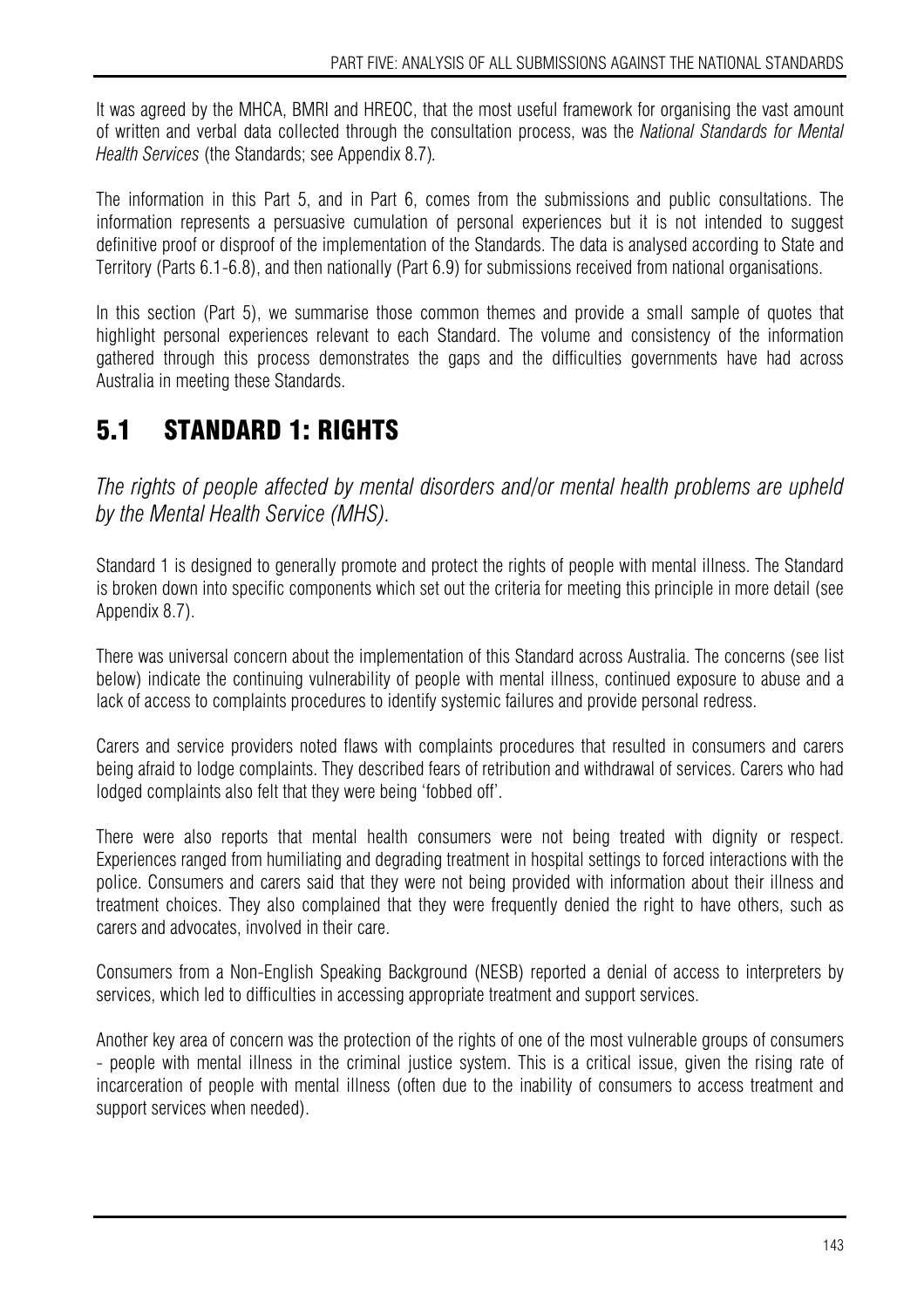In summary, the key issues relating to this Standard, across Australia, include:

- Consumers and their carers are not being provided with information about their rights (Standards 1.2, 1.3, 1.4)
- Consumers and their carers are not being provided with information about available mental health services, mental illness and available treatment and support services (Standard 1.8)
- Consumers from a NESB and their carers are not being provided with accessible information about available mental health services, mental illness and available treatment and support services and how to access them (Standards 1.7 and 1.8)
- Consumers are not being treated with dignity and respect (Standards 1.1 and 1.4)
- Lack of access to interpreters (Standard 1.7)
- Lack of access to advocates (Standard 1.6)
- Problems with complaints procedures (Standard 1.10)
- General failure to protect consumers rights (Standard 1.1)
- Denial of a consumer's right to have others involved in their care (Standards 1.5 and 1.6)
- Staff and services are not complying with relevant legislation, regulations and instruments protecting the rights of people with mental illness (Standard 1.1)
- Concern about the rights of people with mental illness in the criminal justice system (Standards 1.1 and 1.4)
- Concern about Ministerial discretion and the rights of people with mental illness (Standard 1.1)

The following selected quotes from community forums and submissions describe people's recent experiences of mental health services in the context of Standard 1. More detailed descriptions of experiences relevant to this Standard can be found in Part 6:

### Consumers and their carers not being provided with information about their rights

*Failure to inform consumers of their rights. The recent review of the Mental Health Act 1996 revealed continued resistance amongst mental health workers to the philosophy and practice of informing mental health consumers of their rights, including review of orders, involuntary treatment second opinions, use of advocates. The provision of pamphlets listing consumers' rights is the most routine means of meeting the duty to inform. This is a minimum standard and considerable pressure needs to be applied to encourage verbal communication by staff about rights, at levels appropriate to consumer needs, at various times during hospitalisation or care in the community.* 

(Health Consumers' Council WA, Western Australia, Submission #29)

*[X] was not informed of his rights as a Voluntary Patient and was not made aware that he had been made an 'Involuntary Patient'. This had been done without notification, oral or written. This was witnessed by us prior to [X] being placed in a drug induced sleep. He has not obtained or received copies of associated Forms relevant to this admission…. Management of [X]'s case, have violated his rights as a person with a mental illness.* 

(Carers, Western Australia, Submission #177)

#### Consumers not being treated with dignity and respect

*A lack of dignity and respect in care received from mental health services are reported generally but in particular, forensic patients, young people and Aboriginal patients are reported to be treated poorly.*  (Mental Health Community Coalition Consumer and Carer Caucus,

Australian Capital Territory, Submission #342)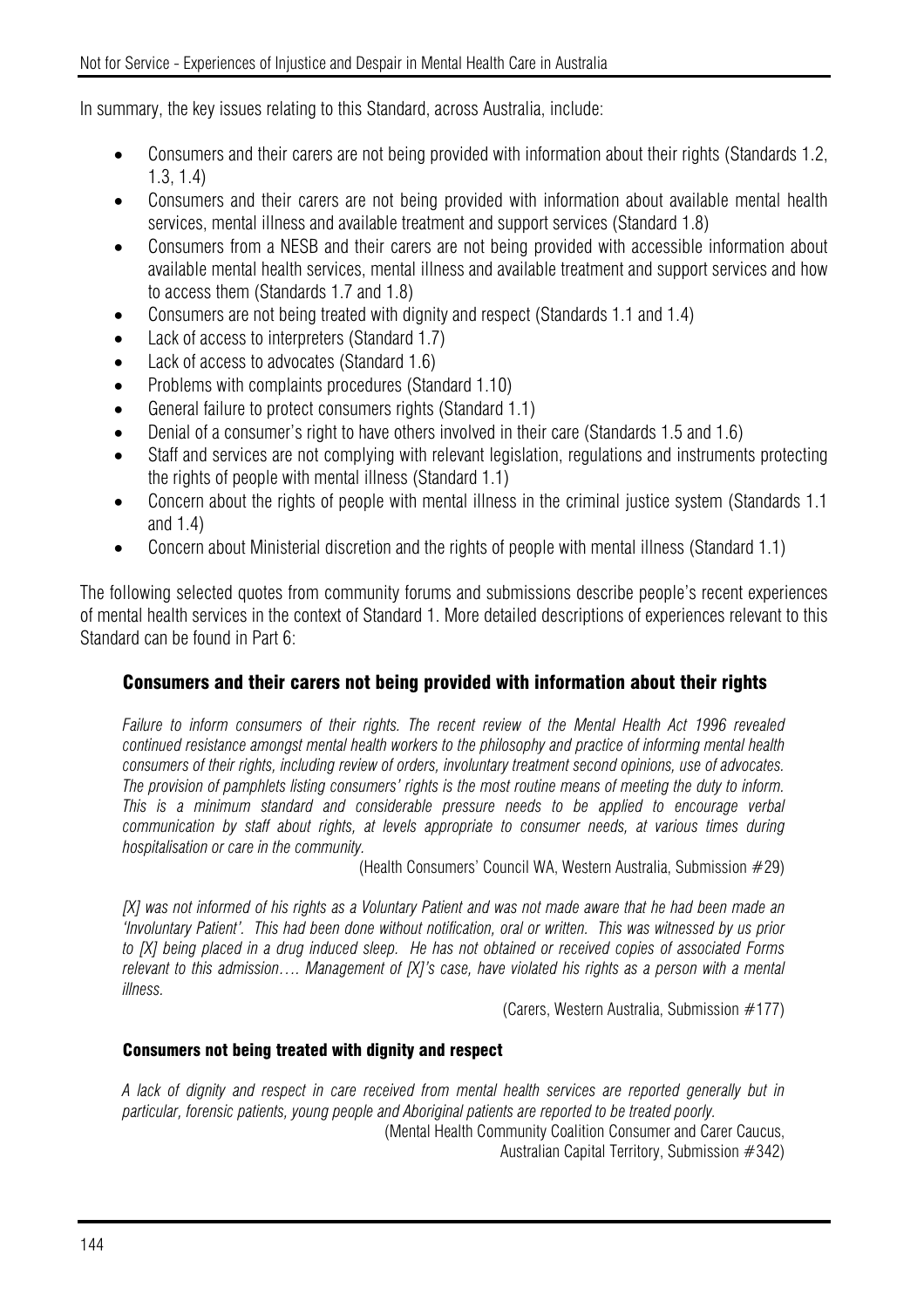*Why in 2004 are our loved ones still suffering after policy documents from fancy government watchdogs have been released? Why aren't our loved receiving the same quality of care as people with physical illnesses? Are they not worthy of treatment? Where is the concern? There are huge problems with the system and some of the staff within the system. There is physical and sexual abuse still occurring. Why do we still use seclusion where there are no toilets, no water?* 

(Carer, New South Wales, Parramatta Forum  $#1$ )

*I stayed in the Psychiatric Intensive Care Unit at the Royal Derwent Hospital – human rights regarding seclusion. There was no access to a toilet so I had to urinate in the corner of the room.*  (Consumer, Tasmania, Hobart Forum #3)

*By 15 December 2001, our daughter had developed severe oral thrush, her tongue being swollen preventing her from swallowing and talking without great distress. Unbelievably, her meals still comprised solid food (which she could not eat); this situation led to her subsequent malnutrition and severe dehydration which resulted in her losing 12 kilograms and being transferred to medical ward 2 East on 4 January 2002 for prompt life-saving intravenous and naso-gastric treatment… my wife saw our daughter drinking the toilet water to help relieve her dry and thickly-coated tongue, mouth and throat.* 

(Carers, Parents, New South Wales, Submission #106)

*We are often required to transport these people but they are not criminals, they are ill.*  (Police officer, Western Australia, Bunbury Forum #9)

#### Concern about protection of the rights of the mentally ill in the criminal justice system

*Prison is an expensive housing option for the mentally ill: it is also a grave abuse of their human rights.*  (Anonymous, Queensland, Submission #67)

*In May 2001, as a consequence of that inadequate treatment, he was charged with malicious damage by arson and in April 2002 was found not guilty by reason of mental illness. From May 2001 until June 2003 our son was incarcerated in appalling conditions at Long Bay Prison Hospital. His behaviour throughout that period was exemplary. During all of that time, he was locked for at least 11 hours a day, and often longer, in solitary confinement in a prison cell and was not allowed to have a TV in his cell. He was frequently hungry, due to the poor quality of the food provided.*

(Carers, Parents, New South Wales, Submission #75)

*[Prisoners] are in a highly restricted environment, have no choice in provision of service, have far reduced access to their support network, have even greater problems in accessing any complaint or oversight body and in allowing such bodies to examine information that they request to be examined.* 

(Indigenous Social Justice Association (ISJA) and Justice Action (JA),

New South Wales, Submission #349)

#### Problems with complaints procedures

*95% of the reason why you don't get complaints – because they are exhausted and afraid of victimisation.*  (Anonymous, Northern Territory, Darwin Forum #27)

*I want to talk about what happens to patients if you complain about staff. If you complain you go from the frying pan to the fire! …You still need the treatment and the service so you don't complain.*  (Consumer, Victoria, Morwell Forum #10)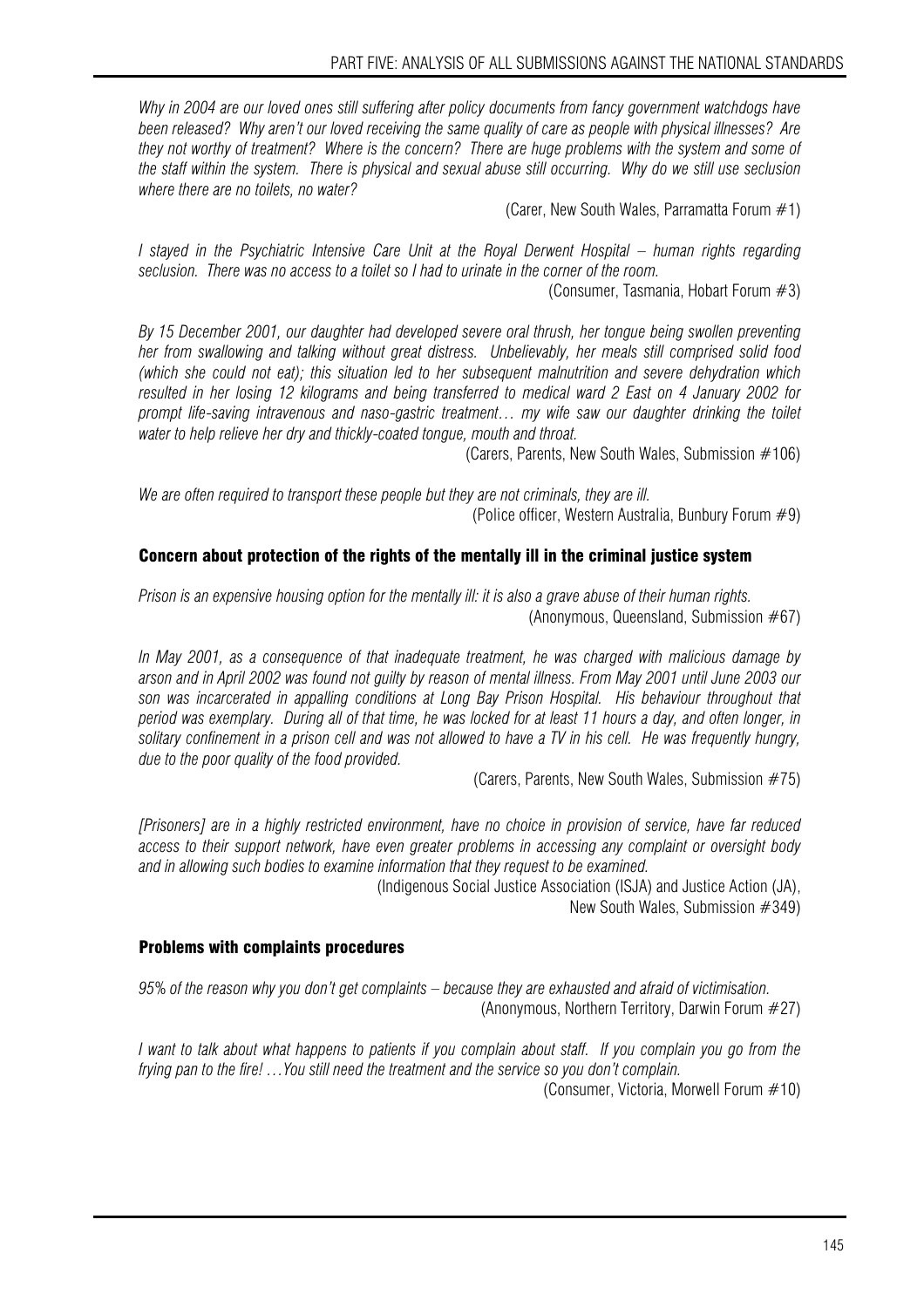*People are afraid to complain. There's a fear of impact if they complain. Even when the evidence is overwhelming, there is still a real fear. The more serious the complaint, the more "they" will try to discredit the consumer. The culture is such that "they" never want to help the consumer.* 

(Consumer Advocate, Victoria, VMIAC Forum # 9)

*A protocol needs to be developed for the dealing with complaints on a prompt basis whether it be from official agencies such as OCA or others including family, friends and carers. A responsible accountable system for dealing with complaints may well assist morale and confidence in the safe care provided by PSU. (Excerpt from Report of findings by the Chief Coroner)* 

(Carer, Partner, Australian Capital Territory, Submission #305)

*…even numerous complaints to the WA Medical Board have been dismissed with such statements as 'time lessens the memory'........... sure, after they kept fobbing off meetings with them and letting time lapse. I went to every viable person in Perth only to crash into brick wall after brick wall. [Y], Head Psych for the state, told me I was just an emotive mother... too right I am!* 

(Carer, Mother, Western Australia, Submission #103)

#### Staff and services not complying with relevant legislation, regulations and instruments protecting the rights of people with mental illness

*The hospital has reduced the Ward Clerk hours, which leaves her unable to provide the time needed to do the paperwork to comply with the Mental Health Act. Often when a patient is to have a review by the Mental Health Review Board, there is no paperwork ready, no psychiatrist in attendance and no report by the treating psychiatrist.* 

(Nurse, Western Australia, Submission #55)

*Mental Health Review Board (MHRB) fails to uphold human rights of mental health consumers. The MHRB has consistently failed to work to the reasonable extent of the scope of its powers, by testing the attitudes and practices that lead to detention and forced treatment of consumers. The MHRB is widely regarded by mental health consumers with experience of the system as not being worth the effort of contacting. Reviews are*  routinely limited to 20 minutes, psychiatrists' reports are taken on face value and rarely challenged, procedural *fairness is seen by most consumers and advocates as completely absent.* 

(Health Consumers' Council WA, Western Australia, Submission #29)

#### Lack of access to advocates

*We have also found problems with the system's recognition of independent advocates, who having been specifically requested to act of behalf of a patient regarding a certain matter, are denied the ability to do so. This even occurs when the request has been in writing - demands are made for the request to be rewritten in a standardised format. This causes frustration in the patient and delay in resolving a problem.* 

(Indigenous Social Justice Association (ISJA) and Justice Action (JA), New South Wales, Submission #349)

*To offset the abuse of human rights occurring on a daily basis, the need for advocacy services is stronger than ever before, and yet funding for these services has steadily diminished. Without access to independent, fully funded, fully trained advocates, human rights will continue to be breached and the effects will continue to be long lasting and impede the recovery of so many consumers. Independent advocacy can be very effective when used pro-actively in mental health service provision.* 

(Centre for Psychiatric Nursing Research and Practice, Victoria, Submission #323)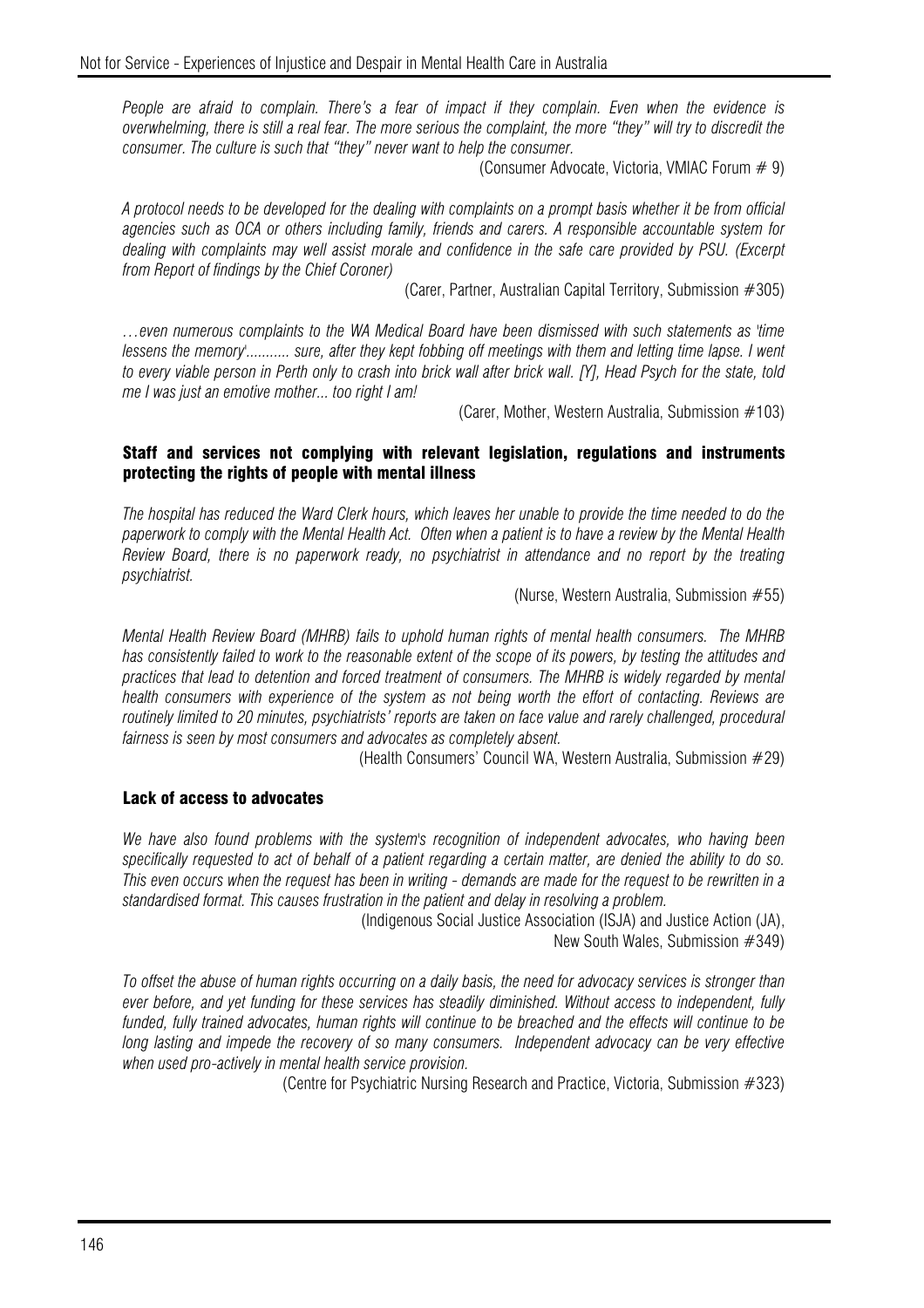#### Lack of access to interpreters

*The lack of interpreters is a real issue. Many of our people don't have carers, they are socially isolated and they have problems with the language. But they are told by many practitioners that they don't work with interpreters so they can't access adequate care.* 

(Service Provider, Western Australia, West Perth Forum #36)

*Interpreter use of people with limited English. The Health Consumers' Council has assisted a Macedonian mental health consumer who was challenging the actions of mental health services to require him to submit to medication and involuntary hospitalisation. The clinical consultation during which the decision was made to place the consumer on an involuntary order occurred without an interpreter. We include an Advocacy report produced at the time of this consultation that highlights our concerns about the failure of mental health service clinicians to engage interpreters. Specific comment: The engagement of an interpreter should not be optional where action under the Mental Health Act is likely or possible.* 

(Health Consumers' Council WA, Western Australia, Submission #29)

#### Concern about Ministerial discretion and the rights of people with mental illness

*The Minister is sitting on a request for a consumer to go home even after the Mental Health Tribunal has approved his release.* 

(Carer, New South Wales, Parramatta Forum  $#1$ )

*During the period of our son's Forensic Order, we have not been satisfied with the 'due process' of administration of conditions of that order. The requirement that the NSW Minister for Health approve these conditions means that the process is inappropriately politicised. Decisions about transfer and leave for patients, seem to be made to appease community attitudes about mental illness and violence, which are steeped in stigma, rather than in the best interest of the patient.* 

(Carers, Parents, New South Wales, Submission #75)

# 5.2 STANDARD 2: SAFETY

*The activities and environment of the MHS are safe for consumers, carers, families, staff and the community.* 

There was serious concern that mental health services are not providing treatment and support to ensure the safety of consumers, their families and the community. The lack of services to assist youth, in particular, was noted. Submissions indicated that many consumers are unable to access emergency services even when at risk of self-harm or harm to others.

Families and carers reported fear for their own safety and the safety of their family member, with no or little response from mental health services. Some consumers shared experiences where they were afraid in hospital treatment settings and provided examples where their safety was not adequately provided for.

Submissions and presentations provided examples of consumers dying while in hospital care, or soon after discharge. Some services responded to safety issues by employing security guards and limiting the freedom of inpatients. However, submissions indicate that this response did not improve safety and security, rather it exacerbated stigma issues and feelings that people with mental illness were criminals or "animals".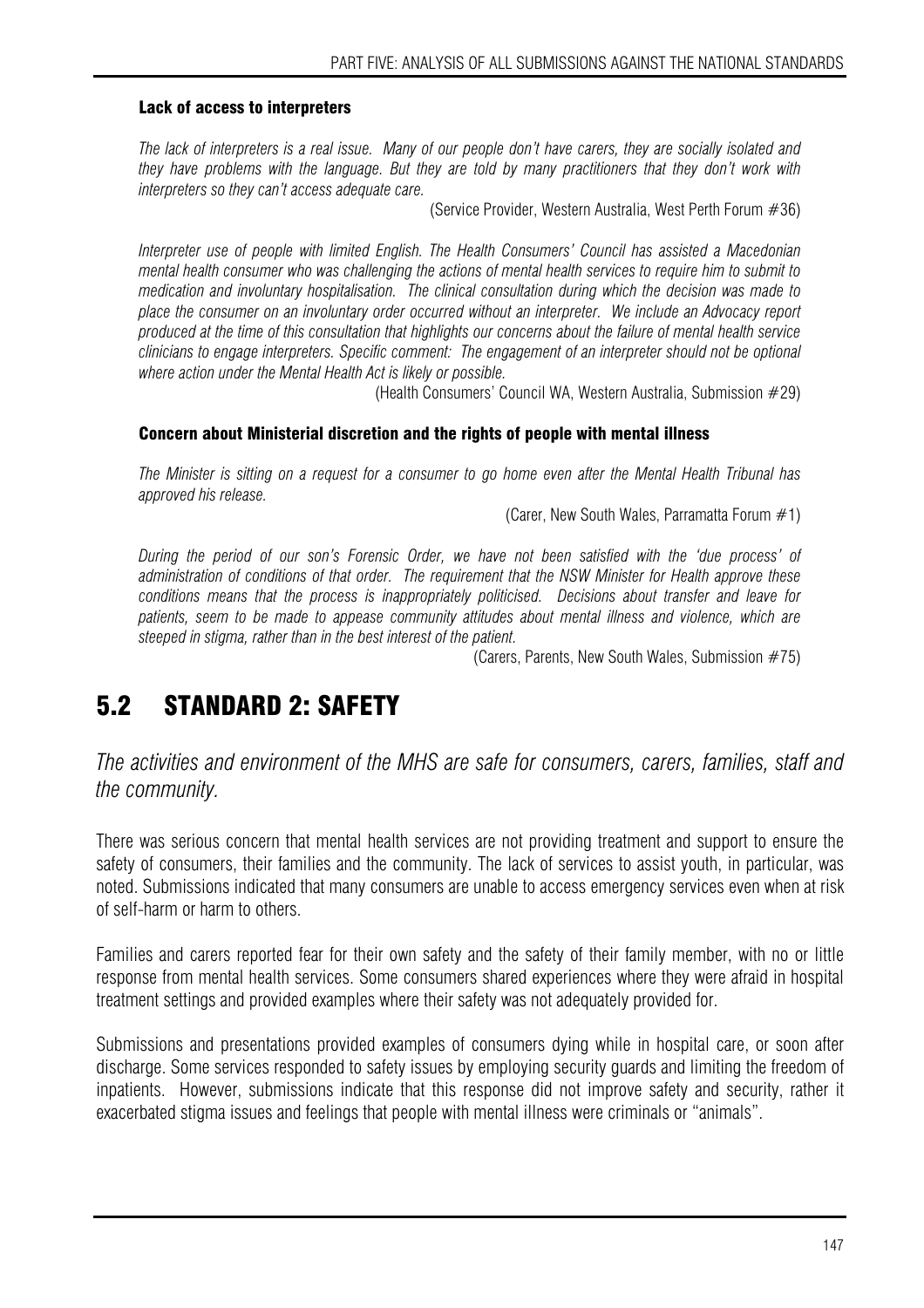Fears for personal safety were also expressed by staff. The expressed a need for additional resources and staff support and training in order for mental health services to respond appropriately and ensure the safety of consumers, carers, staff and the community.

Nationally, the key issues raised regarding this Standard include:

- lack of response to family concerns of danger (Standard 2.3);
- excessive use of physical restraint, sedation and armed escort (Standard 2.3);
- excessive focus on security (Standards 2.1 and 2.3);
- problems with the use of security guards with inpatients (Standard 2.3);
- Consumers are not kept safe or protected from abuse in hospital and treatment settings (Standard 2.2);
- inappropriate staff responses to aggressive and difficult behaviour (Standard 2.4);
- need for staff training to respond appropriately to aggressive and difficult behaviour (Standard 2.4);
- safety concerns for children with mental illness (Standard 2.2);
- lack of services for children and youth with behaviour problems (Standard 2.2);
- lack of procedures in hospitals to ensure safety of consumers, carers and the community upon discharge (Standards 2.1 and 2.3);
- inadequate treatment and support services to ensure the safety of consumers, carers and the community (Standard 2.3);
- lack of support and services in the community to protect consumers from abuse (Standard 2.2);
- lack of trust in MHS to ensure safety for the community (Standard 2.3):
- occupational health and safety issues (Standard 2.3);
- safety concerns of staff (Standards 2.3 and 2.5):
- safety not ensured in supported accommodation environments (Standards 2.2 and 2.3);
- the MHS is not communicating vital information with other accommodation service providers to ensure the safety of staff and other residents (Standard 2.3);
- transport of consumers in a manner which is not 'safe and dignified' (Standard 2.3); and
- safety issues due to lack of resources (Standard 2.3).

The following selected quotes from community forums and submissions describe people's recent experiences of mental health services and their areas of concern under Standard 2. More detailed descriptions of experiences relevant to this Standard can be found in Part 6:

### Safety of people with mental illness not ensured

*The only way the people I have mentioned will receive help is if they harm themselves severely or someone else which is more than likely and why should carers have to wait for such a result.* 

(Carer, Queensland, Submission #109)

*Two consumers died at Xmas one who self harmed and took it too far – we referred him to the service as he was very distressed and out of control he was assessed by a case manager as OK but died within the following week; The second went to the service begging to go into the unit as he knew that when he got this depressed he was at risk – this was our experience in the past and he was hospitalised and kept safe; they refused on this occasion – he took his own life a couple of days later.* 

(Anonymous, Queensland, Submission #113)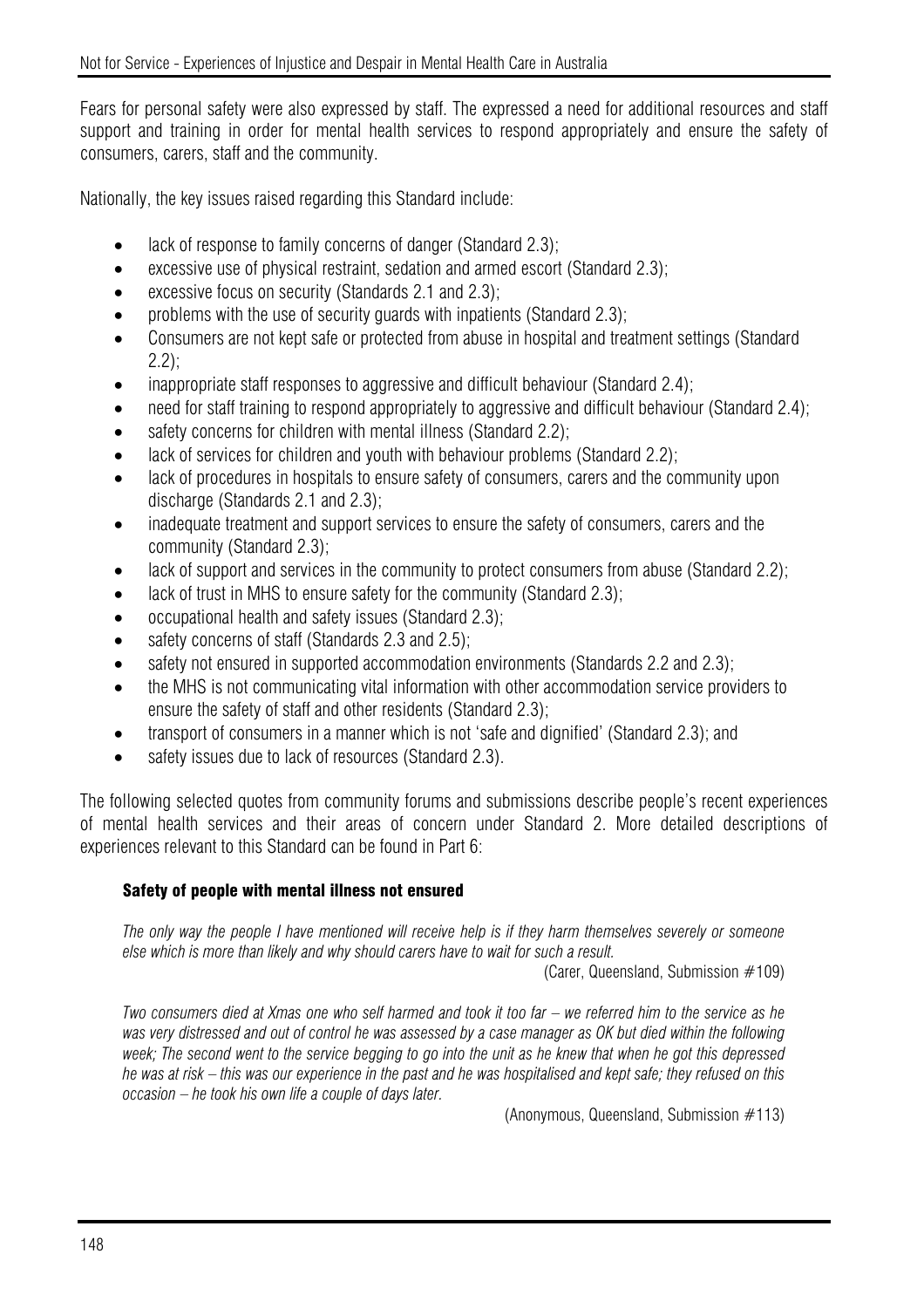#### Safety of families and carers not ensured

*More than half of the time within 48 hours, to a week, of her release we would be back at the emergency room*  when the medication had worn off and the delusions had returned full force and often she had lashed out at *myself or my grandparents.* 

(Anonymous, Queensland, Submission #82)

*[X] subsequently stayed with us for 10 days even though he was clearly very unwell and should not have been*  released from hospital. He seemed to be getting worse staying with us and constantly paced through the *house day and night. [X] became very aggressive towards his family and had problems with his thought processes. His condition was obviously deteriorating rapidly and we were very worried about safety issues, both his and our own.* 

(Carers, Parents, New South Wales, Submission #198)

#### Lack of services for children and youth with behaviour problems

*I have staff using the expulsion / suspension guidelines to exclude these kids. I have staff being attacked by kids who are on drugs. Because of a lack of services there's nothing left but to exclude these kids. Actually they really need care.* 

(Teacher, South Australia, Murray Bridge Forum #17)

#### Safety not ensured in supported accommodation environments

*Hostels like St. Bartholomew's House can no longer afford the risk of injury to staff and/or other residents from people who are not having adequate treatment and support from mental health services.* 

(St Bartholomew's House Inc, Western Australia, Submission #37)

#### Safety concerns of staff

*As well as the serious implications this crisis has for patients, there are very real and unacceptable consequences for staff. In addition to the obvious risks associated with safety and aggression, there is the deleterious psychological impact on staff constantly frustrated in their attempts to deal humanely with these people in a system that is patently incapable of responding adequately to demand.* 

(Mental Health Workers Alliance, New South Wales, Submission #325)

#### Excessive focus on security

*Some of these security measures convey to the public that the people behind the wire are animals that need to be constrained.* 

(Carer, New South Wales, Parramatta Forum  $#4$ )

#### Excessive use of physical restraint, sedation and armed escort

*…it goes against the grain to see people being made to stay on a trolley, in a cubicle, usually sedated, occasionally mechanically restrained, just because the mental health system is overloaded and poorly resourced. This situation is chronic and untenable.* 

(Clinician, Victoria, Submission #201)

*Generally if a person's level of distress is of such concern to the clinic staff, themselves, family and / or community, the person will be evacuated, generally by air, to Alice Springs for assessment. The distances involved and the use of planes mean that evacuation to the acute service often requires chemical and / or physical restraint. Clearly there are significant safety issues that are evaluated in each case, however it does mean that Anangu are more likely to be chemically and physically restrained during an acute episode.* 

(Anonymous, Northern Territory, Submission #271)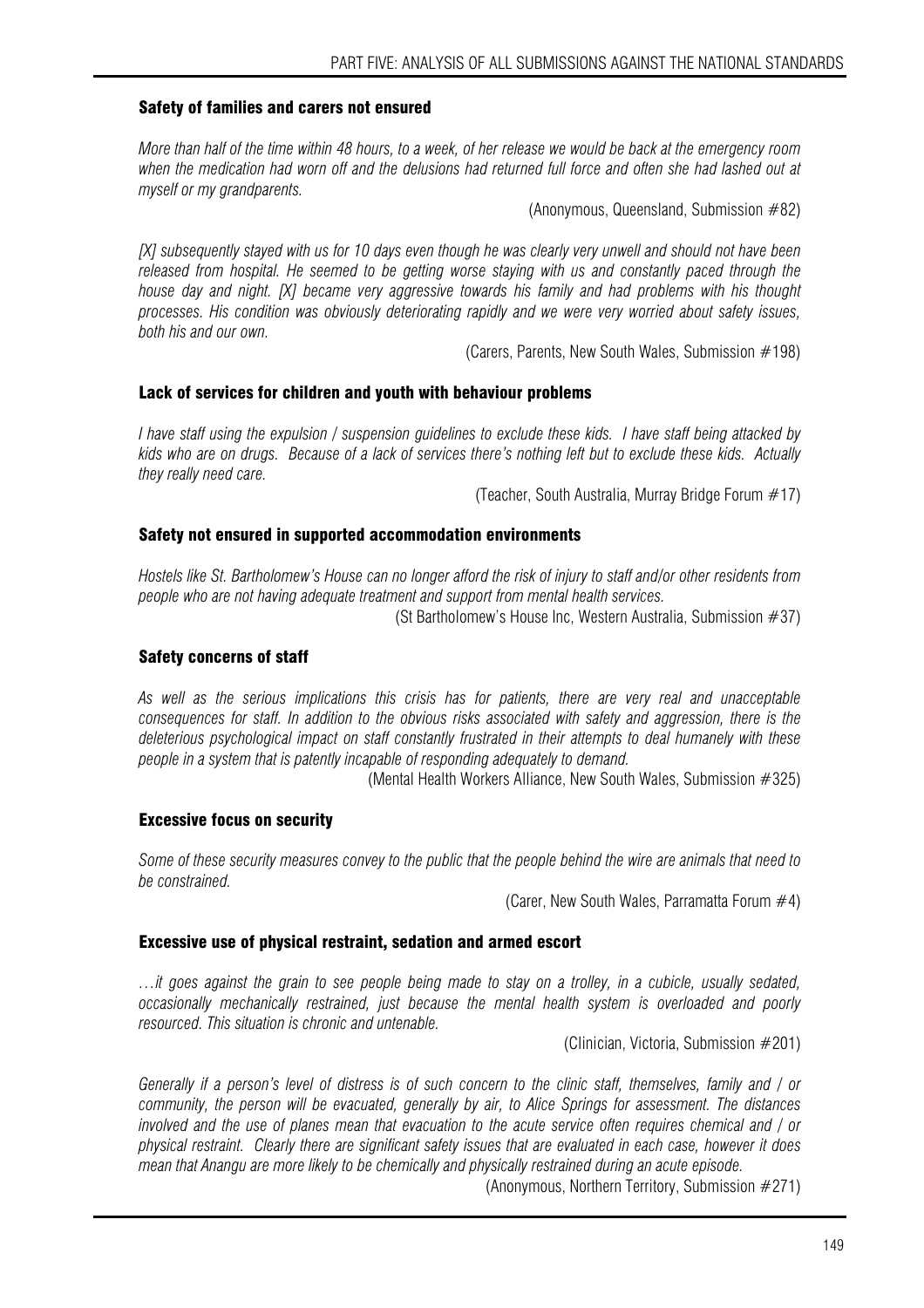#### Problems with using security guards with inpatients

*One of the most disturbing practices for me is the use of security guards from a private security firm to*  facilitate the care of inpatients, due to lack of proper facilities and staffing levels in Bunbury. The hospital *regularly employs guards to "special" patients who are considered at risk of either self-harm or absconding. They often use the guards to boost the staffing levels in the unit to try and make the environment safe. This*  can often mean an untrained person, usually male, following around a very ill or deeply disturbed person in the *medical ward of the hospital as well as the psychiatric unit, or is sitting around in full uniform in the psychiatric unit. This has a couple of very major concerns. Firstly, the patient often self discloses to the security guard their personal history… Secondly, it also gives the patient, visitors and other patients, the impression that the person with the guard is "trouble", i.e. violent, bad, etc.* 

(Clinician, Western Australia, Submission  $#55$ )

#### Consumers not kept safe or protected from abuse in hospital and treatment settings

*I'm a patient in the hospital at the moment under an involuntary order and it was very difficult for me to get here to this forum today… It's a place where you can get away from the world but there's not much else. The situation is terrible and I can't even have a shower in private. I'm scared and I have no privacy.* 

(Consumer, Western Australia, Bunbury Forum #17)

*In my last admission (one year ago) to a public hospital I was assaulted and many of my things were stolen*  and some jewellery was flushed down the toilet. I do not blame the other patient because she was very unwell *but I expect to be safe when I get admitted to hospital.* 

(Consumer, Queensland, Submission #204)

*I am writing to you in order to express how appalled I am to hear that, eighteen months after the release of the Bunbury Health Task Force Report major problems with clinical safety at the Bunbury Hospital Psychiatric Inpatient Unit still continue… I can only hope that now, with the release of yet another report, your Office and that of the State Wide Office of Mental Health will be able to insist upon change – before someone is seriously injured, killed or otherwise jeopardised…* (extract from a letter to the Office of the Chief Psychiatrist) (Clinician, Western Australia, Submission #24)

#### Need for staff training to respond appropriately to aggressive and difficult behaviour

*As a nurse academic and educator, I am aware that it seems that nurses often adopt or are directed to adopt a zero tolerance to aggression and violence, creating an often adversarial stance with patients and thus increasing the possibility of an aggressive episode... This is avoidable and unacceptable workplace practice. Patients deserve better care, nurses deserve high quality ongoing education and support to provide them with the skills and knowledge to care for people with difficult behaviours.* 

(Academic, South Australia, Submission #142)

#### Safety issues due to lack of resources

*…the increasing service resource crisis presents significant threats to the rights of mentally ill people. This occurs through compromising safety and increasing the risk of sub-standard treatment, undermining centres of clinical academic excellence, increasingly marginalising those with mental illnesses, and through a tendency when addressing clinical problems to rely increasingly on administrative and legal solutions rather than clinically led solutions.* 

(Public Sector Psychiatrists, New South Wales, Submission #297)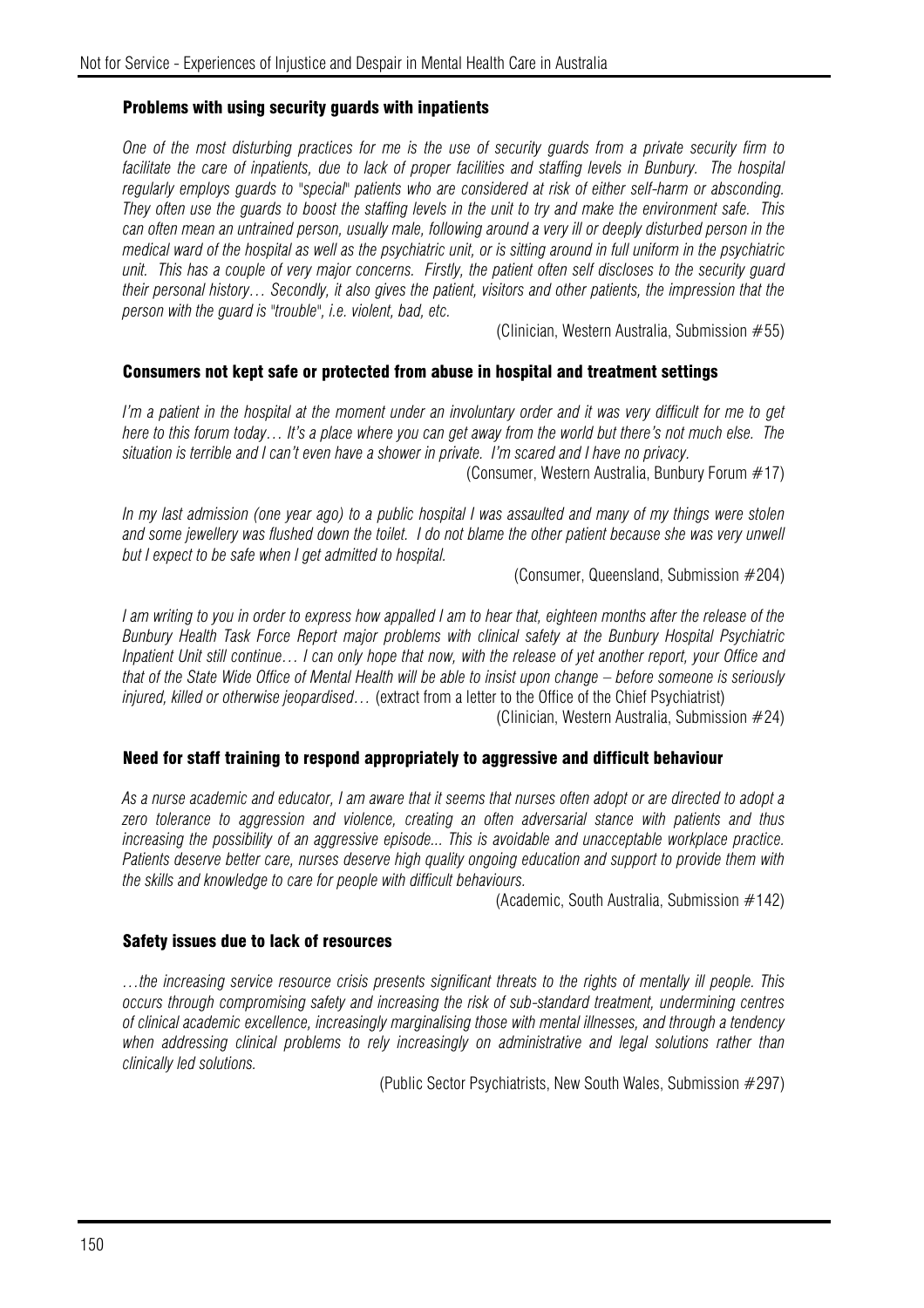*There is a crisis in attracting all disciplines to work in Mental Health due to lack of support/ training and poor working conditions and a lack of attractive career paths. This impacts on comprehensive care and there are recurrent safety issues due to staff dealing with potentially violent and dangerous situations, sometimes without any back up.* 

(Anonymous, Tasmania, Submission #254)

# 5.3 STANDARD 3: CONSUMER AND CARER PARTICIPATION

*Consumers and carers are involved in the planning, implementation and evaluation of the MHS.* 

Across Australia there were concerns about the diminishing level, or complete abandonment, of consultation and engagement with consumers and carers in the planning, implementation and evaluation of service delivery. There were reports that critical service delivery decisions were being made without any consultation with consumers and carers. Nor were there attempts to communicate the ramifications of such decisions to this group.

Where such processes were still operating, they were frequently described as 'tokenistic' and consumers and carers did not feel valued. Continued withdrawal of funding and lack of resources to support consumer and carer participation programs was also reported. Consumers and carers described feelings of weariness and 'consultation fatigue.' They are sick of being ignored and frustrated by the futility of participation and lack of progress.

Concern was also expressed that representation is not inclusive of all consumers and carers; for example, the representation of people with Borderline Personality Disorder was noted as lacking.

Nationally, the key issues relating to this Standard include:

- abandonment of participation by consumers and carers in planning, implementation and evaluation processes by the MHS (Standards 3.1 and 3.2);
- lack of meaningful consultation (Standard 3.1);
- 'tokenistic' approach to consumer and carer participation (Standard 3.1);
- views of consumers and carers are not being heard (Standard 3.1);
- views of youth with mental illness and mental health problems are not being heard (Standards 3.1, 3.2 and 3.6);
- consumers with borderline personality disorder, in particular, are not being heard (Standard 3.6);
- lack of funding and resources to support consumer and carer participation (Standards 3.2, 3.3 and 3.4);
- concerns about lack of progress and 'consultation fatigue' (Standard 3.1); and
- need to address barriers to effective participation by consumers and carers (Standard 3.7).

The following selected quotes from community forums and submissions describe people's recent experiences of mental health services and areas of concern under Standard 3. More detailed descriptions of experiences relevant to this Standard can be found in Part 6: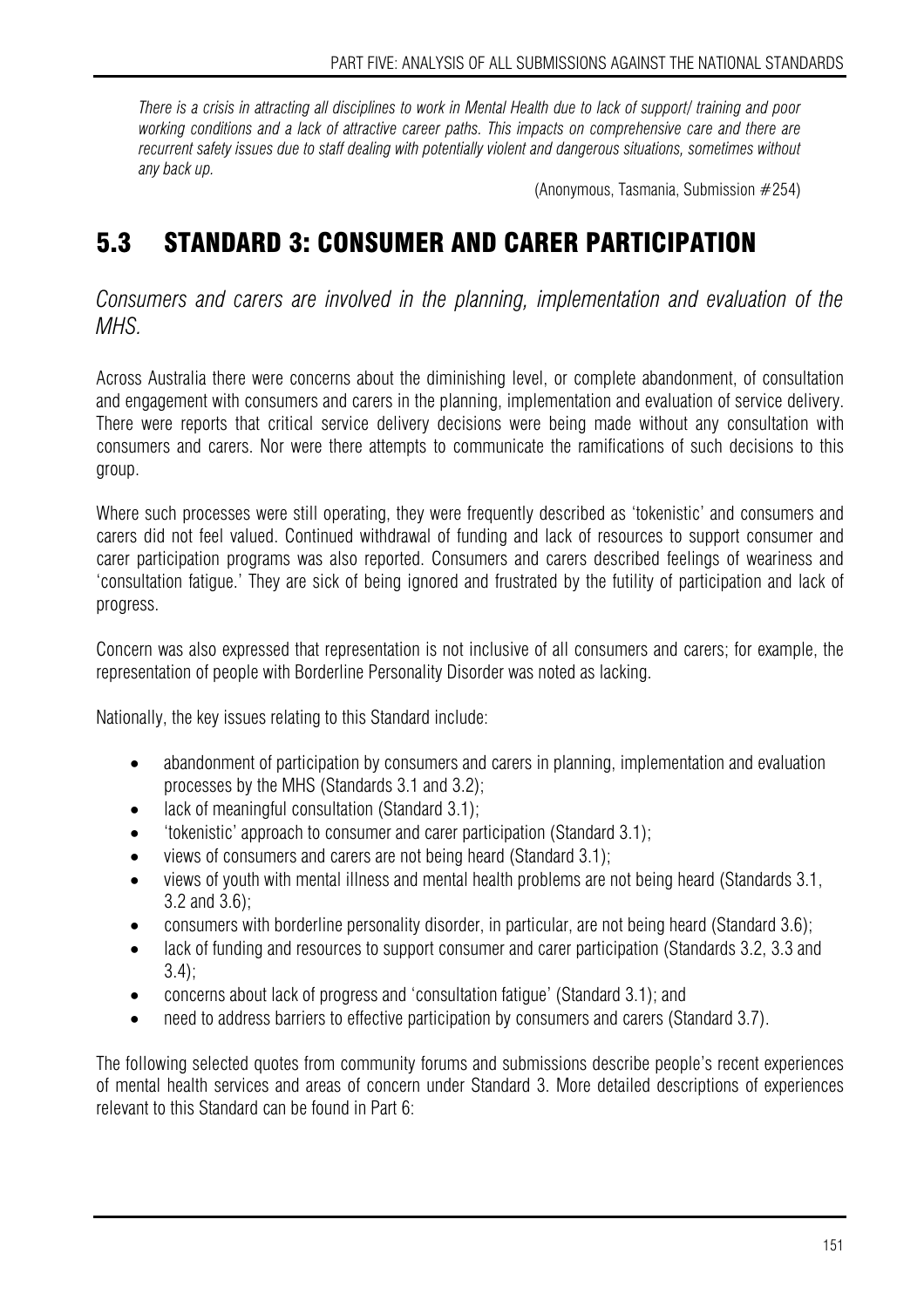#### Concerns about lack of progress and 'consultation fatigue'

*The other thing the NSW government is good at is holding inquiry after inquiry, establishing one task force or select committee after each other – and all it is, is a big talk fest and we go around the same circle for the next 2-3 years or in Australia's case for the next 10 years.* 

(Consumer and Consumer Advocate, New South Wales, Submission #8)

*My son and I have been involved with the Mental Health Association and been on lots of committees and attended many forums and consultations and where are we?* 

(Carer, Mother, Northern Territory, Alice Springs Forum #13)

*Too many times over the years have many other people and I given information, been part of a consultation group, spoken up when asked to do so. Too many times have we been promised that something would be done? Too many times we have been let down. I am certain that somewhere in archives there is a plethora of information that has been collected and not activated on. I like many of my colleagues in the Mental Health System am sick and tired of being told that we have a voice only to find out that we have been fooled once again.* 

(Consumer, Victoria, Submission #112)

#### Lack of meaningful consultation

*There is a rhetoric of inclusion of the consumer voice in mental health debates but the consumer-survivor*  experience of this, virtually unanimously, is that this rhetoric is lip-service not matched by any real commitment and certainly not by any meaningful resources to promote the inclusion of the consumer *perspective…* 

(Insane Australia, Victoria, Submission #232)

*Other Consumers Consultants, an apparently smaller group – who measured their situations in various different ways – said that the local Area Mental health Services where they worked remained apparently "resistant and entrenched" toward consumer perspectives, maintaining attitude barriers and "us and them" thinking, and sometimes taking a "pathologising" view of issues. A more subtle but still difficult situation was where consumers perceived that services seemed to be "saying all the right things" but were short on meaningful action – sometimes opting for quick fixes, tick-the-box checklists and "tokenistic" displays of consumer participation through Public Relations exercises, and ever more pamphlets.* 

(Consumer Advocate, Victoria, Submission #253)

#### Views of consumers and carers are not being heard

*We're at no risk of being threatened for speaking out because we're not being heard at all!*  (Advocate, South Australia, Adelaide Forum #15)

*Unless people are heard then the government of the day whether it be State or Federal will do nothing.*  (Carer, Wife, Australian Capital Territory, Submission #149)

#### Abandonment of participation by consumers and carers in planning, implementation and evaluation processes by the MHS

*Only recently in July, Carers at a Carer Advocacy & Issues Forum in Bunbury met and expressed their frustration regarding the sudden closure of mental health services in their community. Specific concerns regarding the closure of services include: …The complete lack of consultation with carers, consumers and health professionals regarding the closure.* 

(Carers WA, Western Australia, Submission #277)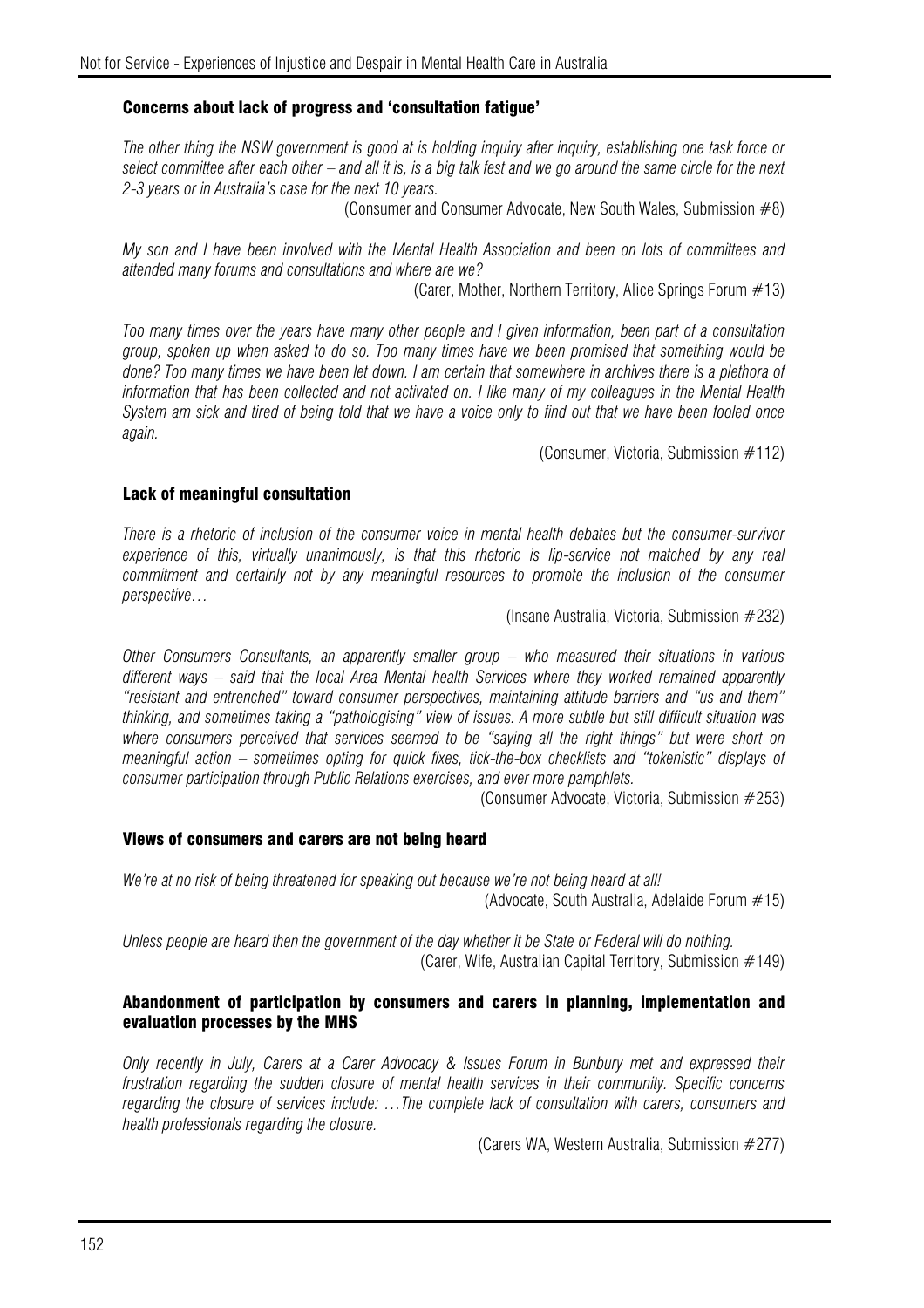*The Health Consumers' Council operated a Mental Health Consumer Advocacy Program for six years until this was de-funded in late 2003. This program supported consumer participation in service decision-making, trained consumers as public speakers on service standards and provided a Participation Payment scheme to assist consumer participation. The most promising feature of this program was the employment of mental health consumers as advocates for service reform. Consumers worked on a part-time basis in a team supporting a wide network of peers involved in service reform work. The cost to the state of this program was in the order of \$130K per year – 4 workers, 200 consumer reps, 100 committees. The loss of this program was catastrophic for the emerging mental health consumer movement. Almost all progress against the National Mental Health Plan in respect to consumer participation in mental health services has stopped in Western Australia.* 

(Health Consumers' Council, Western Australia, Submission #29)

#### Lack of funding and resources to support consumer and carer participation

Let's talk about consumers being employed within the mental health system. Yes, I'm a consumer employee *and I get paid for 30 hours and work close on 48 hours each week… What my gripe is that we have such minimal hours, that we simply cannot do half the stuff we're capable of and try to put into effect. More often than not we're not acknowledged as having any expertise, definitely expected (in my situation) to perform as a manger yet not paid accordingly. In other areas we're the most under utilised resource within a mental health service – and forget the voluntary crap – we deserve to be paid for a good day's work like any other person in the community.* 

(Consumer and Consumer Advocate, New South Wales, Submission #8)

*To remove barriers to participation more resources need to be dedicated for consultation, organisational commitment and leadership and consumer participation.* 

(Anonymous, Tasmania, Submission #290)

#### Views of youth with mental illness and mental health problems are not being heard

*While consumer participation has fixed some of the worst bits of the adult mental health system, it is virtually non-existent in youth and adolescent services.* 

(Youth Participation Worker, Victoria, Submission #255)

*For a number of years, YACSA has recommended that the State Government establish and resource a youth health advisory mechanism to provide advice to the Department of Human Services on policy and strategic issues aimed at maximising health outcomes. With issues of mental health, sexual health, drug and alcohol abuse and access to services (particularly for young people in rural, regional and outer metropolitan South Australia), there is an urgent need to act on the implementation of an appropriate advisory structure to the Minister for Health. Given the Generational Health Review emphasis on regionalisation and community participation, YACSA recommends that the Department of Human Services establish a number of regional Youth Health Advisory Committees in key, strategic locations as determined through the process of decentralising the existing health system. YACSA envisages that the Committees would comprise relevant departmental officers and non-government stakeholders in the youth, community and mental health sectors, as well as representation from young people / consumers. YACSA further recommends that the structure of the Committees be based on the previously successful Youth Views young consumer participation model, with executive support to be provided by existing staff.* 

(Youth Affairs Council of South Australia, South Australia, Submission #38)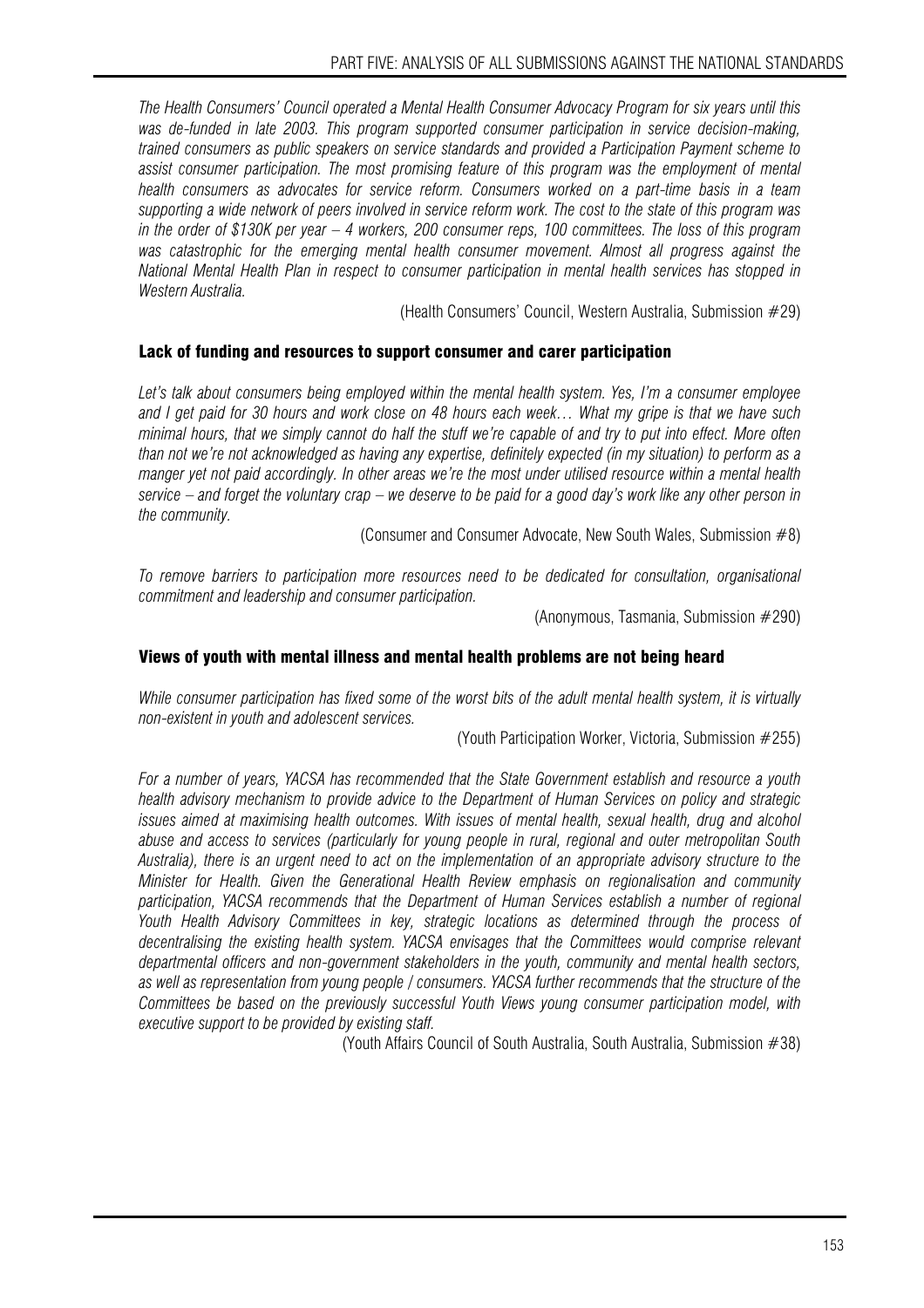# 5.4 STANDARD 4: PROMOTING COMMUNITY ACCEPTANCE

*The MHS promotes community acceptance and the reduction of stigma for people affected by mental disorders and / or mental health problems.* 

The submissions and consultations reveal ongoing concerns about the high level of stigma associated with mental illness in the community, the workplace and in treatment settings. These concerns indicate that stigma reduction activities and campaigns to-date have had little real impact.

Consumers and families report feeling completely isolated, lonely and ashamed. They feel like they have no support from anyone. Of particular note is the documentation relating to children of parents with mental illness.

There were submissions describing discrimination in the workplace and exclusion of people in social and community settings. Some of those experiences included people losing their job after they disclosed their illness and people physically distancing themselves from them in public social places (e.g. in pubs and cafes). Some described negative behaviour and remarks from mental health workers, police and accident and emergency staff.

It was highlighted that a lack of access to treatment and support services often results in deteriorating mental health, and this serves to exacerbate stigma-related issues for the community. Thus there is a vicious cycle that perpetuates myths, stereotypes and unnecessary fear. Many pointed out the role of the media in maintaining these myths and stereotypes, and urged for rapid changes in this area.

Nationally, the key issues relating to this Standard include:

- high levels of stigma still prevalent within the community (Standard 4.1);
- high levels of stigma still being experienced by people with mental illness and their children (Standard 4.1);
- social isolation experienced by consumers and their family (Standard 4.1);
- rejection by the community (Standard 4.1):
- offensive remarks by police and accident and emergency staff (Standard 4.2);
- discrimination in the workplace and the need to educate employers (Standard 4.2);
- lack of community acceptance and support (Standard 4.1);
- need for community education (Standard 4.2);
- non-acceptance by mental health workers (Standard 4.2);
- non-acceptance by family members (Standard 4.2);
- discrimination by real estate agents (Standard 4.2);
- problems with terminology and stigma for people with personality disorders (Standard 4.3);
- the impact of lack of access to services on stigma and stereotypes (Standard 4.3);
- stigma associated with 'therapy' as opposed to treatment by medication (Standard 4.1);
- stigma and stereotypes being perpetuated by the media (Standard 4.2); and
- diminishing use of the radio as a medium to promote community acceptance (Standard 4.1).

The following selected quotes from community forums and submissions describe people's recent experiences of mental health services and areas of concern under Standard 4. More detailed descriptions of experiences relevant to this Standard can be found in Part 6: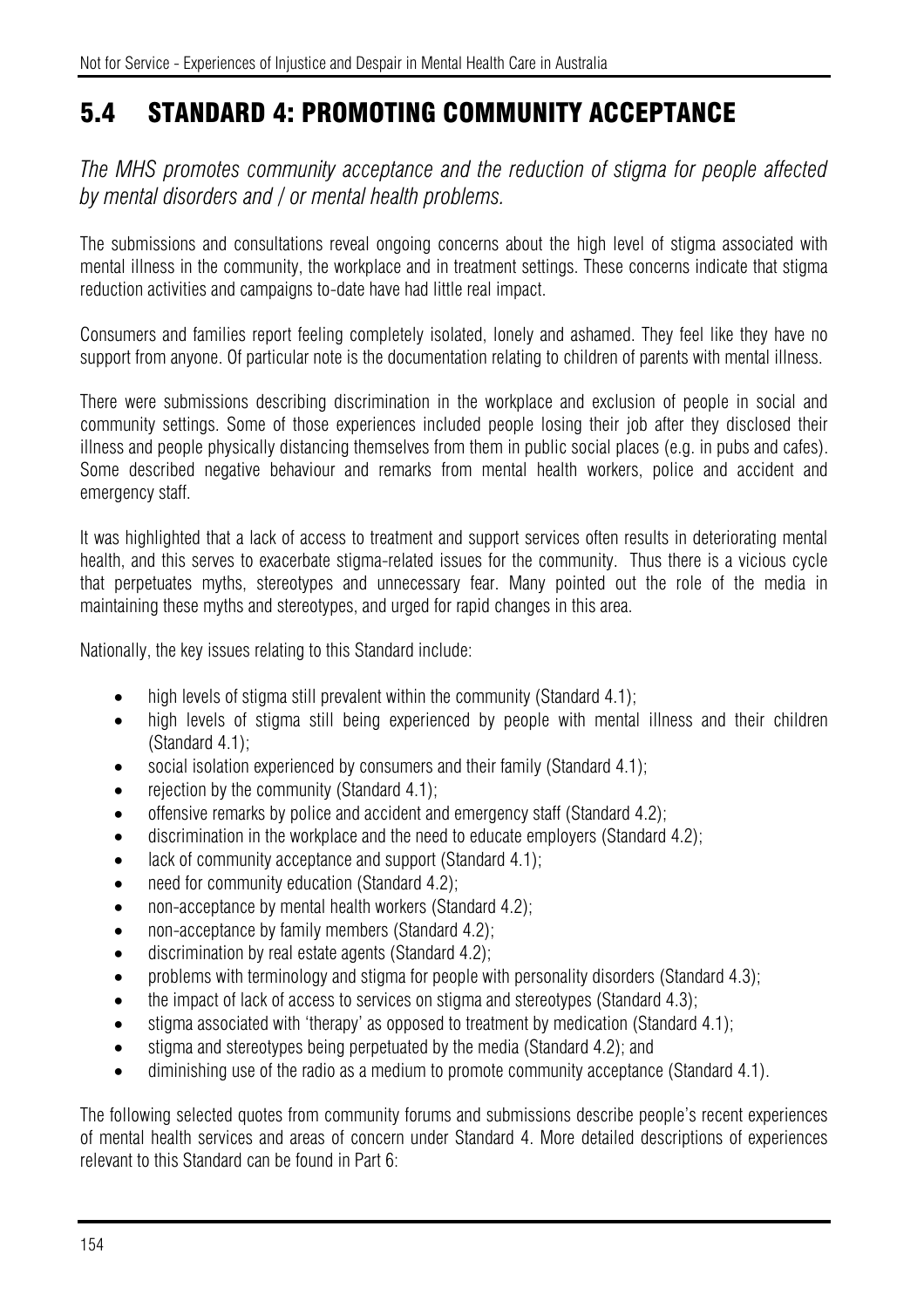#### High levels of stigma still prevalent within the community

*I have 2 sons who have schizophrenia. [X] (eldest son) had a bad breakdown so we decided we would move to a small community to give him a better chance at life but the stigma here was very bad – when our sons went to the pub for a drink the locals would move away from them.* 

(Carer, South Australia, Murray Bridge Forum #10)

*Stigma is also high in small communities like Broken Hill as people fear what they can't see. In discussions with legal advisors they have encouraged people not to disclose their illness. In addition, community attitudes are often dismissive of people with a mental illness.* 

(Consumer, Carer & Family Worker, New South Wales, Broken Hill Forum #23)

*Admission to mental health facilities or contact with mental health professionals results in fear of consequences for community and professional standing and this fear has a realistic base.* 

(Support and Equity Services, Charles Darwin University, Northern Territory, Submission #269)

*No one understands what is like to have a mental health problem in your family unless they are in the situation themselves. We live a silent pain. Ashamed. Embarrassed. In fear of our lives. Family destroyed. No one wants to help.* 

(Carer, Mother, New South Wales, Submission #90)

*In every discussion held to date, stigma and discrimination have been raised as issues of concern. Unfortunately, the experience of stigma and discrimination is endemic, ranging from the common media portrayal of people with a psychiatric illness being violent and aggressive to discrimination in employment and even to how people are treated in mainstream medical services.* 

(Brotherhood of St. Laurence and Catholic Social Services Victoria, Victoria, Submission #324)

#### Social isolation experienced by people with mental illness and their families

*…three members of my family who have been diagnosed with Schizophrenia. This has had a devastating effect on not only the immediate family but also on extended family relationships, namely the isolation we have suffered since the diagnoses were made.* 

(Carer, Anonymous, Submission #224)

*[X] finally lost all hope and on the 29th of May 1999 he laid himself on a train track… Because of the myths and stigma associated with mental illness his condition became worse. He had nobody to turn to about his problem, as mental illness is something that is not discussed in our society. I also did not have anyone to turn to. It was like something very shameful had hit our family.* 

(Carer, Mother, Queensland, Submission #81)

*My son had schizophrenia and he's now dead as well - he committed suicide. The community didn't understand and when people found out he had a mental illness they dropped him like a hot potato.* 

(Carer, Mother, Queensland, Rockhampton Forum #9)

*I think for those who are severely ill and are isolated in the community due to their illness they often have no form of support even from family or friends. For people like that they are in the community living like ghosts – they are dying alone.* 

(Consumer, Victoria, Footscray Forum #11)

*My son had so many friends, his photo in the local paper every week, and captain of every team he was in, and as soon as the diagnosis came, he'd say "Any mail, mum?", "Any phone calls?", but there weren't any.*  (Carer, Mother, Victoria, Submission #211).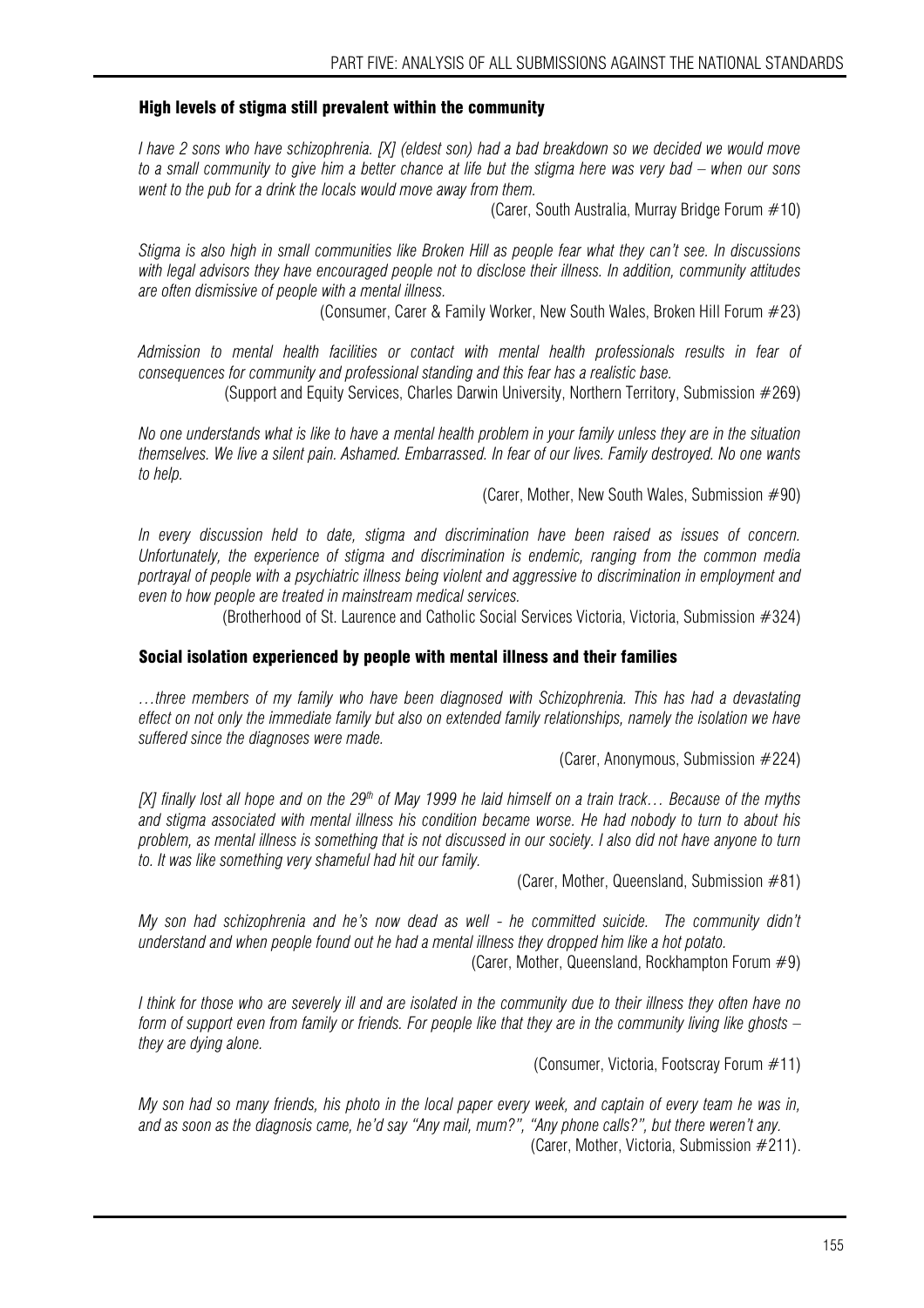*Mental illness is a 'hidden' disability for families who are labelled and marginalised along with their unwell relative. Their predominant theme is loss - of the 'well' relative, a lifestyle, a rightful place in their community and their identity as spouse, parent, child or sibling.* 

(Carer, Wife & Mother, Queensland, Submission #157)

#### Lack of community acceptance and support

*In Western Australia mental health problems are shrouded in ignorance. Few people ever think about the mental health needs of our communities and even less people think about the needs of mothers with mental illness and their children. The cost to our community is only counted in fiscal terms for the Health Department…* 

(Health Consumers' Council WA, Western Australia, Submission #29)

#### The impact of lack of access to services on stereotypes

*When my son and others like him are unwell, their behaviour is their stigmata... this policy requires them to be*  different enough to draw attention to themselves in a totally negative way... thus under this policy the stigma of *mental illness is propagated rather than alleviated. And let us not forget that this behaviour, not chosen behaviour, but behaviour dictated by the illness, is that which can cause them to lose accommodation, employment, friends and perhaps even family, thereby having their lives fall apart time and time again.* 

(Carer, Mother, Victoria, Submission #178)

*Because my kids don't get any support, in fact they get teased about having a father who is mentally ill, they then come home and take it out on me; tell me I'm nuts or I'm a loony.* 

(Consumer, South Australia, Murray Bridge Forum #1)

#### Discrimination in the workplace

*One client did eventually disclose her medical history three months after she got a job and then promptly lost that job.* 

*(NGO Worker, New South Wales, Broken Hill Forum #21)*

*I am a nurse but I have been told that I will never get a job in this area because of my previous mental health condition.* 

(Consumer, Nurse, Western Australia, Bunbury Forum #2)

*I also have a lot of contact with people who have had bad workplace and insurance issues. Also people who have been working and then need time off work and try to get income support have great difficulty. I also have many clients who have had depression and have lost their jobs because of their illness.* 

(Clinician, Queensland, Brisbane Forum #20)

*There is discrimination in employment. You become ill, get the treatment on sick leave, get well again and are asked to leave.* 

(Carer, Mother, Northern Territory, Darwin Forum #5)

*I took 3 months off from work on personal leave to recover from suicidal thoughts. When I came back, I had to deal with new management and new thinking. Previously, I had a supportive supervisor. I asked for a transfer to another section. The new management sought a psychiatric assessment of my illness. Their solution to the problem was to pension me off rather than look to work with me around the illness.* 

(Consumer, Australian Capital Territory, Canberra Forum #19)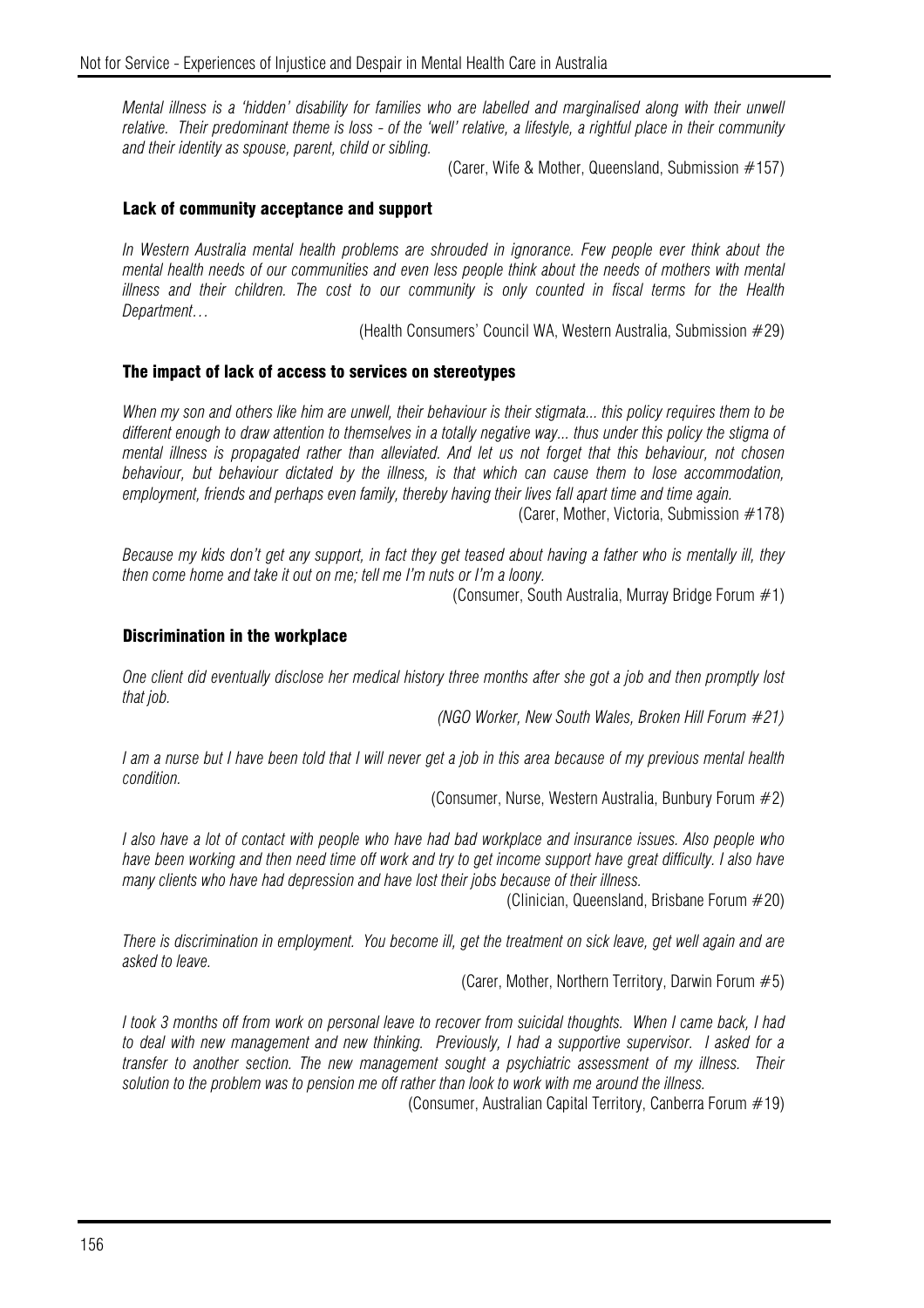*A female client hospitalised with major depressive episode and a high suicide risk took sick leave from her job, only to be eventually fired due to her illness. This occurred despite the fact that she was planning on returning to work and was progressing well. She later returned to work with another company (she didn't disclose her history).* 

(Clinician, Queensland, Submission #105)

*I advise clients not to disclose to their employer if they currently have or have had depression or any other mental health condition, as ignorance and stigma remain high in the general community and they are likely to be penalised for their honesty.* 

(Clinician, Queensland, Submission #105)

#### Stigma and stereotypes being perpetuated by the media

*I'm from the bush and I have bipolar disorder. I agree with the previous speaker that there are many shocking articles in the media that shape the community's attitudes. Stigma is the biggest thing to fight.* 

(Anonymous, Queensland, Brisbane Forum #12)

*While there has been some improvement in media coverage of mental illness, this is not sufficient to counter systemic stigma. Some newspapers and TV dramas also continue to portray mental illness in an inaccurate, sensationalised and disrespectful way. This can suit political leaders, as it displaces blame for the consequences of poor service delivery onto the mentally ill themselves.* 

(SANE Australia, National, Submission #302)

#### Discrimination by real estate agents

*Housing is difficult – if you present to a real estate agency and declare that you are on a disability support pension you aren't assisted – you'll be rejected!* 

(Consumer, Queensland, Brisbane Forum #11)

*…an eviction notice as he had not been paying his rent… I then contacted the rental agent from the Real Estate Agency and arranged to meet with her at my son's unit for an inspection and to arrange removal of his belongings. She arrived, followed by two police officers. There was no damage to the unit. I apologised for what had happened and was strongly rebuked by the agent for not having informed her that my son suffered from schizophrenia and added that she would have to inform all other rental agencies that he was an evictee along with my name as his next of kin. (Obviously this would make acquiring further accommodation for him very difficult).* 

(Carer, Mother, Victoria, Submission #178)

#### Problems with terminology and stigma for people with personality disorders

*…the term, personality disorder, makes people sick… personality disorder implies that a person's problems are all that person's fault and responsibility… some clinicians use the term personality disorder indiscriminately as short hand for everything that presents as difficult to diagnose or socially construed.*  (Consumers, Victoria, Submission #194)

#### Stigma associated with 'therapy' as opposed to treatment by medication

*Intensive psychotherapy is extremely hard on everybody. The public image that it is somehow what privileged, overindulged, middle class women do to fill in the time needs challenging. I am very concerned that the efforts that have been made by SANE and other organisations to de-stigmatise mental illness have not even tried to do anything about de-stigmatising therapy in Australia* 

(Consumer, Victoria, Submission #203)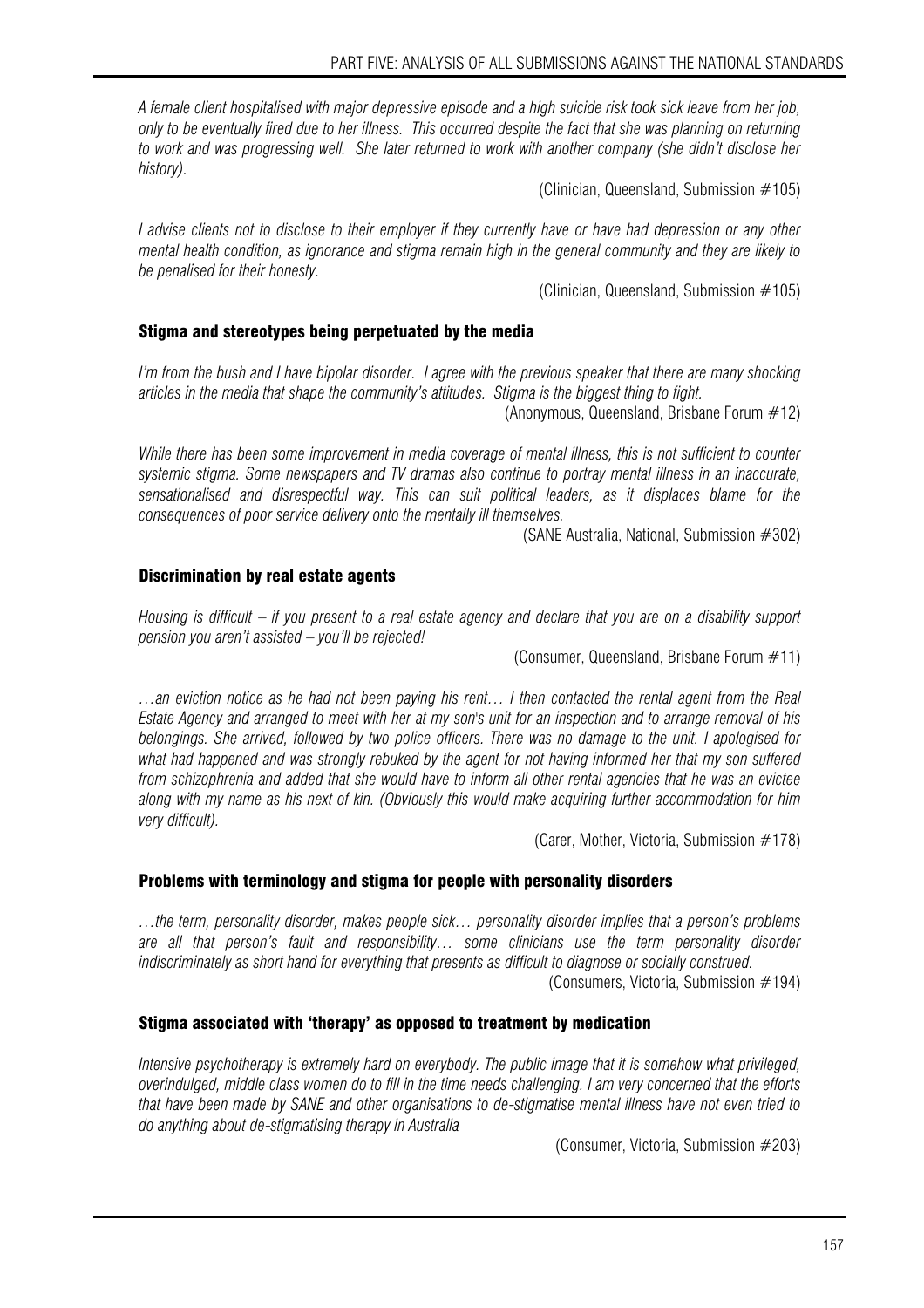#### Non-acceptance by mental health workers

SANE Stigma Survey 2004:... Analysis of over 300 responses suggests that being treated unfairly and *disrespectfully – by health professionals as well as the general community – is a regular occurrence for many Australians whose lives are affected by mental illness.* 

(SANE Australia, National, Submission #302)

# 5.5 STANDARD 5: PRIVACY AND CONFIDENTIALITY

*The MHS ensures the privacy and confidentiality of consumers and carers.* 

Concerns were strongly expressed across all States and Territories regarding the misuse and incorrect application of policies and procedures designed to protect the privacy and confidentiality of consumers. The complexity of, and misunderstandings about, privacy laws and policies has hindered communication between consumers, carers and clinicians and has led to obstructions in the provision of treatment and support to consumers.

There many examples where mental health professionals have refused to communicate with carers and family even when consumers have expressed a desire, and provided specific authorisation, for others to be involved in their care.

Some carers report a 'double whammy' wherein the mental health care system expects them to assume and accept the responsibility of care but fails to involve them in the development of treatment plans or provide them with the information necessary to fulfil this role. Similarly, carers reported that clinicians were often not prepared to even 'listen' to their notifications regarding signs of relapse or fears for the personal safety of consumers or themselves under the pretext of 'privacy and confidentiality'.

There was also concern that often clinicians mistakenly assume that consumers lack the capacity to give informed consent and for this reason do not discuss these issues with consumers.

The need for culturally sensitive approaches to dealing with information, for Indigenous cultures in particular, was raised as an area of concern.

The privacy and confidentiality of information relating to consumers who are subject to the criminal justice system was also raised as a critical area of concern.

'Privacy', 'private space', control over that space and adequacy of physical care environments are also covered under this Standard. The diminishing importance of consumers having adequate privacy in residential and inpatient settings (both indoor and outdoor spaces) and control over their personal effects was noted. The generally poor condition of mental health inpatient and residential settings was described as being of a standard that would not be acceptable for those receiving care for physical health problems.

Nationally, the key issues relating to this Standard include:

- concerns about policies and procedures to protect confidentiality (Standards 5.1 and 5.2);
- concerns about privacy and confidentiality policies hindering communication with carers (Standards 5.1 and 5.2);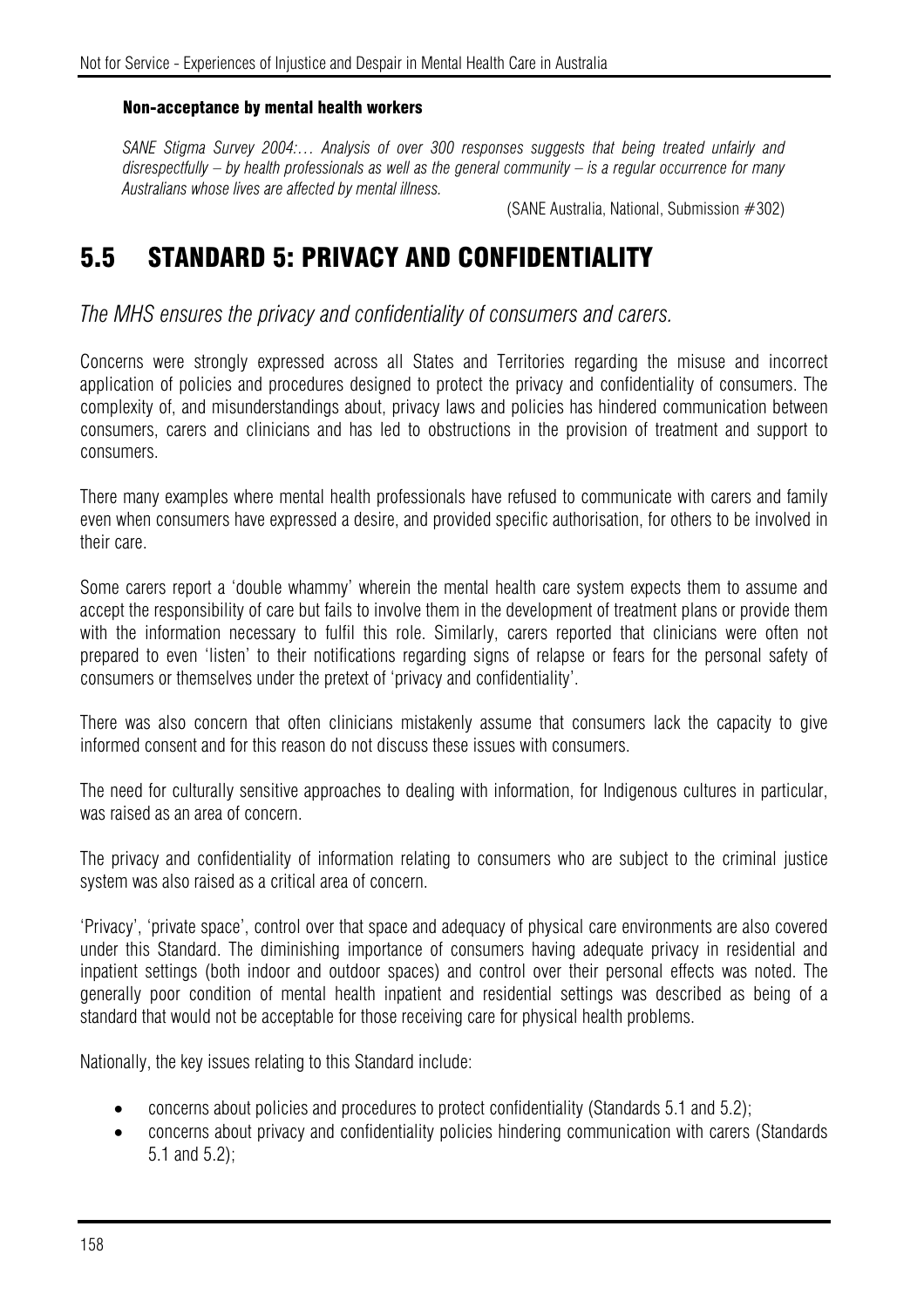- staff applying privacy and confidentiality rule without authority, ignoring or not requesting permission from consumers to share information or involve carers (Standards 5.1, 5.2 and 5.4);
- the MHS denying consumers their right to have others involved in their care (Standard 5.3):
- reluctance by services to involve carers, even when permission is given by consumers (Standard 5.3);
- problems with access to databases and confidentiality (Standards 5.1 and 5.4);
- indigenous issues (Standards 5.3 and 5.4):
- prisoners and problems with information sharing between agencies (Standards 5.1 and 5.4);
- information sharing with the police (Standard  $5.4$ );
- privacy laws and assisting youth to access care (Standards 5.1 and 5.3);
- rights of carers (carers not informed of discharge) (Standards 5.1, 5.2, 5.3 and 5.4);
- consequences that may follow for consumers and their relationship with carers or significant others if policies and procedures to protect the confidentiality and privacy of consumers are misunderstood (Standard 5.3);
- lack of privacy and outdoor physical space (Standards 5.5 and 5.7);
- concerns about lack of privacy and control over personal space (Standards 5.7 and 5.8);
- inadequate indoor physical care environment (Standards 5.7 and 5.9); and
- loss of personal effects (Standard 5.8).

The following limited selection of quotes from community consultations and submissions describe people's recent experiences of mental health services and areas of concern under Standard 5. More detailed descriptions of experiences relevant to this Standard can be found in Part 6:

### Concerns about policies and procedures to protect confidentiality

*Family, friends and carers could provide information valuable for such a plan and they need to be involved on discharge of patients to be treated within the community. Information from family, friends and carers is important for treatment planning and risk assessment and for the continuation of treatment upon discharge. The problem of patient resistance to the involvement of family, friends and carers and privacy issues needs to be contended with. Best practice does involve this question. It did not happen here at an appropriate level… (Excerpt from Report of findings by the Chief Coroner)*

(Carer, Partner, Australian Capital Territory, Submission #305)

*…the laws are often given as an easy way to avoid talking about issues with people involved with the patient regardless of the appropriateness or otherwise of the request, and c) privacy laws are often attacked because they are inaccurately blamed for lack of social support, and general medical information about psychiatric disability comprehensible to the general public that people close to a patient might need… Generally, no matter what laws are enacted regarding them, the problems of information / privacy issues will always come*  down to the attitudes of all parties in the practical application of any such laws. These are complex relationship *and social issues that have to be dealt with at the grass roots level and through three way learning between professionals, patients and people connected to patients.* 

(Indigenous Social Justice Association (ISJA) and Justice Action (JA), New South Wales, Submission #349)

*'What is wrong with the CATT [Crisis Assessment Treatment Team] and the emergency processes? It's getting*  worse. They tell us they are short staffed. They tell us they can't talk to us that it's a matter of privacy and *confidentiality, but surely when our lives and our safety are at risk, they must listen to us'.* 

(Mental Health Community Coalition Consumer and Carer Caucus, Australian Capital Territory, Submission #342)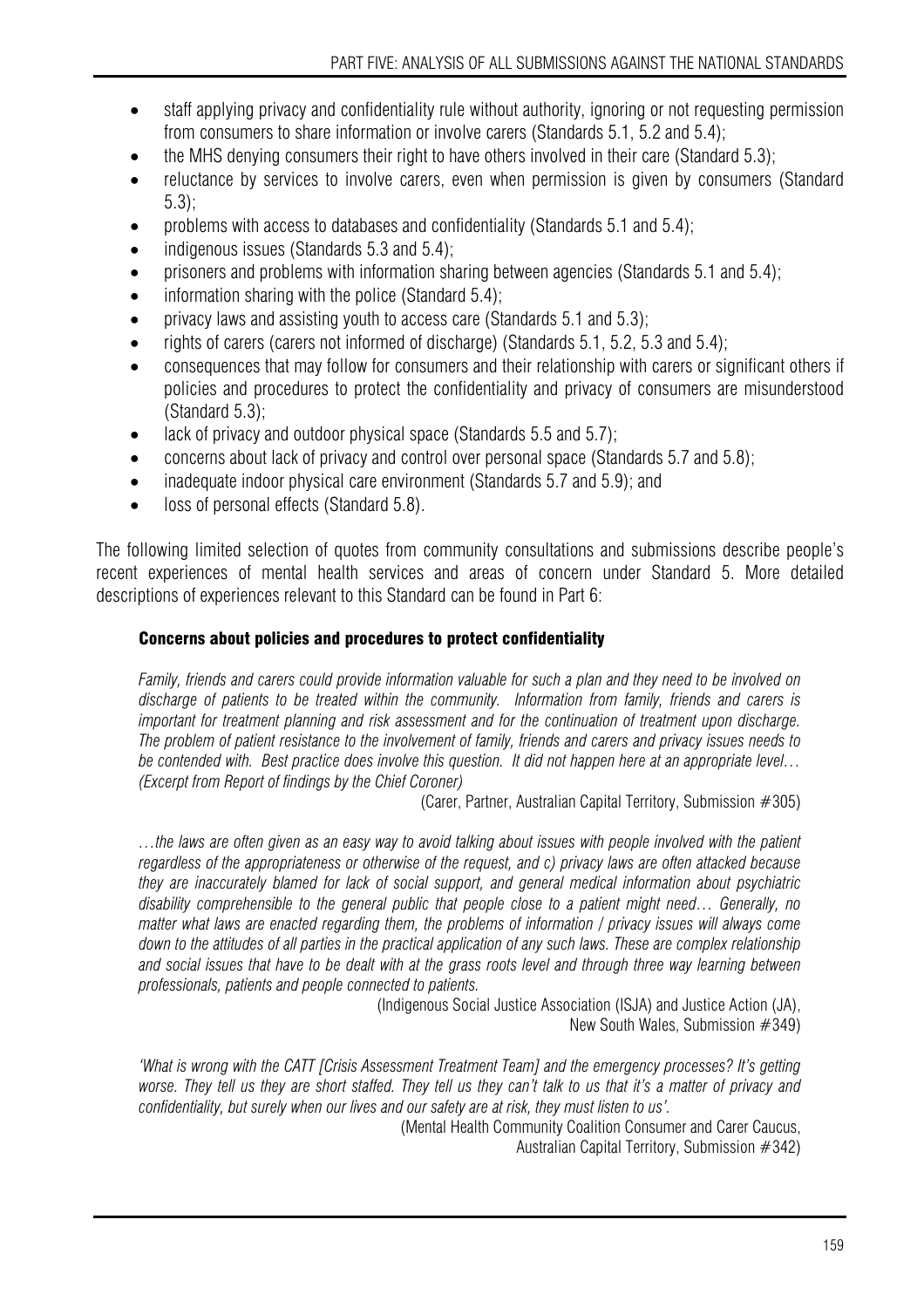#### Staff applying privacy and confidentiality rule without authority, ignoring or not requesting permission from consumer to share information or involve carers

*Family members reported that some clinicians are receptive to speaking with and listening to them but that others are not and will cite 'confidentiality' as a reason for not engaging with family members.* 

(Mental Health Community Coalition Consumer and Carer Caucus, Australian Capital Territory, Submission #342)

*Doctrines of confidentiality and privacy of adult patient information are often interpreted by some professionals and adhered to so strongly within that Carers are intentionally not provided with information about medication, treatment and progress. Also, they are frequently denied linkages with those treating the consumer, even though Carers are expected to support and manage the care of the consumer in the community. The reality is that care provided in the community by family members frequently occurs without recognition from the mental health system, the professionals, or the general health care and primary health care sectors.* 

(Carers Association of SA, South Australia, Submission #30)

*Respondent F. spoke of her husband's in-patient psychiatrist as "abrupt, arrogant…I was supposed to defer*  to his 'expert' knowledge". Due to privacy legislation, most respondents felt they had not been given a full *description of their relative's diagnosis. Respondent C. stated, "even my family doctor would not discuss my son's condition with me… how could I continue to care for him if I did not know what to expect?" Confidentiality considerations can be an excuse for lack of family members' inclusion in care planning.* 

(Carer, Wife & Mother, Queensland, Submission #157)

#### Concerns about privacy and confidentiality policies hindering communication with carers

*The mental health system failed [X] in so many ways. In summary the key failings were: … the role of family members as carers was ignored: they would not listen to our input and apparently valued privacy requirements above everything else, including [X]'s welfare and even his life.* 

(Carer, Sister, Australian Capital Territory, Canberra Forum #9)

*A common problem for carers is the impact of privacy laws and recognition of their role. Each State and Territory has different legislation governing rights of carers and the release of information to carers so that a three-tier system must be overcome prior to information being shared with the mental health service or recognition of their role being granted. This tiered system is comprised of the relevant State or Territory mental health legislation, State or Territory privacy or health legislation and the Federal privacy laws.* 

(Carers Australia, National, Submission #276)

*We as a family were not allowed to be involved with my son's treatment because of the confidentiality law. The law states, that my 19-year-old son - suffering mental illness and living at home - was deemed an adult so we were excluded from his treatment. This was thrown at me – his mother – in every direction and I tried extremely hard trying to contact my son's Doctor's, Psychiatrist and various organisations, but to no avail. (author's emphasis)* 

(Carer, Mother, Queensland, Submission #81)

*Carers continue to report that they feel there is minimal recognition of them by mental health services and minimal efforts to consider their views and/or involve them. Whilst Carers respect the need for confidentiality the lack of possible involvement of carers is a significant barrier to carers in providing care and support for their family members/friends with mental illness.* 

(Carers WA, Western Australia, Submission #277)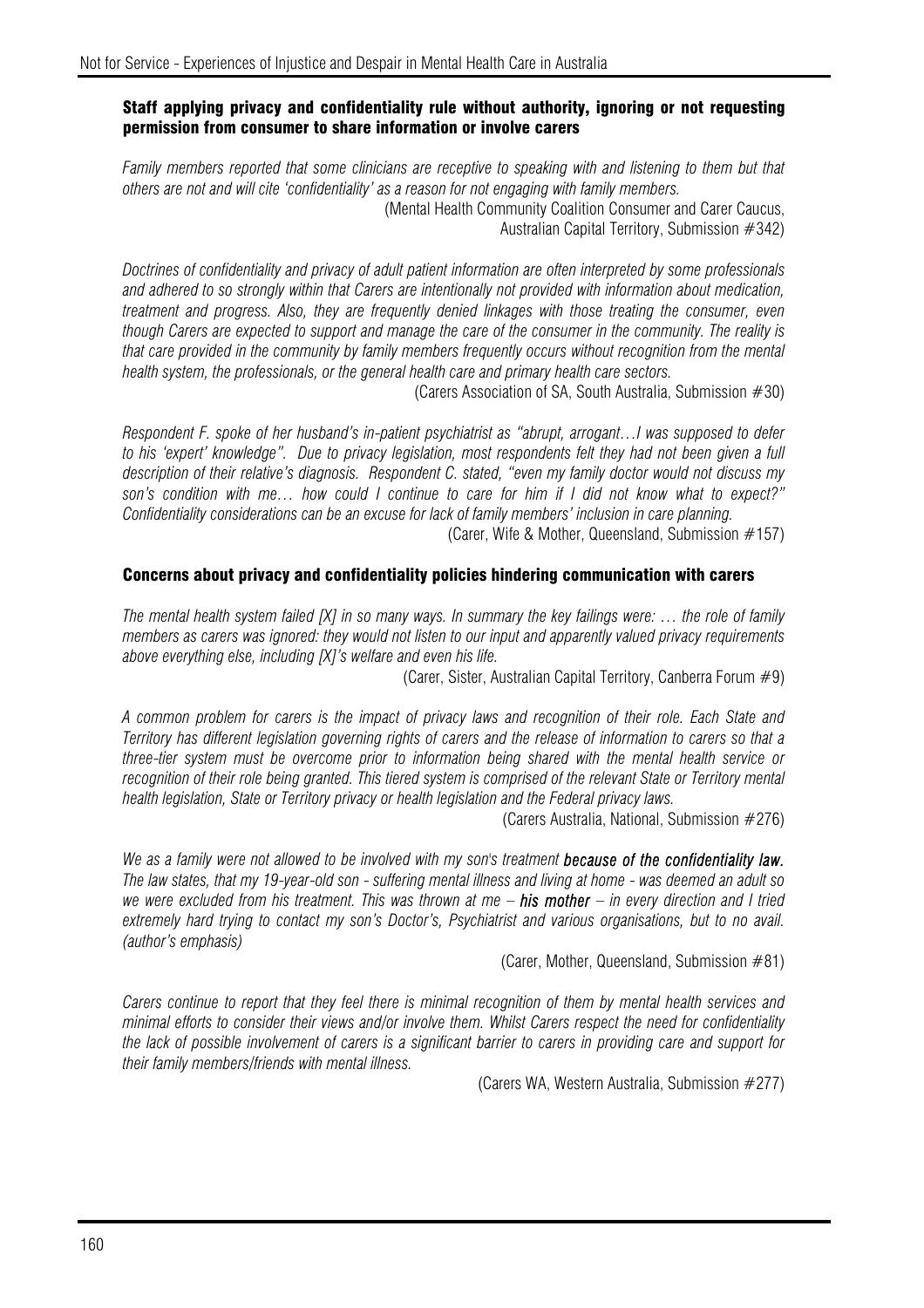#### MHS reluctant to have others involved in the care of patients

I have power of attorney over my wife but when I ask for information about my wife they tell me they can't give *it to me – until I slap the POA(Power of Attorney) in their hands.* 

(Carer, Husband, Victoria, Melbourne Forum #3) Consequences of exclusion of carers and families

*I was married to a paranoid schizophrenic and did not know… No Dr. would tell me – ethics, the result was, this "man" totally destroyed my life, and there was not a thing I could do about that legally… I am still trying to "pick myself up off the floor", but sadly never will.* 

(Carer, Wife, South Australia, Submission #148)

#### Capacity to provide consent

*It should never be assumed that the person is incapable of considering a matter, forming an opinion and giving direction regarding the matter. This includes who is privy to information and who may be involved in admission, treatment, and discharge, in terms of Health and non-Health persons and the interaction of the two. There is generally a presumption that any patient with psychiatric disability lacks capacity. This is untrue.* 

(Indigenous Social Justice Association (ISJA) and Justice Action (JA),

New South Wales, Submission #349)

#### Rights of carers

*…two issues which can cause enormous problems for carers and which I believe can create the greatest divisions in understanding between mental health professionals and carers. The first is 'confidentiality'… from personal experience and anecdotally, this has proved on many occasions to have the potential to put either the carer or the person with the illness at risk - even if that risk is simply to their personal health and well being, apart from the distinct possibility of far more serious consequences. It is small wonder that carers can often*  feel used and abused by the mental health system - it appears that there has been little thought given to the *rights of carers, or rather their lack of rights; we are expected to accept responsibility for the continuity of care without even the right to be informed of hospital discharges without the patient's consent, and with currently minimal time spent in hospital, the matter of the person with the illness being able to make such important decisions in regard to their own welfare has proven to be highly questionable.* 

(Carer, Mother, Victoria, Submission #178)

*Family carers indicate they have all responsibility but no rights. They are key players in caring for sick family members. The confidentiality / privacy act is an aberration. Carers observe a loved one's illness daily and can warn when episodes/relapses are imminent. Professionals deny themselves access to the wisdom of carers and hinder early diagnosis and accurate diagnosis.* 

(ARAFMI Tasmania, Tasmania, Submission #245)

*The CONFIDENTIALTY LAW needs to be amended. There is no other illness in society that the medical profession do not involve the families or carers. However once a person has been diagnosed with mental illness the confidentiality law is used and abused to the detriment of the family and carers. An example of this abuse is if a person has been diagnosed with cancer, heart attacks, diabetes etc the whole family is involved however if a person who has been diagnosed with some form of mental illness the confidentiality/privacy act comes into play. SO WITH OR WITHOUT THE CONSENT of the person who has been diagnosed with mental illness we the families and carers who are the community care givers and providers MUST be involved, consulted and our opinions respected in determining the health and happiness of our loved ones. Exactly in the same way other illnesses are treated. (author's emphasis)* 

(White Wreath Association Inc, Queensland, Submission #81)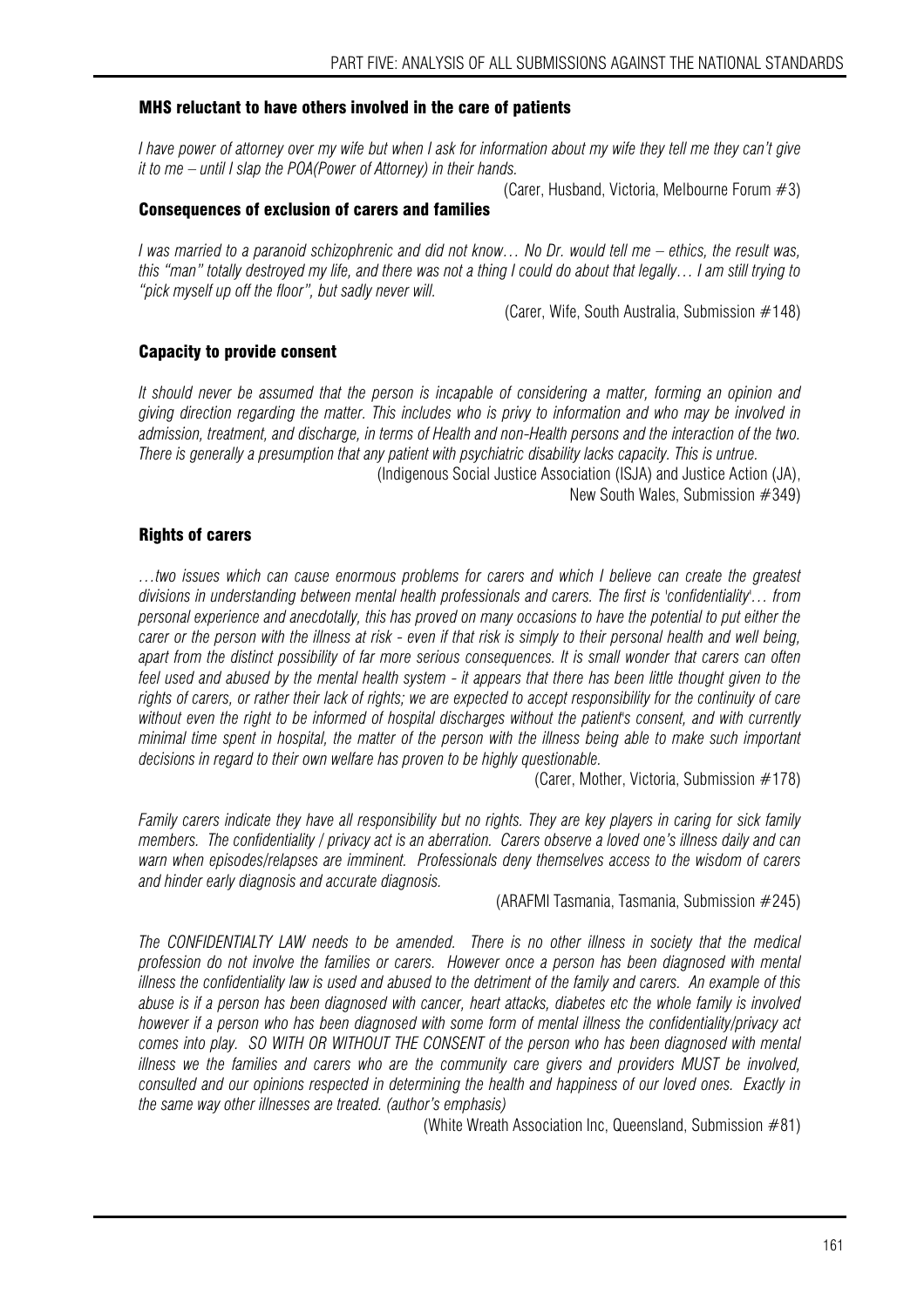#### Indigenous issues

*It is a necessity to recognise formally the Indigenous concepts of family, kinship and community, and to allow communities and individuals within the Indigenous communities to work out appropriate ways of dealing with information that affects the relationships within the Indigenous communities. Indigenous Cultures must be respected and Indigenous people must not be forced or pressured to reveal Cultural information. There are arrangements already existing that are supposed to be respected, such as the AHRC / NSW Health Partnership, to look into these issues and ensure that matters affecting Indigenous people(s) are dealt with at all law, policy and service levels in the appropriate and culturally respectful manner. It cannot be allowed to be done in ignorance of the rights and concerns of Indigenous peoples and without self determination. As these issues are already known to government and departments, a choice to ignore the issue and deny rights*  amounts to a deliberate decision which we contend must be examined with regard to the International *Convention on Genocide. We also argue that these issues be examined in the light of the 2003 WHO guidelines on Mental Health Law and Human Rights regarding the protection of Indigenous ethnic groups and minorities.* 

(Indigenous Social Justice Association (ISJA) and Justice Action (JA), New South Wales, Submission #349)

#### Prisoners and problems with information sharing between agencies

*We wish to express here our absolute objection that prisoners, as an entire class of people, have by law no*  right to privacy due to recently passed laws. This discrimination is offensive in and of itself. It is also highly *damaging to prisoners' wellbeing and relationships with medical staff and others. Prisoners' patient records have been given to the media, for example the X-rays of the hand of Ivan Milat. (We note that forensic patients' mental state and therapeutic relationship has also been released and discussed in the media, and that this is a nation-wide problem. Forensicare of Victoria is often considered exemplary in debates around forensic standards, but they are in no way immune from problems and have also revealed such personal information in an inappropriate and political manner.)* 

(Indigenous Social Justice Association (ISJA) and Justice Action (JA), New South Wales, Submission #349)

#### Problems with access to databases and confidentiality

*We also completely object to NGO / Police access to databases and information sharing regarding the mental state and medical records of patients as suggested in submissions and hearings at the NSW Parliamentary Inquiry into Mental Health Services. This is an abuse of patient's private information and must not occur. NGO's and Police can contact Mental Health Teams if really necessary.* 

(Indigenous Social Justice Association (ISJA) and Justice Action (JA), New South Wales, Submission #349)

#### Inadequate indoor physical care environment

*Many people fear that ultimately Graylands Hospital will be closed down, as was Heathcote Hospital. It should always be born in mind that to replace beds in a facility like Graylands Hospital with its peaceful surrounds with extra beds in a general hospital like Royal Perth or SCGH [Sir Charles Gairdner Hospital] with their locked wards and lack of personal space is absolutely a huge step backward!* 

(Carers, Parents, Western Australia, Submission #76)

*There have been complaints made to St Vincent's but nothing has been done about it. I think it's there to stay. The nurses lobbied for it and said they had it built to protect their patients and themselves from people coming in off the street. I'm not opposed to secure units at all. That's not what I mean. What I mean is that we need to give more thought about how we build secure units. They shouldn't look like cheap prisons. People, even high security people have a right to privacy and respect.* 

(Consumer Advocate, New South Wales, Parramatta Forum #3)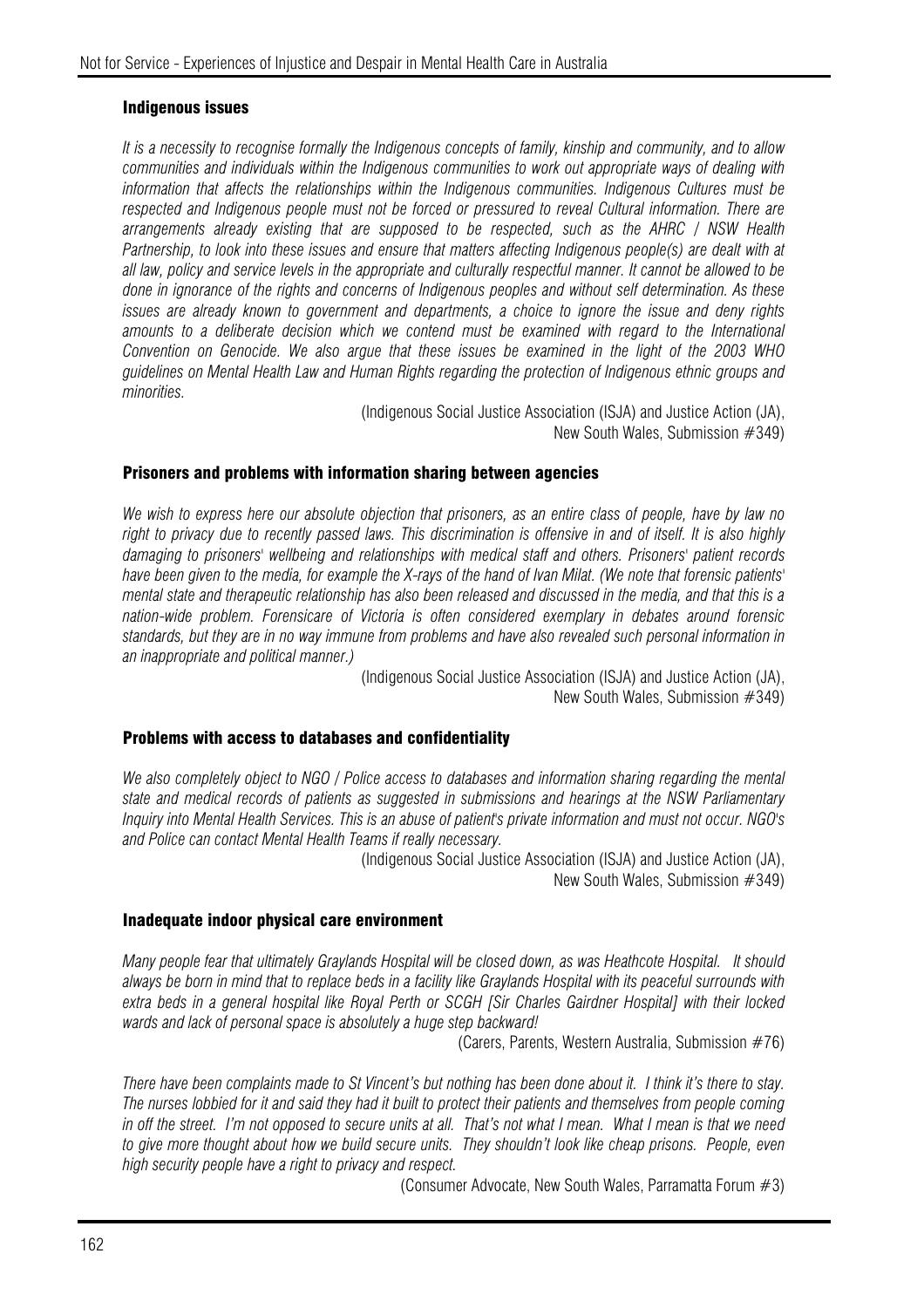*The James Fletcher Hospital is also frequently "dirty"… cleanliness could be upgraded to hospital standard. For example, the carpets are very dirty, which leaves patients with black feet. There was an example of food smeared on a window which was left for more than 3 weeks. A dead cockroach was left lying in a corridor for several days. There are frequently coffee stains left on the garden furniture. Overall, it is a very dirty environment, not what you would expect from a hospital. There is also no air-conditioning or fans and so no fresh air. The fans were removed after a patient attempted to hang themself. A plan for installation of air conditioning was developed 12 months ago, but no action has occurred yet. Furthermore, there is only one meal option available to patients, regardless of the individual's tastes or beliefs. There is often no privacy for patients using the telephone because if there is a staff meeting being held in the room housing the phone it is placed in the hallway… patients are treated as 2nd class citizens. They do not receive the same level of care you would receive in other health facilities.* 

(Anonymous, New South Wales, Submission #156)

# 5.6 STANDARD 6: PREVENTION AND MENTAL HEALTH PROMOTION

*The MHS works with the defined community in prevention, early detection, early intervention and mental health promotion.* 

A recurrent theme at the community forums and in submissions received from consumers, carers, clinicians, academics, advocates and service providers was the concern about lack of resources and plans to support early intervention and prevention. Participants noted the serious negative consequences this has for consumers, carers and the community.

Submissions and representations described a failure to provide early intervention and implement prevention programs. Consumers, carers and providers also said access to care was practically impossible when people were becoming seriously unwell. Consumers are regularly told they can not access services until their health has deteriorated further. For example, one consumer was told he was 'not psychotic enough'.

For some consumers an inability to access timely services led to deteriorating mental health which, in turn, led to behaviour resulting in entry into the criminal justice system. Others entered a 'revolving door' pattern of admission for acute care due to a lack of rehabilitation programs and ongoing support.

Carers reported that clinicians need to engage with consumers and, with consent, their family members to develop plans to identify early warning signs of relapse. Family members then need to be heard and the information acted upon.

The lack of services for youth, and the implication this has for attempts to avert long-term negative life consequences, was highlighted as a particularly significant deficiency. Similar concerns were expressed about the lack of early intervention and prevention programs to deal concurrently with mental illness and substance abuse problems.

Reports were also received regarding the lack of effective mental health promotion strategies, particularly for children at school, for people who are hearing impaired and for those who come from a Non-English Speaking Background. A better promotion strategy would help consumers, carers and the community at large to identify early warning signs and assist in seeking the appropriate care. On the other hand, service providers noted that it is unfair to promote early intervention and prevention to the community when services do not have sufficient resources to respond to crises.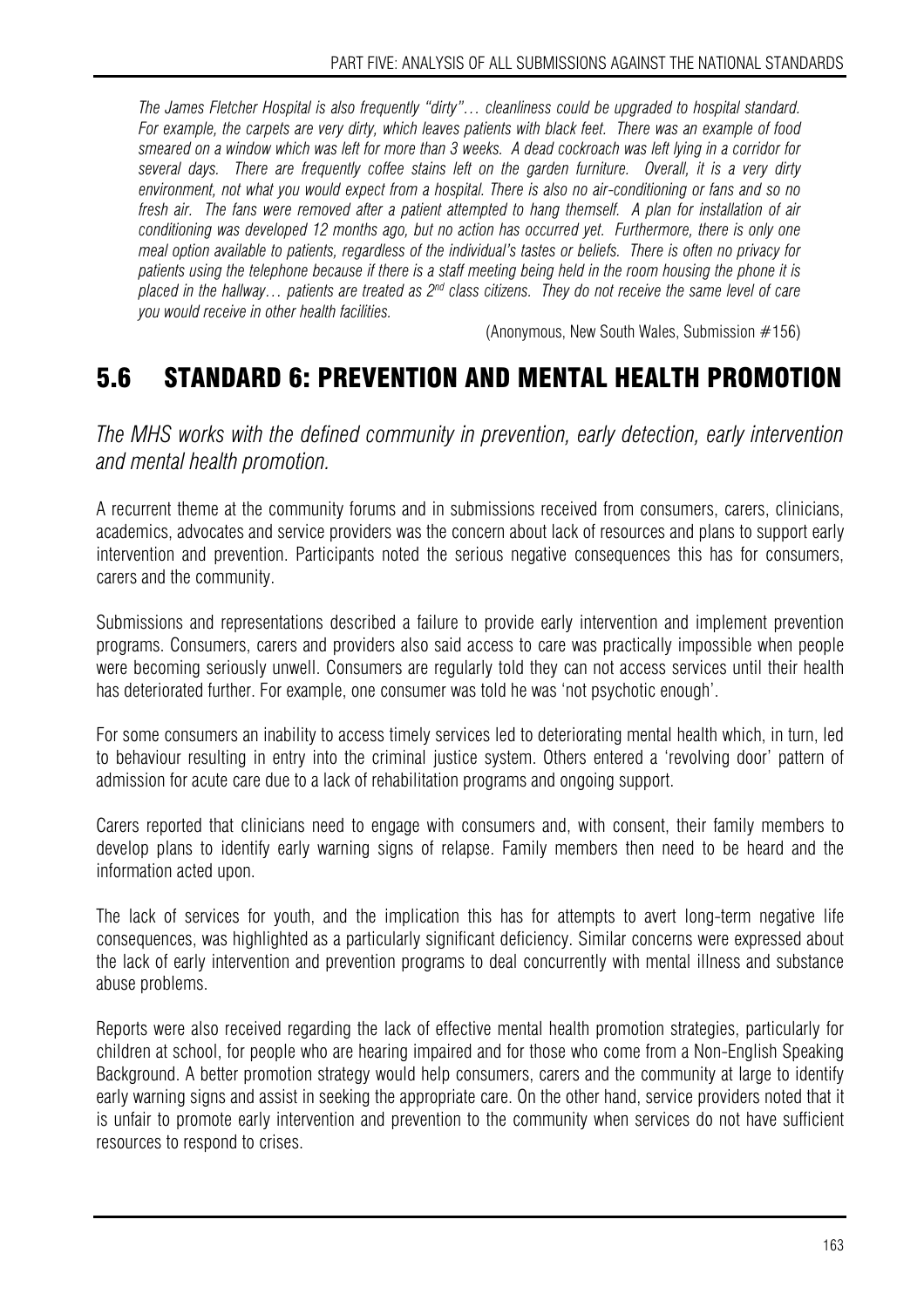Nationally, the key issues relating to this Standard include:

- due to lack of access to services, no prevention or early intervention is happening (Standard 6.1);
- no attempts at and lack of focus on early intervention or prevention reactive, crisis driven approach to service delivery (Standard 6.1 and Standards  $6.4 - 6.8$ );
- lack of services for youth no early intervention or mental health promotion possible (Standards 6.2 and 6.5);
- early intervention families need to be heard (Standard  $6.1$  and  $6.7$ );
- early intervention involvement and role of GPs (Standard  $6.5$ ):
- early intervention importance of open discussion and acceptance (Standards 6.2 and 6.3):
- more promotional strategies needed (Standards 6.2 and 6.3);
- lack of rehabilitation programs (Standard 6.8);
- social needs are not being met through the use of mainstream agencies (Standard 6.9);
- prevention substance abuse and mental illness need to be tackled jointly (Standards 6.4, 6.5 and 6.6);
- preventing depression in older men (Standard 6.4);
- need for education campaigns in schools (Standard 6.2):
- lack of support for children of parents with mental illness (Standard 6.4);
- unfair to promote early intervention when services are failing to cope with current demand (Standards 6.1 and 6.10);
- need for more programs to promote mental health and prevent mental disorders in the deaf community (Standards 6.2 and 6.3); and
- need for more programs to promote mental health and early intervention to people from a non-English speaking background (Standard 6.3).

The following selected quotes from community forums and submissions describe people's recent experiences of mental health services and areas of concern under Standard 6. More detailed descriptions of experiences relevant to this Standard can be found in Part 6:

### Due to lack of access to services, no prevention or early intervention is happening

*Consumer relapse knowledge ignored. Consumers who feel themselves to be becoming unwell have little or no access to assistance from their treating team. It is not uncommon to contact a clinic on behalf of a consumer who feels the need for immediate intervention and be told that the referral will be placed on a list to be discussed at an 'intake' meeting at a later date… It is the experience of mental health consumers with early signs of relapse or episodes of need that the inability of services to respond to their needs pushes them towards crisis, disruption of their life and greater need to call on those same mental health services.*  (Health Consumers' Council WA, Western Australia, Submission #29)

### No attempts at and lack of focus on early intervention or prevention - reactive, crisis driven approach to service delivery

*Despite the seriousness of the disorders, there is no philosophical or legal framework supporting a more assertive or early intervention approach, nor the funding capacity to support such a model. Indeed such an endeavour is still impeded by a residual moral dimension to understanding these disorders. The clinical focus is typically on advanced phases of disorder (even in young people) where treatment can no longer be withheld, yet when it may be much less effective.* 

(Patrick McGorry, Professor of Psychiatry, Victoria, Submission #180)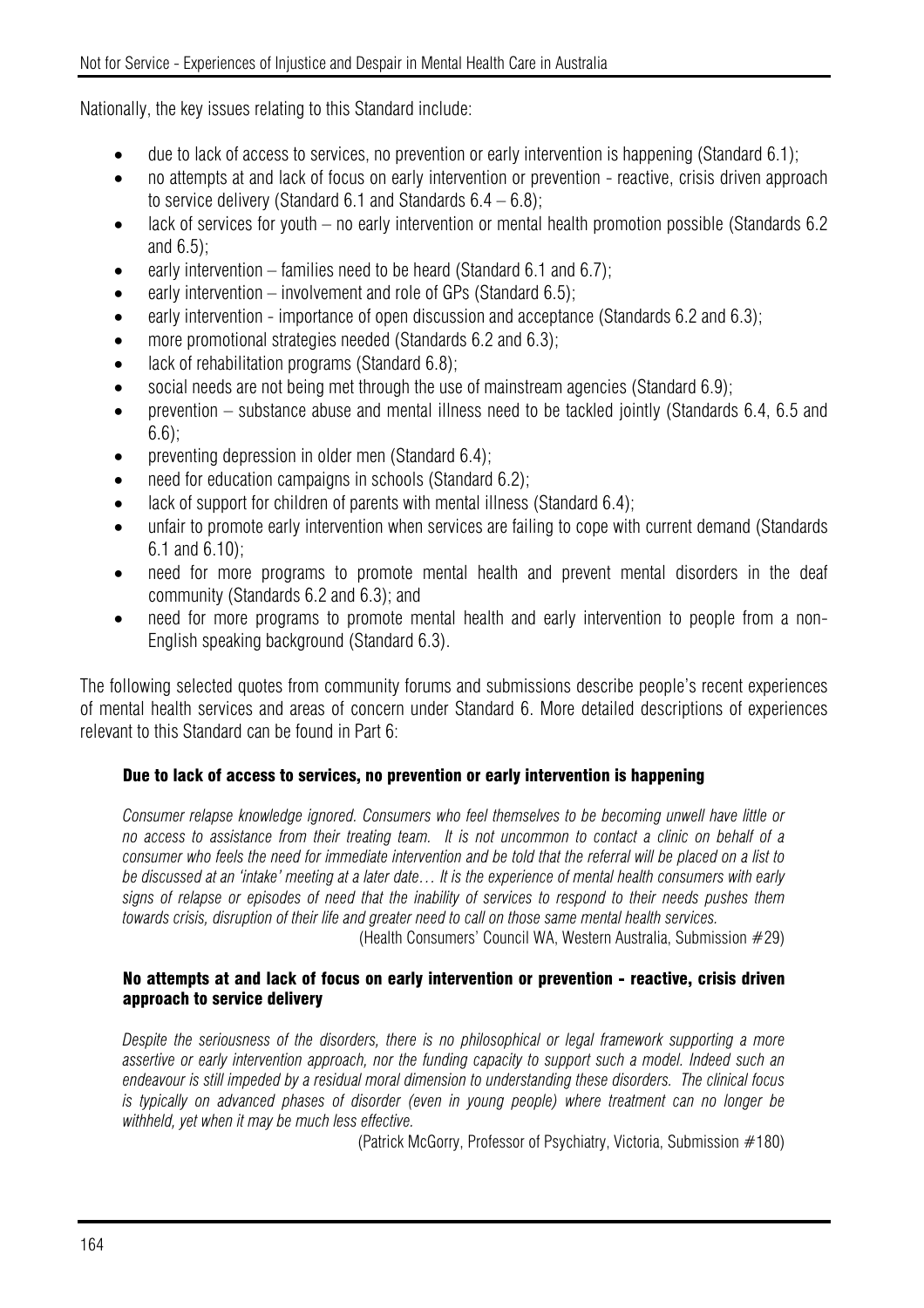*Crisis Assessment and Treatment Services are variable in their response. Family carers seeking early intervention can find it difficult to get an assessment from the CAT service until their relative has deteriorated to a point where inpatient admission may be the only solution.* 

(ARAFEMI Victoria, Victoria, Submission #230)

In Canberra, I tried to get access to mental health care when I was becoming unwell. The doctor estimated that *I wasn't psychotic enough. The doctor told me they couldn't help as they didn't have the resources, but if I was becoming more unwell and reached a point where I couldn't leave my apartment then I should "give him a call". If people are that unwell these things are beyond them!* 

(Consumer, Australian Capital Territory, Canberra Forum #21)

*On 4 December 2001, my wife discussed our daughter's condition with her treating psychiatrist, the MHU [Mental Health Unit] Psychiatric Registrar and MHU nursing staff, who agreed that the MHU did not cater for our daughter's then current mental state – she was not psychotic. At the request of my wife, and our daughter's clinical psychologist, our daughter was placed in the MHU lock-up ward for her physical protection. It was not until four weeks later, when our daughter's condition had significantly deteriorated, that she was "specialled". We later discovered by accident that "specialling" is normal procedure for vulnerable patients. It seems reasonable that early "specialling" for our daughter would have significantly reduced the severity, duration and cost of her confinement and prevented her ongoing loss of hair and teeth problems from unnecessary malnutrition.* 

(Carers, Parents, New South Wales, Submission #106)

*I* would like to comment on the fact that people with a mental illness are being arrested because often it's the *only way they can get any help. They have a right to get care, not be arrested. We've got to get access to early intervention programs but it doesn't happen – now my brother is in the court system, not because he's bad but because he's got a mental illness.* 

(Carer, Sister, Western Australia, Bunbury Forum #24)

#### Lack of services for youth – no early intervention or mental health promotion possible

*Youth mental heath services… At the moment there's no access to services at all – previously there was a 6 months waiting list – so the notion of early intervention or prevention doesn't exist for this community.* 

(Western Australia, Bunbury Forum #8)

#### Early intervention – families need to be heard

*What is acceptable about a clinician making an assessment in a 15 minute appointment whilst ignoring the information of these same carers who are in the position of being far more sensitive to the signs of deterioration in the person for whom they care?* 

(Carer, Mother, Victoria, Submission #178)

#### Early intervention – involvement and role of GPs

*At the Forum in the Melbourne Town Hall on Monday, I picked up a card saying "Mental Health-GP Business", and I'd just like to be sure that GPs now can pick up mental illness symptoms in young people. When my son was suddenly diagnosed at 21 with chronic paranoid schizophrenia, which was such a shock, we heard from him later that at 15 he'd been seeing our GP, because he knew there was something wrong. (he always had great insight), the Doctor felt he looked so well and fit, he sent him off.* 

(Carer, Mother, Victoria, Submission #211)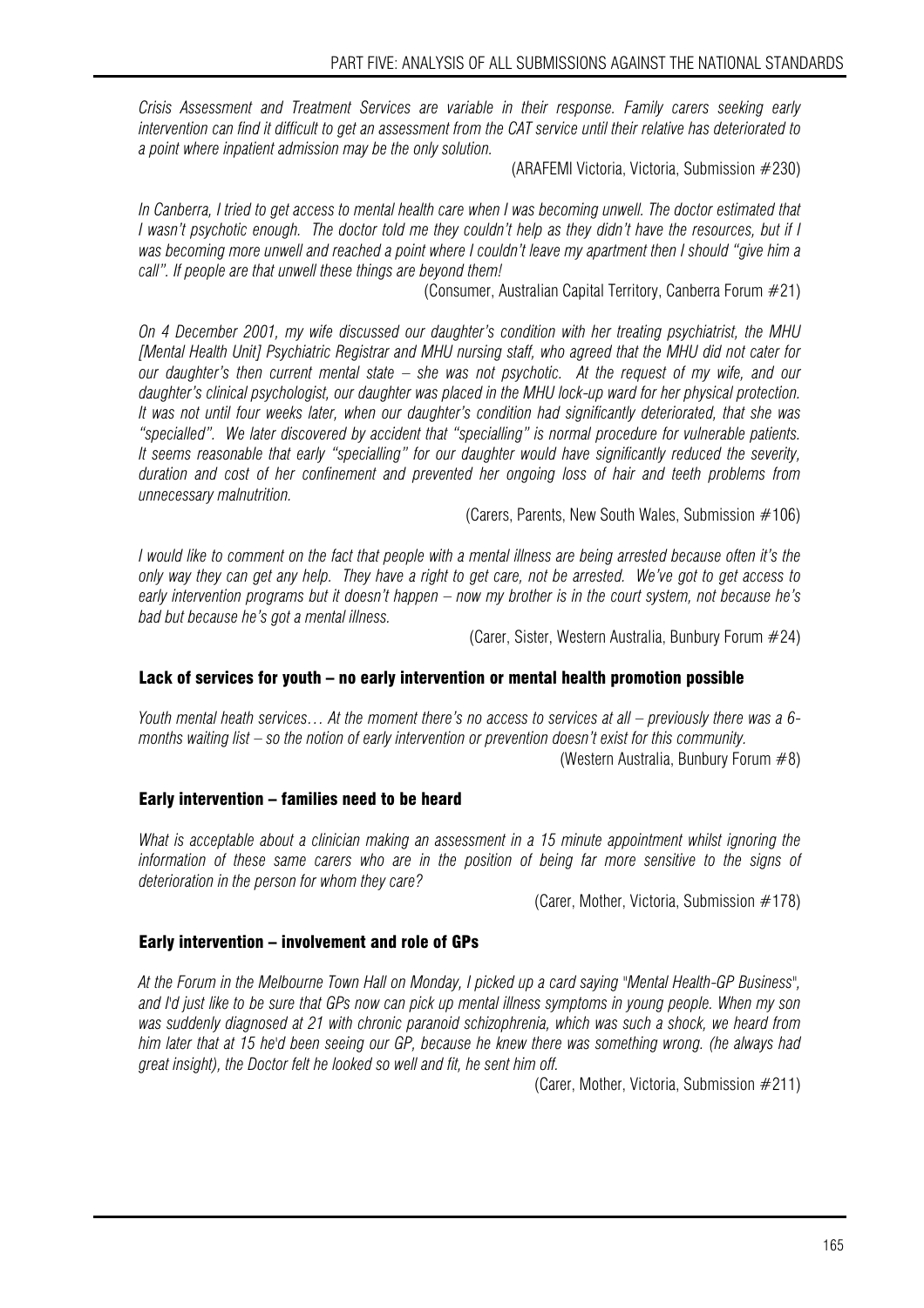#### Prevention – substance abuse and mental illness need to be tackled jointly

*Significant substance abuse problems exist in Aboriginal remote communities, resulting in significant mental health problems. .* 

(Anonymous, Northern Territory Submission #188)

*Most participants reported taking drugs at early ages (12-14 years) and experiencing psychotic episodes*  some years later. Commonly, they did not seek help or recognise that they needed help. They reported *having a vague understanding of what schizophrenia is but they failed to associate their own experiences with such a mental illness. In most cases, the first episode of their mental illness was diagnosed when they were brought into hospital by police and assessed and hospitalised in the psychiatric ward.*

(NSW Association for Adolescent Health, New South Wales, Submission #98)

#### Preventing depression in older men

*Men need more support – because they don't ask for help. There's nothing in this town for men – no support. My partner phoned his parole officer to ask for help because there was nothing else for him.* 

(Consumer, New South Wales, Broken Hill Forum #24)

#### More promotional strategies needed

*There is a general lack of awareness and information about mental illness, so that those affected and their friends and family members may not realise that they are becoming unwell.* 

> (Health and Community Services Network, Murray Mallee Strategic Task Force, South Australia Submission #115)

#### Need for education campaigns in schools

*[Y] added there needs to be more education about mental and physical illness and disabilities in schools. They have sex education and drug awareness and healthy eating education at his school but he hasn't been to a school that talks about mental illness.* 

(14 year old Consumer and Carer (Son), Young Carers Forum Canberra #2)

#### Lack of rehabilitation programs

*The lack of ongoing rehabilitation programs also means that we see a lot of young people, especially, being discharged after treatment but then without the necessary support, quickly becoming unwell again and the cycle constantly being repeated.* 

(Carer, Mother, Tasmania Submission #315)

*This means that as there is no follow up people return to their previous bad state and so these clients have to repeat the whole the process.* 

(NGO Worker, New South Wales, Broken Hill Forum #5)

*He had support through Eureka. He looked forward to it – he did it for 2 years then they told him he had to stop because there wasn't enough funding and someone else had to have a go. He got very depressed, very ill and became very violent. He broke someone's arm and was arrested and taken to the hospital.* 

(Carer, Tasmania, Hobart Forum #22)

*There's a real lack of services to help people get back into society to rehabilitate.* 

*(Clinician, Queensland, Brisbane Forum #7)*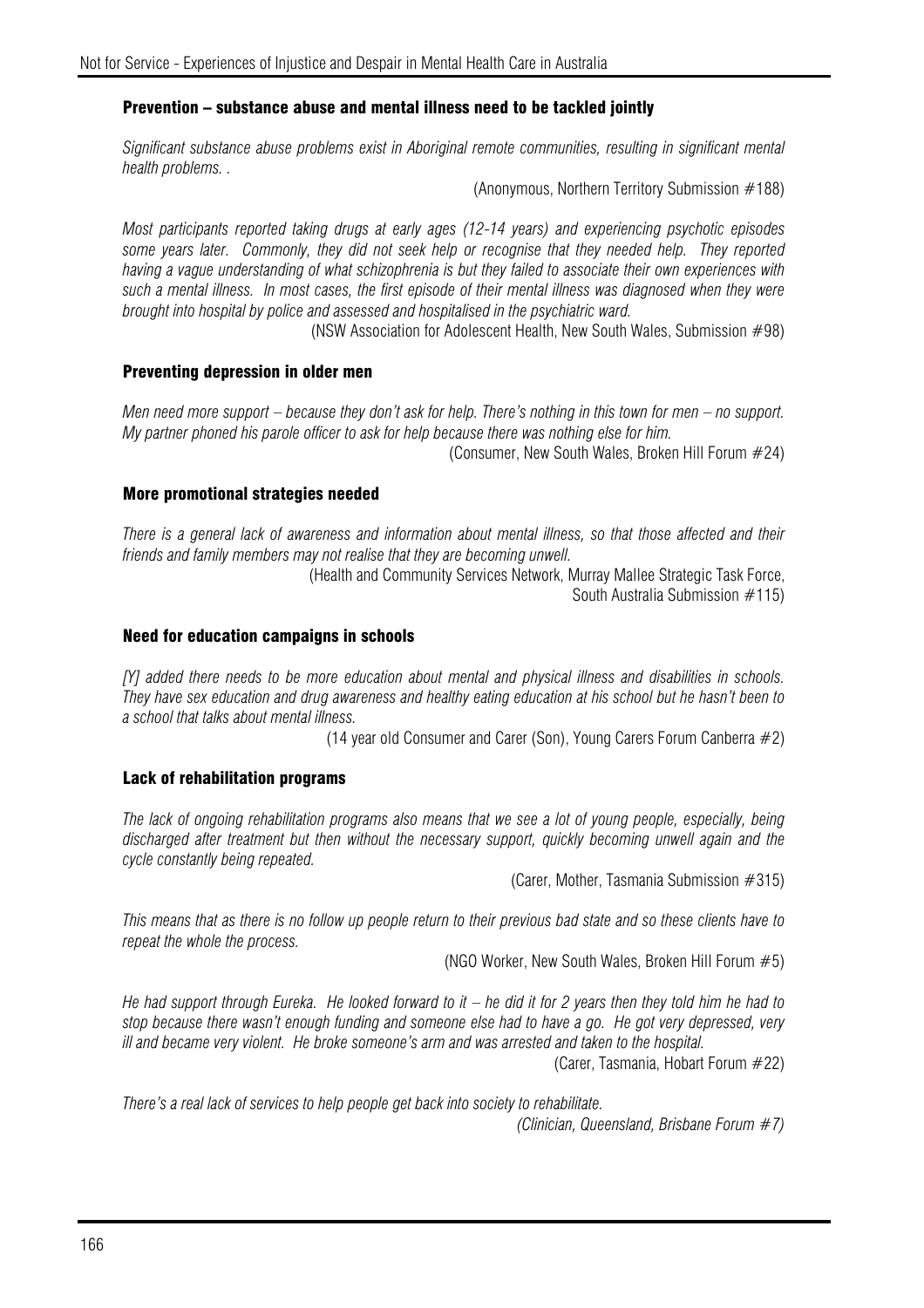*We have a son... with a mild intellectual disability… 22 years of age and remained in that job for ten years feeling a 'normal' part of the community… Due to all this floundering over the past two years our son now 34*  has regressed to a point where he is now in a community care unit seeming as though he has lost all hope of *getting anywhere, his hygiene medication and budgeting skills at an all time low. My husband and I both 70 are no experts in mental health but feel had there been positive intervention in the beginning instead of lying about home he would be less reliant on the medical system now, plus the government spending good money into these job agencies which are totally dysfunctional.* 

(Carers, Queensland, Submission #150)

*The Health System's main approach to people with Mental Illness is to get them medicated and then very little else. There are no serious rehabilitation facilities.* 

(Carer, Father, Victoria, Submission #231)

# 5.7 STANDARD 7: CULTURAL AWARENESS

*The MHS delivers non-discriminatory treatment and support which are sensitive to the social and cultural values of the consumer and the consumer's family and community.* 

Concern was expressed regarding the lack of culturally sensitive treatment and support for Indigenous people and people from a Non-English Speaking Background (NESB). For Indigenous people, access to care was reported to be complicated by discriminatory attitudes by some clinicians who often refuse treatment on the basis of prevailing stereotypes (for example belief in intoxication or drug misuse as the only cause of the behaviour). There were also reports by clinicians and carers that some staff impose their own spiritual and cultural beliefs on consumers by ridiculing consumers or passing judgment. Further there seems to be a failure to consider service delivery in the context of global Indigenous disadvantage and community needs

The need for specific training and employment of mental health workers with relevant experience appears to be an essential missing ingredient.

Nationally, the key issues relating to this Standard include:

- lack of culturally appropriate practices for NESB consumers (Standards 7.2 and 7.3);
- lack of culturally appropriate treatment and support services for Indigenous consumers and their families (Standards 7.2 and 7.3);
- lack of treatment and support services for older immigrants and newly arrived young people (Standard 7.1);
- problems with treatment due to cultural barriers and intellectual disability (Standard 7.3);
- social and cultural prejudice by staff towards Indigenous people with mental illness (Standard 7.5);
- need for cultural competency training (Standard 7.5);
- need for training of interpreters on mental health issues (Standard 7.3);
- utilisation of staff and services with expertise to provide services to consumers from a NESB (Standard 7.4);
- staff imposing their own religious and cultural attitudes on consumers (Standard 7.5);
- cultural background not being respected and considered in the delivery of treatment and support (Standards 7.1- 7.4);
- lack of sensitivity to spiritual beliefs (Standard 7.3); and
- the need to understand issues associated with recent immigration (Standards  $7.1 7.4$ ).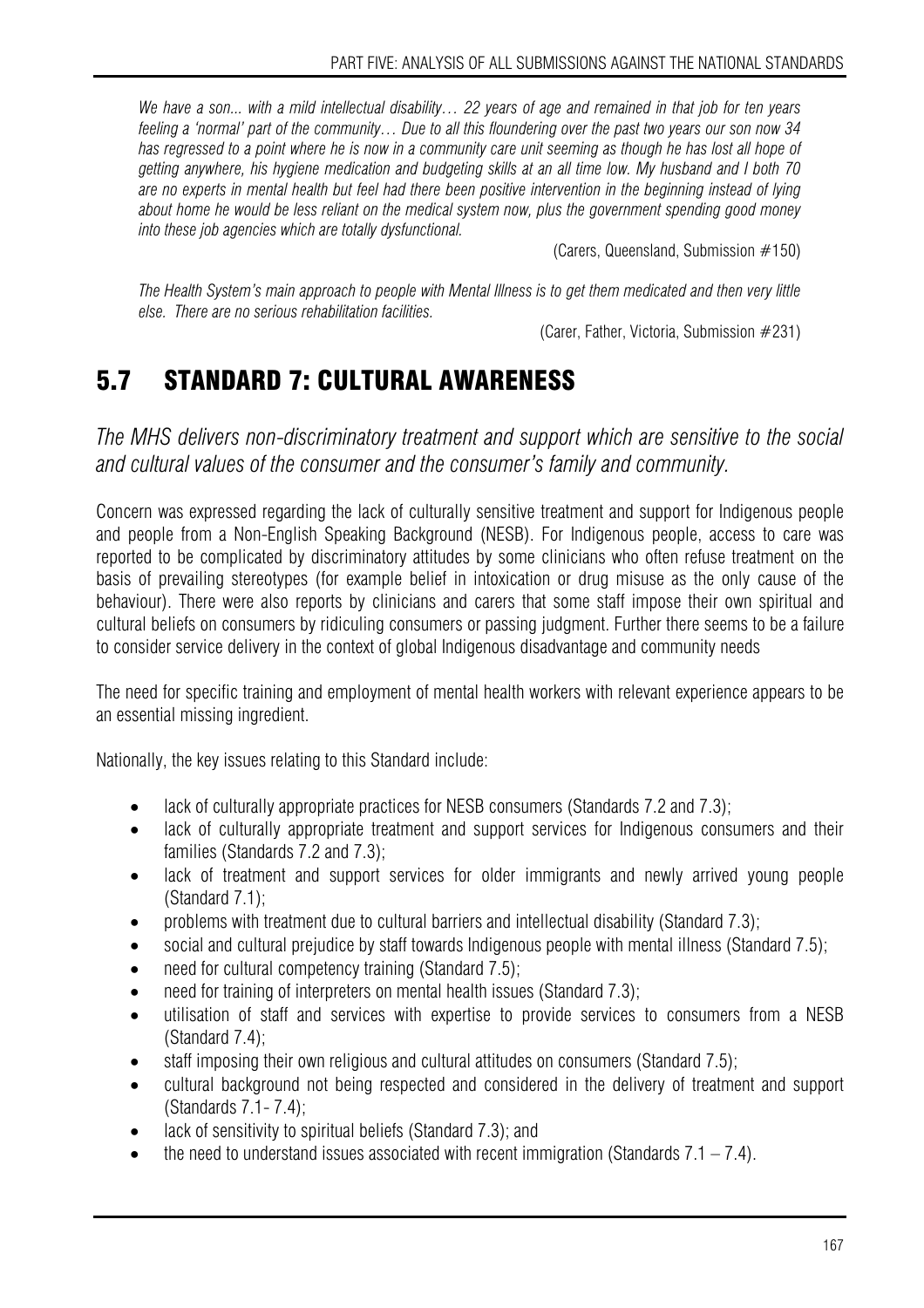The following selected quotes from community forums and submissions describe people's recent experiences of mental health services and areas of concern under Standard 7. More detailed descriptions of experiences relevant to this Standard can be found in Part 6:

#### Lack of culturally appropriate treatment and support services for Indigenous consumers and their families

*My son committed suicide 2 years ago. There are a lot of deaths here amongst Indigenous youth. Before he killed himself my son went to the mental health unit and they told me he was suffering from behaviour problems – the perception was that because he was an Indigenous young man that he was 'sloshed out'. We were told that he wasn't suicidal.* 

(Carer, Mother, Queensland, Rockhampton Forum #3)

*When Indigenous people become unwell they are all put in baskets, they either have a mental illness or a drug and alcohol problem. There's no holistic care. There have been 20 close deaths in my family.*

(Anonymous, South Australia, Murray Bridge Forum #15)

*If the current mental health system works at its optimum level, there are still critical and serious service provision gaps. Anangu do not have access to a spectrum of interventions that are culturally appropriate and responsive to individual and / or community need. There is no access to counselling, grief and trauma support, early intervention programmes or ongoing rehabilitation programmes if someone has been diagnosed with an ongoing disability.* 

(Anonymous, Northern Territory, Submission #271)

Underlying this submission are several assumptions of knowledge:

- *Indigenous Australians have significantly worse health outcomes than the general population, including higher rates of mental health concerns*
- *The mental health concerns of indigenous Australians need to be viewed in the context of global disadvantage including poverty, reduced life expectancy and chronic ill health, as well as issues of cultural dislocation, trauma and grief.*
- *Anangu view mental health issues as part of a general concept that includes the health of the individual, family, community and land in a cyclic view of past, present and future.*

(Anonymous, Northern Territory, Submission #271)

*By far and away the most prominent mental health concern facing the communities to which I travel [remote communities in Central and North West Queensland] are those of accumulated grief and loss and the intergenerational consequences of such losses. The history of colonization and cultural oppression represents over and over as symptoms of trauma, depression, drug and alcohol abuse, relationship breakdown and self harm. Tragically, the current, mental health system seems ill-equipped to deal, in culturally appropriate ways, with the complexities of Indigenous health.* 

(Clinician, Queensland, Submission #285)

#### Lack of culturally appropriate practices for NESB consumers

*People who do not speak English as their first language have very limited access and their linguistic and cultural needs are not met.* 

(NESB Consumer Advocate, New South Wales, Parramatta Forum #8)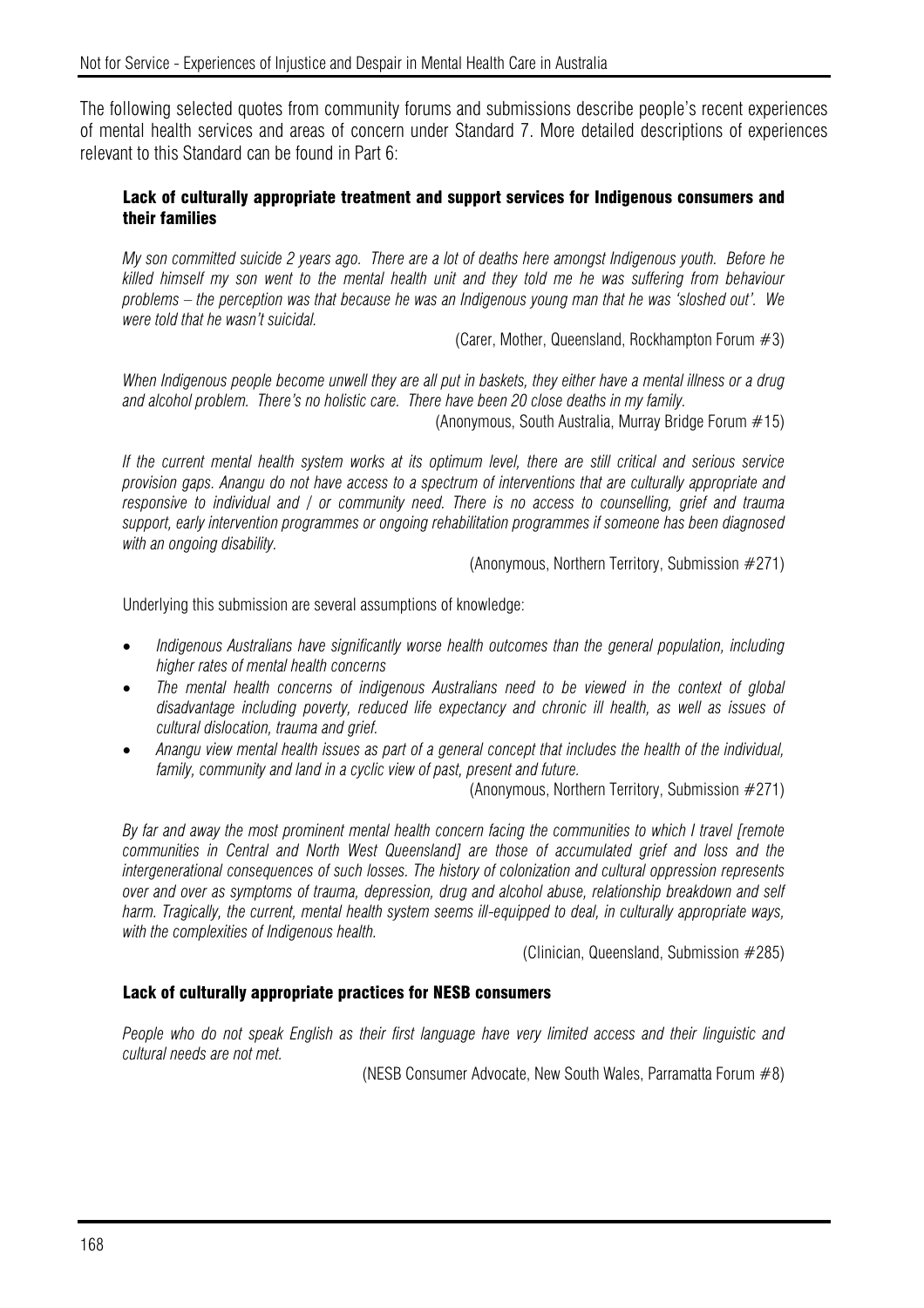*Anecdotal evidence further suggests a disregard within the system for the cultural and religious beliefs of people in patient psychiatric settings. Such anecdotes include no attempts to meet the dietary requirements of religious and cultural groups, and a complete lack of sensitivity to exposure of parts of the body and / or nakedness.* 

(Australian Nursing Federation (Vic Branch), Victoria, Submission #322)

#### Need for cultural competency training

*Cultural competence doesn't exist at the level it's needed. No cultural competence is taught. Unless we make it as a core competency, it won't happen.* 

(Anonymous, New South Wales, NESB Parramatta Forum #14)

#### Staff imposing their own religious and cultural attitudes on consumers

*[I] attended the hospital with a friend who had attempted suicide. This was after hours. When I took her to the A and E she was initially checked over for any physical effects of the overdose she had taken. She also reported that she had been abused as a child. The consulting doctor then talked to her at length about religion indicating to her that people who commit suicide "go to hell". This greatly upset my friend who was already very upset. She said later it made her feel guilty about what she had done…An understanding and nonjudgmental attitude would also have helped.* 

(Clinician, Western Australia, Submission #333)

#### Lack of sensitivity to spiritual beliefs of consumers

*Also it's insulting to not believe the spirituality of the consumer. My daughter has been ridiculed about her belief in God and how prayer helps her. This occurred in our Psychiatric Hospital here in Bendigo.* 

(Carer, Victoria, Submission #199)

#### Need for training of interpreters on mental health issues

*Language and cultural barriers are often not overcome because skilled and experienced interpreters are not available. Also interpreters will often have to play a role as a bi-cultural worker, to bridge the gap in cultural understanding.* 

(Melaleuca Refugee Centre, Northern Territory, Submission #191)

### 5.8 STANDARD 8: INTEGRATION

### 5.8.1 STANDARD 8.1: SERVICE INTEGRATION

*The MHS is integrated and coordinated to provide a balanced mix of services which ensure continuity of care for the consumer.* 

Concerns were expressed across Australia from consumers, carers and clinicians alike that mental health services are not integrated and coordinated due to a lack of resources, staff and planning. There is a perception that the situation is progressively becoming worse.

Reports also suggest that the mental health system is unable to provide a mix of services to respond to consumer needs, even during a crisis. This results in a reliance on the police for a response. Even with police intervention and assistance in taking people to appropriate care facilities, consumers were often sent home again without any arrangements for treatment or follow-up.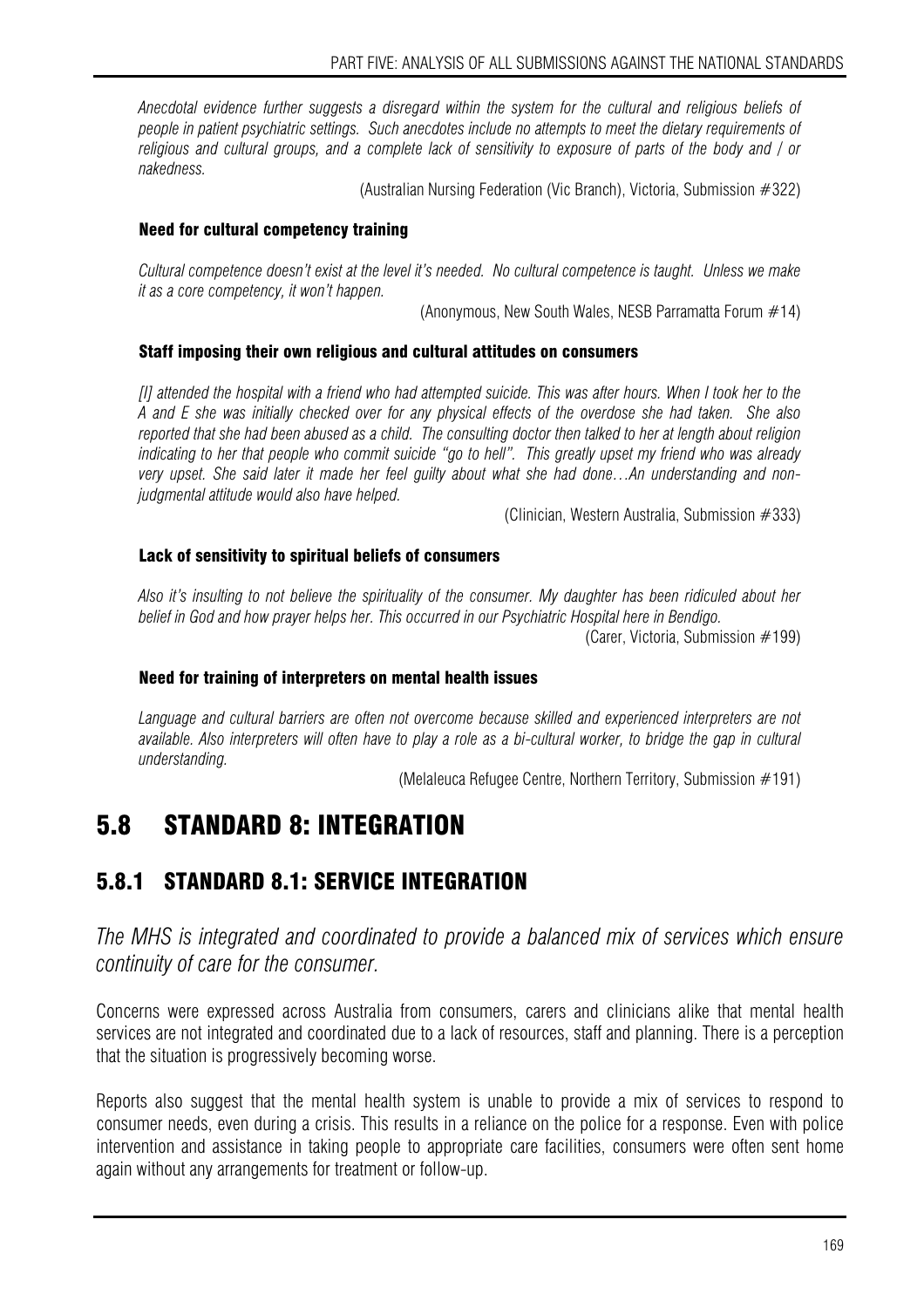Treatment and support services for children and youth with mental illness across Australia seem to be almost non-existent. Submissions suggest that there are either no services at all or extremely long waitlists (for example, a nine to ten month waiting list for children with mental illness to get into care). Thus the need for integrated and coordinated care for this group is particularly pressing.

Many General Practitioners spoke of their willingness to be involved in the provision of mental health treatment and support, but noted difficulties in doing this without the necessary professional support.

High staff turnover and frequent staff rotations between programs and sites was also mentioned as a difficulty in providing continuous and coordinated care. Consumers report that they are tired of repeating their story and frustrated at being passed from one doctor to another. Fragmented service delivery and breakdown of links with NGO service providers seems to be another consequence of the scarcity of resources.

Nationally, the key issues relating to this Standard include:

- MHS not integrated to provide the mix of services required to respond to consumer needs (Standard 8.1.1);
- MHS not providing continuity of care for consumers (Standard 8.1.5):
- more staff and resources are required for integrated service to respond effectively to crises (Standard 8.1.1);
- chronic under-resourcing of MHS resulting in inability to deliver integrated and coordinated care (Standards 8.1.1 and Standard 8.1.2);
- difficulties in organising integrated and coordinated care with components of the MHS (Standards 8.1.2 and 8.1.3);
- lack of staff and resources to provide integrated care to rural and remote communities (Standard 8.1.1);
- shortage of mental health staff to provide integrated care across settings and programs (Standards 8.1.2 and 8.1.3);
- difficulties accessing case managers (Standard 8.1.1);
- inability to provide coordinated continuous care due to high staff turnover and staff rotations, especially in rural and regional areas (Standard 8.1.4);
- no continuity of care leads to lack of communication (Standards 8.1.3 and 8.1.6);
- lack of cooperation within MHS leads to poor attitudes towards rural and regional patients and providers (Standards 8.1.1 and 8.1.6);
- lack of mental health services for children and youth (Standard 8.1.5);
- problems with continuity between adolescent and adult mental health services (Standard 8.1.5);
- problems with link between General Practitioners and mental health services (Standard 8.1.6);
- problems with integration with NGO services (Standard 8.1.5);
- general Practitioners lack the skills to treat people with mental illness or mental health problems. (Standard 8.1.5);
- inability of MHS to deliver coordinated and integrated services to consumers from a non-English speaking background (Standard 8.1.1);
- inability of mental health teams to provide services resulting in reliance on police force (Standard 8.1.1); and
- problems with Schedule II procedures and integrated and coordinated care (Standard 8.1.6).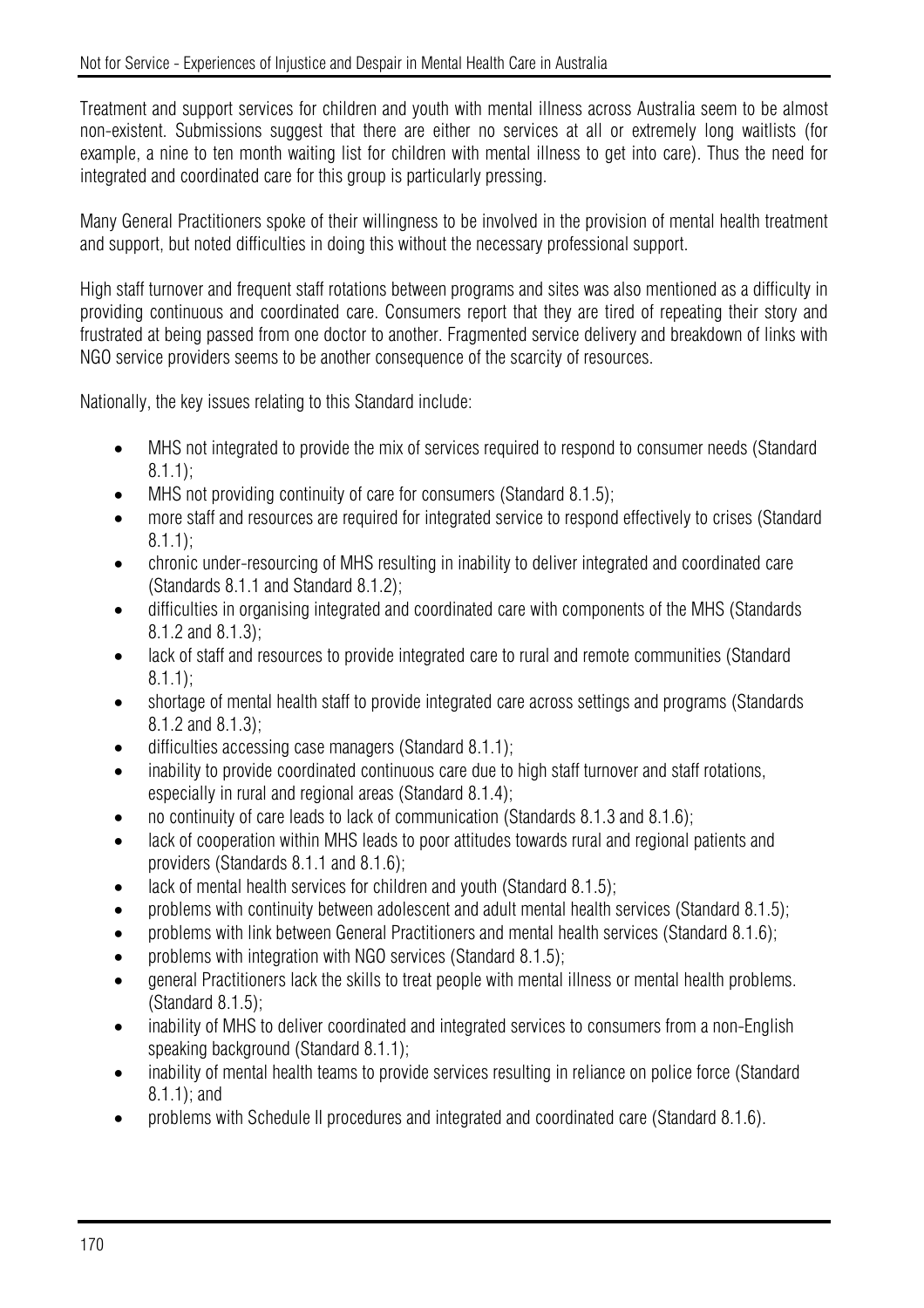The following limited selection of quotes from community forums and submissions describe people's recent experiences of mental health services and areas of concern under Standard 8.1. More detailed descriptions of experiences relevant to this Standard can be found in Part 6:

#### MHS not integrated to provide the mix of services required to respond to consumer needs

*[X]… is escorted to the emergency department of the local hospital… [Y]… assessed [X] to be at high risk of suicide. No admission and no follow-up is arranged. Additionally, no contact was made with the referring agency and according to [X], no request of discussion with the referring agency was sought by mental health services.* 

(Support and Equity Services, Charles Darwin University, Northern Territory, Submission #269)

*Lack of communication and co-operative case management between inpatient and outpatient hospital staff can cause serious errors in treatment. At one time [X] was in hospital for 4-5 days before the inpatient staff knew what the treatment orders were!* 

(Carer, Mother, Victoria Submission #320)

#### Chronic under-resourcing of MHS resulting in inability to deliver integrated and coordinated care

*This support is not being provided and has been progressively withdrawn over the last several years. The patients are constantly disappointed by the diminished level and duration of service as provided by the state funded public psychiatric system.* 

(Clinician, Victoria, Submission #123)

*Some of the issues that matter are poor accessibility, lack of access to private practitioners, lack of bulk-billing GPs and lack of accessibility to counselling services particularly for people with high prevalence disorders.*  (NGO worker, Victoria, Morwell Forum #7)

#### Lack of staff and resources to provide integrated care to rural and remote communities

*I have been advocating for improved psychiatric services in this region for 8 years now. Over 1/3 of our GPs have undertaken additional training. But there's no psychiatrists East of Dandenong! As GPs we have little to no support from the specialist sector.* 

(Clinician, Victoria, Morwell Forum #8)

#### More staff and resources are required for integrated service to respond effectively to crises

*4 weeks ago a young man came to see me. He was suicidal, he had several crises in his life he was trying to deal with and he had been self-medicating. I see many people like him – they are not bad people but people who need assistance from society. I managed to get him assessed by a crisis assessment service – that in itself was a really big win! But the crisis service was going to send him home with some phone numbers. Fortunately I had organised to see him and got irate and asked them how they would feel if this young man was dead in the morning.* 

(Clinician, Queensland, Brisbane Forum #7)

*I have a friend who had a mental breakdown… I rang the mental health team and they couldn't see her for 5 days no appointment for 3 to 4 weeks. The GP tried to cope. Good clinicians took details but 3-4 weeks later was asked the same questions again. There is a lack of staff – the team in community and lack of coordinated services.* 

(Anonymous, Western Australia, Geraldton Forum #65)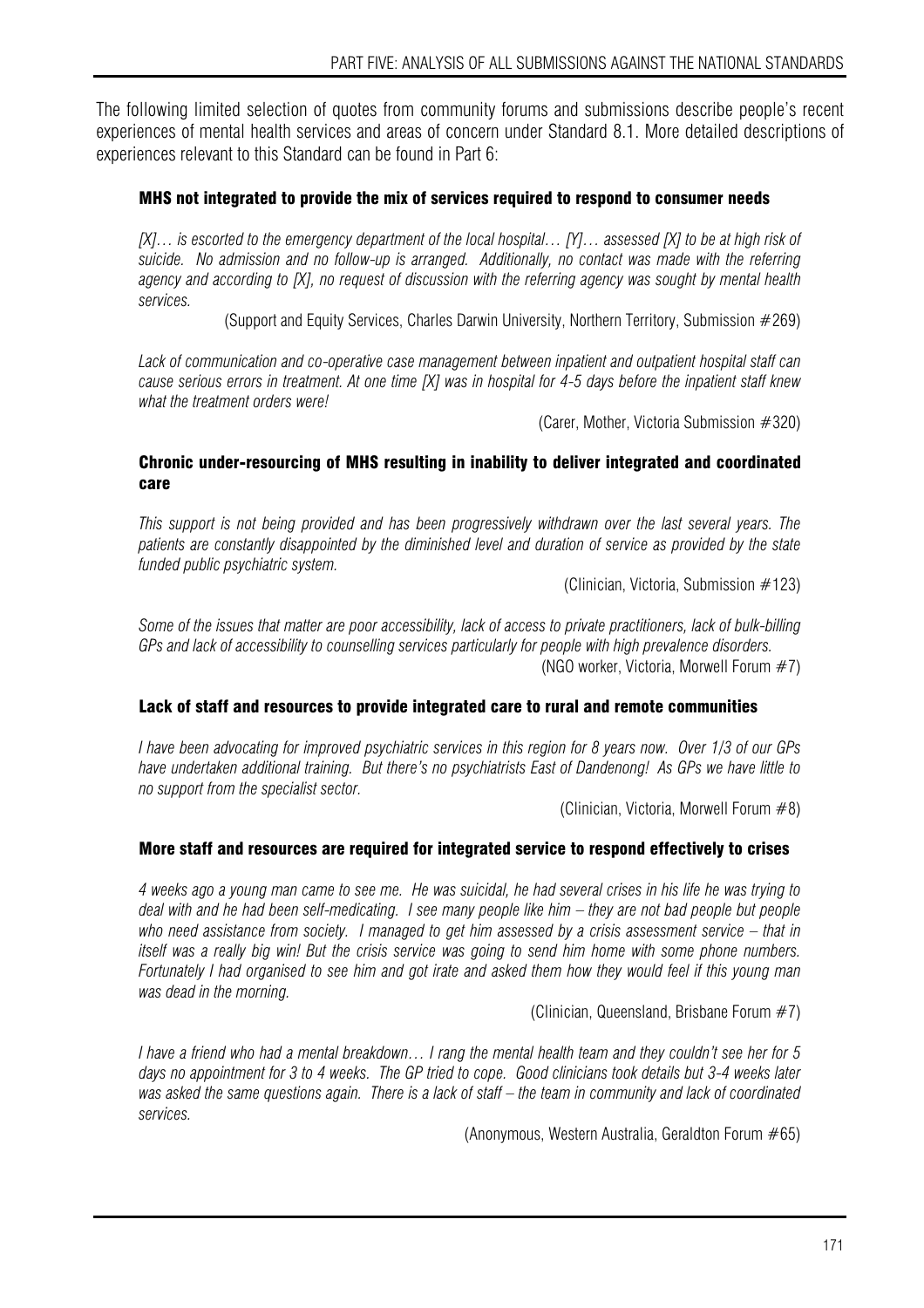*The community staff are stretched to the maximum and their resort is to tell people to go to their GP or access an emergency service (was one very recent answering machine message I happen to hear when I was trying to contact a community health worker. Mind you, no information about how to contact the emergency service was part of the message.)* 

(Consumer and Consumer Advocate, New South Wales, Submission #8)

*MATT (mobile assertive treatment team) – work with severely sick psychotic people to keep them out of hospital – only one team with 7 staff who see 70 clients for the Central Sydney area which has 5000 consumers, 500 of whom would benefit from seeing the MATT team, which provides intensive case management, support, counselling and supervision* 

*(*Consumer and Consumer Advocate, New South Wales, Submission #169*)* 

#### Shortage of mental health staff to provide integrated care across settings and programs

*[[X] went] to a psychologist just 2 months before he died - who referred [X] to a psychiatrist - but unfortunately the psychiatrist was away on holidays - so he couldn't get an appointment - in the detailed referral it was obvious to blind Harry that [X] was screaming out for help he had in a one hour session with the psychologist relayed every vital piece of information in regard to his condition. [X] should never have been allowed to leave that psychologist's office - in the referral it said he had a (suicide) plan - it wasn't the first time etc etc.* 

(Carer, Mother, New South Wales, Submission #122)

#### Lack of mental health services for children and youth

*I've been on a few committees and it's not the service providers who are the problems; they are on our side.* It's the politicians and our government that are negligent... There's a 9-10 month waiting list for mentally ill *children to get into care.* 

(Consumer, Western Australia, West Perth Forum #41)

#### Problems with continuity between adolescent and adult mental health services

*Young people 16-17 come and see us but we do some transitioning to the adult mental health service also. There is a period when there's nothing for young people during this transition.*

(Clinician, South Australia, Murray Bridge Forum #14)

#### Inability to provide coordinated continuous care due to high staff turnover and staff rotations, especially in rural and regional areas

*He has a different social worker every three months and suffers from psychotic episodes. He finds it difficult to trust people and the constant changes to the social worker assigned to his case are not helpful.* 

(17 year old Carer, Sister, Australian Capital Territory, Young Carers Forum Canberra #1)

*The lack of consistency with being passed from one trainee doctor to another. Where we are the doctors change every three months* 

(Carer, Victoria, Submission #199)

*More than once the police local have said that it is not their problem and we should call her mental health worker, who is 100kms away and never able to take our call because she is so busy she is rarely in the office. More often also, the mental health worker who is in charge of my mother's care, changes twice a year, and she*  is periodically moved between the West End Mental Health Clinic to the one at Ashgrove (I can never *remember if it is Ashmore or Ashgrove).* 

(Anonymous, Queensland, Submission #82)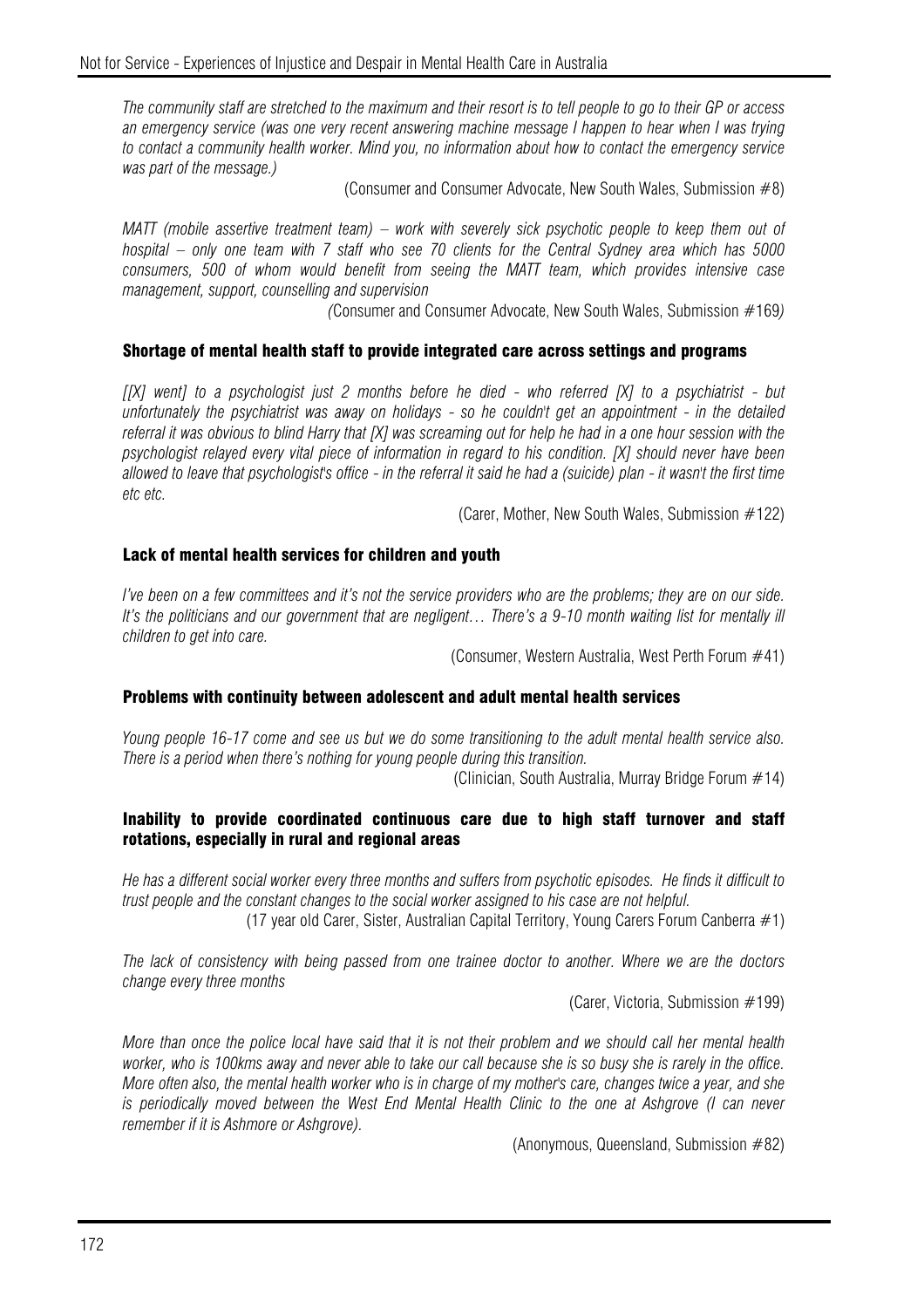*[Y] has depression and no longer accesses counsellors through ACT government services. [Y] explained the counsellors in the government system change a lot so he had to keep starting from the beginning and moving to a point in his story, when the counsellor would be replaced with another, and he would have to start again. [Y] said he found this really frustrating. [Y] said the counsellors in the government services didn't know why they were swapped around.* 

(14 year old Consumer and Carer (Son), Australian Capital Territory, Young Carers Forum Canberra #2)

#### Problems with link between general practitioners and mental health services

*There were a number of GPs in Bunbury who wanted to be involved with the mental health unit but only if there was adequate support. We don't have that support anymore.* 

(Clinician, Western Australia, Bunbury Forum #19)

*One can usually find a specialist physician or surgeon to follow up difficult cases, offering whatever support they can. As a GP, I find it frustrating when psychiatrists will not do likewise. It appears that psychiatry operates in a comfort zone that conveniently defines the most troublesome and least lucrative cases as outside their concern. I often diagnose a life-threatening personality disorder but can't arrange any specialist support.*  (Clinician, Queensland, Submission  $#49$ )

#### MHS not providing continuity of care for consumers

*The attempts to shore up the interfaces between GPs and specialist care are appropriate however most of their work is with so-called high prevalence or non-psychotic disorders, and sadly there is no longer expertise in the specialist system to help them to manage the more challenging of these disorders. In fact a team approach rather than a solo GP or even a solo private psychiatrist is needed for many of these cases.* 

(Patrick McGorry, Professor of Psychiatry, Victoria, Submission #180)

*However, GPs have limitations on the time they can spend with patients and the level of service that they can provide. Both of these areas are aspects of the system where GPs need support to provide home care and follow up services to patients being treated by the GP. This area has in the past been one where local public mental health services have been utilized.* 

(Clinician, Victoria, Submission #123)

#### Problems with integration with NGO services

*The sector is currently very fragmented. Continuity of care between Government services and NGOs is difficult to maintain given the current restrictions of time and scarce resources.* 

(Anonymous, Tasmania, Submission #254)

*There's a real breakdown between NGO and public services. The Government is happy to treat NGOs as extensions of services but not fund them accordingly. In fact the Government has cut funding to NGOs and still expects that the NGOs will carry the load. I have had to put a ban on all referrals from services. We're now in a position where we are rationalising our services. We don't like it but we have to run our service within the resources we have to work with… My service has a budget of \$400,000 / year but our funding hasn't increased since early 1990s.* 

(Clinician, New South Wales, Sydney Forum #3)

#### Difficulties in organising integrated and coordinated care with components of the MHS

*The mental health system failed [X] in so many ways. In summary the key failings were: Third, was lack of integration across the various mental health areas, such as the hospitals and the mental health crisis team, and related areas such as Drug and Alcohol services and accommodation facilities: we are a very "bureaucracyliterate" family and we had immense difficulty navigating the system.* 

(Carer, Sister, Australian Capital Territory, Canberra Forum  $#9$ )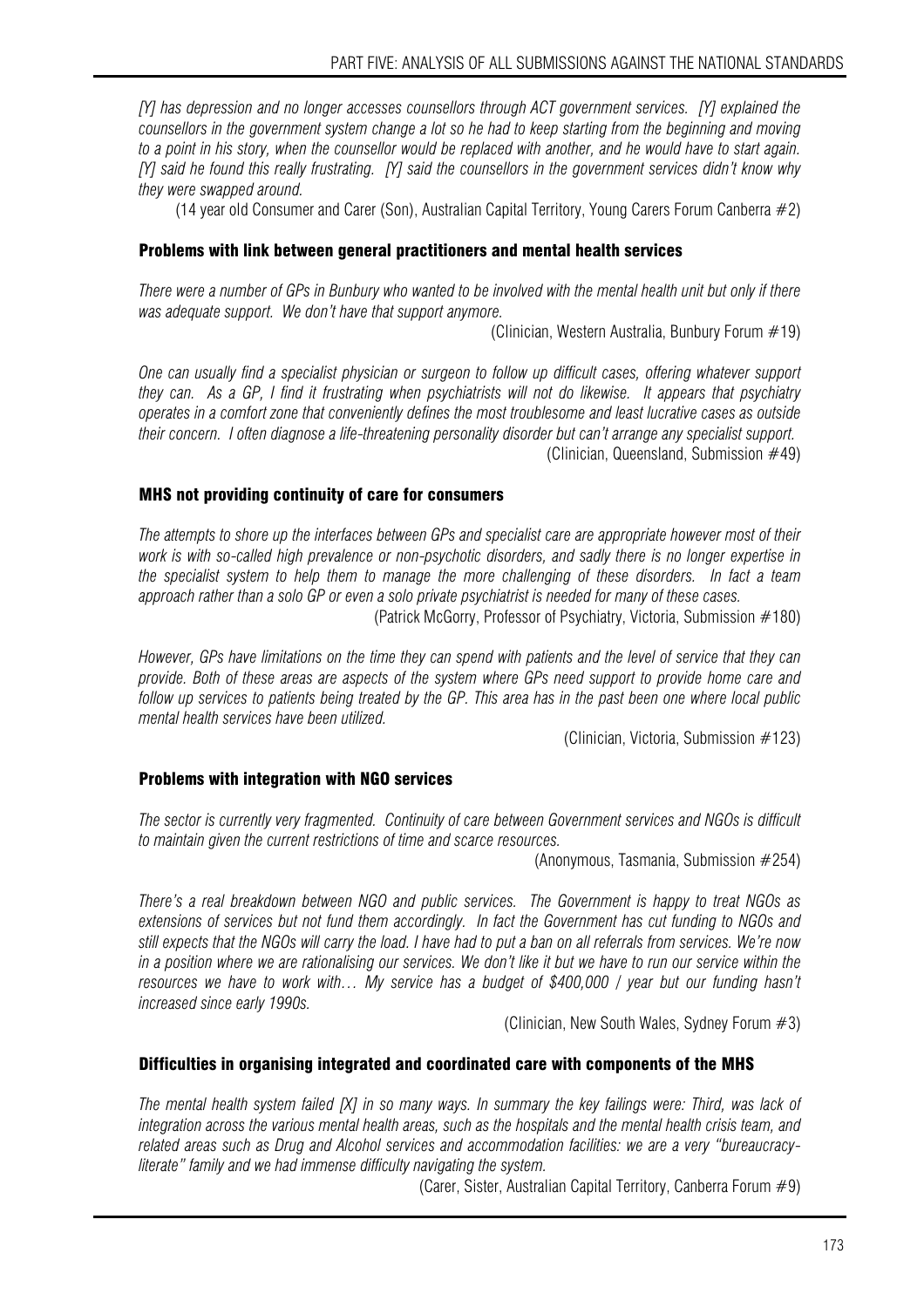*I do not refer to Mental Health Services because of past experiences, particularly as they will not see people*  who have a drug problem. I use GRAMS [Geraldton Regional Aboriginal Medical Service] where possible. (Anonymous, Western Australia, Geraldton Forum #94)

### 5.8.2 STANDARD 8.2: INTEGRATION WITH THE HEALTH SYSTEM

*The MHS develops and maintains links with other health service providers at local, state and national levels to ensure specialised coordinated care and promote community integration for people with mental disorders and / or mental health problems.* 

Across Australia, there were concerns about the neglect of the physical health of people with mental illness. A focus solely on the mental health of many consumers resulted in holistic care being ignored, including in inpatient settings where patients are often required to be transferred to general hospital wards to address their deteriorating physical health conditions. Difficulties in obtaining physical health assessments and access to general practice were also noted.

Research identifying elevated death rates in all main causes of death for people with mental illness, compared with the general population, was noted as a critical indicator of this neglect.

There have been suggestions that comprehensive care is only available to those who can afford to 'purchase care' in the private sector.

It was also reported that for Indigenous people with mental illness and / or mental health problems, poor physical health meant that mental health care was not being addressed as a priority or at all.

Problems with access to General Practitioners (GPs), barriers between GPs and psychiatrists and interagency collaboration are all complicating the provision of comprehensive care.

Nationally, the key issues relating to this Standard include:

- physical health care neglected (Standard 8.2.1 and 8.2.5);
- physical health care neglected in inpatient settings (Standard 8.2.1 and 8.2.5);
- problems with integrated and continuous care when consumers are admitted to hospital for physical illnesses (Standards 8.2.1, 8.2.3 and 8.2.4);
- comprehensive care only obtainable from the private sector (Standard 8.2.1 and 8.2.5);
- comprehensive health care not promoted (Standard  $8.2.1 8.2.4$ );
- inability of consumers to afford basic heath care (Standard 8.2.1 and 8.2.5);
- For Indigenous people, mental health care is neglected due to poor physical health (Standard 8.2.1 8.2.5);
- lack of access to services to meet physical health needs (Standard 8.2.1, 8.2.2 and 8.2.3);
- problems with accessing General Practice (Standard 8.2.4);
- the need to improve arrangements with Psychiatrists and General Practitioners (Standard 8.2.4); and
- problems with interagency collaboration (Standard 8.2.4).

The following limited selection of quotes from community forums and submissions describe people's recent experiences of mental health services and areas of concern under Standard 8.2. More detailed descriptions of experiences relevant to this Standard can be found in Part 6: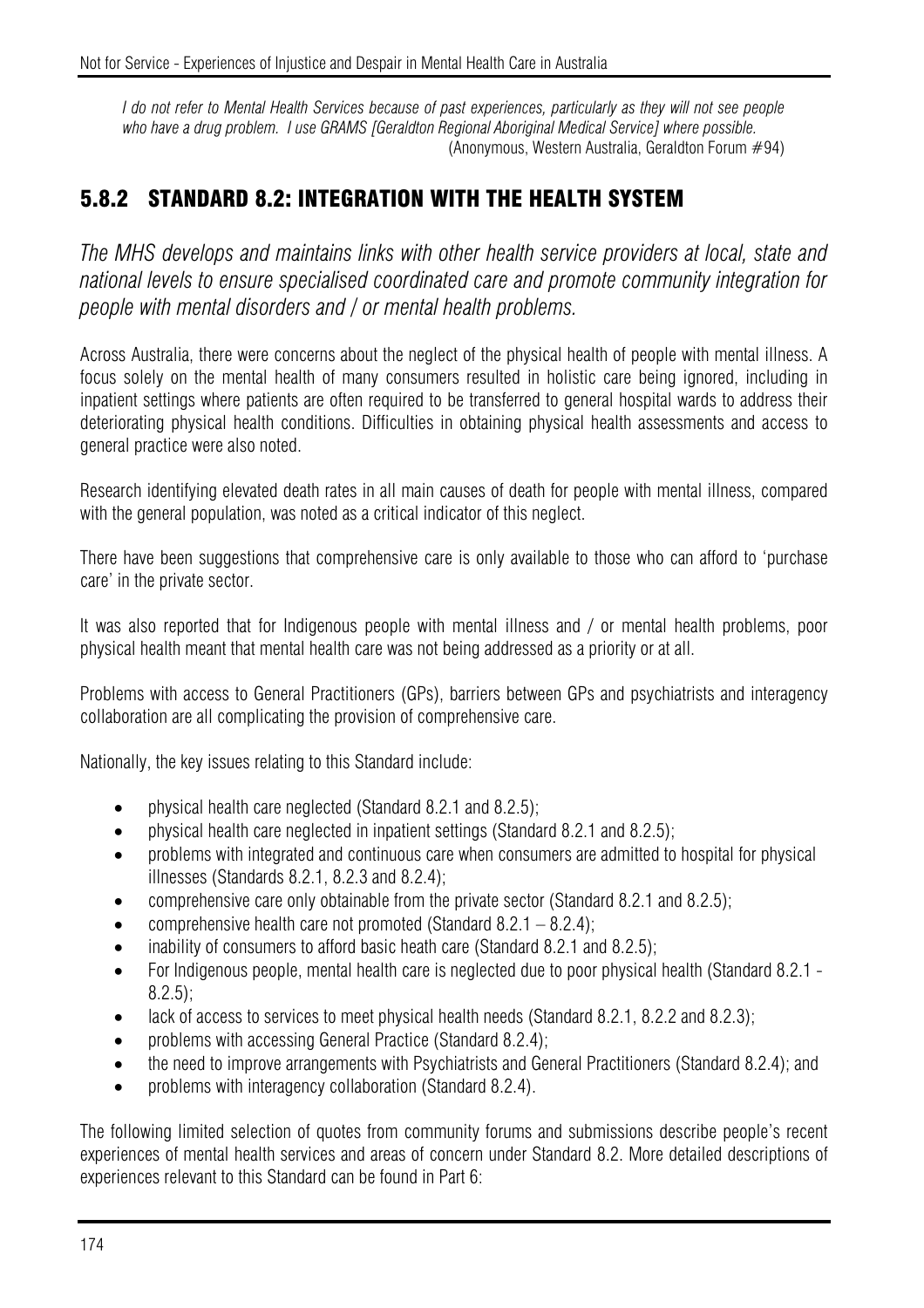#### Physical health care neglected in inpatient settings

*However on 4 January 2002 (following our threats to involve the media), she was transferred to a medical ward, having become psychotic and also because she had acquired dehydration, malnutrition, severe carpet thrush and split and bleeding heels. These four new conditions had developed in the MHU whilst she was under the "care" of staff. We believe that our daughter's mental and physical states are inseparable as regards duty of care, and we vigorously question the therapeutic efficacy of the Liverpool Hospital Mental Health Unit.*  (Carers, Parents, New South Wales, Submission #106)

*On three occasions my son [X] has been admitted with physical problems which either had not been noted on admission or were ignored even when they had been noted. On one occasion he went three days before the symptoms were properly addressed. The end result was an emergency operation for the removal of a salivary gland with embedded calcium stones.* 

(Carer, Wife and Mother, Queensland, Submission #52)

#### Physical health care neglected

*Because [X] my wife was having active mental health problems with her schizophrenia and that she was poorly controlled while under the CTO [Community Treatment Order] a decision was made not to treat her with either chemotherapy or radiation to me that is a Human Rights issue, even the HSC [Health Services Commissioner] office told me that there 15 to 18 other such cases in Victoria like our case.* 

(Carer, Husband, Victoria, Submission #179)

*Access to services will also be discussed below but it seems appropriate to raise the issue of general medical treatment here. It is reported, by people who have a psychiatric illness, that it can be very difficult to have physical illness concerns taken seriously by main stream health providers—too often their concerns are dismissed as 'just the symptoms of their mental illness'. One young woman who participated in the consultations spoke of the difficulty she had convincing her general practitioner that she was unwell—after a number of months she sought other advice and was diagnosed as having diabetes. Other consumers spoke of the difficulties they had experienced in emergency departments—as soon as doctors saw their file and read 'mental illness' consumers felt they were dismissed and some even reported having been sent home without speaking to a doctor. Discrimination is not something that is only experienced among the 'uneducated' broader community; it clearly even exists within the health and welfare community.* 

(Brotherhood of St. Laurence and Catholic Social Services Victoria, Victoria, Submission #324)

#### Comprehensive care not promoted

*Among a series of similar studies internationally, the crucial Duty to Care study from Western Australia (Coghlan et al 2001) showed that people with serious mental disorders, especially schizophrenia, had considerably elevated death rates from all main causes of death, with heart disease topping the list of causes ahead of suicide. Not only is the prevalence of these disorders increased, but they are diagnosed late and treated inadequately. This pattern of premature death and substandard medical care is characteristic of marginalised and disadvantaged sections of the community and demands urgent action.* 

(Patrick McGorry, Professor of Psychiatry, Victoria, Submission #180)

#### Inability of consumers to afford basic heath care

*Consumers and carers reported that the most basic of health care is often out of the reach of people experiencing mental illness and sometimes also out of the reach of members of their families. In particular, greater and free access to the following services and professionals is required: GPs; Specialists; Non-urgent, non-life threatening or elective procedures; Dental care; Foot care; Skin care; Optometrists, physiotherapists and psychologists etc.* 

> (Mental Health Community Coalition Consumer and Carer Caucus, Australian Capital Territory, Submission #342)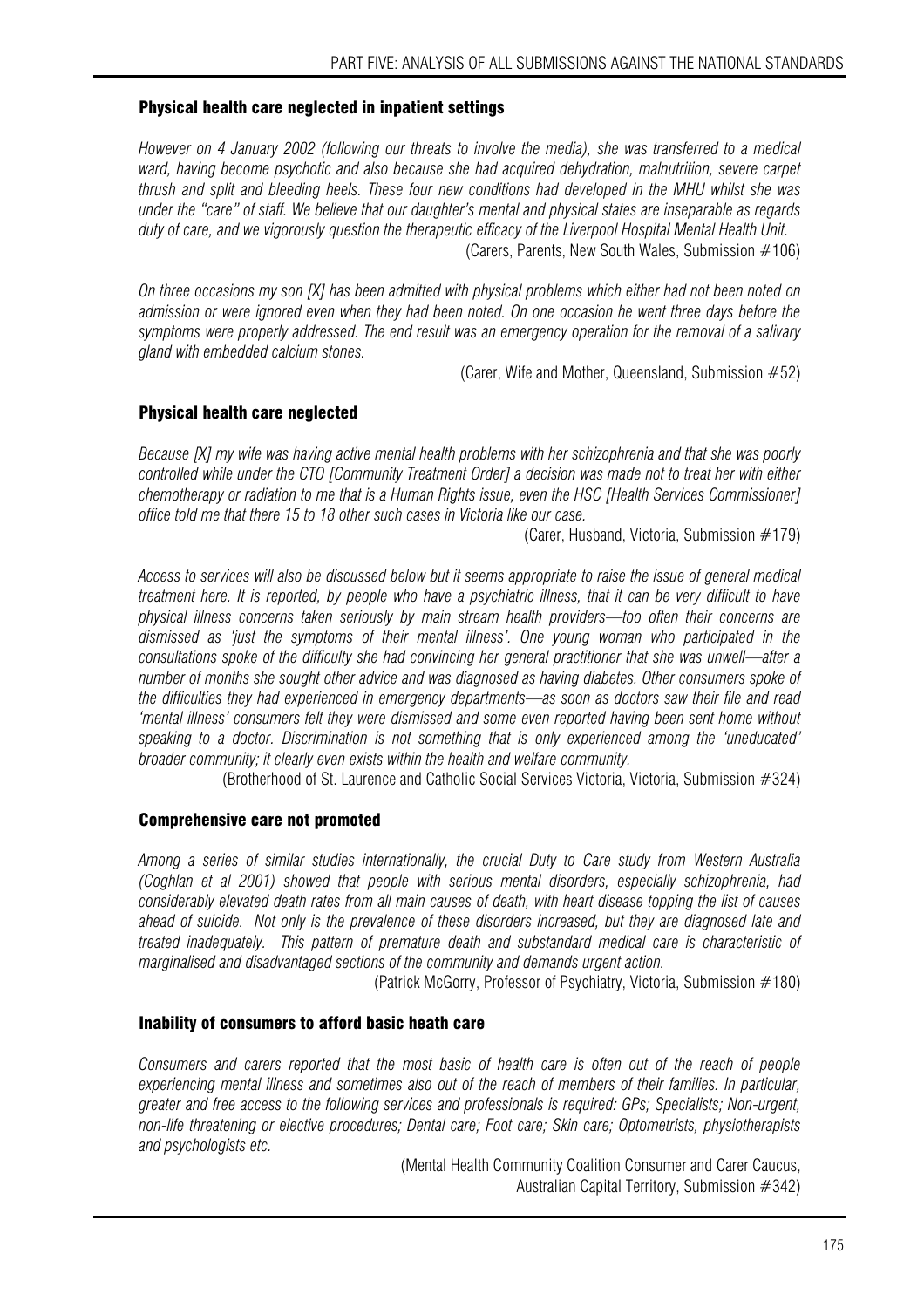#### Lack of access to services to meet physical health needs

*Since the closure of the institutions there has been a large influx of people into this community. But these people need access to other health services for their physical and mental health needs – they often get sent on buses and taxis to Adelaide for care.*

(Police Officer, South Australia, Murray Bridge Forum #16)

*There's also very poor access to physical health assessments for people with a mental illness.*  (Clinician, Queensland, Brisbane Forum #7)

#### Problems with interagency collaboration

*In defence of mental health services, there has been a big effort to liaise with NGOs – there have been significant efforts made in the last few years to get better community integration of mental health services. But the high turnover of staff it makes it very hard to establish those relationships and collaborations and hard to get the protocols right.* 

(NGO, New South Wales, Broken Hill Forum #10)

#### The need to improve arrangements with general practitioners

*If people do attend for help for anxiety disorders or depression it is usually to the GP where the response is usually to offer medication only. GP's are generally unaware of other services that are available. People need to know the range of treatment options for their condition as one would expect with any physical illness. GP training in CBT [Cognitive Behavioural Therapy] is also useful and hopefully will mean earlier intervention for many people, however significant numbers of people with anxiety disorders and depression have complex histories and require longer and more specialised help.* 

(Clinical Service Provider, Victoria, Submission #268)

### 5.8.3 STANDARD 8.3: INTEGRATION WITH OTHER SECTORS

*The MHS develops and maintains links with other sectors at local, state and national levels to ensure specialised coordinated care and promote community integration for people with mental disorders and / or mental health problems.* 

Concerns were expressed nationally that in order for the rights of people with mental illness to be protected and promoted, a whole-of-government approach was needed to tackle the myriad of problems facing consumers and their families.

Collaborative arrangements were identified as vital to enable consumers and their carers to participate socially, economically and politically in society. Many consumers required assistance beyond mental health care in a hospital. For example many mentally ill persons need financial support, access to home and community care (for those choosing to live independently, or with their family at home), or access to a range of short and longterm housing and supported accommodation options.

The large deficit in available housing and supported accommodation was cited as a critical barrier to successful rehabilitation and integration into community life for consumers and a critical burden on families who are not being compensated or supported to provide interim support.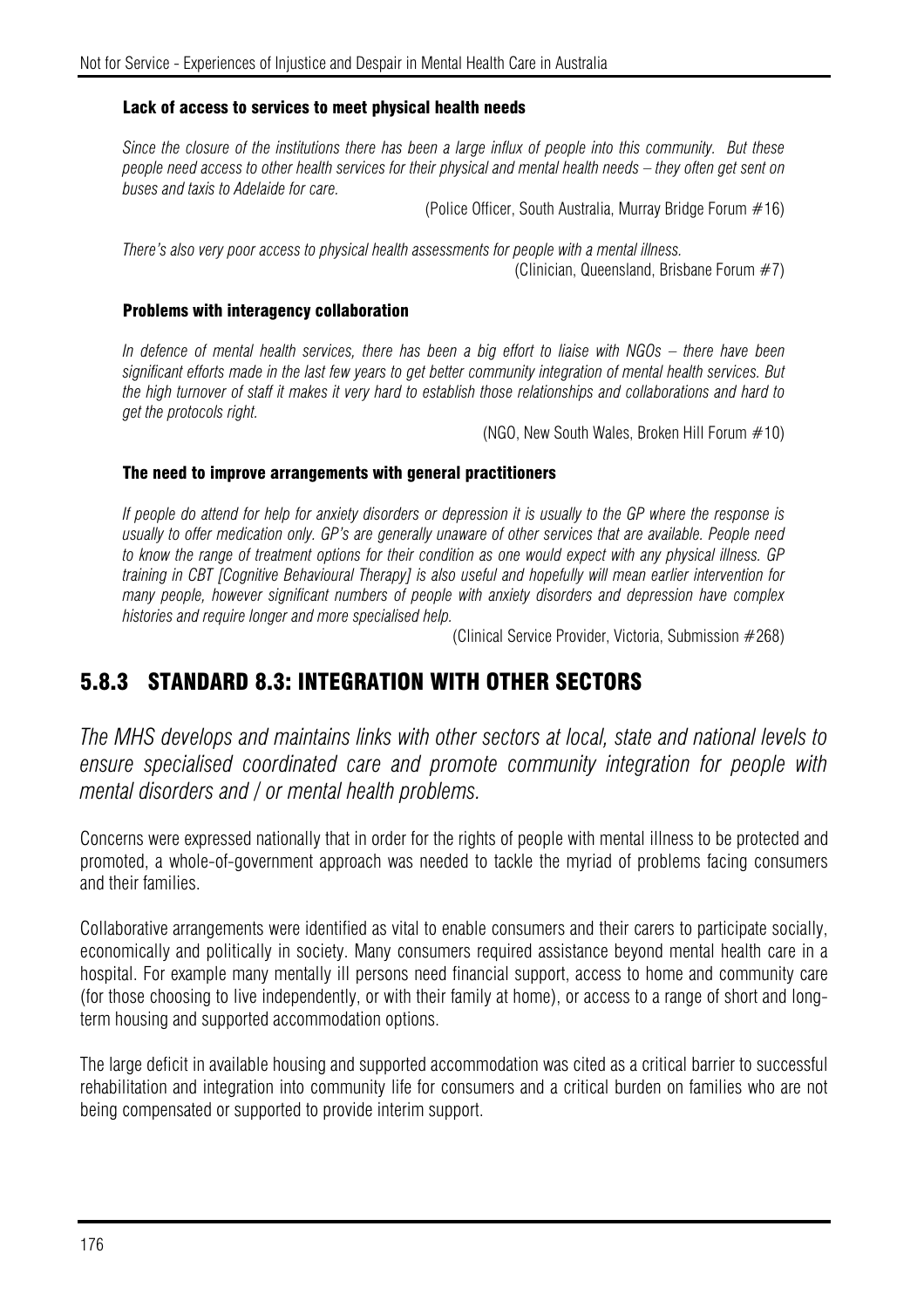The nexus between poverty and mental illness for consumers and their families was also cited repeatedly. Many consumers reported that they and their families living were below the poverty line and had insufficient money to pay for medication and food.

Consumers noted the scarce number of bulkbilling clinicians. They also highlighted the problems caused by an absence of Medicare rebates for psychologists.

For consumers, financial hardship was also often due to interrupted ability to work or difficulties in gaining and maintaining employment. Some of the barriers to employment include high levels of stigma and discrimination in the workplace and lack of workplace supports. To address this, the need for a whole-of-government approach to tackle employment and education-related issues was cited as an area requiring urgent attention.

For carers, the high burden of caring for a family member as a result of lack of access to treatment and support services also disrupted their ability to gain and maintain employment.

Intersectoral links and collaboration with police, court liaison and prison services were also cited as critical to provide appropriate alternatives for the increasing number of people with mental illness who are coming into contact with the police. Without better coordination there will be little success in diverting those who would otherwise enter the criminal justice system.

Youth, wards of the State, people requiring quardianship and people with disability are all disproportionately impacted by the failure to provide holistic care and integrated services for people with a mental illness.

The need for cross-border agreements was also raised to improve service delivery for consumers in rural and remote areas.

Nationally, the key issues relating to this Standard include:

- the need for a whole-of government response for consumers and families (Standards 8.3.1 and 8.3.3);
- the lack of housing and accommodation options for people with mental illness and mental health problems (Standards 8.3.2 and 8.3.3);
- the need for a whole-of government response for youth (Standard 8.3.1 8.3.3);
- lack of coordinated care across sectors for older people with mental illness (Standard 8.3.1 8.3.3);
- integration with police services and the criminal justice system (Standards 8.3.2 and 8.3.3);
- the need for a whole-of government response to tackle employment (Standard 8.3.3);
- whole-of-government approach needed to tackle poverty and mental illness (Standards 8.3.1 8.3.3);
- lack of support from Centrelink (Standard 8.3.3);
- Welfare support problems with carer allowance and disability support pensions (Standards 8.3.1 8.3.3);
- lack of support for families (Standards  $8.3.1 8.3.3$ );
- lack of access to home and community services (Standard 8.3.3);
- whole-of-government approach to specifically care for children who have become Wards of the State (Standards  $8.3.1 - 8.3.3$ );
- the lack of cross border agreements (Standard 8.3.3);
- need to integrate mental health strategy with drug strategy (Standard 8.3.3);
- lack of support from departments dealing with disability (Standards 8.3.2 and 8.3.3);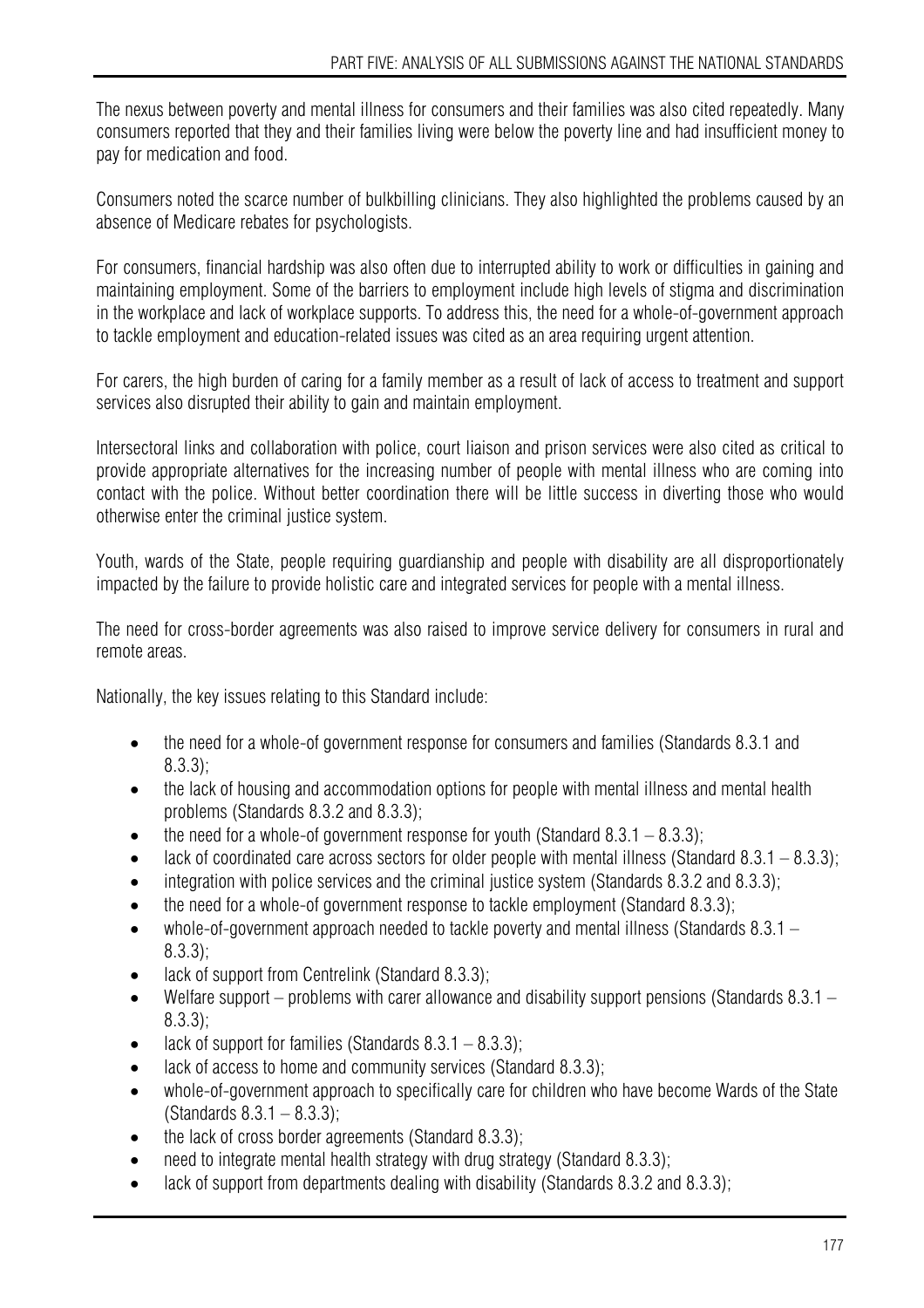- lack of support from departments dealing with community services (Standards 8.3.2 and 8.3.3);
- whole of government approaches needed to improve mental health outcomes for Indigenous communities (Standards 8.3.1 – 8.3.3);
- transport (Standard 8.3.3);
- $\bullet$  education (Standards 8.3.1 8.3.3):
- higher education (Standards  $8.3.1 8.3.3$ );
- quardianship (Standards  $8.3.1 8.3.3$ );
- emergency services (Standards  $8.3.1 8.3.3$ );
- medicare rebates (Standard 8.3.3);
- affordability of care lack of bulk billing clinicians, cost of psychiatrists and psychologists, private health insurance and medication costs (Standard 8.3.3);
- national strategies to increase the number of mental health professionals (Standards 8.3.3);
- need to address training and support issues for mental health nurses and general practitioners (Standard 8.3.3); and
- national legislative reform of anti-discrimination legislation to cover vilification and harassment (Standard 8.3.3).

The following limited selection of quotes from community forums and submissions describe people's recent experiences of mental health services and areas of concern under Standard 8.3. More detailed descriptions of experiences relevant to this Standard can be found in Part 6:

## The need for a whole-of government response for consumers and families

*People with a mental illness and long term disability resulting from such illness impact heavily on the justice, drug and alcohol, housing and welfare systems as well as the health system. The failure to provide adequate support services has resulted in an overrepresentation of people with a mental illness among the homeless*  and in the criminal justice system. MIFA calls for structural reform of services, which incorporates a whole of *government approach to address the structural impediments and the failure to provide sufficient support systems to address the overrepresentation.* 

(Mental Illness Fellowship of Australia, National Submission #331)

*My concern arises from the criminalisation of mental illness. Some people with a mental illness are being punished over and over again. Housing and support for these people has been so neglected that approximately 400 are now housed in mainstream prisons in south-east Queensland.* 

(Anonymous, Queensland, Submission #67)

*NCOSS is extremely concerned about the poor coordination of mental health issues, which is occurring across*  Government agencies in NSW, including poor linkages between specialist mental health services and other *Government services. Health consumers and community organisations participating in NCOSS forums have repeatedly raised the need for closer and more consistent integration between mental health services and other Government services.* 

(NCOSS, New South Wales, Submission #47)

*I have also long advocated the need for Mental Health Impact Statements (analogous to Environmental Impact Statements) to be prepared as a component of planning services / projects. The purpose being to draw attention / make conscious the contribution (or lack thereof) of matters under consideration and to educate us all as to how pervasive is our neglect (or otherwise). Whether it be housing, fostering programs, recreational*  facilities / programs, religion based plans, setting up a business, claimed therapeutic practice, governmental *proposals, or whatever. This may well get up a few noses, including our own, with benefit!* 

(Clinician, New South Wales, Submission #154)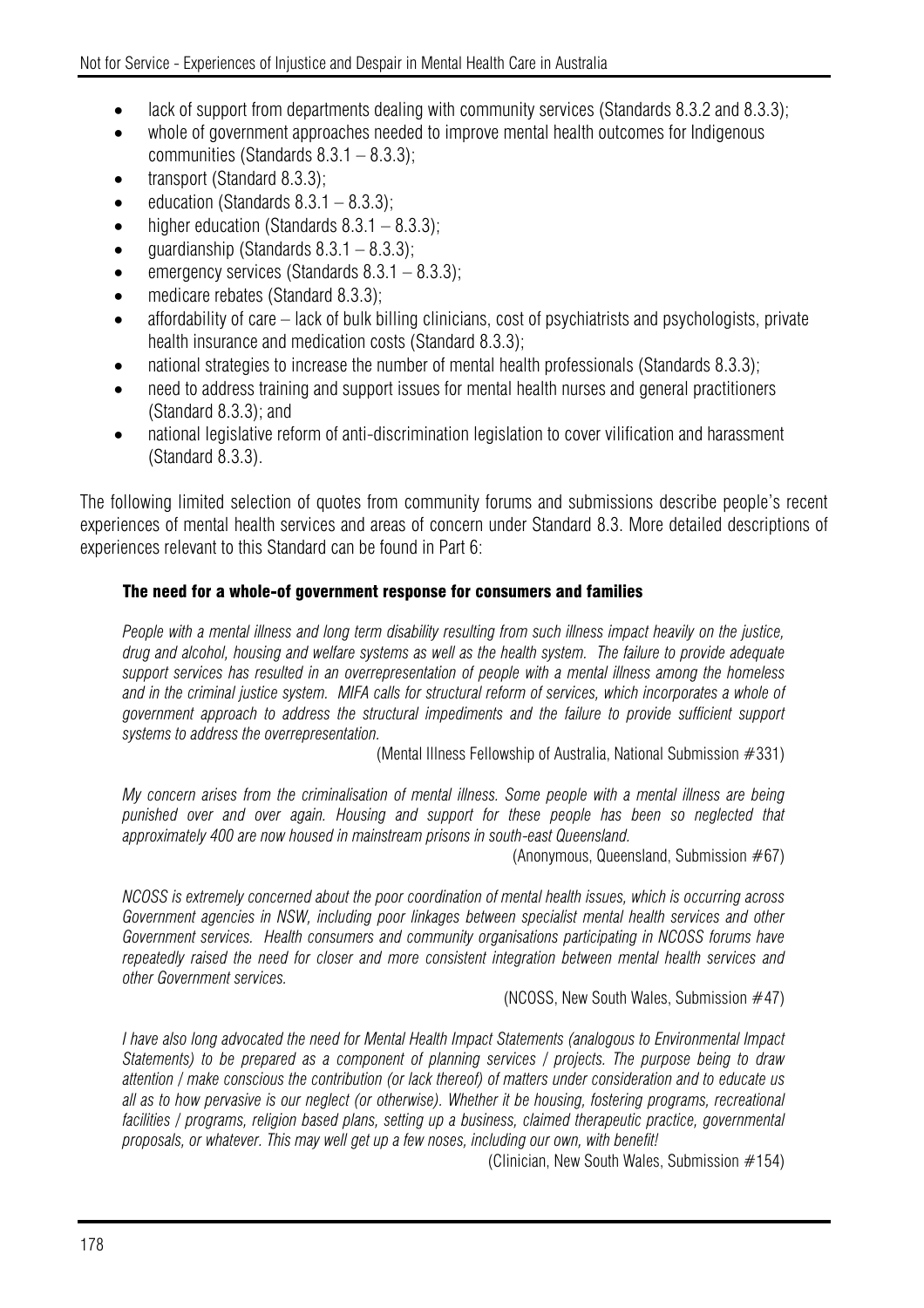*Where is it? The organisation I work for has tried for the last decade to supply appropriate, affordable supported accommodation for people with a mental illness / disability. We are exhausted, frustrated and generally confused by the inflexible poorly coordinated Government Departments that should be providing service to people with a mental illness. It seems to me that no single Department has the ability or inclination to play the lead role in the provision of service to this client group. (author's emphasis)* 

(NGO Service Provider, Queensland, Submission #40)

*People with mental health problems and their families do not go away if the government does not provide services for them. Instead they go or are brought to other service systems. This phenomenon is most obvious as people with mental health problems are stranded in the emergency departments of hospitals. However General Practitioners, Police, Schools, the Correctional system and Community Groups all report increasing numbers of people with mental health problems they encounter who cannot get adequate assistance.* 

(Health and Community Services Union, Victoria, Submission #220)

#### The lack of housing and accommodation options for people with mental illness and mental health problems

*There's a high level of homelessness. People ring up and say I've got \$35 left to last me for the week and my medications will cost me \$38. I've got no food and I won't get my pension until next week. What should I do? How can I survive?* 

(Consumer Advocate, Victoria, VMIAC Forum #3)

*Living on the street further complicates matters by making it difficult for mentally ill person to receive follow-up services. Without this and ongoing care, these individuals stop taking their medication and sooner or later, end up having a run in with law enforcement. It is at this point that, what was once the institution's mental health problem, now becomes a police problem.* 

(Police Association of New South Wales, New South Wales, Submission #59)

*There's a real revolving door syndrome – people get admitted, they get treatment and then they get discharged but because there's no supported accommodation for them they keep coming back into the hospital.* 

(Clinician, South Australia, Murray Bridge Forum #5)

*We have 12 houses and a boarding house for single men so we can take in 18 men. I have worked in human services for the last 16 years and I can tell you that we are now on a path to disaster – people are being 'dumped' on our service and on the streets because other people don't know what to do with them. They are*  sent here by the service or the hospital with no consultation with us – they are just told where to go, how to *find us.* 

(Service Provider, Western Australia, Bunbury Forum #12)

*In the inner suburbs of Melbourne some 'unofficial' rooming houses operate, offering sub-standard accommodation to vulnerable people living with a mental illness. The BSL provides services to some consumers who do not have access to reasonable bathroom or kitchen facilities, a situation that should not continue to exist today. Without access to stable, safe and affordable housing it makes it extremely difficult to treat people for their psychiatric illness. The Victorian Homeless Strategy 2002 reported that long term housing and support for people with a mental illness drastically reduces inpatient stays (VHS 2002,p.7) —providing this housing must be a government priority.* 

(Brotherhood of St. Laurence and Catholic Social Services Victoria, Victoria, Submission #324)

*People on a Disability Pension for Mental Illness, are paid an allowance and left to their own devices. There isn't enough funding for supported accommodation or even subsidized housing. If you want a Minister of Housing accommodation, it's a 12-18 YEAR! wait. What are people supposed to do in the meantime?* 

(Carer, Mother, Victoria, Submission #352)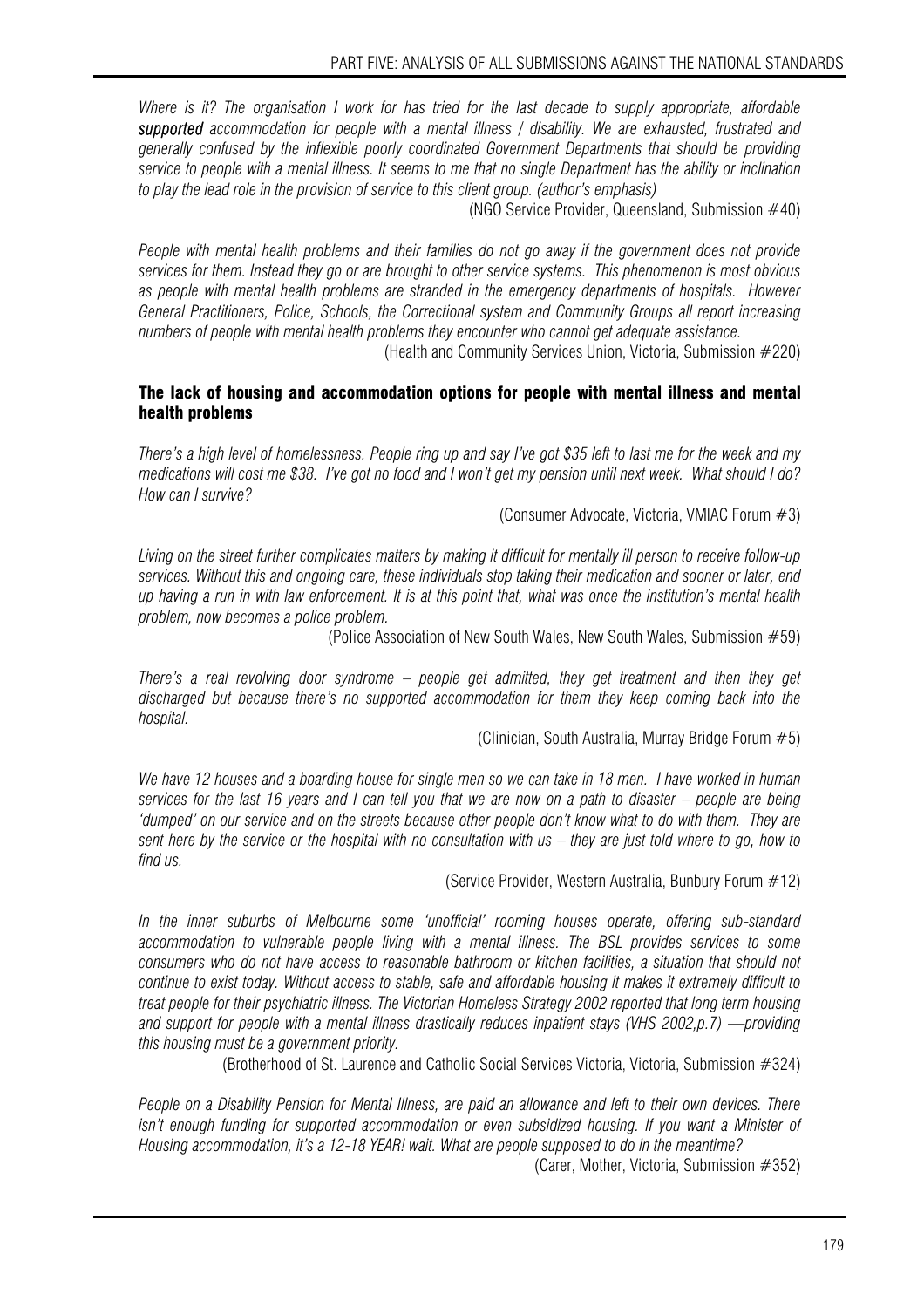#### Whole-of-government approach needed to tackle poverty and mental illness

*This nexus between poverty and serious mental illness extended to the lives of the carers. The task of caring for people with serious mental illness tends to fall heavily on their families, usually parents. This research highlights the high toll taken in terms of their health in addition to their social, emotional and financial*  wellbeing. The dollar cost of care is no measure of the real price of anxiety and grief expressed by carers, yet it *is a significant and largely unmeasured impost on families. This report documents the real cost for carers of providing accommodation, food, clothing and support to people with serious mental illness. This significant cost remains largely hidden, picked up by carers, who, if they are themselves on a low fixed income, may be forced on to income support, emergency relief services, charities, and crisis accommodation services. In addition to the financial impost of caring, carers report a critical lack of support in the form of communitybased ser vices, clinical, counselling, information and respite options. In particular they identified the lack of appropriate supported accommodation which denied their adult son or daughter the chance to live a meaningful independent life.* 

> (Anglicare Tasmania, "Thin Ice: Living with Serious Mental Illness and Poverty in Tasmania", Tasmania, Submission #144)

#### Lack of access to home and community services

*Some support services such as some Home and Community Care programmes still discriminate against people with mental illnesses by denying them access to needed services for a range of reasons i.e. 1) lack of knowledge about mental illness and how to care for those effected 2) lack of understanding of their needs and the way in which certain conditions affect their ability to care for themselves, i.e. an attitude that a person is lazy when they lack the motivation to clean their home.* 

(Anonymous, Tasmania, Submission #254)

#### Lack of support for families

*…plight of children who have one or both parents who suffer a mental illness. I would like to see more attention and assistance for these children, many of who have a very heavy load to bear, and are often quite isolated. There is great shortage of any help or accommodation for children when parents are unwell, or in hospital.* 

(Carer, Victoria, Submission #185)

*Some programs require that carers pay for their own education and support. Families have in effect been told that they are part of the mental health workforce and indeed they save the federal government billions of dollars per year. Yet lack of direct funding for carers of people with a mental illness including for education programs, support services and carer consultants sends the message that carers' requirements are not valid in their own right and that it is up to them to deal with the fallout from de-institutionalisation.* 

(The Network for Carers Of People With A Mental Illness, Victoria, Submission #319)

#### Education sector

*Our core business is education – we identify children with intellectual disability but not psychiatric disability.*  We are not funded to support these kids. We can provide inclusive resources but we can't really do it *properly. Generally they are just piece meal packages. I have staff using the expulsion / suspension guidelines to exclude these kids… Because of a lack of services there's nothing left but to exclude these kids. Actually they really need care.* 

(Teacher, South Australia, Murray Bridge Forum #17)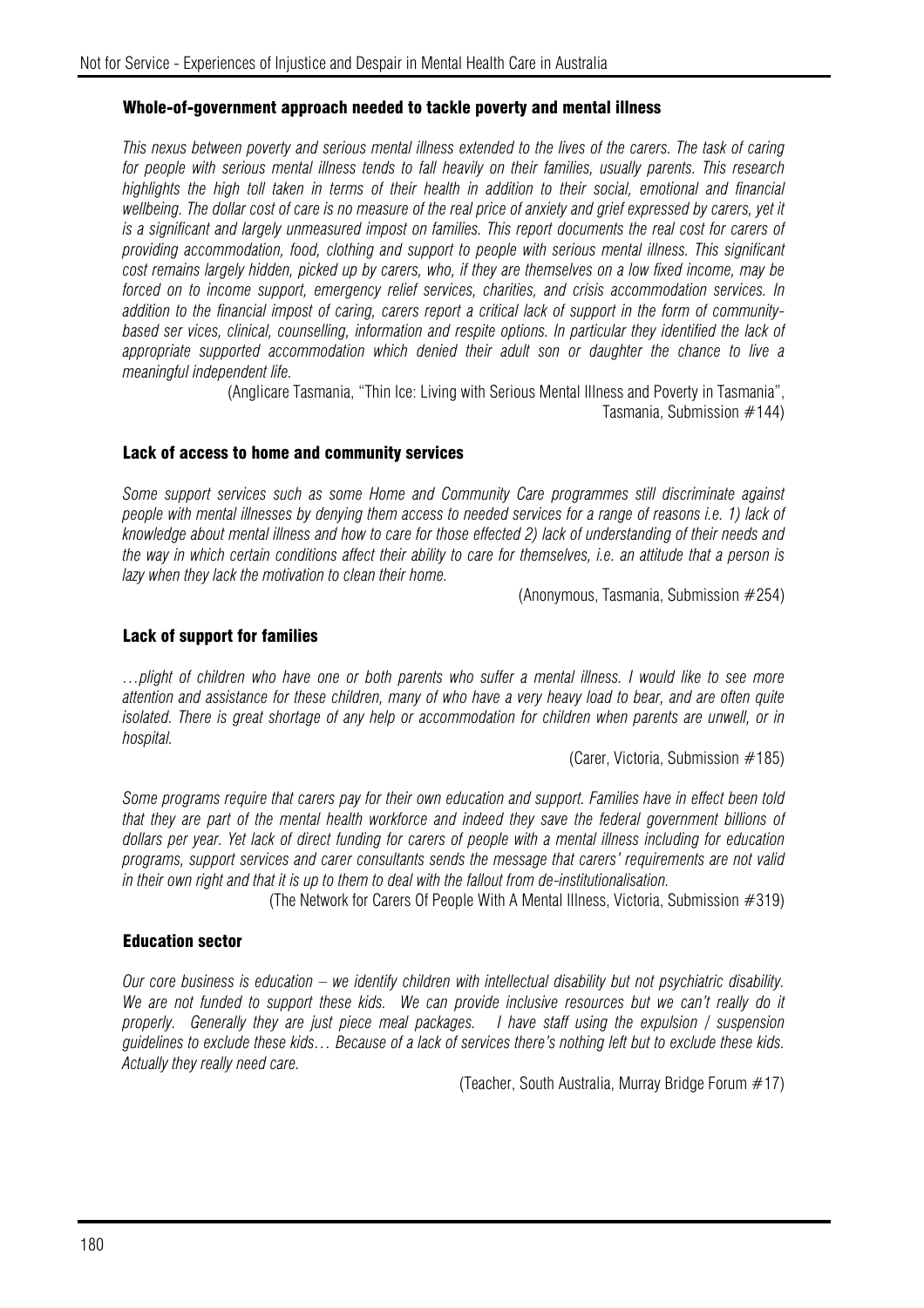#### Welfare support – problems with the Carer Allowance and Disability Support Pension

*As a carer, I cope reasonably well, but being retired and on a pension, our income is limited, so I work parttime. At times I am stretched mentally and physically, and often feel depressed myself.* 

(Carer, Husband, Victoria, Submission #247)

*They pay us an inadequate amount a fortnight to do a job they know we are unqualified and ill-equipped for, when they are the ones who should be providing us with the people and services to care for our families properly.* 

(Carer, Mother, Victoria, Submission #352)

#### Whole-of-government approach to specifically care for children who have become Wards of the State

*…children were displaced into the adult mental health system and are still suffering from our incarceration, many of us were under the care and protection of the state, But unfortunately we were overlooked by the Forde inquiry because although we originated in children's homes and suffered there, we were thrown to the wolves! ,adult institutions were not part of the ford inquiry, which sucks because at thirteen wasn't I still a child with the right to be protected from rape, vicious attacks, exposure to violence and the incredible suffering of others, forced drug addiction, inhumane and degrading punishment, emotional and mental torture, terrifying treatment such as ECT chemical torture (servier dystonic reaction with bronchial collapse) what does this mean EXCRUCIATING PAIN AND MENTAL ANGUISH." (author's emphasis)* 

(Anonymous, Consumer, Queensland, Submission #300)

#### Lack of cross-border agreements

*Lack of co-ordination between State Governments can lead to services gap and duplication. With the exception of the South Australian & Northern Territory agreement there is no coordination of services, increasing the risk of service duplication. It also means that more cost effective, co-ordinated, innovative service options are not explored.* 

(Anonymous, Northern Territory Submission #271)

#### The need for a whole-of government response to tackle employment

*The Commonwealth should be seriously committed in assisting people with psychiatric disabilities in gaining employment and as a matter of urgency should consider: (1) new employment policies for people with psychiatric disabilities; (2) alternate employment models as a way of providing more appropriate assistance and choices; and (3) new measures to increase labourforce participation.* 

(Disability Employment Action Centre, Victorian Submission #209)

#### Integration with police services and the criminal justice system

*The public mental health system and the criminal justice system must collaborate so that police officers have several alternatives, not just arrest or hospitalisation, when handling mentally ill persons in the community…*  (Police Association of New South Wales, New South Wales, Submission #59)

*Despite the existence of an official Memorandum Of Understanding between police and mental health services in the ACT, consumers and families reported that there appears to be a need for clarification of responsibilities on a daily basis and at 'ground zero'. It is reported that mental health services frequently refuse to act and families report they are told by mental health services to phone the police.* 

> (Mental Health Community Coalition Consumer and Carer Caucus, Australian Capital Territory, Submission #342)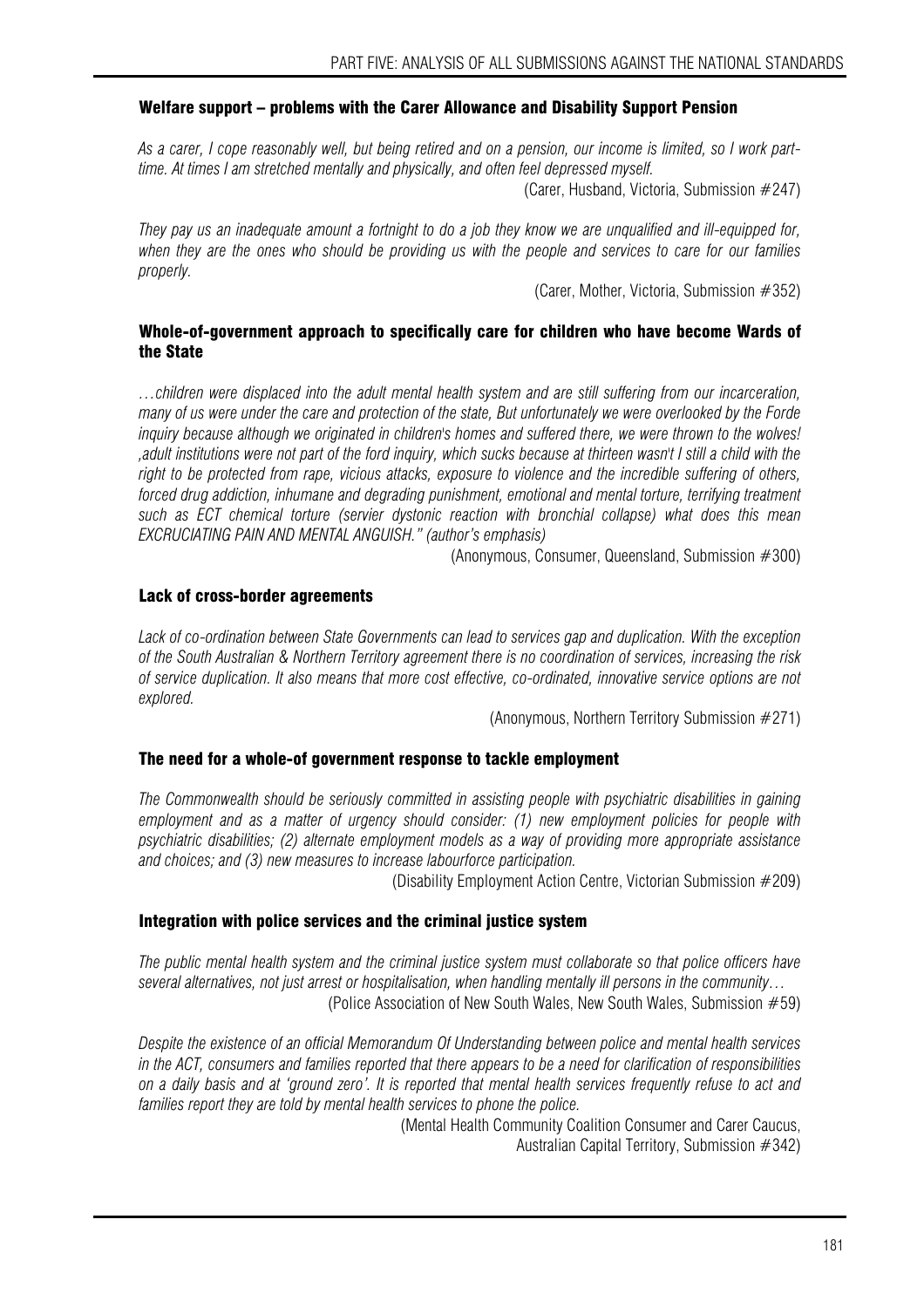*Solicitors may have poor knowledge of mental health issues. A court liaison officer works at the Brisbane courts but mental health clients appearing at other courts have no access to this service.* 

(Anonymous, Queensland, Submission  $#67$ )

#### National legislative reform of anti-discrimination legislation to cover vilification and harassment

*In most parts of Australia it is unlawful under anti-discrimination Acts to vilify people on the grounds of race,*  religion, sexuality or gender identity. In NSW it is also unlawful to vilify people with HIV / AIDS. Under current *Australian legislation, however (apart from Tasmania), people with a psychiatric or other disability do not enjoy this protection. It is totally unacceptable that vilifying the mentally ill remains a legal activity in mainland Australia.* 

(SANE Australia, National, Submission #302)

#### Need to address training and support issues for mental health nurses and general practitioners

*In 1993 in Victoria, the separate psychiatric nurse degree was abolished, and merged with the comprehensive nurse training degree. This has meant that the mental health component of undergraduate nurse training is as little as 3% in some courses… This has a direct impact on the quality of care offered to consumers, and the capacity of services to meet care needs with appropriately trained staff.* 

(Centre for Psychiatric Nursing Research and Practice, Victoria, Submission #323)

#### Affordability of care

*There are noticeable differences between the private and parts of the public mental health systems with respect to attitudes to treatment. Money appears to be a major driver here although workforce culture and age profiles, differing financial controls and the evolution of new patterns of illness and new opportunities for treatment all play their part. We have reached a situation in this country where the public in-patient services are geared to short term, crisis management. These services are also restricted in the sense that by the population of patients that is receives treatment is essentially made up of persons with psychotic disorders and persons who are considered to be at risk of suicide. For too many this access to specialist treatment and care is also transient and upon discharge to private GPs enter the process. Issues like bulk billing, surgery hours, GP interest, geographic location of residency etc. then take their toll.* 

(Anonymous, Victoria, Submission #318)

# 5.9 STANDARD 9: SERVICE DEVELOPMENT

*The MHS is managed effectively and efficiently to facilitate the delivery of coordinated and integrated services.* 

Problems with accountability and declining levels of consultation with consumers, carers, staff and service providers in the planning and delivery of care were noted as serious areas of concern across Australia. Sudden closure of community services and decisions to relocate community services back to hospital settings, without consultation, were cited as examples of this trend.

The lack of funding and resources and problems with the distribution of resources across metropolitan, regional and rural areas were described as critical factors in the inability of mental health services to deliver quality care. Consumers, carers and clinicians alike described services which were struggling to cope with increasing workloads without parallel increases in funding, staffing levels and resource allocation. Instead, reports were received that services were non-existent, inaccessible or declining in quality.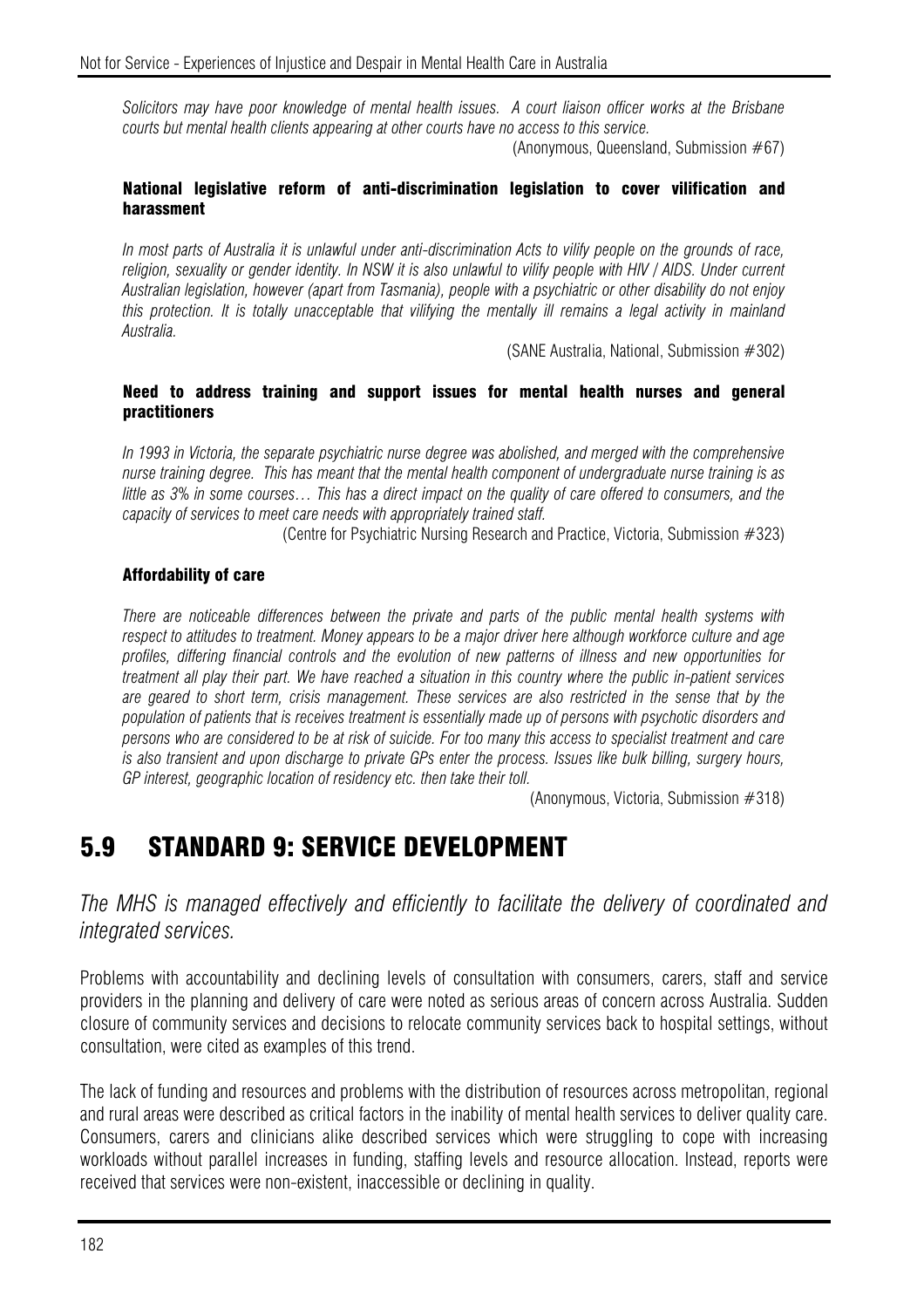A significant number of carers reported increasing reliance on them as 'cheap resources' and 'slaves', there to provide the support to consumers that is not being provided by mental health services.

Many staff reported feelings of 'burnout'. High staff turnover and inability to recruit and retain staff were seen as indicators of the stress being experienced by staff due to lack of resources, funding and support to deliver services. This was acutely evident in rural and remote areas. The lack of community-based services and the model of care underpinning service delivery were also reported as factors inhibiting improved service delivery. The current model was described as overly emphasising the medical model of care, as focusing on crisis intervention and 'custody and control'. The perceived trend towards requiring consumers to pay for care was also noted by some as a key area of concern to be addressed.

Nationally, the key issues relating to this Standard include:

- the poor quality of existing services and the lack of appropriate services (Standards 9.22, 9.24, 9.28, 9.29, 9.30, 9.33 and 9.34);
- distribution of resources (Standard 9.14-9.16, 9.33. 9.34);
- service development issues in rural and regional areas (Standard 9.33 and 9.34);
- lack of resources, treatment and support services in rural, regional and remote areas (Standard 9.7- 9.11, 9.14-9.16, 9.33, 9.34);
- services ever diminishing in rural and regional areas (Standard 9.7-9.11, 9.14-16, 9.29, 9.33 and 9.34);
- consumers, carers, staff and service providers not involved in planning and delivery of services (Standard 9.8);
- lack of planning to provide continuous care (Standards 9.4. 9.5, 9.7-11);
- lack of resources to deliver quality mental health care (Standards 9.14-9.16, 9.33, 9.34);
- lack of resources to support community-based care following deinstitutionalisation (Standards 9.14- 9.16, 9.33, 9.34);
- a greater focus needed to meet the needs of Indigenous people with mental illness and mental health problems (Standards 9.4, 9.5, 9.14-9.16, 9.33, 9.34);
- low regard for psychogeriatric planning, policy development and funding (Standards 9.7-9.11, 9.14- 9.16);
- lack of funding and services to meet the needs of young people (Standards 9.7-9.11, 9.14-9.16)
- more services required to support young carers (Standards 9.7-9.11);
- staffing issues including supply, education and training (Standards 9.16-9.21);
- low quality of services associated with staff shortage (Standard 9.4, 9.16, 9.17-9.21, 9.28, 9.29, 9.30, 9.33, 9.34);
- lack of resources and staff and the impact this has on staff and their work practices (Standard 9.8, 9.15, 9.16-9.21, 9.29);
- recruitment and retention of staff in rural and regional areas (Standards 9.6, 9.14-9.16, 9.29);
- staff recruitment and retention issues in general (Standards 9.6, 9.14-9.16, 9.29);
- lack of funding (Standards 9.14 and 9.15);
- funding model needs to change (Standards 9.14 and 9.15);
- lack of funding and support for critical services provided by NGO's (Standard 9.8, 9.14-9.16, 9.29);
- problems with funding arrangements for service providers (Standards 9.14-9.15);
- loss of clinical leadership (Standards 9.1-9.3 and 9.5);
- problems identified with the loss of a coherent vision and direction (Standard 9.1-9.5, 9.14, 9.15, 9.33, 9.34);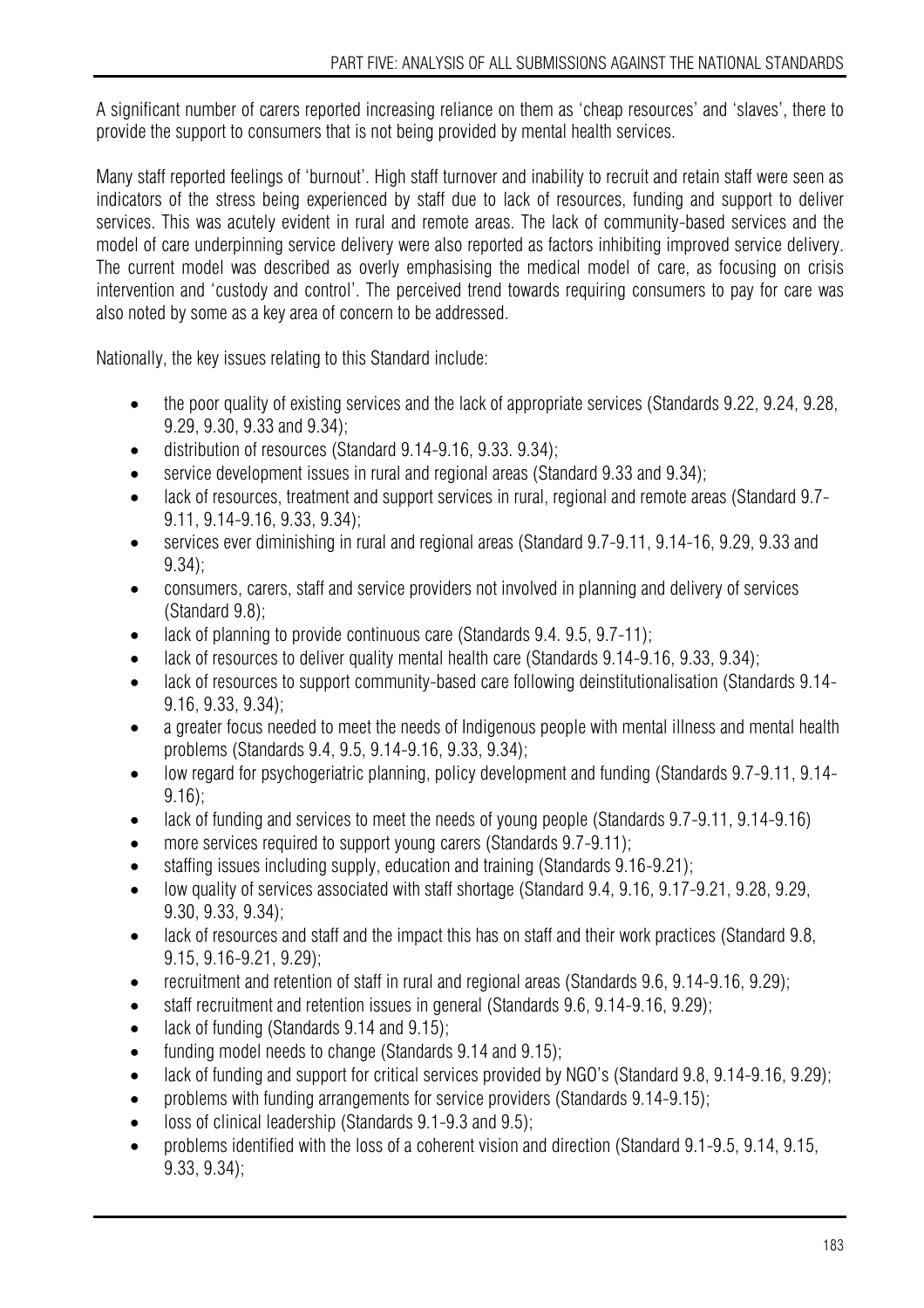- the model of mental health care needs to change as there is an inappropriate focus on inpatient and crisis care (Standards 9.14, 9.15, 9.22, 9.24, 9.29, 9.30, 9.33, 9.34);
- lack of resources and services is resulting in reinstitutionalisation of people with mental illness (Standards 9.14 – 9.15);
- problem with 'custody and control' model of care (Standard 9.14 and 9.15);
- an inappropriate focus on the medical model for service delivery including concerns about the relocation of community based services back to hospital sites (Standards 9.7-9.10, 9.14-9.16, 9.29, 9.30);
- lack of community based support or prevention focus (crisis model of care) (Standards 9.7-9.10, 9.14-9.16, 9.29, 9.30);
- carers are shouldering the burden of services which should be provided by the MHS (Standard 9.15);
- staff attitudes (Standards 9.17-20);
- lack of skilled staff (Standards 9.16-20);
- staff training and development needed (Standards 9.17-9.20);
- lack of education and training of workforce (Standards 9.16 and 9.18);
- training programs for GPs (Standard 9.16 and 9.18);
- need for more graduate programs and supervision for mental health nurses (Standards 9.17-9.20);
- education and training of mental health staff (Standards 9.16-9.20);
- the dismantling and subsequent "imploding" of working services (Standards 9.1-9.3, 9.5, 9.8, 9.10, 9.14, 9.24, 9.29, 9.33, 9.34);
- lack of mechanisms to improve service delivery and accountability (Standards 9.1-9.6, 9.7-9.11, 9.14-9.15, 9.17-9.18, 9.24, 9.28, 9.29, 9.33, 9.34);
- problems with management, planning and accountability (Standards 9.1-9.6, 9.7-9.11, 9.14-9.15, 9.17-9.18, 9.24, 9.28, 9.29, 9.33, 9.34);
- the need for a national audit and an independent review to ensure strategic plan and services conform to national mental health policies (Standards 9.10, 9.11, 9.14, 9.25, 9.28, 9.29, 9.30, 9.33);
- lack of progress and quality improvement despite inquiries being conducted, reports released and recommendations being made (Standards 9.7-9.11, 9.14, 9.15, 9.30, 9.31, 9.33, 9.34);
- concerns about government and health bureaucracy (Standard 9.1-9.6);
- fear of repercussions for 'speaking out' on mental health issues (Standards 9.8-9.9, 9.29);
- affordability of care and access to psychiatrists and psychologists (Standard 9.4, 9.15, 9.29, 9.30);
- private versus public mental health services (Standard 9.22, 9.24, 9.30);
- the lack of support for research (Standard 9.31); and
- the need for more research (Standard 9.28-9.32).

The following selected quotes from community forums and submissions describe people's recent experiences of mental health services and areas of concern under Standard 9. More detailed descriptions of experiences relevant to this Standard can be found in Part 6:

## Lack of resources to support community based care following deinstitutionalisation

*Since the National Mental Health Policy was signed by the Australian Health Ministers in 1992 to deinstitutionalise mental health care and move treatment of mental illness to a community based system, the community has had to attempt to establish some system of care with insufficient funding resulting in a system lacking the basic ability to meet the needs of people with mental illness. In an interview between the Hon Peter Costello MP and Alan Jones on 23 September 2004, the Treasurer openly admitted in relation to this policy of moving treatment into the community 'I don't think that policy has been a great success'.* 

(Carers Australia, National, Submission #276)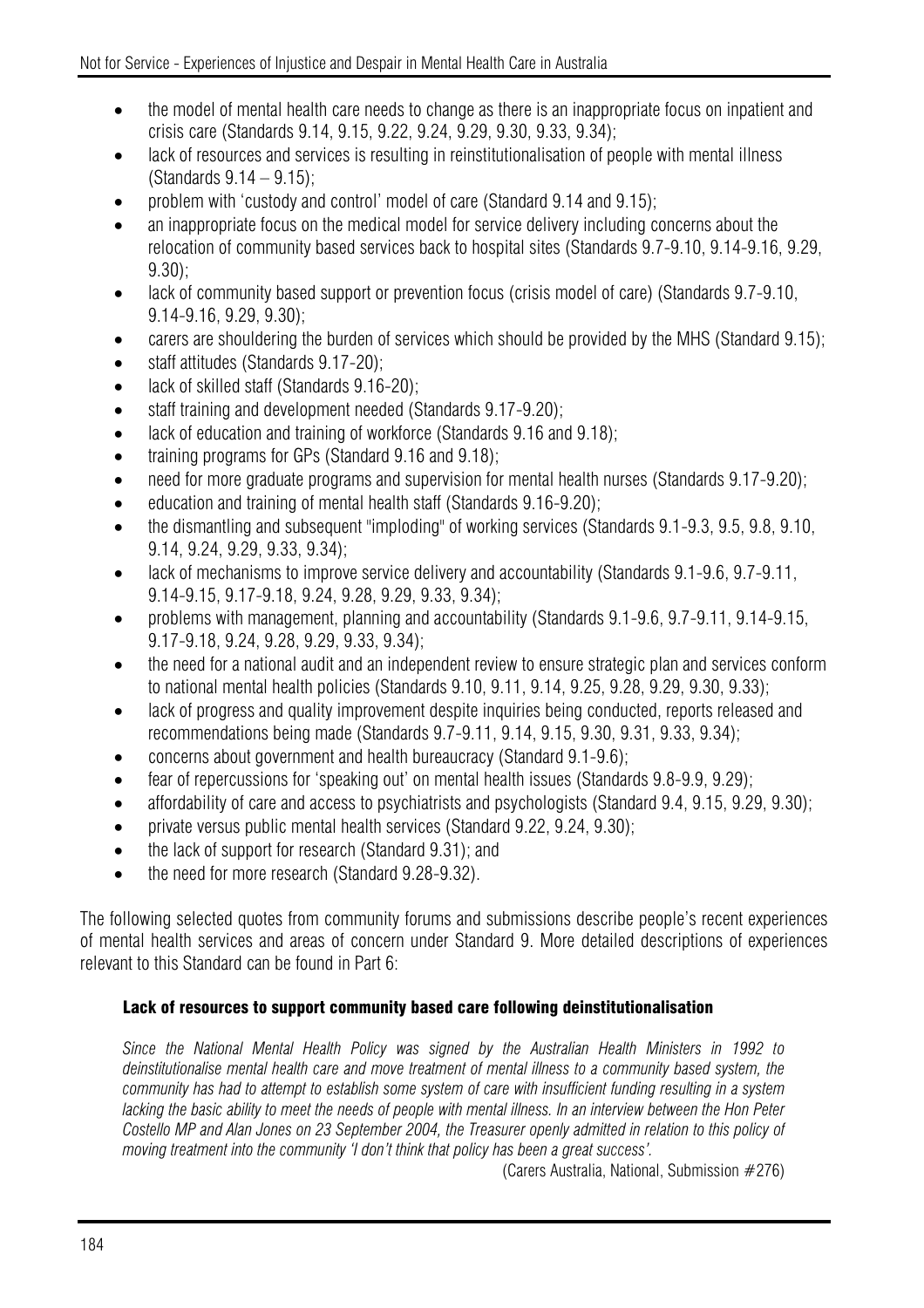*Thin Ice is an examination of the failure of systems to support people with serious mental illness. It outlines how this systems failure ultimately makes people sick and forces them into the costly acute care sector. The conclusion of the report is the urgent need for an increased range and supply of support services in the community to support people and assist recovery.* 

(Anglicare Tasmania, Tasmania, Submission #144)

#### Lack of funding

*…the issue of inadequate funding to mental health services is a major concern. Compared to other OECD [Organisation for Economic Co-operation and Development] countries Australia is falling behind in the level of funds to mental health and the distribution of those funds. As an example New Zealand has increased their overall funding to mental health by 174% in nominal terms over the last decade and by 6.8% in the year 2002 / 2003. 28% of funds go to services provided by NGOs and 69% of funds are spent on community services*  with only 31% spent on in-patient services. Australia urgently needs to increase the overall funding to mental *health in line with best practice in OECD countries and to avoid being classed as having a 'banana republic mental health system'.* 

(Mental Illness Fellowship of Australia, National Submission #331)

*Unless Australia increases its mental health budget from 5-7% to at least 17%; as recommended by the WHO [World Health Organisation], inadequacies will continue to plague the Mental Health System in years to come.*  (Carer, Anonymous Submission #224)

#### Consumers, carers and staff not involved in planning and delivery of services

*Until we erase the current culture of poor Health governance in W.A., unfortunately we will not move forward. For example, local doctors were excluded from participating on the local Hospital Board from the mid 1990's, and the Hospital and Health Department have ignored, or been unwilling to accept our advice on all matters medical, for many years… Government cannot continue to blame lack of staff for our current Mental Health care problems. Any money thrown at the current system without a fundamental change, as outlined, will not work.* 

(GP, Western Australia, Submission #326)

*It is evident to clinical staff that contributions to policy formulation or micro-reform suggestions aimed at service improvement are not welcome. In the rare instances where consultation processes exist they are tokenistic, without power and their outcomes are not acted on. When suggestions / proposals are submitted they are ignored as a rule. If the person making suggestions, raising issues insists, s/he will be increasingly ignored, and should s/he persist, s/he will be marginalised, described as having a 'bee in his / her bonnet' or 'a chip on his / her shoulder'. This may gradually degenerate in outright denigration of his / her work or person on the part of managers, team leaders, including character assassination which outside of the Public Service would be subject to slander and libel laws.* 

(Clinician, South Australia, Submission #56)

#### Problems with management, planning and accountability

*Those who wield the power need to take responsibility for their decisions and the outcomes of those decisions. They need to stop trying to silence those who complain and to engage in open and honest dialogue and shared projects identified by those who have an interest in developing them.* 

(Anonymous, Tasmania, Submission #254)

*Unfortunately, no matter what clinicians say or do, it is managers within the various systems that control budgets and therefore the important resource requirements. The system in Western Australia now is such that it is as though a divide exists between managers on the one hand and clinicians on the other.* 

(extract from a letter to Communications Manager, Mental Health Council of Australia) (Clinician, Western Australia, Submission #24)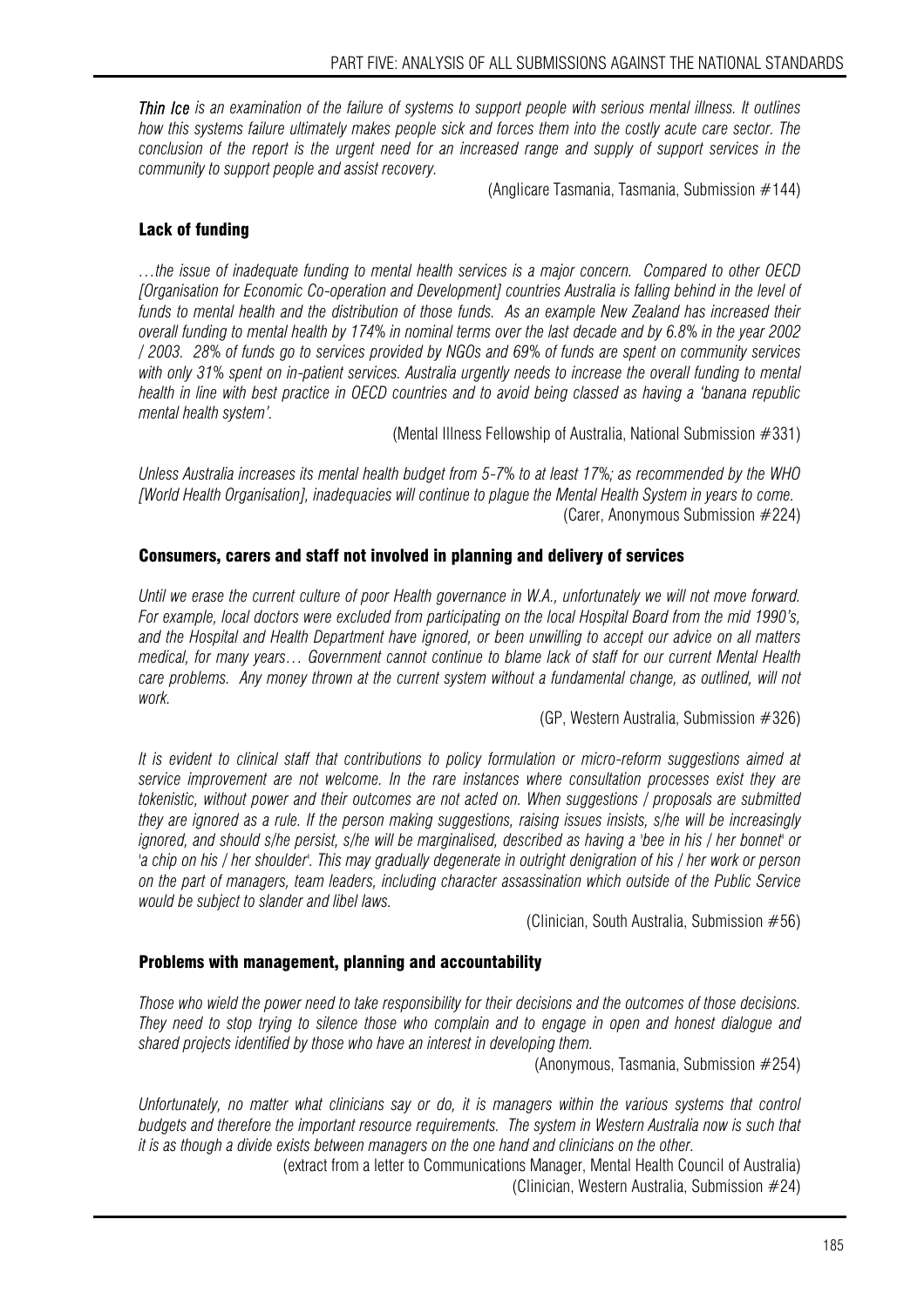*The system doesn't reflect the clients' needs – the system is more interested in reflecting KPI's [Key Performance Indicators] / good outcomes / indicators so they don't deal with the difficult ones. These are the ones that are given the bus tickets from other places and they end up here in our community. I know this happens.*

(Police Officer, South Australia, Murray Bridge Forum #16)

#### Concerns about government and health bureaucracy

*It is unfortunate but a culture exists which places the protection of government, Ministers, bureaucrats, organisations, managements, clinicians, and service providers above the protection of patients, in particular those with a mental illness.* 

(VMIAC, Victoria, Submission #332)

*...issues that are regularly presented to our offices… One of the dilemmas is the culture of the mental health system – "toxic" culture of the mental health system.* 

(Office of the Public Advocate, Queensland, Brisbane Forum  $#14$ )

#### Carers are shouldering the burden of services which should be provided by the MHS

*Carers consistently report that mental health services are inadequate and their family members can't get access to services when needed. On these occasions the responsibility for care and management is transferred onto the family carer who tries their best to manage and provide the care and support that is not available through mental health and community services. Without this sustained contribution from carers, the mental health system which is already under extreme pressure would be placed in greater jeopardy.* 

(Carers WA, Western Australia, Submission #277)

*Carers carry the burden of this system. They are used as cheap resources – this is wrong!*  (Carer, Mother, New South Wales, Parramatta Forum #1)

#### Lack of resources and staff and the impact this has on staff and their work practices

*Case managers are burned out and/or distressed by their inability to provide a quality service or simply join the fold and deliver a sub standard service.* 

(Anonymous, Queensland, Submission #113)

*Mental health services in this State have been in crisis for a long time and the chronic under-resourcing of this sector is responsible for an unacceptable decline in working conditions for the police, ambulance officers, nurses, doctors, allied health staff and security officers who are attempting to provide safe care and humane treatment for this vulnerable group.* 

(Mental Health Workers Alliance, New South Wales, Submission #325)

*I am a clinical psychologist and I left the mental health system because of burnout and the feeling that in my previous role I felt like I was perpetuating the abuse because I didn't have the resources I needed to do my job properly.* 

(Anonymous, South Australia, Adelaide Forum #12)

*Public mental health services for in-patients operate exclusively on a crisis- management basis. This fact is contributing to very high levels of staff burn out, low levels of job satisfaction and an inability of public mental health services to attract young nurses. These services are chronically under-funded and the experiences of many medical staff, who spend time in the public system gaining training to become qualified psychiatrists, drives them into private practice as soon as they gain accreditation.* 

(Anonymous, Victoria, Submission #318)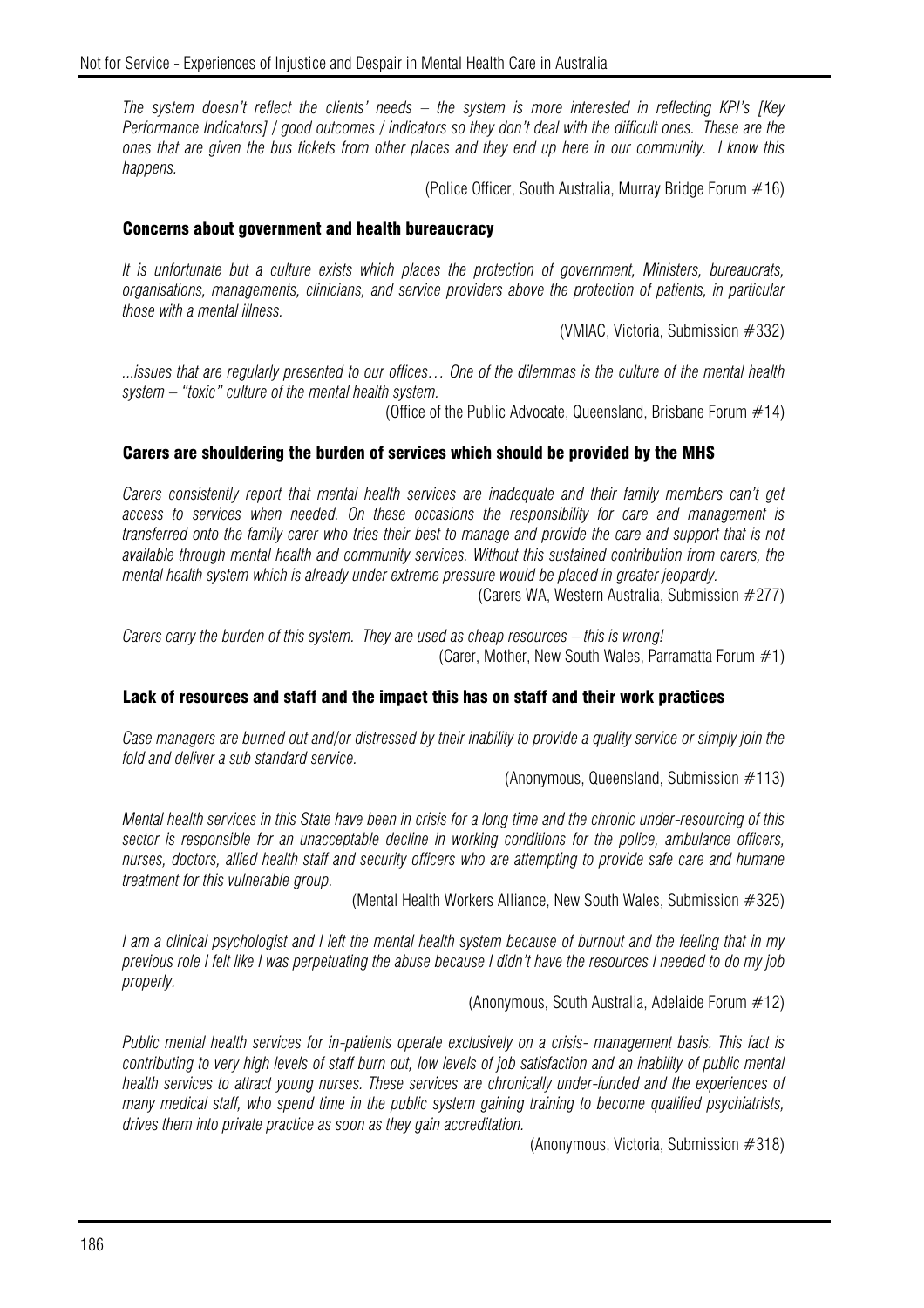#### Staff recruitment and retention issues in general

*There is a crisis in attracting all disciplines to work in Mental Health due to lack of support/ training and poor working conditions and a lack of attractive career paths.* 

(Anonymous, Tasmania, Submission #254)

*There are also real problems with the workforce. Medical graduates are just not going into mental health. Who can blame them if they see this as the model?* 

(Anonymous, New South Wales, Submission #303)

*As I said before, the administrative burden has increased significantly at the same time as bed numbers have been reduced. It's a vicious circle, a negative feedback loop – the more people (clinicians etc) who leave the more the increased workloads fall on those who are left behind. Then of course, they leave! This is happening at a consultant and registrar level and it is compounded by the declining entry into psychiatry of trainees.*  (Anonymous, New South Wales, Submission #303)

*Junior nurses and doctors are discouraged from pursuing careers in mental health due to the disgraceful working conditions that staff are forced to endure. This only compounds the problems of staff shortages.* 

(Clinician, Western Australia, Submission  $#4$ )

*Junior medical staff are voting with their feet, we've seen a dramatic reduction in the number of applicants psychiatry training. Also an increased drop-out rate once in and a massive shift towards immediate private practice post Fellowship…* 

(Consumer Advocate, Western Australia, Submission #338)

*The shortage of psychiatric nurses and other mental health professionals is a major issue. Low recruitment and retention is due in part to perceived low status, inadequate training and extreme workloads.* 

- *Average age of a psychiatric nurse (2004) 46 years*
- *% of nursing graduates entering mental health system 4%*

*The SANE Mental Health Report recommends that this workforce issue be urgently addressed at a national level.* 

(SANE Australia, National, Submission #302)

#### Lack of resources to deliver quality mental health care

*Victoria provides dramatic proof that having a good model, good intentions and committed, innovative health professionals is still not enough to provide adequate mental health services…. if there is insufficient funding to implement services properly.* 

(SANE Australia, National, Submission #302)

*We now have access to the lowest cost health service! Not only do we have to tolerate the closure of our mental health service but ever diminishing resources. My experience is that we have extremely diligent staff and GPs but there simply isn't enough money or resources to support them in delivering quality mental health care.* 

(Carer, Western Australia, Bunbury Forum #14)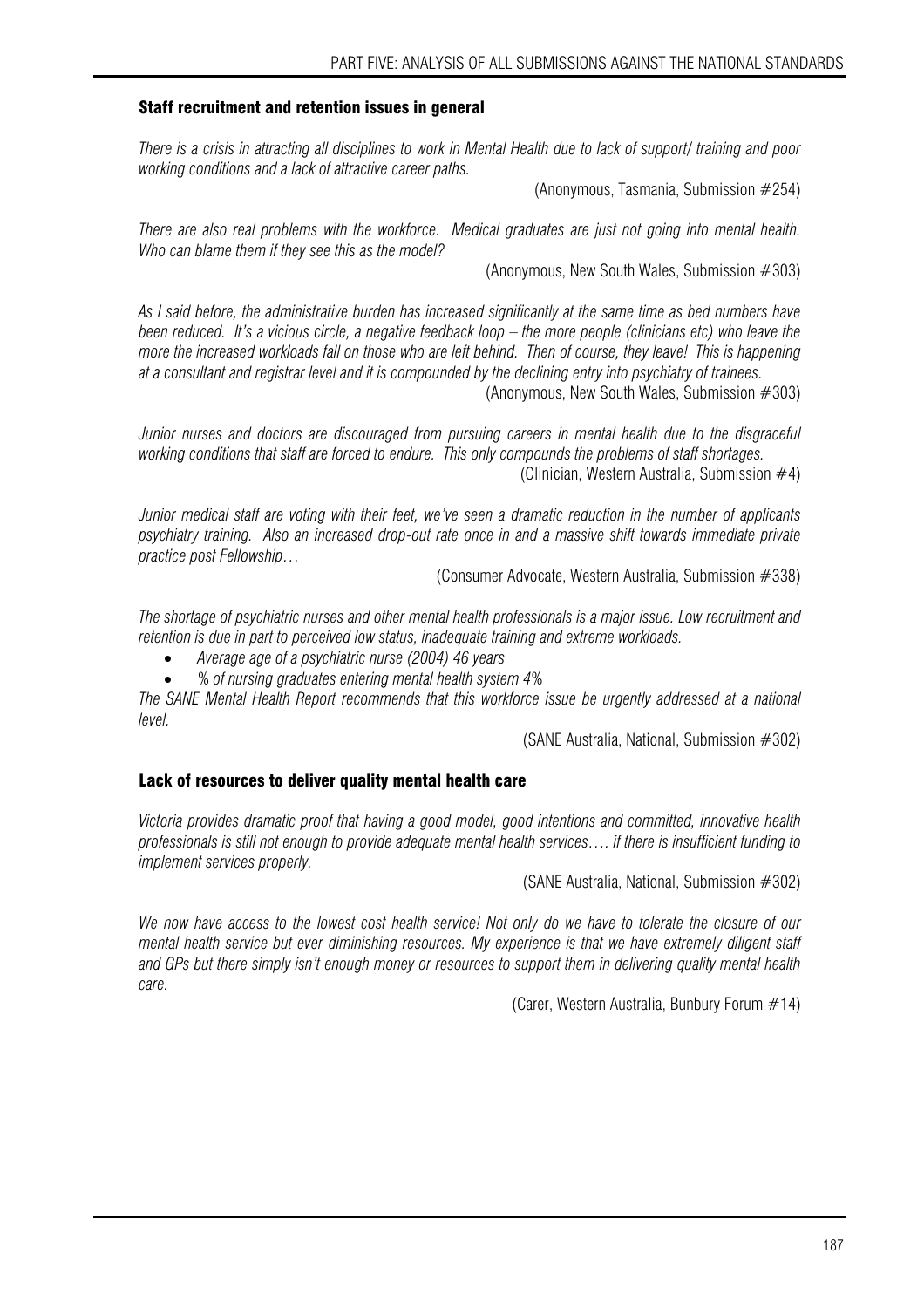*As a result of our enquiries into this area, we were made increasingly aware of the incredible reduction in the amount of care in almost every area which affects mental health treatment. Doctors and nursing staff are struggling with ever mounting burdens of care, while working with continually decreasing resources in Graylands Hospital and the mental health clinics. When our son was first admitted to Graylands Hospital in 1990, there were approximately 300 beds available. Now, after several wards have been closed, there are only 197 beds, of which 30 are in a separate locked forensic ward (built in about 1995), and hence are not available to the general public!! As Perth has grown in leaps and bounds with an ever increasing population, and therefore by extension, ever increasing numbers of mentally ill people of all ages, the amount of available care has been significantly reduced by successive governments, and particularly so in the past few years.* 

(Carers, Parents, Western Australia, Submission #76)

#### Lack of resources to support community-based care following deinstitutionalisation

*There was never enough funding to support the move from institutions to community based care. Very little funding for ongoing support followed the clients into the community. Mostly their needs were expected to be absorbed by the existing community resources. This placed enormous stress on the community sector in terms of accommodation, support services and Staff. While the policy, undoubtedly, had its merits, some people with mental illness and their families were left unsupported in the community, and without a range of meaningful activities to occupy their time. Some clients preferred the asylum that the old facilities had to offer. With the exit from the hospitals also went much of the State's responsibility to care for those most vulnerable. There is nowhere to go if a safe place is needed for any length of time.* 

(Anonymous, Tasmania, Submission #254)

*Carers… [t]hey express frustration with the crisis driven care at the expense of community support and rehabilitation.* 

(Anonymous, Northern Territory, Submission #188)

#### The model of mental health care needs to change as there is an inappropriate focus on inpatient and crisis care

*Quite interesting is that 95% of the resources go to 5% of the burden. If we looked at the date we only look at hospital admissions not where the real burden is. We need the resources to support the people in the communities who are doing the work anyway. I am actually encouraged by the strength of the response here but we don't support people well enough.* 

(Anonymous, Northern Territory, Alice Springs Forum #23)

*Prior to the meeting I gave a lot of thought to the pattern of the previous ten years... lack of consultation about treatment plans or changes to treatment plans resulting in persistent relapses, not being given information and not having my information or concerns heeded, the Mental Health System not accepting the responsibility of maintaining my son's 'wellness' and then repeatedly expecting me to accept the responsibility for his care and rehabilitation.* 

(Carer, Mother, Victoria, Submission #178)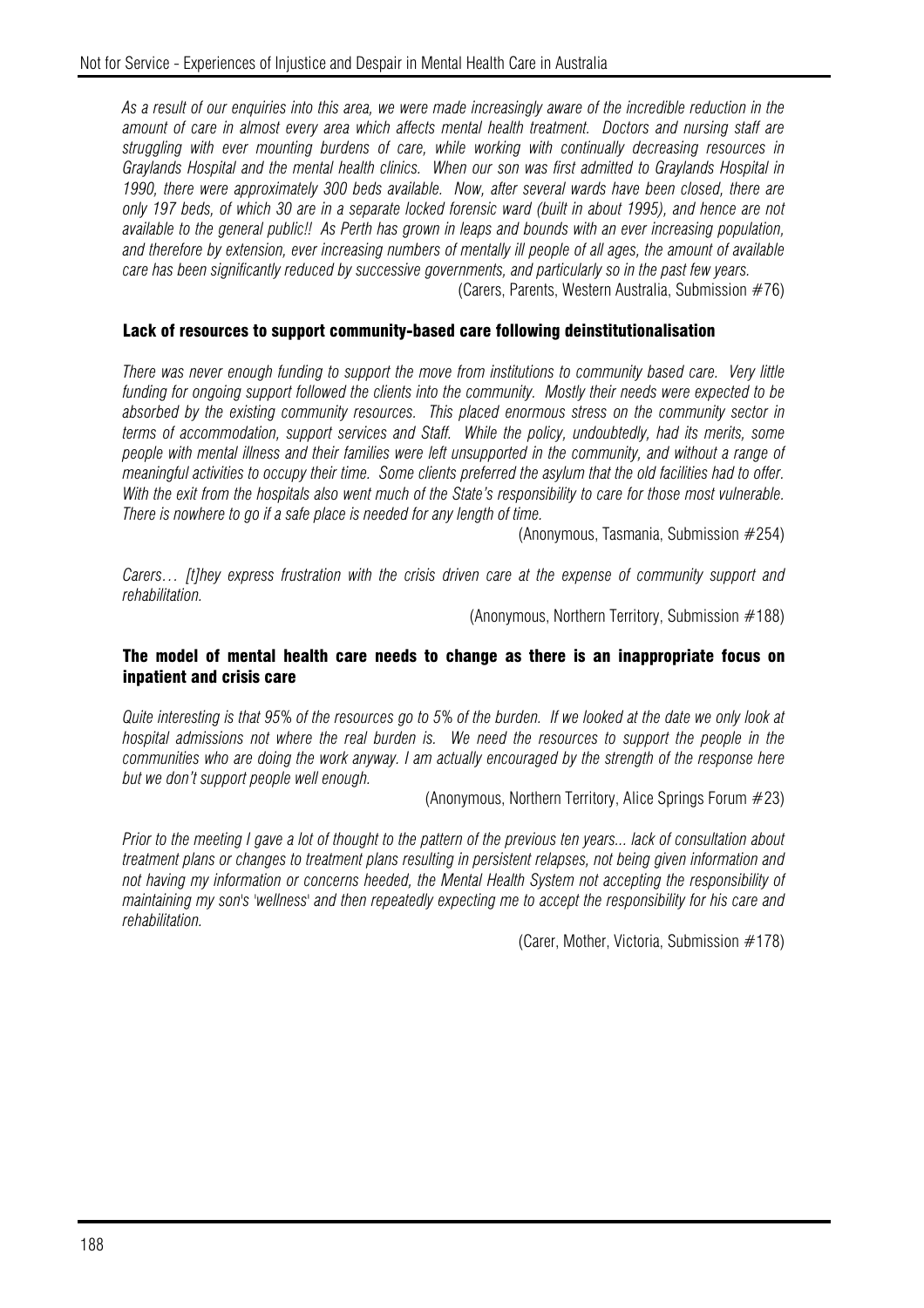*Our community could benefit from a return to the program of social health visitors initiated by Dr Brain Hennessy... Those selected received substantial training, were given a car, were at the call of, and assisted, psychiatrists, psychologists, doctors and social workers. [They] were mainly the first involved in crisis intervention and the main contact following up patients after their stay in psychiatric ward of the hospital. The difference in [their] position as compared with the other professionals was that [they] we were considered more as a friend to [consumers] and their family, someone on their side. Thus [they] were able to persuade clients to cooperate more fully with treatment plans. Gone are the social health visitors; the service has become more clinically oriented, replacing the human / personal involvement. This makes it more difficult for people to develop a good self image and experience hope for the future. In our endeavour to improve mental health we could do no better that re-examine Dr Brian Hennessy's approach and implement again the strategies that worked effectively in the past.* 

(Anonymous, Australian Capital Territory, Submission #132)

#### Lack of resources and services is resulting in reinstitutionalisation of people with mental illness

*It is becoming obvious, that persons who previously were treated within the mental health system are increasingly being shunted into the criminal justice system. People with mental illness must not be criminalised as a result of inadequate funding for the mental health system.* 

(Police Association of New South Wales, New South Wales, Submission #59)

*This institutional model extends into the prison system. The Chair of the SA Parole Board has drawn attention to the high number of people with a mental illness in the State's prisons, saying the government was using them as a 'sump' for people who should be cared for by mental health services.* 

(SANE Australia, National, Submission #302)

#### Lack of funding and support for critical services provided by NGO's

There has been a rapid devolution to NGOs in NSW but the degree of funding is very poor. In fact, what *governments have devolved to NGOs is the problem! Such devolution is unacceptable if NGOs do not have the capacity nor the resources to deliver the necessary services. There are huge gaps in clinical services, case management.* 

(Consumer Advocate, New South Wales, Parramatta Forum #3)

*Rather than calling for a return to hospital and institutional care, the Alliance calls for real investment in the community and in community-governed organisations. People with mental illness want to live in the community – not in hospitals. They have a right to housing, employment and to flexible treatment and support. Queensland has an urgent need to exploit the potential of the non-government sector in providing recoveryfocused services, which are cost effective and respect the rights of people affected by mental illness.* 

(Queensland Alliance of Mental Illness and Psychiatric Disability Groups, Queensland, Submission #218)

#### Distribution of resources

*…(people making decisions about the distribution of resources) need to ask challenging questions such as 'serious to whom?' and 'serious through whose eyes?'* 

(Consumers, Victoria, Submission #194)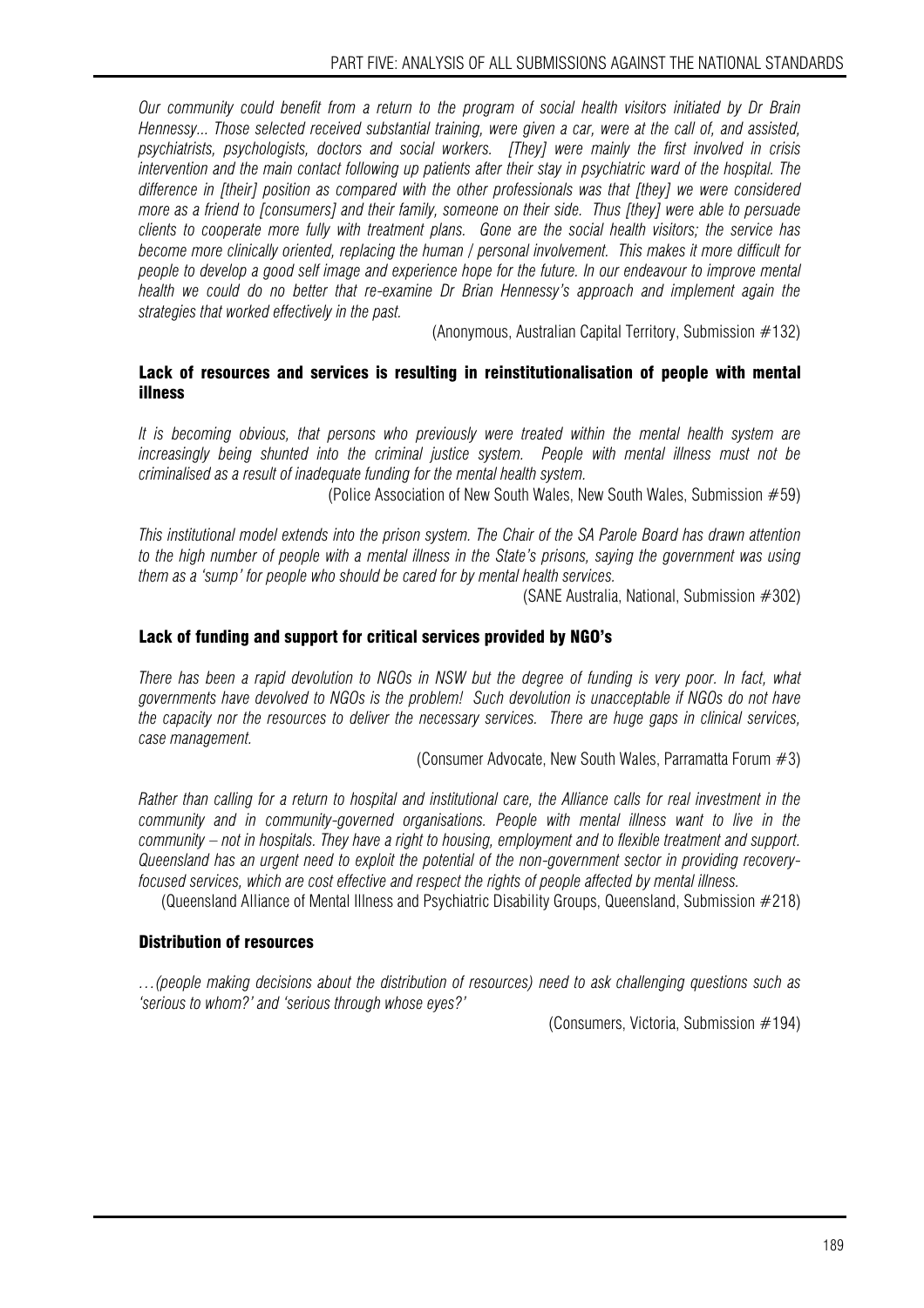#### Need for more graduate programs and supervision for mental health nurses

*The situation with regards to training of mental health nurses is also of grave concern… There are too few new and younger graduates coming through the generic nursing degree streams, who either interested in, or have enough training for mental health nursing. As the population of mental health clients seems to be escalating, concurrently the population of trained and experienced staff to deal with them seems to be falling. If this situation continues the welfare of patients will be at risk and consequently, the community also.* 

(Clinician, Victoria, Submission #201)

#### Problem with 'custody and control' model of care

*Culture of control, not therapeutic engagement. The WA mental health system has evolved within the treatment model, excessive use of medication and routine use of police in dealing with patients. There is room for debate on the attitudes and practices of mental health service workers and whether these social norms support punitive handling of mental health consumers.* 

(Health Consumers' Council WA, Western Australia, Submission #29)

#### Affordability of care and access to psychiatrists and psychologists

*Another factor in mental health consumers 'missing out' on appropriate services and timely treatment is the users pays system. Many simply cannot afford the cost of luxury 'private' services and many cannot afford the cost of private health insurance. Health insurance is becoming more and more out of reach for the 'average' Australian, let alone for someone who tries to exist on a disability support pension.* 

(Clinician, Queensland, Submission #105)

#### Fear of repercussions for 'speaking out' on mental health issues

*HACSU members, although acutely aware of the issues, are often unable to articulate the problems they confront on a daily basis as they attempt to provide mental health services. Government policy, conditions of employment and fear of negative repercussions often prevent workers speaking publicly about the difficulties they face.* 

(Health and Community Services Union, Victoria, Submission #220

# 5.10 STANDARD 10: DOCUMENTATION

*Clinical activities and service development activities are documented to assist in the delivery of care and in the management of services.* 

Concern was expressed that documentation systems to assist in the delivery of care or in the improvement of service delivery are not being adhered to. Some consumers, carers, clinicians and service providers reported that sometimes clinical records and individual care plans are not comprehensive or reliable and that documentation systems are not accessible to allow continuity of care across settings, programs and time.

Furthermore, it was suggested that the information that is available is not used to inform decisions related to treatment and support. Instead decisions are made for 'economic reasons' rather than having a clinical basis.

Submissions also suggest that data collection is time consuming and that the administrative burden is increasing at the same time as staffing and resource levels are diminishing. This as appears to create further barriers to the completion of documentation as required by the Standard.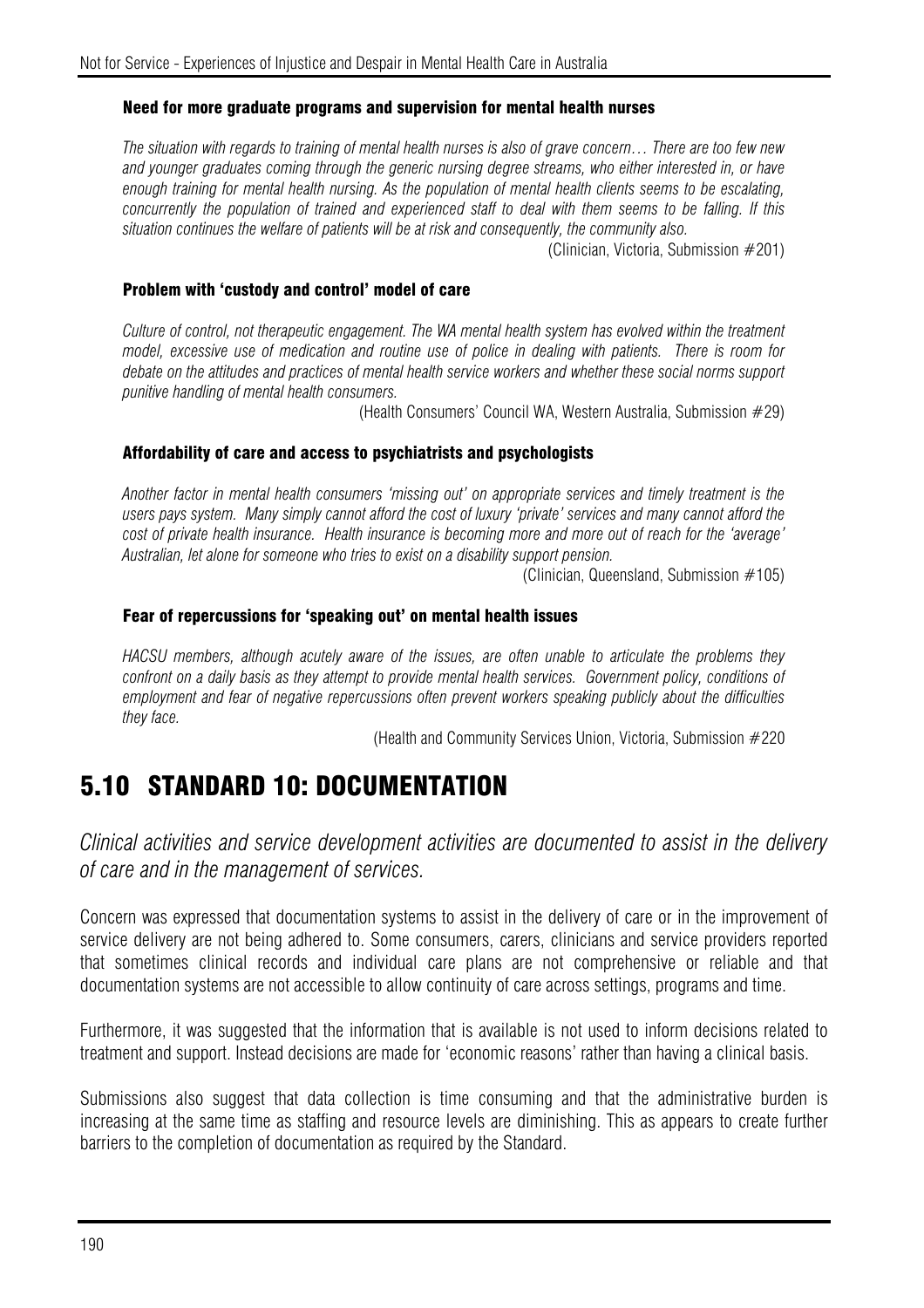Consumers were frustrated that they were asked to continuously repeat their stories. This suggests that documentation is not being accessed to provide continuity of care, and therefore essential information is not being relayed back to clinicians.

Some submissions suggested that treatment plans are not being followed because they are not being recorded. Others reported that community treatment orders are being abandoned due to the amount of time to complete paperwork associated with such treatment plans.

Concern was raised with regard to inferences drawn from data collected to assist with the management and planning of service delivery. It was suggested that different indicators and outcomes need to be utilised as markers of improved service delivery and outcomes for consumers.

Nationally, the key issues relating to this Standard include:

- Lack of coordinated, comprehensive and accessible documentation systems (Standard 10.2 10.5);
- Lack of comprehensiveness of documentation (Standard 10.2, 10.3 and 0.6);
- Clinical documentation failing to provide a comprehensive, factual and sequential record of treatment and support (Standard 10.5 and 10.6);
- Problems with the management of documentation (Standard 10.1 and 10.2);
- Concerns about the type and quantity of data collected to assist in the delivery of care and management of services (Standard 10.9);
- Documentation systems not being utilised to corroborate carers' pleas for access (Standard 10.4);
- The system does not allow continuity of care across settings (Standard 10.2); and
- Lack of communication between services and programs to ensure continuity of care (Standard 10.8).

The following selected quotes from community forums and submissions describe people's recent experiences of mental health services and areas of concern under Standard 10. More detailed descriptions of experiences relevant to this Standard can be found in Part 6:

### Concerns about the type and quantity of data collected to assist in the delivery of care and management of services

*There is no reliable data collection program as yet, despite the time spent by clinicians collecting information. Decisions appear to be made based on economic rather than clinical reasons.* 

(Anonymous, Tasmania, Submission #254)

*The administrative burden is ever increasing. I have worked for 30 years in the public system and there has been a steady creep of administrative duties but now it's out of control and on top of that there are fewer administrative staff to assist us.* 

(Anonymous, New South Wales, Submission #303)

*My daughter recently left hospital and we had no contact from the hospital to inform us that our daughter had actually been discharged. I had no idea where she was or when she had been released. The authorities had placed a community treatment order on her for the next 12 months which we thought was a good thing because at least she would get some care however the psychiatrist took her off that order after 2.5 months complaining about the level of paperwork required as part of the process.* 

(Carer, Mother, Victoria, Footscray Forum #10)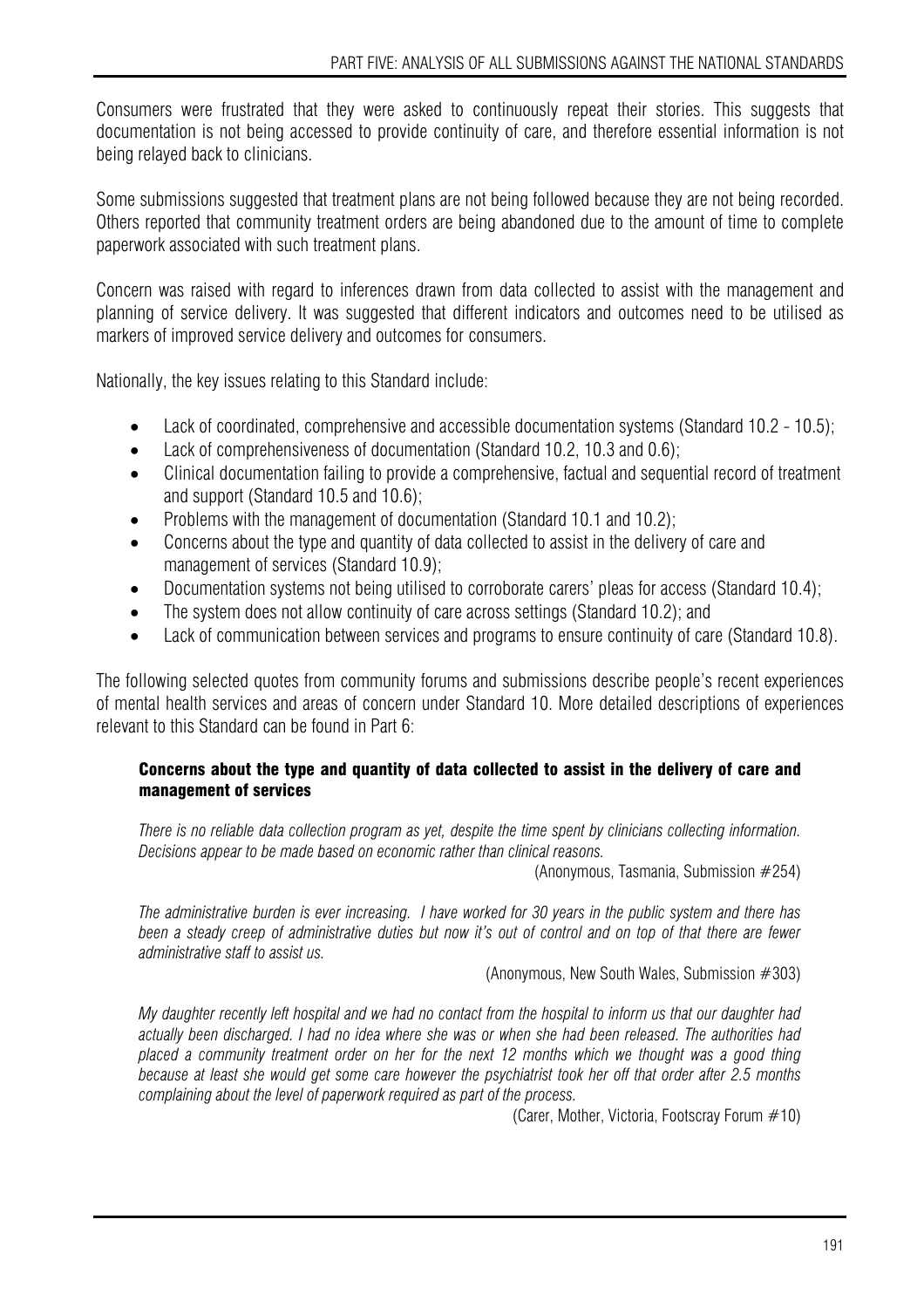#### Clinical documentation failing to provide a comprehensive, factual and sequential record of treatment and support

*Treatments discussed were not acted because proper treatment notes were not recorded.*  (Carers, Parents, New South Wales, Submission #106)

*…there did not appear to be an updated, clear and continuous treatment plan for [X] in the period of admission prior to his death. …the availability of a continuously updated care and treatment plan with a multidisciplinary input is important. It must be clear, unequivocal and available to all persons who need access to it. (Excerpt from Report of findings by the Chief Coroner)*

(Carer, Partner, Australian Capital Territory, Submission #305)

*In one instance, a patient was on 15-minute sightings, which were noted in the file from 0900 to 1050. The problem was that the patient jumped in front of a train at 0910. No accountability occurred or fault was found. The parents were devastated especially after the police contacted them, they phoned the hospital and were told he was okay when in fact he was dead.* 

(VMIAC, Victoria, Submission #332)

*Several months following the creation of the Coordination Committee there was an audit of the activities of the ward by a senior nurse manager and the professor of mental health nursing. It found that although some of the changes introduced have been maintained a number had been modified or abandoned… Hand-over sheets,*  information sheets to patients, allocation files, medication sheets, information boards were rarely used and not fully replenished or when used were not completed systematically or consistently.

(Professor of Mental Health Nursing, Western Australia, Submission #33)

#### Lack of coordinated, comprehensive and accessible documentation systems

*My brother has done the hospital shopping in Perth looking for help. What this means is that his current case notes are not available, the person (Me) who supports and follows his medical care and history, has been until now unable to speak with doctors to share valuable, timesaving, costsaving information that would support my brother more effectively with his care.* 

(Carer, Sister, Western Australia, Submission #101)

#### The system does not allow continuity of care across settings

*The system is stuffed and so difficult for consumers to navigate. People have to tell the stories over and over again to a range of different people. They should only have to tell their story once.* 

(NGO Worker, South Australia, Adelaide Forum #24)

*The after hours psych services number in this region is switched through to a town 100km away, and then the consumer's issue is not referred back to the local nurses;* 

(Coordinator, Grampians disAbility Advocacy Association, Victoria, Submission #212)

#### Problems with the management of documentation

*I do not like people keeping records about me behind my back that they share with absolutely everyone but me and the people I designate as my supporters. These things make recovery SO MUCH harder. (author's emphasis)* 

(Consumer, Australian Capital Territory, Submission #287)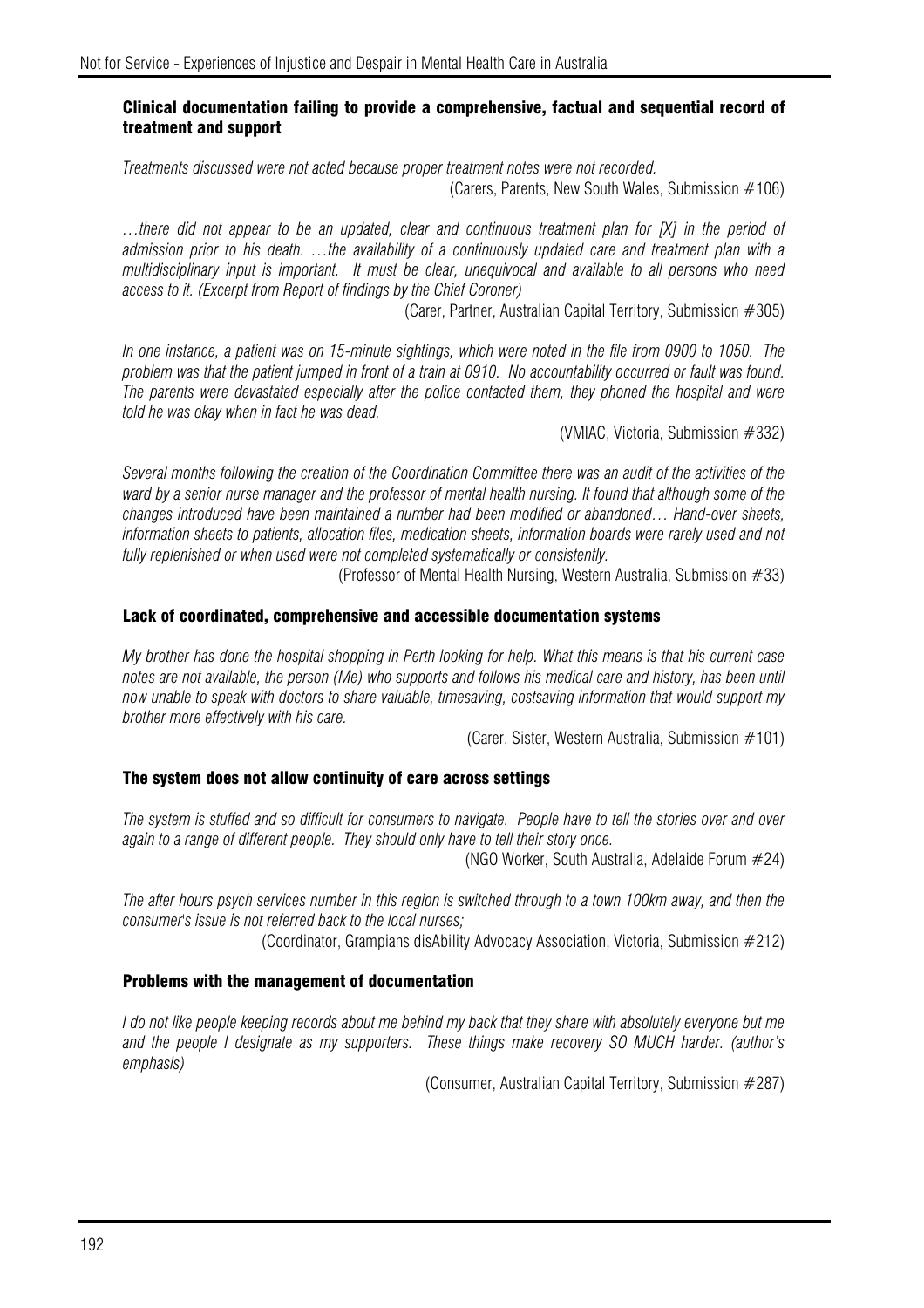#### Documentation systems not being utilised to corroborate carers' pleas for access

*In the past I have gone to see CAT [Crisis Assessment and Triage] team Triage in hospital ER room where my file has not been available, when I know that this particular hospital Mental Health Triage was set up with access to a key in the ER to make files available as people are seen in crisis there.* 

(Consumer, Victoria, Submission #112)

# 5.11 STANDARD 11: DELIVERY OF CARE

*Principles guiding the delivery of care: The care, treatment and support delivered by the mental health service is guided by: choice; social, cultural and developmental context; continuous and coordinated care; comprehensive care; individual care; least restriction.*

Information received via submissions and via presentations at forums suggests that treatment and support services are not being delivered according to the six principles of care outlined under this Standard. Reports of lack of treatment and support services (see Standards 11.1-11.6) and limited access effectively meant that for many consumers there were no options to consider and hence no choice.

Additionally, options were further restricted due to lack of available clinicians, long waitlists and lack of bulkbilling clinicians. The scarcity or inability to afford to pay for psychologists also limited treatment and support options. Lack of supported accommodation and housing options also limited choices. These difficulties suggest that care is not comprehensive (i.e. not available throughout the lifespan and not available during onset, acute, rehabilitation, consolidation and recovery phases) and is not tailor-made to reflect each individual's needs. An inability to access services prior to the need for acute care also meant that many consumers were not able to select the most appropriate option in the most empowering setting.

Deteriorating mental health and the need for acute care often resulted in the need for sedation, restraint and seclusion; the maximum restriction of rights. Some consumers entered the criminal justice system due to an inability to access treatment and support services, also reflecting a maximum restriction of rights.

Lack of appropriate treatment and support services for youth, the elderly and the lack of culturally appropriate services for Indigenous people and people from a Non-English Speaking Background also suggests that some services are not being quided by the 'social, cultural and developmental context'.

Nationally, the key issues under this universal Standard outlining the principles underlying care, submissions and presentations indicate concerns about:

- lack of access to any care (and therefore no choice);
- the lack of individualised and continuous care in mental health services:
- lack of coordinated care (due to problems of services, limited resources and crisis response-driven access);
- lack of services for youth, the elderly, people from a non-English speaking background and Indigenous people;
- social and cultural needs of Indigenous communities are not guiding the delivery of care to Indigenous consumers and their families ;
- services unable to respond in a flexible manner to changing need or diverse needs for individuals;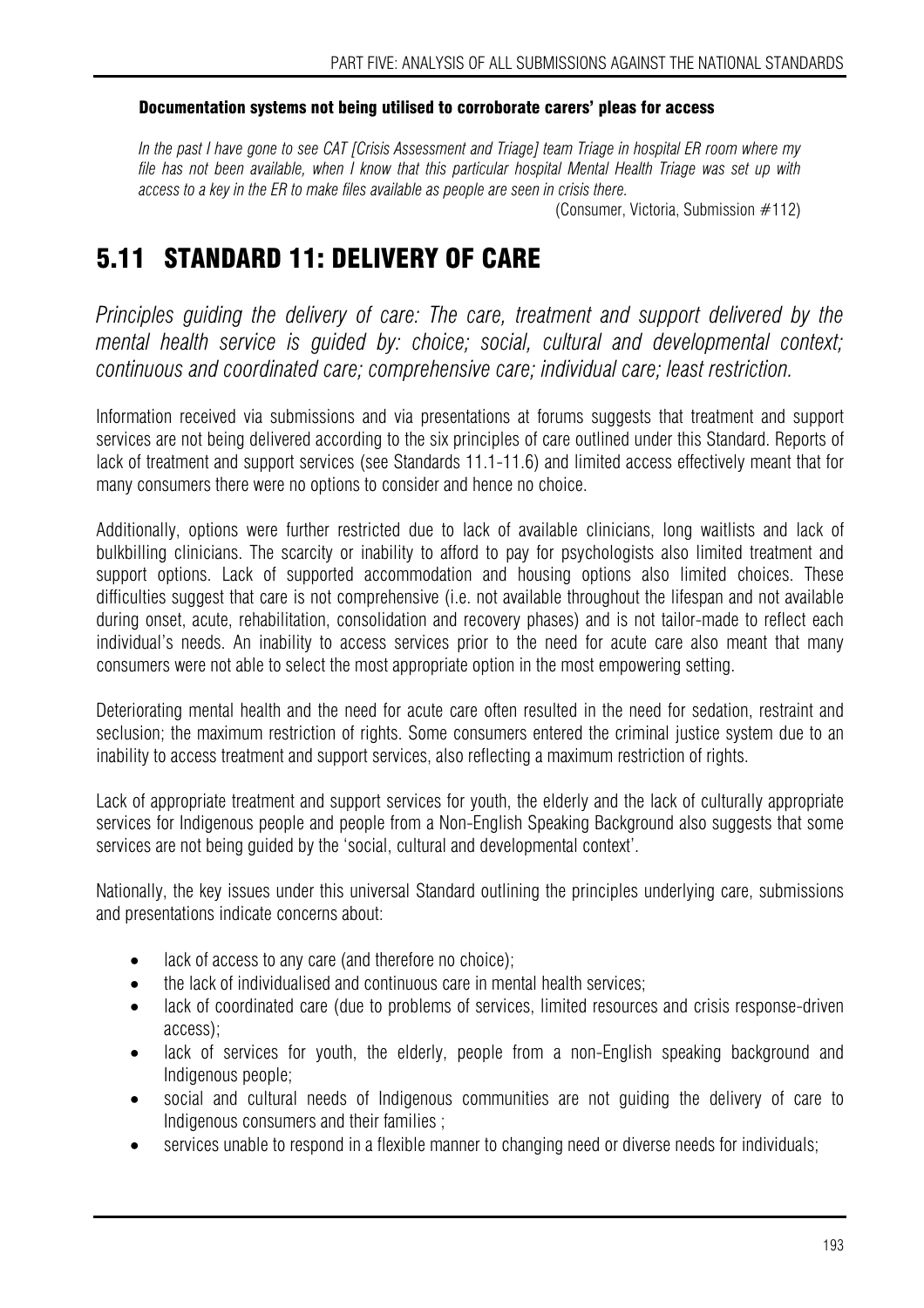- lack of comprehensive care (due to an inability for consumers to access services during the onset phase, lack of access to rehabilitation services, and an overall inability to access mental health services);
- reports of a focus on containment and control (treatment and support is not the least restrictive)
- restriction of rights:
- restrictive approaches in the least empowering settings; and
- the fragility of the 'whole package of treatment and support' needed to promote and protect the rights of people with mental illness to participate socially and economically in the community.

The following selected quotes from community forums and submissions describe people's recent experiences of mental health services and areas of concern under Standard 11. More detailed descriptions of experiences relevant to this Standard can be found in Part 6:

### The lack of individualised and continuous care in mental health services

*I am writing to say how difficult it is as a carer to source appropriate and continuous support mechanisms*  within the public health system for the recovery of a mentally ill patient. That is to say that the medical and *psychosocial models have to operate in parallel, not serially, and that the psychosocial rehabilitation infrastructure has to offer a level of service which provides continuity so that planned rehabilitation activities can be sustained instead of a scattergun approach.* 

(Carer, Mother, Victoria, Submission #280)

*More funding to make it possible for programs to be developed and tailored to individualised needs to make it possible for suffers to become worthwhile participants in the community.* 

(Carers, Parents, Victoria, Submission #241)

*We are a group of community workers with a vast experience in their area of mental health and mental health and the ageing… Since deinstitutionalisation occurred in the 1980s, we believe that the pendulum has swung to far in the other direction whereby a number of sufferers do not have options open to them if their illness is so severe that they are unable to sustain living in the community with medication only.* 

(Social Worker and Team Leader, Victoria, Submission #236)

#### Services unable to respond in a flexible manner to changing need or diverse needs for individuals

*It seems that the decision of treatment is entirely taken out of the hands of the family or carer and left to the sufferer. In most cases to find their own cure. The Public Mental Health System at present - processes people – they do not treat patients individually with the good will and respect that they deserve. The system we have is only too willing to allow this process to continue. In my opinion no other method of treatment is considered, or recommended in the Public Health System. The exception being pharmaceutical methods where there is limited explanation of how much and how often to take the prescribed medication and their possible side affects. The message to us was that you can't help those who won't help themselves. Yet people suffering mental illness are less able to help themselves.* 

(Carer, Mother, Queensland, Submission  $#81$ )

#### Restrictive approaches in the least empowering settings

*Restraint practices across the state appear to be often cruel harsh and in many cases, in breach of the WHO guidelines re least restrictive environment.* 

(Academic, South Australia, Submission #142)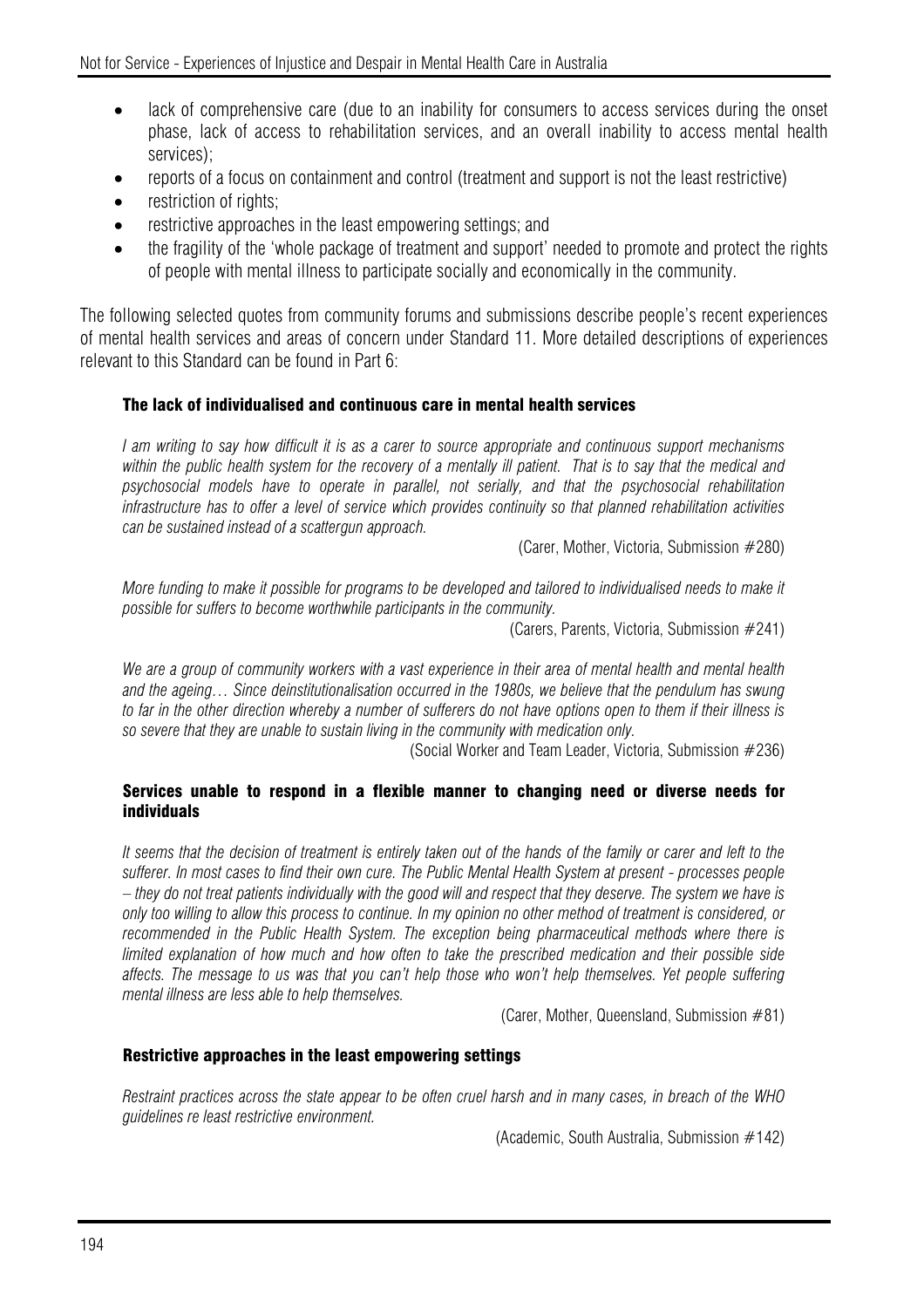#### Social and cultural needs of Indigenous communities are not guiding the delivery of care to Indigenous consumers and their families

*Extreme stress on the resources available, allowing very little capacity to develop culturally appropriate and meaningful services, which are Anangu driven.* 

(Anonymous, Northern Territory, Submission #271)

#### Lack of coordinated care (due to problems of services, limited resources and crisis responsedriven access)

*They must be [an] emergency to be admitted, if not the already overburdened and underfunded / resourced community teams have to try and maintain them, but in reality it is more likely to be the family / carer and the GP. There is no room for innovation, just relentless grind: the culture of therapeutic nihilism is now deeply ingrained. Staff fight with staff, barriers to service access are getting higher and higher.* 

(Consumer Advocate, Western Australia, Submission #338)

*Surely it would be better to keep mental health people here in this town where they are close to their family and support. This doesn't happen because there is not the facility for their care therefore they are sectioned and sent off.* 

(Anonymous, Western Australia, Geraldton Forum #96)

#### Lack of access to any care

*Another unsatisfactory situation that exists is when someone 'phones the AC Team for advice regarding a psychotic patient, invariable the advice is 'phone the police'.* 

(Carer, Wife and Mother, Queensland, Submission #52)

*I am concerned that I, who see my role as my daughter's protector and nurturer, had to call the police on my daughter, because she could not be treated by the mental health system. I am concerned that the Eastern Area Mental Health Service was totally inadequate in dealing with the situation and left the police and emergency services and casualty departments to deal with a mental health problem. I am amazed at the amount and cost of public resources that were consumer in 'managing' her behaviour while she was untreated – police, ambulances, lawyers, courts, accident and emergency rooms. You can add to this the resources used in supporting her family – private counselling, Victims of Crime, the court system. This is in stark contrast to the negligible resources used in addressing the situation and in treating her.* 

(Carer, Mother, Victoria, Submission #307)

#### Lack of comprehensive care (due to an inability for consumers to access services during the onset phase, lack of access to rehabilitation services, and an overall inability to access mental health services)

*The standards of service vary from adequate to excellent in the major cities around this country, to almost nothing existing in rural Australia. When services can be accessed, the issue of the quality of the service offered has caused us some concern.* 

(blueVoices, National, Submission #355)

*I have had session times allocated which were constantly being changed from 1/2 hour appt that were made to a 10 min. session… When I would say "you and I both have a copy of the letter stating duration of sessions" I was told "we don't care, we don't have the time"?* 

(Consumer, Victoria, Submission #112)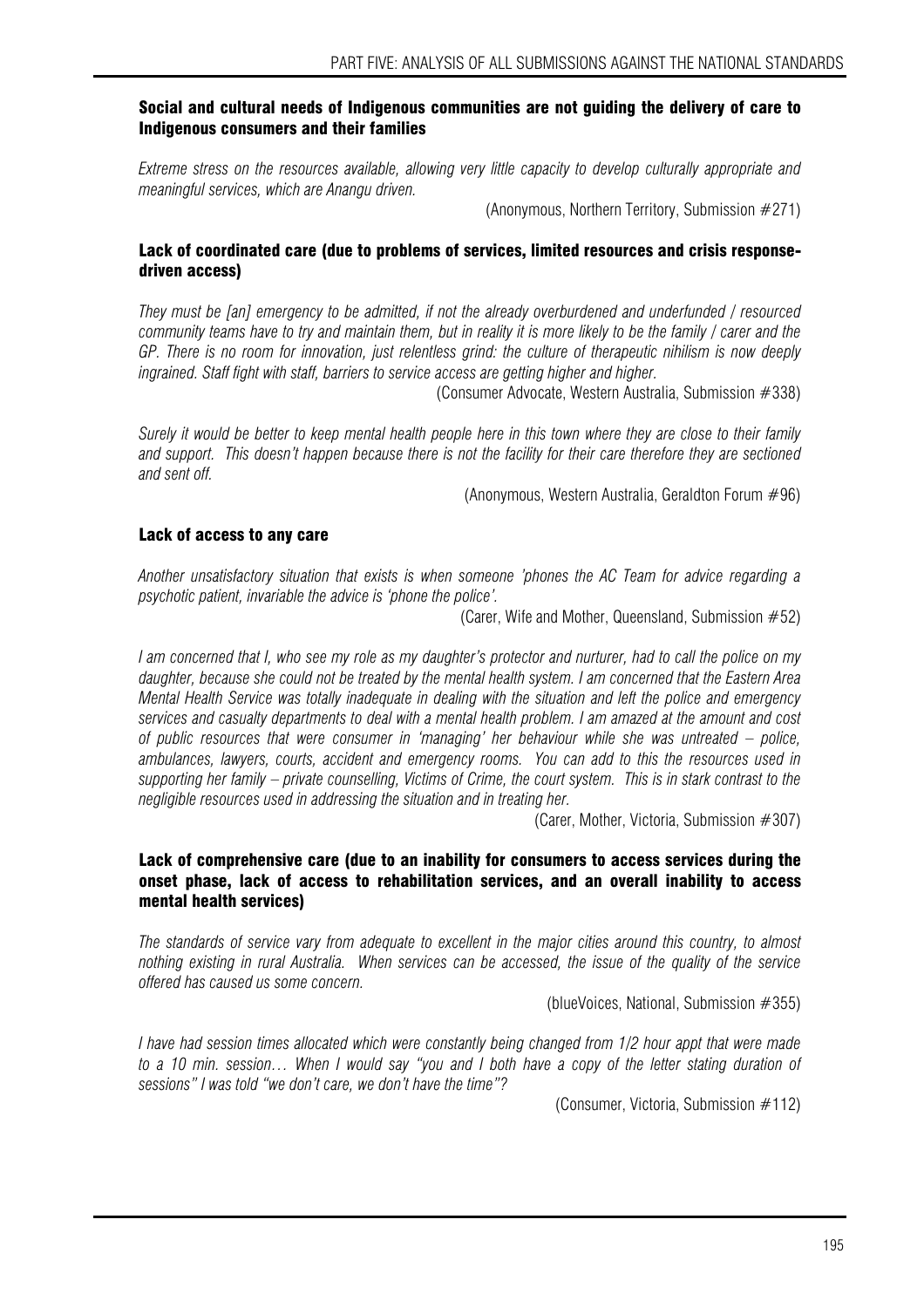*Like all health care, we have serious concerns about the adequacy of the mental health workforce and its ability to treat people in a timely and appropriate manner. The shortened length of stay all too often results in people being discharged, with referrals to all over stretched community mental health services. The burden on the individual and their family is huge, as the individual may not receive the type and quality of treatment required. Conditions remain untreated and the severity of the illness increased – at times with disastrous consequences.*  (Australian Nursing Federation (Vic Branch), Victoria, Submission #322)

*We are fortunate that she becomes a danger to herself and others when acutely unwell otherwise she would probably receive no treatment at all.* 

(Carer, Mother, Victoria, Submission #299)

#### Lack of services for youth, the elderly, people from a non-English speaking background and Indigenous people

*Considering the high rate of suicide amongst young people in Australia I find it absolutely appalling that when people do seek treatment and assistance they are refused, given minimal attention or are treated poorly by being labelled as being malingerers* 

(Clinician, Queensland, Submission #105)

# 5.11.1 STANDARD 11.1: ACCESS

*The MHS is accessible to the defined community.* 

Serious concerns were expressed in every State and Territory about the increasing inability of consumers to access mental health services when needed. It seems to be necessary to wait for a crisis to occur before treatment and support can be accessed. Of particular concern were reports of difficulties in obtaining assistance when consumers were at risk of self harm or injuring others. Often, a police response was the only response available. To this extent, the police were frequently referred to as the 'de facto mental health service'.

In rural and regional areas, reports described access difficulties of enormous proportions and reliance on the police was even higher due to diminishing services and increasing reliance on telephone triage. The combined factors of deteriorating mental health (due to the inability of consumers to access treatment and support) and increasing reliance on police was also reported to be contributing to the increasing representation of people with mental illness in the criminal justice system.

Access to services was reported to be limited, and in some cases non-existent, for certain consumers. For example, consumers with: intellectual disability; personality disorders; drug and alcohol problems; complex needs; dual disability; a history of past sexual abuse; or a past forensic status. Appropriate services were also reported to be limited for Indigenous consumers, consumers from a Non-English Speaking Background and consumers who were elderly. Access to psychiatrists, psychologists and rehabilitation services were also noted to be difficult.

Nationally, the key issues relating to this Standard include:

- inability to access services when needed (Standards  $11.1.1$ -11.5, 11.1.8, 11.1.9);
- a crisis is required before services can be accessed (Standards 11.1.1-11.1.5);
- concerns about inability to access services during a crisis (Standard 11.1.4);
- access being limited to those with 'serious mental illness' (Standards 11.1.1 and 11.1.5);
- no or limited access to services in regional and rural areas (Standard 11.1.1-11.1.5);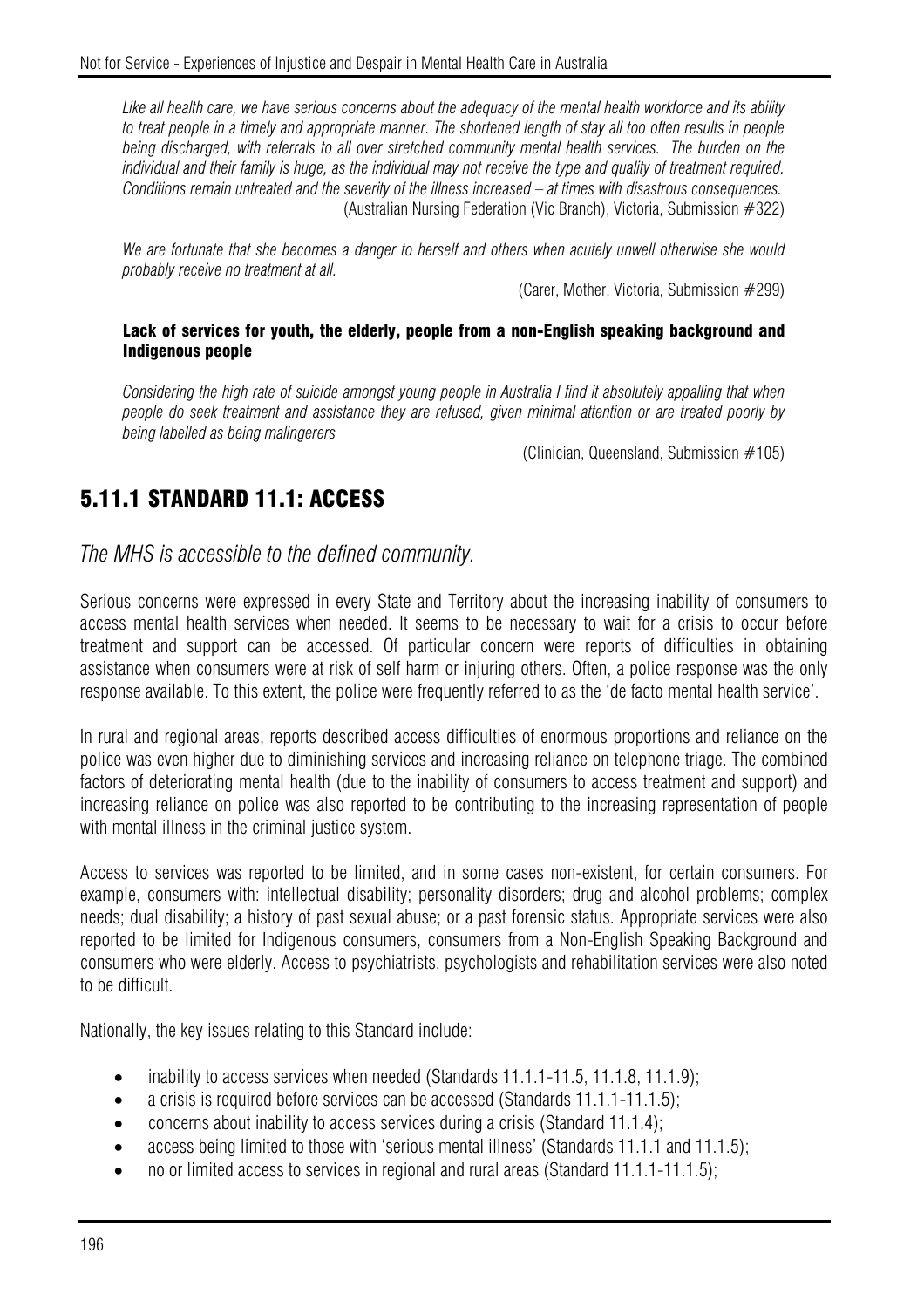- access problems in remote areas (Standard 11.1.2, 11.1.3 and 11.1.4);
- lack of access to care in regional areas transportation issues (Standards 11.1.2-11.1.5);
- problems when phone service is the only contact with mental health services (including problems with telephone triage) (Standard 11.1.1 and 11.1.3-11.1.5);
- operational policies which limit access (opening hours and mode of contact) (Standard 11.1.4, 11.1.8 and 11.1.9);
- problems with access after hours (Standard 11.1.4);
- police response is the only response police are the de facto mental health service (Standard 11.1.4, 11.1.8 and 11.1.9);
- lack of access to care "right to get care, not be arrested" (Standard 11.1.1-11.1.5);
- lack of access to treatment resulting in entry into the criminal justice system (Standard 11.1.8 and  $11.1.9$ :
- access denied due to past forensic status (Standard 11.1.1);
- access denied due to history of sexual abuse (Standard 11.1.1);
- access denied for consumers with intellectual disability (Standard 11.1.1);
- access denied if consumer has dual disability (Standard 11.1.1);
- access difficulties for people in detention centres (Standard 11.1.1, 11.1.2, 11.1.3 and 11.1.5);
- lack of access to treatment and support services for people with personality disorders (Standard 11.1.1);
- lack of services for people with mental illness and complex needs (Standard 11.1.1);
- concerns about attitudes towards Indigenous people (Standard 11.1.1, 11.1.2, 11.1.3 and 11.1.5);
- carers concerns are being ignored (Standard 11.1.2);
- long waitlists or no clinicians available at all (Standard 11.1.4 and 11.1.8 and 11.1.9);
- problems with access through emergency departments (Standard 11.1.2, 11.1.3, 11.1.4, 11.1.8, 11.1.9);
- lack of services for youth with drug and alcohol problems (Standard 11.1.1, 11.1.2, 11.1.5);
- general difficulties in accessing care if new to the system (Standard 11.1.1, 11.1.6, 11.1.8 and 11.1.9);
- accessing services 'out of area' (Standard 11.1.3);
- problems for consumers from a non-English speaking background (Standards 11.1.1 and 11.1.5);
- no access to treatment and support for consumers who are elderly (Standards 11.1.1 and 11.1.5);
- limited access to people from low socio-economic backgrounds (Standards 11.1.1 and 11.1.5);
- difficulty accessing psychiatrists and psychologists (Standard 11.1.1, 11.1.2, 11.1.3, 11.1.5 and 11.1.9);
- lack of access to psychologists for those who can not afford to purchase care in the private sector (Standard 11.1.1, 11.1.5, 11.1.8 and 11.1.9); and
- lack of access to private psychiatrists, GPs, counsellors and rehabilitation services (Standard 11.1.2 and 11.1.3).

The following selected quotes from community forums and submissions describe people's recent experiences of mental health services and areas of concern under Standard 11.1. More detailed descriptions of experiences relevant to this Standard can be found in Part 6: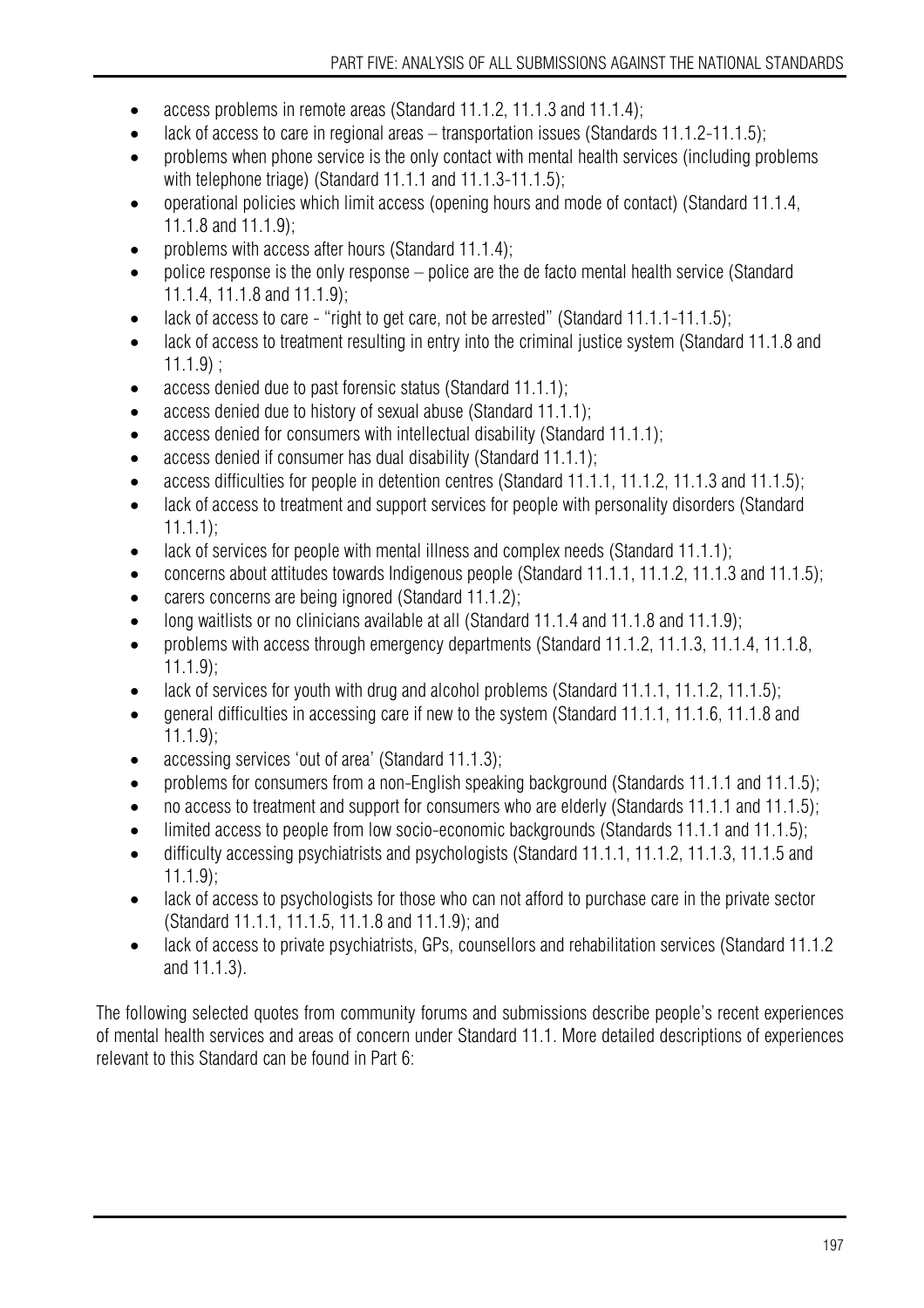#### A crisis is required before services can be accessed

*We do not know how many patients have committed suicide as a result of being denied a service, but we have heard reports of individuals who have successfully suicided shortly after being refused hospitalisation and being left to fend for themselves. Additionally, we have had quite a number of patients tell us that they took an overdose or slashed their wrists as a means of gaining hospitalisation. Our feedback also indicates that many patients are just left to deteriorate until such time as they finally get admitted in a much worse state than was necessary.* 

(VMIAC, Victoria, Submission #332)

*Whenever I contact the CAT [Crisis Assessment and Treatment] team for one of our clients the response is always "are they at risk of harming themselves or someone else" and the answer is no. You can't get help then. If they aren't in crisis they don't get help.* 

(Carer and Disability Accommodation Service Provider, Victoria, Melbourne Forum #9)

*I know of no other illness where we wait until the person needs the intensive care ward and their family is in chaos before we address it.* 

(Carer, Mother, Victoria, Submission #307)

#### Concerns about inability to access services during a crisis

*…daughter-in-law who was seriously mentally ill but had difficulty accessing care. She attempted to jump off a moving ferry, she said the voices told her to jump off. She was finally transported to hospital at 10am and assessed by the mental health assessment team. She was then sent home in a taxi and murdered her nephew.* 

(Family Member, Queensland, Rockhampton Forum #2)

*I was once a very depressed, suicidal individual and the government hospitals and health care systems did absolutely nothing to help me when I was screaming out for help at the time!* 

(Consumer, Queensland, Submission #73)

#### Inability to access services when needed

*Throughout our consultations people have spoke of the difficulties they have accessing the mental health*  services they feel they need, both in acute and community care. In acute care, consumers have spoken of *being refused hospital beds even though they were at a crisis point, only to be admitted a few days later in an acute psychotic state. They tell stories of fronting at emergency departments of hospitals, only to be turned away without being properly assessed by a doctor and without being given any advice or assistance. They speak of their general practitioners refusing to believe they were hearing voices and of CAT teams visiting and quickly leaving because they determined 'you're not going to hurt yourself or someone else'. There is a clear picture that emerges—help is reserved for the most psychotic episodes only and that prevention or early intervention is of a low priority. Acute psychiatric services are under-funded, rationing access to a point where people have to beg for assistance.* 

(Brotherhood of St. Laurence and Catholic Social Services Victoria, Victoria, Submission #324)

*Recently a friend of mine went to hospital willingly and was turned away. So out of sheer frustration with not being able to get help she picked up an ashtray and threw it at the window and smashed it. They called the police. They took her to the police station and called the Crisis Assessment Team (CAT) who then admitted her! It's a joke that someone has to do something like that to get care.* 

(Consumer Advocate, Victoria, VMIAC Forum #5)

*Staff also describe a "Revolving Door Syndrome" where only short-term crises are dealt with and long-term structured support for clients is not obtainable.* 

(Anonymous, Tasmania, Submission #254)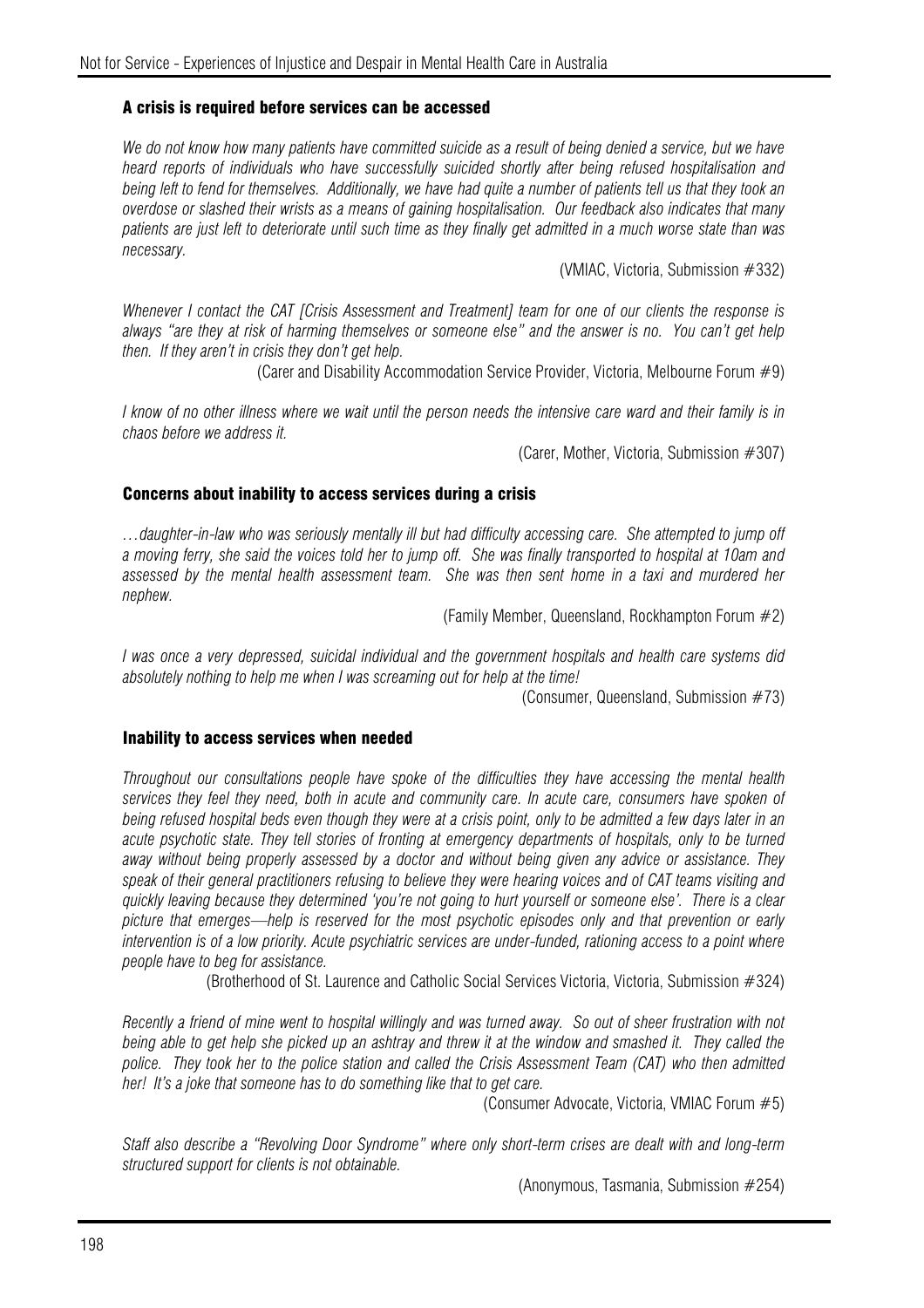*Challenging behaviours – people are often turned away from the system and don't get care because of the 'behaviour problem' but often the behaviour is a result of the frustration of the consumer not getting care.*  (Service Provider, Northern Territory, Alice Springs Forum #16)

*A lot of my clients I see come to me with bad experiences they have had when trying to access care. It's a sad reflection on the system if it is making people more traumatised!* 

(Clinician, Queensland, Brisbane Forum #20)

*Psych disability rehab support sector – our services are funded to provide support to a group of people – the demands on our services always exceed the target but in the past we have worked hard to deliver as much as we can. We have continually raised this with the mental health branch as a problem that needs addressing but we've had no success. So we have been left with no other option but to make the decision to work to target only. This is very difficult because now there are people who need our service and now can't access it. To not be able to access services is a breach of people's human rights.* 

(Anonymous, Victoria, Morwell Forum #4)

#### Police response is the only response – police are the de facto mental health service

*The fact remains that police, being the 24 hour, 7 day a week, mobile and free public service that they are, usually means that the residual problems of the community are left for them to handle when they have neither the resources nor the knowledge to adequately do so.* 

(Police Association of New South Wales, New South Wales, Submission #59)

*'On one occasion we were told to by the CATT to phone the police, the police came, two officers spent almost a day with my family members, gradually got him to cooperate and to agree to going to the PSU [Psychiatric Support Unit]. But at no stage during this day as far we know, did mental health services assist the police.'*  (Mental Health Community Coalition Consumer and Carer Caucus,

Australian Capital Territory, Submission #342)

*A contradiction arises, however, because the police feel that their job is to step in only when action is deemed necessary, usually when someone is in danger or breaking the law. Police do not feel, and rightly so, that it is their role to provide psychotherapy, counselling or aid and comfort for the lonely and confused. This is the job of mental health professionals, a group whom police see to some extent, as abdicating their responsibilities. Police see the responsibilities thrust upon them as they are – they are being asked to shoulder duties no one else wants or can manage.* 

(Police Association of New South Wales, New South Wales, Submission #59)

*As a carer of a daughter with a mental illness my husband and I were forced to call police for help because we couldn't get any other response. The police were wonderful but after an 8 hour wait to be assessed the local hospital said they couldn't deal with her and she was sent to Perth to a secure ward. She was very quickly discharged and now we are dealing with the same situation again. Where do we go for help when there is no help?* 

(Carer, Mother, Western Australia, Bunbury Forum #10)

#### Problems with access after hours

*As to crisis services – what crisis services – consumers are usually told to have a cuppa and go to bed. The service closes at 10pm and consumers simply cannot revolve their crisis around mental health service timeframes, which we are continually expected to do. I've even had staff tell me the consumer can go to Life Line if they're in crisis, who happen to be volunteers are not clinicians and cannot make mental health assessments. If Life Line counsellors refer consumers back to the MHS the consumer within a couple of hours are back onto the phone with Life Line – because at least a Life Line counsellor will try and listen to what is actually happening to the consumer.* 

(Consumer and Consumer Advocate, New South Wales, Submission #8)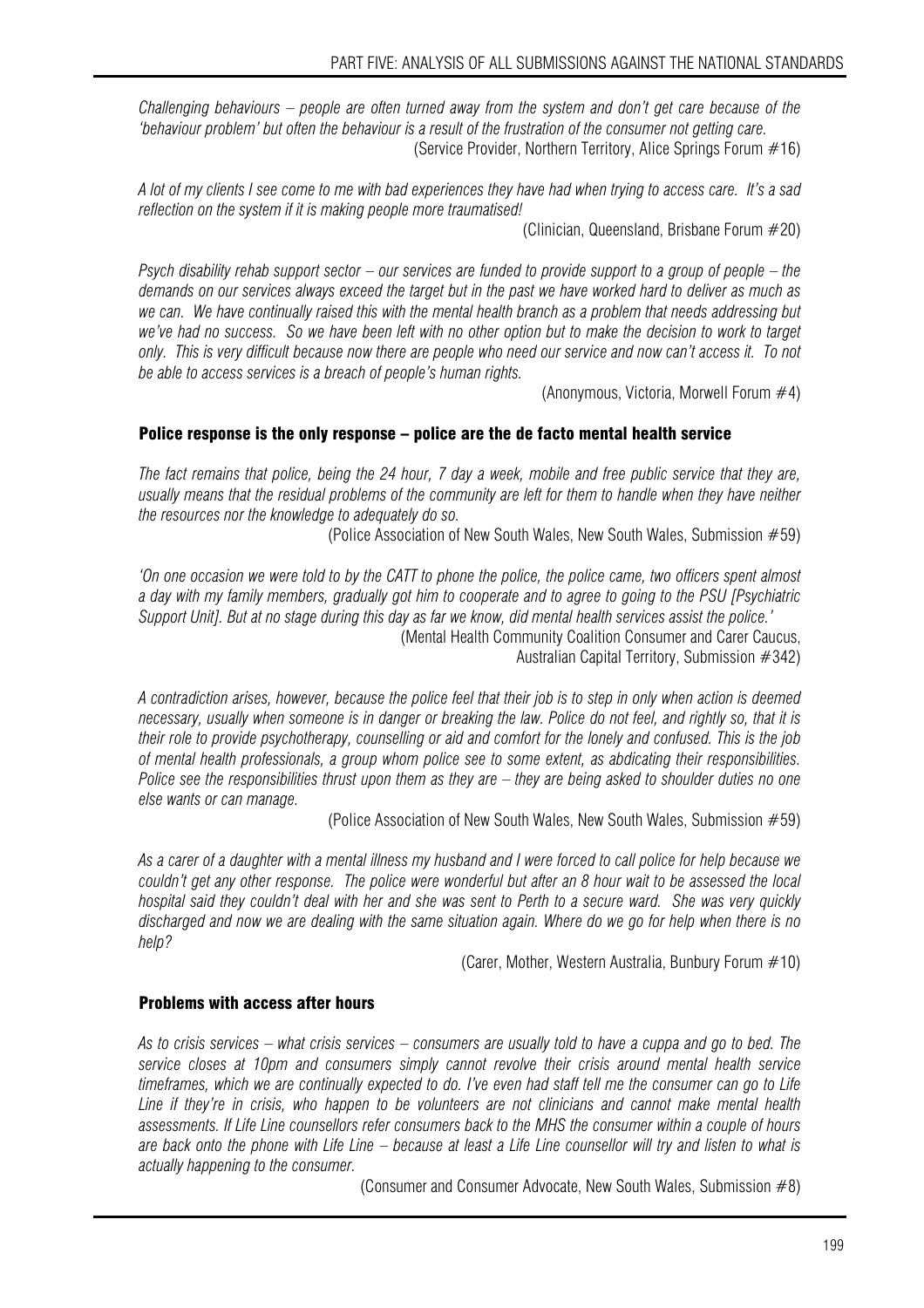#### No or limited access to services in regional and rural areas

*I* took someone who was suicidal up to the mental health service and they didn't do anything – there didn't *appear to be any protocols in place. Where are we supposed to take someone when they need care?* 

(Carer, New South Wales, Broken Hill Forum #11)

*How much does it cost to transport a patient by Ambulance to Perth? There are no doctors available here in Bunbury on nights or weekends so they send us to Perth! What have we got for a MH system? Nothing, absolutely nothing!* 

(Consumer, Western Australia, Bunbury Forum #1)

*I can support what the police office said earlier about people who have been transported by the police to Graylands hospital often beating the police back to Bunbury!* 

(Mother, Western Australia, Bunbury Forum #22)

#### Lack of access to care - "right to get care, not be arrested"

*My brother suffers from bipolar disorder… But I would like to comment on the fact that people with a mental illness are being arrested because often it's the only way they can get any help. They have a right to get care, not be arrested. We've got to get access to early intervention programs but it doesn't happen – now my brother is in the court system, not because he's bad but because he's got a mental illness.* 

(Carer, Sister, Western Australia, Bunbury Forum #24)

*He tried cutting down on his antidepressant tablets when he was living in Salisbury about five years ago. He*  was bed ridden and physically ill in his attempt. He was crying out for help. He rang Glenside a few times and *tried to convey to them by phone his desperate situation. His frustration in being dismissed combined with his*  lack of verbal and social skills resulted in the opposite from obtaining help. Again [X] faced court and was *charged with abusive language. The system that should have protected [X], failed him.* 

(Carer, Mother, South Australia, Submission #195)

#### Problems when phone service is the only contact with mental health services (including problems with telephone triage)

*Carers in some of these remote rural areas have reported having a crisis at midnight on a Friday. When attempting to contact SW24 they have told me the service has advised them that their problem will be forwarded to the clinicians who they know will not be in the office until the following Tuesday. When they explain this they are often asked to take the person they are concerned about to the nearest health facility which will handle psychiatric emergencies. Again for many this may be Bunbury which is located over two hundred kilometres away, further should they be able to get to Bunbury they are often told they can not be seen and are sent onto Perth a further two hundred and forty kilometres. Should this not be possible their alternative is to contact the local police, who are for most at least fifty kilometres away and usually only have one officer on duty, who then has to choose between leaving a town with out a service for what may turn out to be a ten hour round trip to Perth or advise the family they can not attend and this leaves them to fend for themselves. Although on the surface a 24 hour call services appears to be an effective means of offering support to people it is in fact only able to offer information which in most cases the person is already aware of, but it has very limited if not non existent ability to offer "hands on" or "face to face" practical assistance."* 

(NGO Service Provider, Western Australia, Submission #45)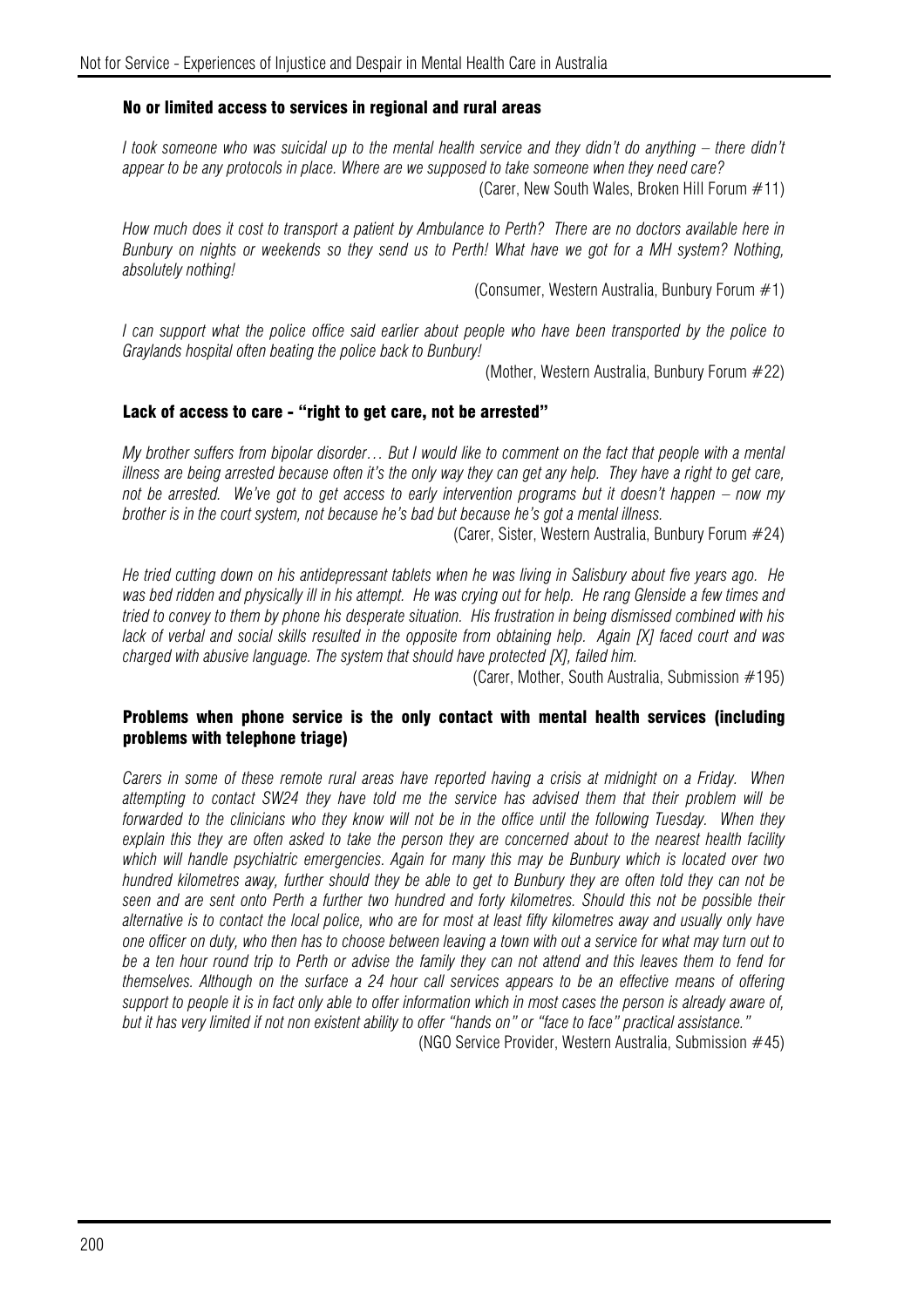#### Problems with access through emergency departments

*At the beginning of this year, I began to suffer debilitating depression and eating disorder symptoms. I sought help in the Emergency department of Flinders Medical Centre three times. The first time I sought help there, I*  waited well over 3 hours to be seen, then was admitted and left in "Extended Emergency Care Unit" for 3 days, *then discharged because there were no beds available in the Psychiatric Ward. The second time I presented, I gave up after a day in the EECU. I was on the waiting list for a bed, and after a number of weeks and another presentation to FMC Emergency, I finally got admitted.* 

(Consumer, South Australia, Submission #158)

#### No access to treatment and support for consumers who are elderly

*It is harder for older people to gain admission to a system which is responsive to danger and acute suicidality. If you are an older person at home quietly depressed and not eating and just fading away it's much harder to get an urgent admission.* 

(Anonymous, New South Wales, Submission #303)

#### Lack of access to treatment and support services for people with personality disorders

*Assessment, treatment, engagement, case management and care for people diagnosed with borderline or thought to have personality disorder continues to be a failing of mental health services in the ACT. People with personality disorder are reported to be still frequently denied service. They are reported to be another group that frequently ends up in the criminal justice system.* 

> (Mental Health Community Coalition Consumer and Carer Caucus, Australian Capital Territory, Submission #342)

*…people with Borderline Personality Disorder who have been chased, sometimes in seriously undignified and persecutory ways, out of the public mental health system that they are as entitled as anyone else to use.* 

(Consumer, Victoria, Submission #203)

#### Carers concerns are being ignored

*In this regard it is a reactive system, whereby consumer's rights take precedence over their welfare to an utterly illogical extent and something bad has to happen before something can be done. It fails them, it fails carers and it fails the community. For my son and others, who, like him do not recognise when they are unwell it means that by the very nature of their illness, when they are unwell, they are unable to access, accept and use voluntarily available treatment. This leads me to the belief that a mentally ill person's fundamental right to treatment and care should transcend all other considerations even when they are not well enough to seek treatment themselves.* 

(Carer, Mother, Victoria, Submission #178)

*Carers are often best placed to notice subtle changes in the person for whom they care, and usually the first to*  notice the early warning signs of a relapse. However health professionals usually do not recognize the value of *this information, and in fact when carers try to pass on this information it is often ignored. This can lead to additional problems for carers and a full blown episode for the consumer often with devastating consequences. Unfortunately it is the carers who usually bear with the consequences of a relapse not the health professionals.* 

(Peninsula Carers Council, Victoria, Submission #321)

#### Access being limited to those with 'serious mental illness'

*There are concerns that the Mental Health Act is often used as a convenient excuse to provide no service to a person in need of treatment, simply because they don't meet the criteria for coercive treatment.* 

(Eastern Area Interagency NSW, New South Wales, Submission #100)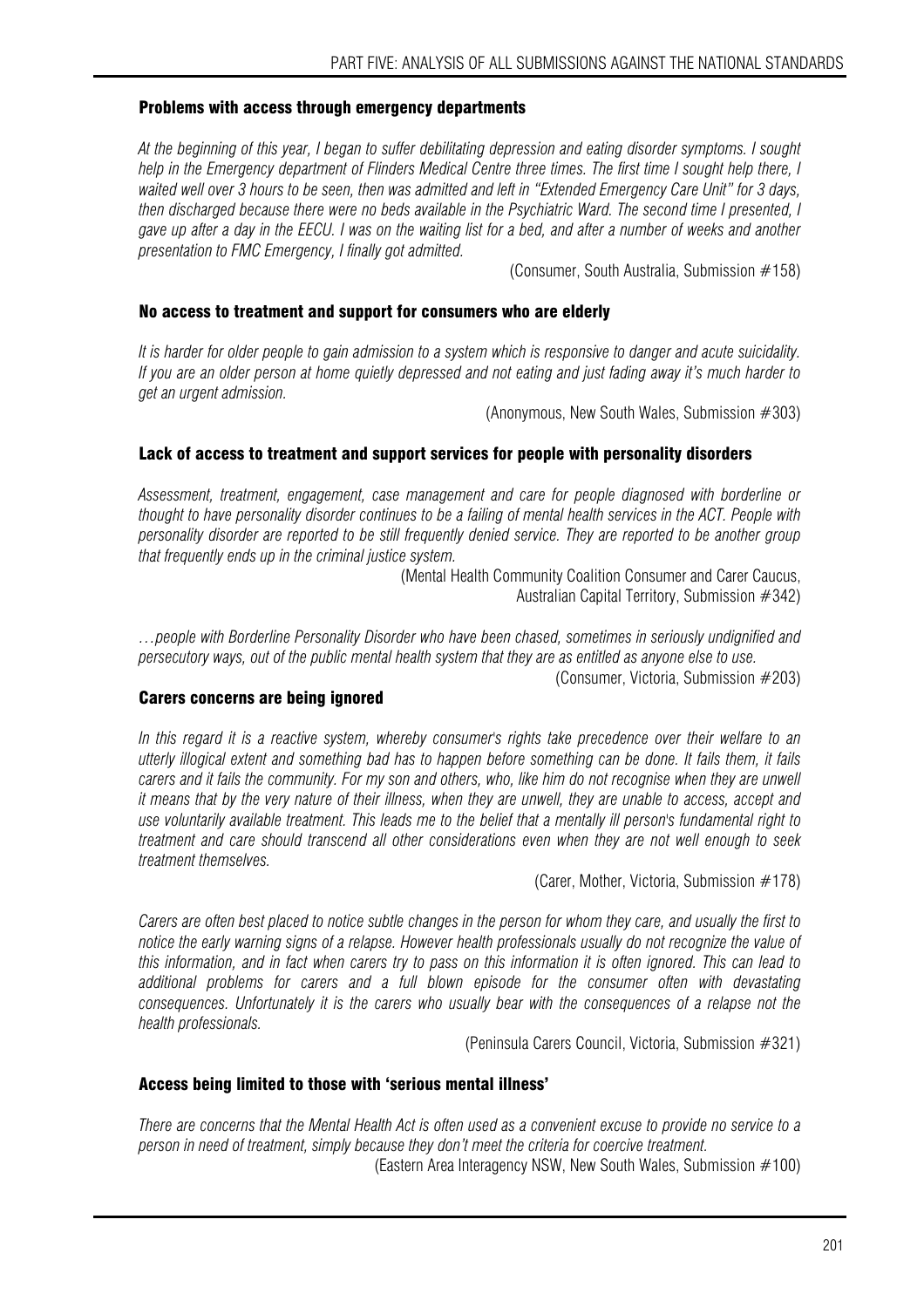#### Lack of services for people with mental illness and complex needs

*People with more complex issues such as homelessness, drug and alcohol issues, being diagnosed with Borderline Personality Disorder or have aggressive behaviour find it more difficult to access support and clinical services. This difficulty can be due to services wanting to transfer the responsibility to other sectors, stating that the diagnosis does not fit their criteria (particularly BPD), or stating they do not have the capacity/flexibility to work with this population.* 

(Western Region Health Centre, Victoria, Submission #292)

# 5.11.2 STANDARD 11.2: ENTRY

*The process of entry to the MHS meets the needs of the defined community and facilitates timely and ongoing assessment.* 

Concerns were expressed nationally about the increasingly difficult procedures associated with entry to mental health services. The result has been delays in assessment and assessments occurring in inappropriate settings. Reports were received that in some areas there are now only two real options for entry into the system: (1) entry via emergency departments or (2) telephone triage. Both options were described as problematic.

For entry via emergency departments, problems include: long wait times; the absence of appropriately qualified mental health professionals; and an inappropriate setting in which to conduct assessments.

For entry via a phone service (especially when this was the single point of entry), problems included: difficulties for people without phones or where mobile phone coverage did not exist; calls not being free of charge; forwarding of information to offices where clinicians would not be attendance for long periods of time (sometimes several days); and suggestions to callers to contact the police or to go to the closest emergency department.

Excessive wait times were also reported between time of referral and assessment, and assessment and diagnosis. Submissions indicated that initial assessments of urgent referrals are not commenced within one hour of initial contact as specified by this Standard.

Nationally, the key issues relating to this Standard include:

- problems with entry via Emergency Departments and triage services (Standard 11.2.4, 11.2.6, 11.2.7-11.2.12);
- concerns about long waits with entry via emergency departments (Standard 11.2.12);
- problems when a phone service is the only entry point to the system (Standard 11.2.3, 11.2.4, 11.2.5, 11.2.6, 11.2.7, 11.2.8, 11.2.9, 11.2.11, 11.2.12);
- excessive amount of time between time of referral and time of assessment (Standard 11.2.12);
- concerns about the amount of time between the assessment being undertaken and a diagnosis being made (Standard 11.2.11); and
- lack of appropriately qualified mental health professionals to assist with entry (Standard 11.2.6).

The following selected quotes from community forums and submissions describe people's recent experiences of mental health services and areas of concern under Standard 11.2. More detailed descriptions of experiences relevant to this Standard can be found in Part 6: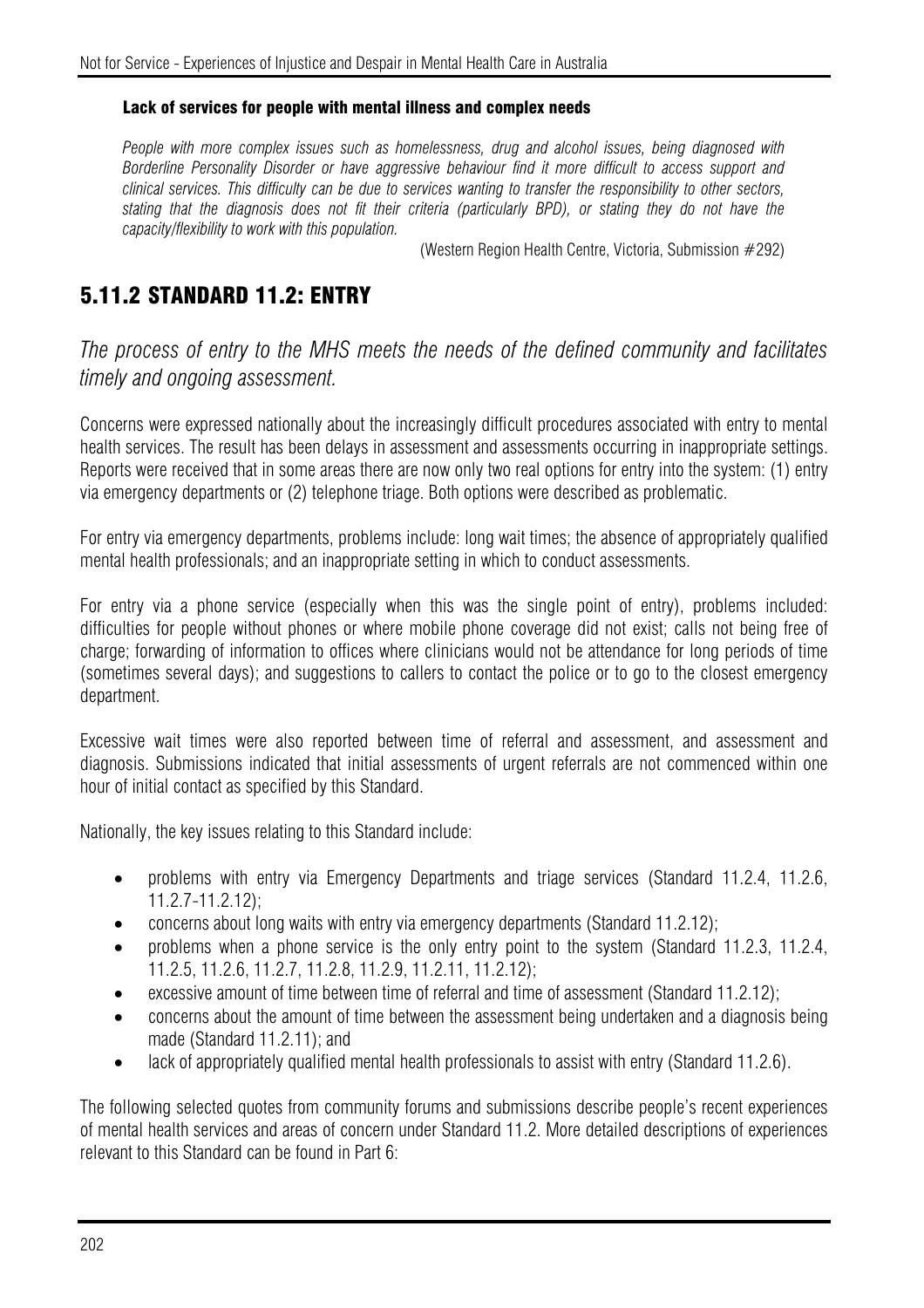#### Problems with entry via Emergency Departments and triage services

*People with a mental illness also have to go through the accident and emergency department – they have difficulty in getting assessed.* 

(Anonymous, Queensland, Rockhampton Forum #13)

*When clients come through triage the client has to tell their story 5 or 6 times before they get to see a psychiatrist. I cannot, as a worker in the community, leave the client – they'll leave if I don't stay with them through the process – they have no other continuity.* 

(Clinician, Queensland, Rockhampton Forum #15)

*Can you imagine going to emergency department with a Paranoid Psychotic patient who is being admitted involuntary, having to sit with open doors, [and the] TV is always on in the ED [Emergency Department] waiting room (my loved one receives messages via the TV; e.g. he's dead, he has killed someone, run over someone)? [He is] paranoid and suspicious of other people. He has lots of enemies. Isn't the trauma and stress great enough without this not being a safe place for both them and the other people in emergency?* 

(Carer, Mother, Victoria, Submission #242)

#### Concerns about the amount of time between the assessment being undertaken and a diagnosis being made

*There is a single point of entry through the acute care team – they have an initial assessment and then a decision is made within a period of 4-5 weeks.* 

(Clinician, Queensland, Rockhampton Forum #7)

#### Problems when a phone service is the only entry point to the system

*SouthWest 24 has been around for quite a while as a private company – it used to work reasonably well but the problems occurred earlier this year when it became the single point of entry into the system!*  (Clinician, Western Australia, Bunbury Forum #19)

#### Lack of appropriately qualified mental health professionals to assist with entry

*For an emergency you'd go to the hospital at Burnie and sit there for however long it takes. You've always got to go through casualty before you get into the service – even though he has a long history of mental illness. Then he sees a registrar who knows nothing about mental illness.* 

(Carer, Mother, Tasmania, Hobart Forum #15)

#### Concerns about long waits with entry via emergency departments

*We knew by his symptoms and after talking with the staff in Monash Psychiatric Ward that there was nothing else that could be done except take him to Monash Hospital through the Emergency Department. The waiting room was packed with sick people and quite a few young children. After I had explained my son's problem we were told to take a seat and wait - we waited nearly five hours! Can you imagine waiting all that time with an acutely psychotic patient, who, for the first time in eighteen years recognised that he was very unwell and was making an attempt to 'hold himself together'? I'll never forget the experience. My son was so agitated. Several times he wheeled out the Emergency Entrance and tried to get in the Psychiatric Ward himself, with me in hot pursuit trying to tell him that he had to go through 'the right channels'… Whilst the doctor went off to arrange a trolley, my son made a frantic escape attempt and pulled the emergency ambulance door off it's hinges and was only saved from escaping and possibly harming himself by a very strong security guard… I believe that people with a psychiatric illness should be seen in a special emergency section reserved for them only - this could be attached (or very near) to the psychiatric ward of the particular public hospital. This would make it* easier for the admitting psychiatrist to see the prospective patient in a quieter and less threatening *environment and, hopefully, create a much smoother and quicker transition to the admittance procedure.* 

(Carer, Mother, Victoria, Submission #176)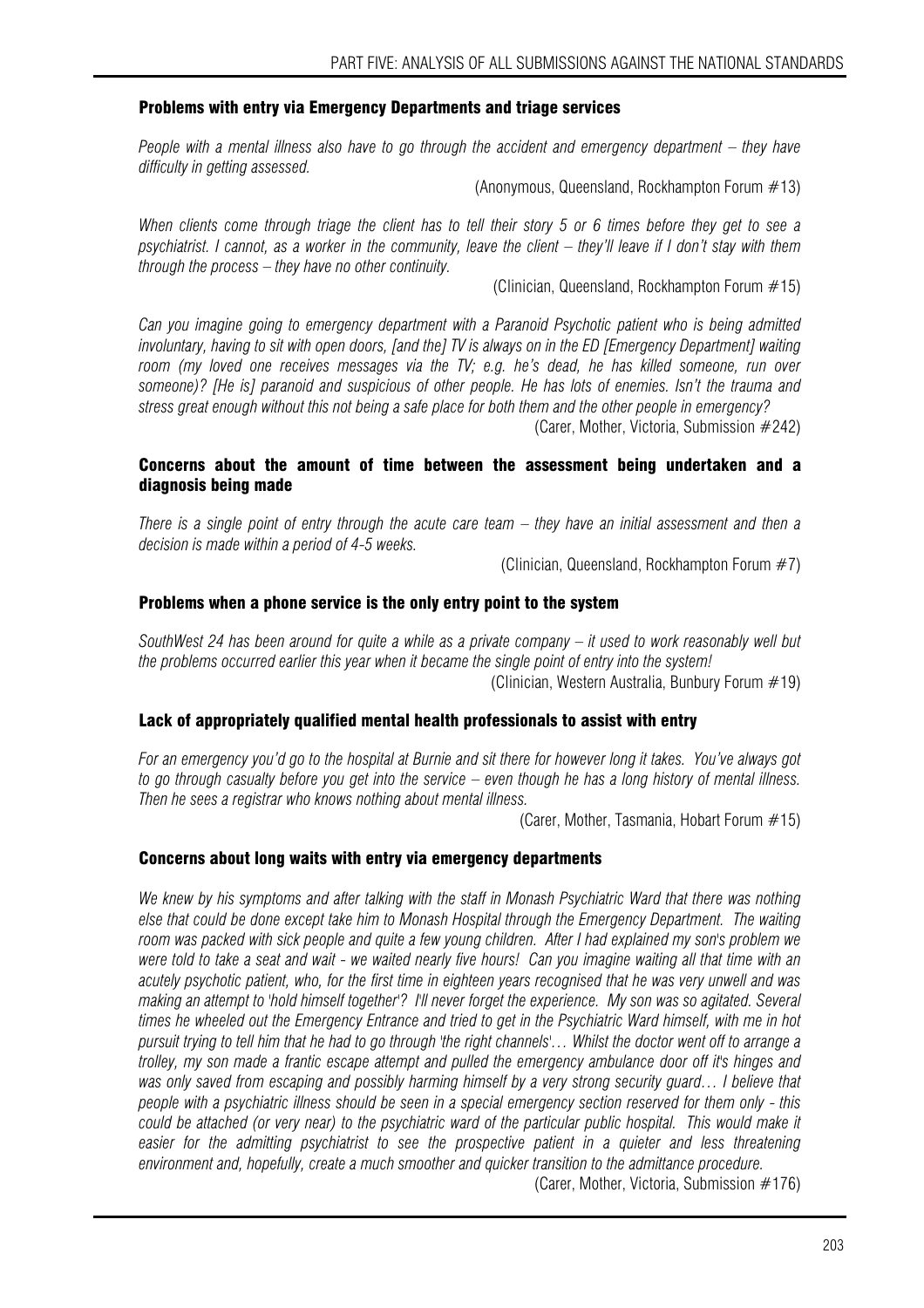*The trend towards generalisation is such that now consumers have to wait for anything up to 4 days plus in the Emergency Department which is a totally inappropriate environment for consumers in an acute phase of illness, especially if suicidal or aggressive, to be in. There is simply not the space; the noise factor is high, lights continually on, plenty of instruments to harm oneself or another in Emergency Departments. God help you if you actually want to talk to a mental health clinician in an emergency department if it happens to be out of hours of the CNC [Clinical Nurse Consultant] who happens to work business hours and a five day week.*  (Consumer and Consumer Advocate, New South Wales, Submission #8)

# 5.11.3 STANDARD 11.3: ASSESSMENT AND REVIEW

*Consumers and their carers receive a comprehensive, timely and accurate assessment and a regular review of progress.*

Concerns were expressed in all jurisdictions regarding the difficulties in obtaining comprehensive, timely and accurate assessments. Problems included the location of assessments (increasingly limited to emergency departments where the Standards specify a preference for home visits or a setting chosen by the consumer), excessive delays in organising assessments (up to 12 weeks), lack of appropriately qualified and experienced mental health professionals, and the disregard of information offered by carers and service providers.

Concerns were also expressed about assessments conducted over the phone and assessment procedures in rural and regional areas.

For consumers who were young, Indigenous or from a Non-English Speaking Background, concerns were raised about the appropriateness of the assessment tools used and the manner in which the assessments were conducted.

Reports were also received that assessments were continuously being conducted but accompanying treatment plans were not being developed and some assessments were focussing exclusively on "risk".

Concerns were also raised with regard to the review process and that assessments were not being continually reviewed and that reviews were not occurring prior to discharge.

Nationally, the key issues relating to this Standard include:

- no notification of arrival for assessment and use of force (Standard 11.3.3):
- concerns about the quality of the assessment and review process (11.3.1, 11.3.2, 11.3.5, 11.3.6, 11.3.11, 11.3.12, 11.3.14, 11.3.17, 11.3.18, 11.3.19, Standard 11.3.20 and 11.3.21);
- problems with assessments in emergency departments (Standard 11.3.1 and 11.3.2);
- assessments focussing on risk only (Standard 11.3.5);
- problems with the review process (Standards 11.3.14-11.3.18):
- concerns about assessments conducted over the phone (Standard 11.3.1, 11.3.2, 11.3.5, 11.3.6, 11.3.13);
- assessment, admission, and immediate discharge (Standard 11.3.5, 11.3.8, 11.3.12);
- continuous assessments without any treatment (Standard 11.3.5 and 11.3.12);
- extended police involvement once at hospital for assessment (Standard 11.3.2, 11.3.20, 11.3.21);
- assessment problems in rural and regional areas (Standard 11.3.1, 11.3.2, 11.3.5, 11.3.6, 11.3.13, 11.3.20, 11.3.21);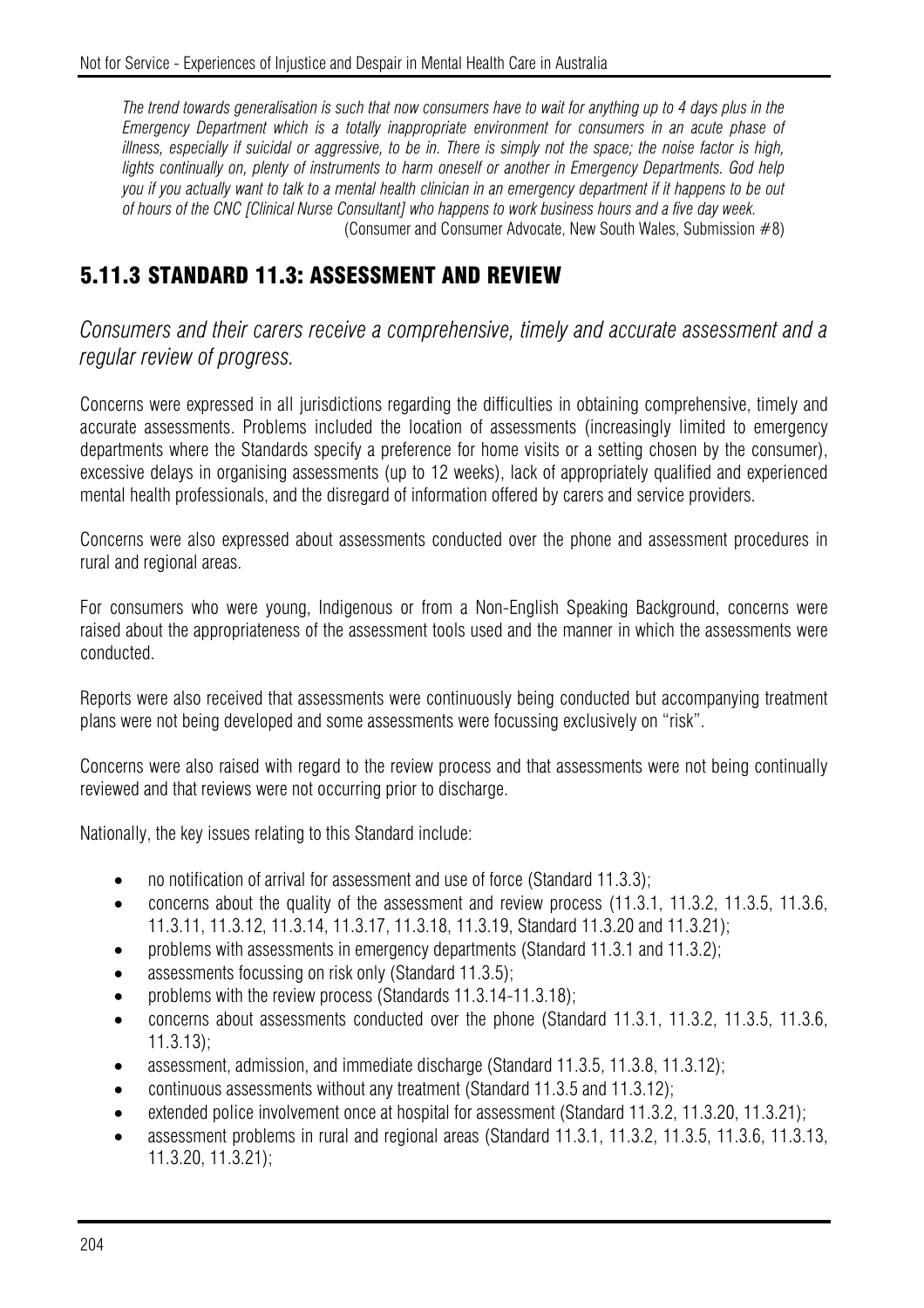- assessment problems for children and youth under the age of 18 with mental illness or and/mental health problems (Standard 11.3.1, 11.3.5, 11.3.6, 11.3.7);
- lack of opportunity to obtain a second opinion  $(11.3.18)$ ;
- the exclusion of people with complex needs (Standard 11.3.1, 11.3.5, 11.3.6, 11.3.7, 11.3.20, 11.3.21);
- carers and service providers not being involved or listened to during the assessment process (Standard 11.3.5);
- assessment problems for Indigenous people with mental illness or and/mental health problems (Standard 11.3.1, 11.3.6, 11.3.7, 11.3.9, 11.3.10);
- assessment concerns for people from a non-English speaking background (Standard 11.3.1, 11.3.6, 11.3.7, 11.3.9, 11.3.10);
- the need for consumers to have an advocate (Standard 11.3.5);
- long periods of time between reviews of involuntary orders (Standard 11.3.14, 11.3.17, 11.3.18);
- problems with staff workload and management of work (Standard 11.3.19); and
- large staff caseloads (Standard 11.3.19).

The following selected quotes from community forums and submissions describe people's recent experiences of mental health services and areas of concern under Standard 11.3. More detailed descriptions of experiences relevant to this Standard can be found in Part 6:

### Concerns about the quality of the assessment and review process

*As a GP who does a lot of mental health work and knows a lot of people in the system, I can get an assessment in 2 weeks if I pull strings – otherwise it is 12 weeks to get someone assessed.* 

(Clinician, Queensland, Brisbane Forum #7)

*We question the practice of conducting minimal assessments, (those conducted in a few minutes) - it is our view that assessments must be thorough, and that unwell consumers can manage to hold it together during short assessments when it is harder to do so if an assessment is conducted with more time devoted to speaking with the person.* 

(Eastern Area Interagency NSW, New South Wales, Submission #100)

*When our son did finally get to see Dr [Z], within one hour of entering the clinic he was pronounced miraculously cured, his diagnosis was changed to a behavioural disorder, he was given a three month supply of anti psychotic medication, told to go for a C.T. [Computed Tomography] scan and advised that he would be managed by his local GP from there. This despite the fact his local GP had absolutely no experience with him. However after spending seven years dragging our son to a clinic and dealing with his frequent episodes unassisted, to be told he has no condition other than a behavioural problem, lowers the science of psychiatry into the realm of the black arts… At the time of writing this letter we have still not been able to get our son to the C.T. scan clinic. He is so agitated and not well. I rang Armadale Hospital and asked them what to do (they said they would speak to Dr [Z]) this was four weeks ago no one rang back.* 

(Carer, Mother, Western Australia, Submission #13)

## Carers and service providers not being involved or listened to during the assessment process

We know of 5-6 cases over the past few months. We don't wish to target Logan but we do wish to ensure that all Psychiatric Services including Logan lift their game to prevent further deaths. We point out that there has been a number of murders, police shootings / deaths in custody as a result of the initial assessment services not listening to the patient, patient's family and the police attempting in good faith to get help for the patient. (White Wreath Association Inc, Queensland, Submission #81)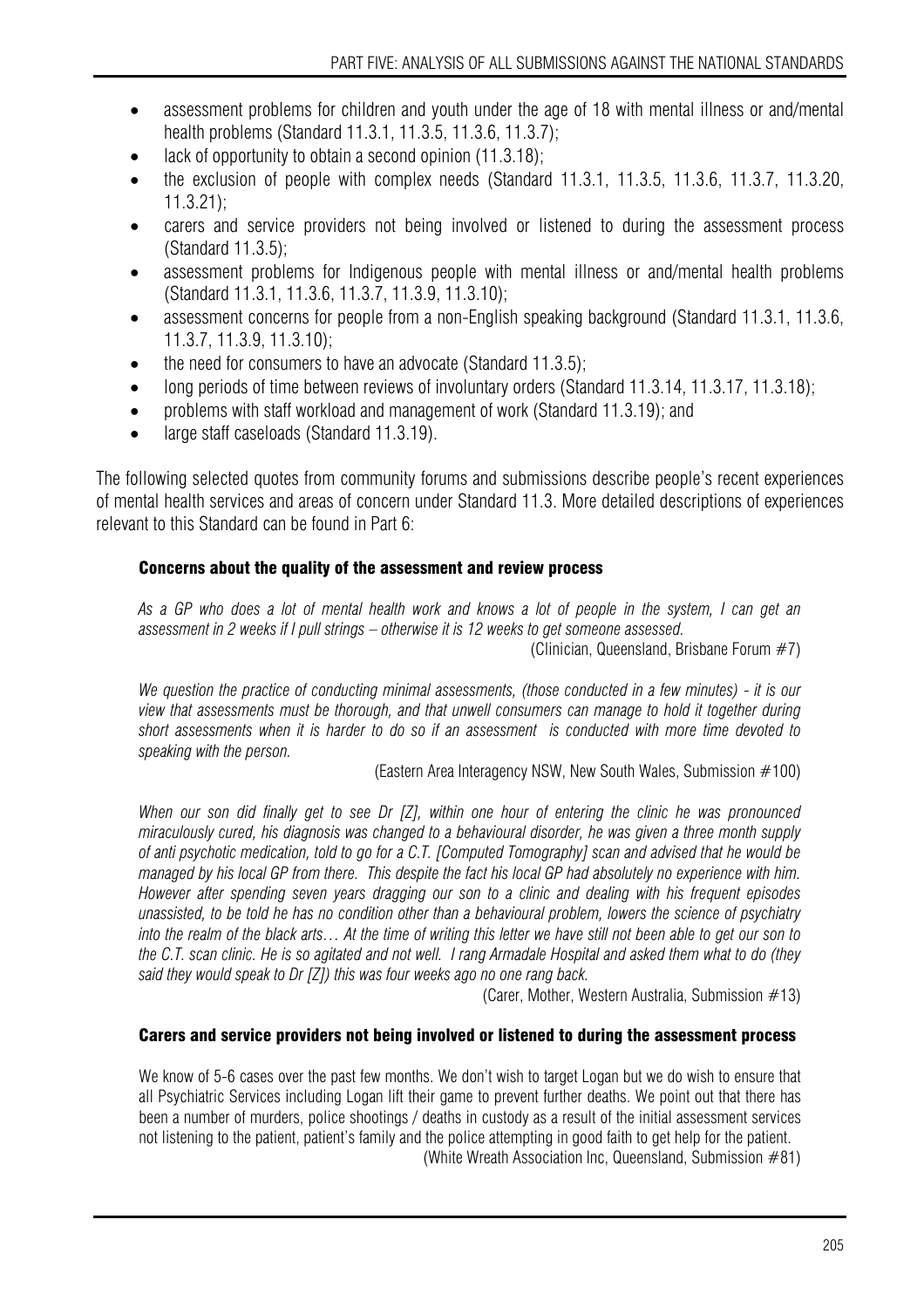*I was horrified to see my DSM [Diagnostic and Statistical Manual] classification that my stress-induced disorder was classified as Bipolar… The psychiatrist would not listen to me, would not read my diaries. I saw the psychiatrist several times but he wouldn't listen. My GP rang the hospital 5 times about my work-related stress. My psychiatrist would not see through the public system, and I was paying \$275 to be put on Lithium. I* was put on medication after only 1 episode, but this should not occur before adequate assessment. (Consumer, Australian Capital Territory, Canberra Forum #3)

#### Problems with assessments in emergency departments

*Now the PET [Psychiatric Emergency Treatment] unit asks you to bring the [unwell] person to the hospital. Previously the mental health nurses would come to the person's home to provide assessment and assistance. If a person is acutely unwell, it can be impossible to convince them to go to hospital. This leaves the police as the only resort, which is embarrassing and inappropriate. When you get to the hospital, there is only a junior doctor [i.e. registrar] on duty, as there is no senior doctor at the hospital anymore.* 

(Anonymous, New South Wales, Submission #156)

*Ultimately, OH&S and economy-of-scale arguments can be extended to banning all community health centres and all home visits. The appropriate path is to make community work as safe as possible, to screen and divert most assessments and initiation of treatment away from Emergency Departments, and then use Emergency Departments in exceptional, highly ambiguous or emergency circumstances only, or to assess mixed medical/psychiatric emergencies.* 

(Clinician, New South Wales, Submission #351)

*Some Emergency Department medical practitioners rely on Level 2 nursing staff for mental health and psychiatric assessments. To the best of my knowledge this is not the case for medical or surgical emergency presentations. In my opinion, credentialing may need to be reviewed in the case of any medical practitioner unable to undertake a bio-psycho-social assessment including mental state examination, risk assessment and management plan development. All of these issues, really, raise important questions in regard to strong clinical governance…* (extract from a letter to the Office of the Chief Psychiatrist)

(Clinician, Western Australia, Submission #24)

#### The need for consumers to have an advocate

*Patients should not have to find an advocate before they are believed.* 

(Carers, Parents, Victoria, Submission #275)

# 5.11.4 STANDARD 11.4: TREATMENT AND SUPPORT

*The defined community has access to a range of high quality mental health treatment and support services.* 

Across Australia, consumers, carers, clinicians, service providers and advocates alike expressed serious concerns about the lack of treatment and support services available to consumers (a) in the community and (b) when acute care was required.

Submissions indicate that mental health services have not ensured access to a comprehensive range of treatment and support services that are specialised in regard to a person's age and stage of development, the consumer's stage in the recovery process, dual diagnosis and other disability, or for those subject to the criminal justice system.

Submissions suggest that either no services at all, or a limited number of services, catered to the needs of the following groups of consumers: people with intellectual disability; people with drug and alcohol problems;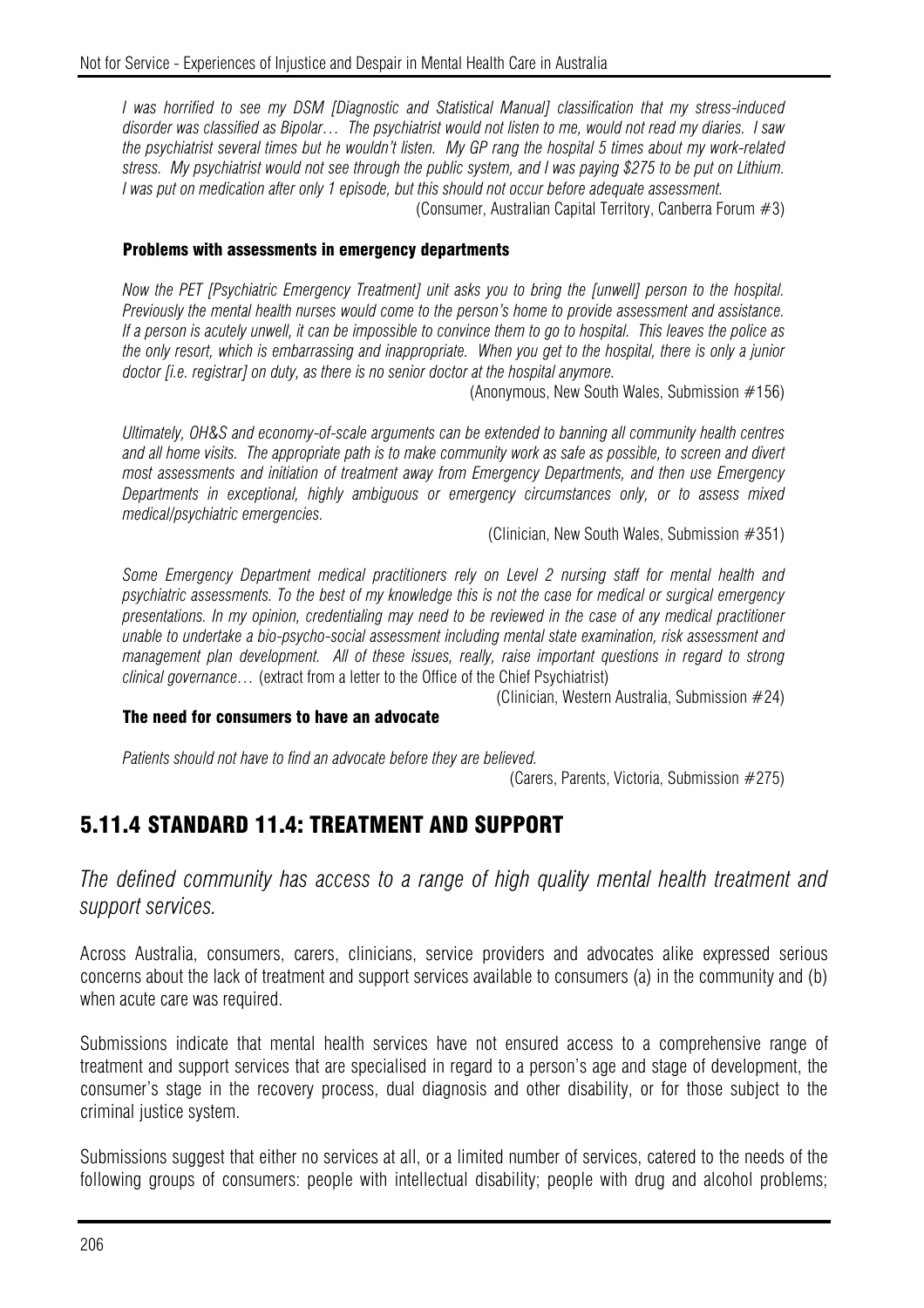people with physical disability; people with hearing impairment; people with Acquired Brain Injury; people with personality disorders; people with eating disorders; people who were homeless; children and adolescents; the elderly; and refugees.

Many barriers and difficulties were also reported for Indigenous people and people from a Non-English Speaking Background.

For consumers and carers living in remote, rural and regional areas, services were reported to be diminishing and deteriorating (due to lack of resources and staff and overburdened services) rather than expanding and improving.

For people with mental illness in the criminal justice system, there were problems with access to appropriate treatment and support services at entry (for court diversion purposes), when incarcerated or under community treatment orders, and when in the community post release. However, a submission was received providing an analysis of the outcomes and benefits of a court diversion program in South Australia.

Due to an inability generally to access treatment and support services during the onset, rehabilitation and recovery phases, and descriptions that treatment was often only available for acute emergency care, suggests that some mental health services are not providing the least restrictive and least intrusive treatment and support possible as outlined under Standard 11.4. Reports were also received indicating that often treatment and support is not developed collaboratively with consumers and other persons nominated by consumers.

Nationally, the key issues relating to this Standard include:

- lack of treatment and support services only available when in a crisis (Standard 11.4.1);
- lack of treatment and support services generally (Standards 11.4.3 11.4.8, 11.4.12 and 11.4.13);
- lack of services for people living in rural and regional areas (Standard 11.4.1, 11.4.3 11.4.8):
- lack of support services for consumers to live in the community (Standards 11.4.3 11.4.8);
- lack of treatment and support services for Indigenous consumers and their families living in remote communities (Standard 11.4.1, Standards 11.4.3 - 11.4.8);
- lack of services for people with dual diagnosis intellectual disability (Standard 11.4.7);
- lack of services for consumers with dual diagnosis drug and alcohol (Standard 11.4.7);
- lack of services for consumers with hearing impairment (Standard 11.4.x);
- lack of treatment and support services for consumers who are homeless (Standard 11.4.6);
- lack of treatment and support services for consumers who are elderly and homeless (Standard 11.4.3) and 11.4.6);
- lack of treatment and support services for people with eating disorders (Standards 11.4.1 and 11.4.7);
- lack of appropriate treatment and support services for consumers subject to the criminal justice system (Standards 11.4.7);
- lack of appropriate treatment and support services for consumers after release from prison (Standards 11.4.1, 11.4.6, 11.4.7);
- lack of treatment and support services for children and youth (Standard 11.4.3);
- lack of mental health services for the elderly (Standard 11.4.3);
- lack of services for people with Personality Disorders (Standards 11.4.1, 11.4.6 and 11.4.7);
- lack of services for people with Acquired Brain Injury (Standard 11.4.7);
- lack of services for people with mental illness and physical disability (Standards 11.4.6 and 11.4.7);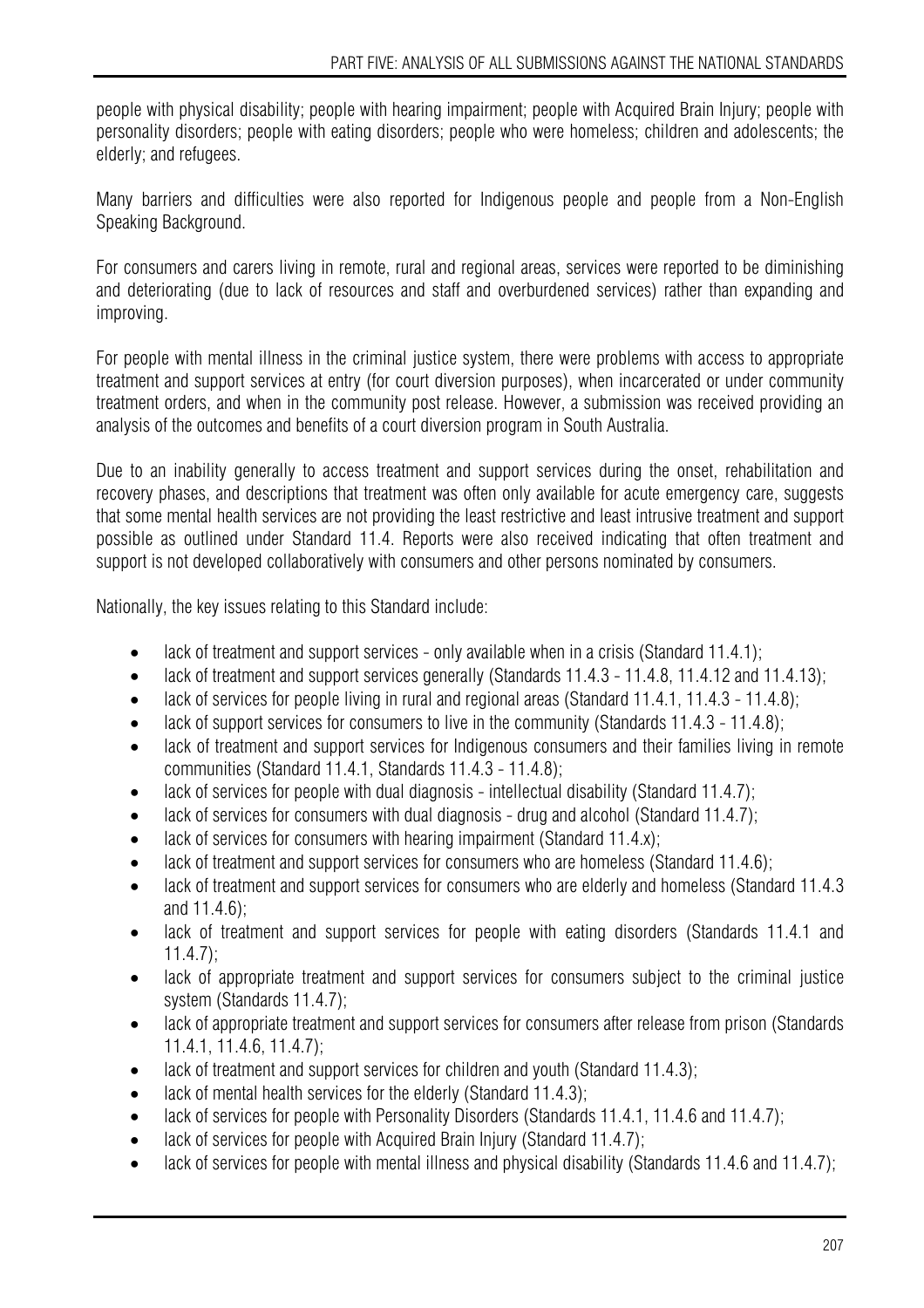- lack of services for consumers with hearing or both hearing and vision impairment (Standard 11.4.7);
- lack of services for people with complex needs (Standards 11.4.1, 11.4.3, 11.4.6 and 11.4.7);
- lack of services for refugees (Standard 11.4.4, 11.4.6 and 11.4.8);
- difficulties in accessing treatment and support for consumers from a non-English speaking background (NESB) (Standards 11.4.6 and 11.4.8);
- limiting access to treatment and support by diagnosis (Standards 11.4.1, 11.4.4);
- difficulties for community-based offenders with mental health problems (Standard 11.4.7);
- problems for consumers subject to the criminal justice system (Standard 11.4.7):
- problems with forensic care and new forensic units (Standard 11.4.1, 11.4.7 and 11.4.10);
- concerns about relocating the provision of community treatment and support services to hospital settings (Standards 11.4.5 and 11.4.10);
- concerns about restrictive and intrusive practices (Standards 11.4.5 and 11.4.10);
- carers not involved or informed with the development or review of the individual care plan (Standard 11.4.9);
- resistance to involving consumers and carers in the planning of treatment and care (Standard 11.4.9, 11.4.11-11.4.13); and
- individual care plans not discussed with consumers and carers (Standard 11.4.9 and 11.4.11).

The following selected quotes from community forums and submissions describe people's recent experiences of mental health services and areas of concern under Standard 11.4. More detailed descriptions of experiences relevant to this Standard can be found in Part 6:

## Lack of treatment and support services - only available when in a crisis

*Clinical services leave clients till they are so unwell that they have to been hospitalised.*  (Anonymous, Northern Territory, Submission #188)

### Lack of treatment and support services generally

*The thing that concerns me most is that moral judgements are made about our illness and used to exclude us from treatments, yet we are told that our illnesses are like diabetes, but no one with diabetes is told to just convince themselves to fix their insulin levels.* 

(Consumer, Tasmania, Hobart Forum #21)

*On three occasions I have been taken by ambulance to a hospital in Melbourne, Victoria, after taking an overdose of medication. On all three occasions I was discharged after recovery in the accident and emergency unit. I was still feeling suicidal, I live alone without family and with no available support. I can only supply you with these skeleton details now, as I am feeling too distressed to write more about the incidents in depth.* 

(Consumer, Victoria, Submission #84)

*Please, if you are aware of any services I could access for my daughter or myself, could you let me know, as I cannot accept the answer I have been given by a number of health care professionals - that if my daughter survives into her twenties, I will have done well !* 

(Carer, Mother, New South Wales, Submission #92)

*We're in a crisis here in NT, particularly indigenous suicides.* 

(Service Provider, Northern Territory, Darwin Forum #1)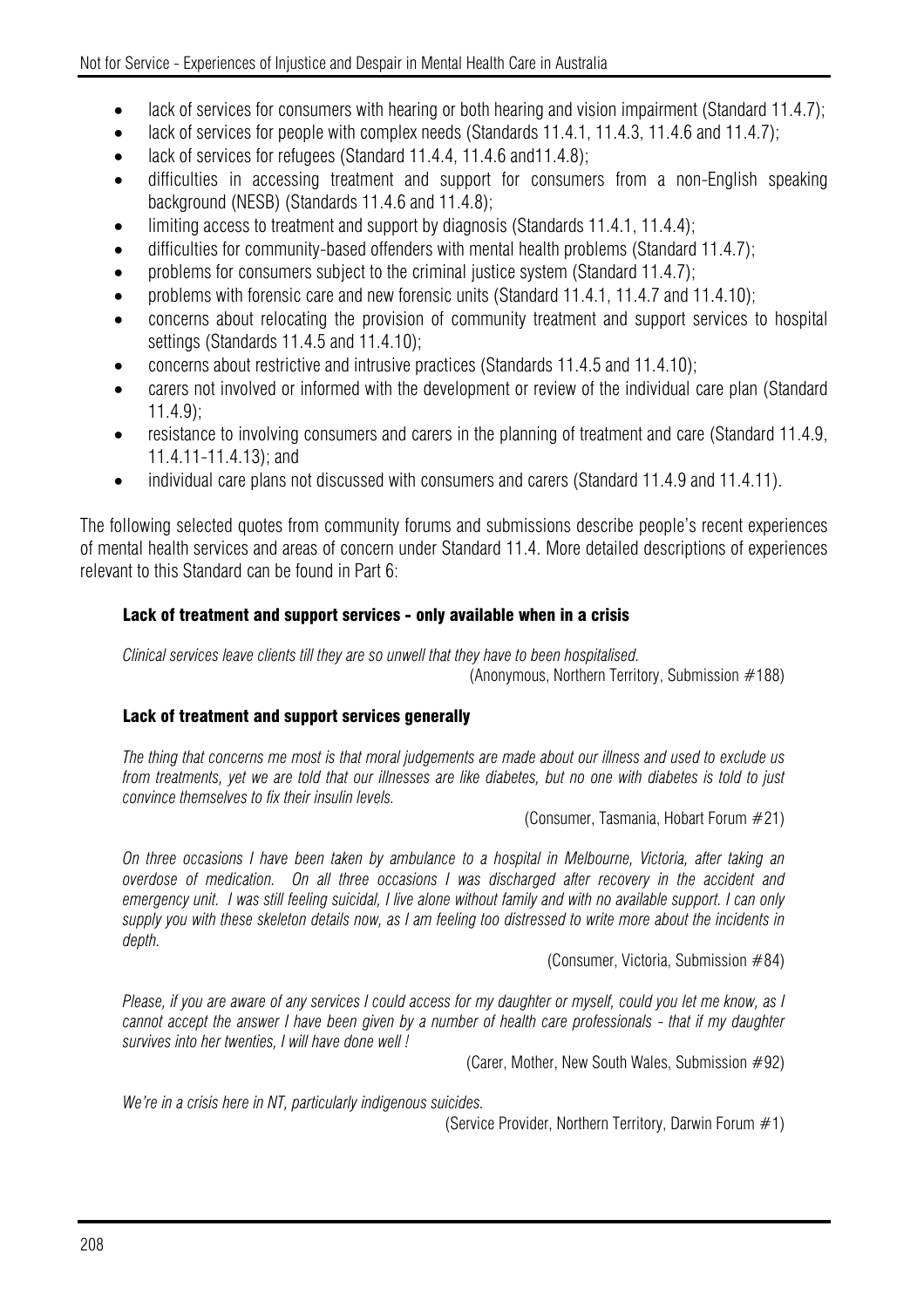*For the 35 days that our daughter was in the MHU, we often experienced poor internal communication in the ward. We were given incorrect information about our daughter's medications and levels; the Psychiatric Registrars, Doctors [Y] and [Z], were reluctant to contribute to our twice-weekly case meetings, and items that were to be noted for our daughter's treatments were not actioned.* 

(Carers, Parents, New South Wales, Submission #106)

#### Lack of support services for consumers to live in the community

*My brother suicided in a hospital… My brother is just an example of what will happen to others who are failed by the system. People are placing too much faith in institutions – people need access to good quality community care without having their human rights abused. My brother had care at Rozelle but he didn't really qualify for that catchment area so he then had to go back to St George but there wasn't anything for him to do there.* 

(Carer, Sister, New South Wales, Sydney Forum #7)

*I live in fear for my life most days. But, I won't turn him on the streets to be homeless. I am not sure what the answer is, the prison system seems to be were they all end up. There is no help there for them. Actually it is the worse place they can go as they are treated like animals.* 

(Carer, Mother, New South Wales, Submission #90)

*Effectively, CTOs extend involuntary status into the community, and yet in many instances community supports are fractured and insufficient to assist the consumer.* 

(Centre for Psychiatric Nursing Research and Practice, Victoria, Submission #323)

*Sure staff are busy but service isn't there – particularly when there is a dual diagnosis. He's referred back and forth.* 

(Carer, Mother, Northern Territory, Darwin Forum #2)

#### Lack of treatment and support services for children and youth

*Parents have difficulty accessing limited child psychiatrists and psychologists for their disturbed youngsters. Adult facilities are inappropriate, overburdened and inaccessible. Early intervention and accurate diagnosis, stressed as priorities in the National Mental Health Plan 2003 – 2008, remain as rhetoric instead of reality.*  (ARAFMI Tasmania, Tasmania, Submission #245)

*I work with young people aged 13-18 years, but this is getting pushed out to work with people as old as 25. I provided 24 hour support to a 21 year old recently who couldn't get care anywhere.* 

(Service Provider, Australian Capital Territory, Canberra Forum #20)

*We are letting young people down by not dealing with them properly. We need to provide services in the prison system if that is where they are going to end up.* 

(Service Provider, Australian Capital Territory, Canberra Forum #20)

#### Lack of services for people with Personality Disorders

*People who have a personality disorder are rarely treated by mental health services due to this condition not being identified as a mental illness. People with a personality disorder/s often fall between service delivery gaps and due to their behaviour, at times their housing and mental health / well being needs are not met.* 

(Colony 47, Tasmania, Submission #227)

*Borderline Personality Disorder is not untreatable. This is a myth and one we should get rid of. … Resources need to be fed into providing services for people with Borderline.* 

(Consumer, Victoria, Submission #203)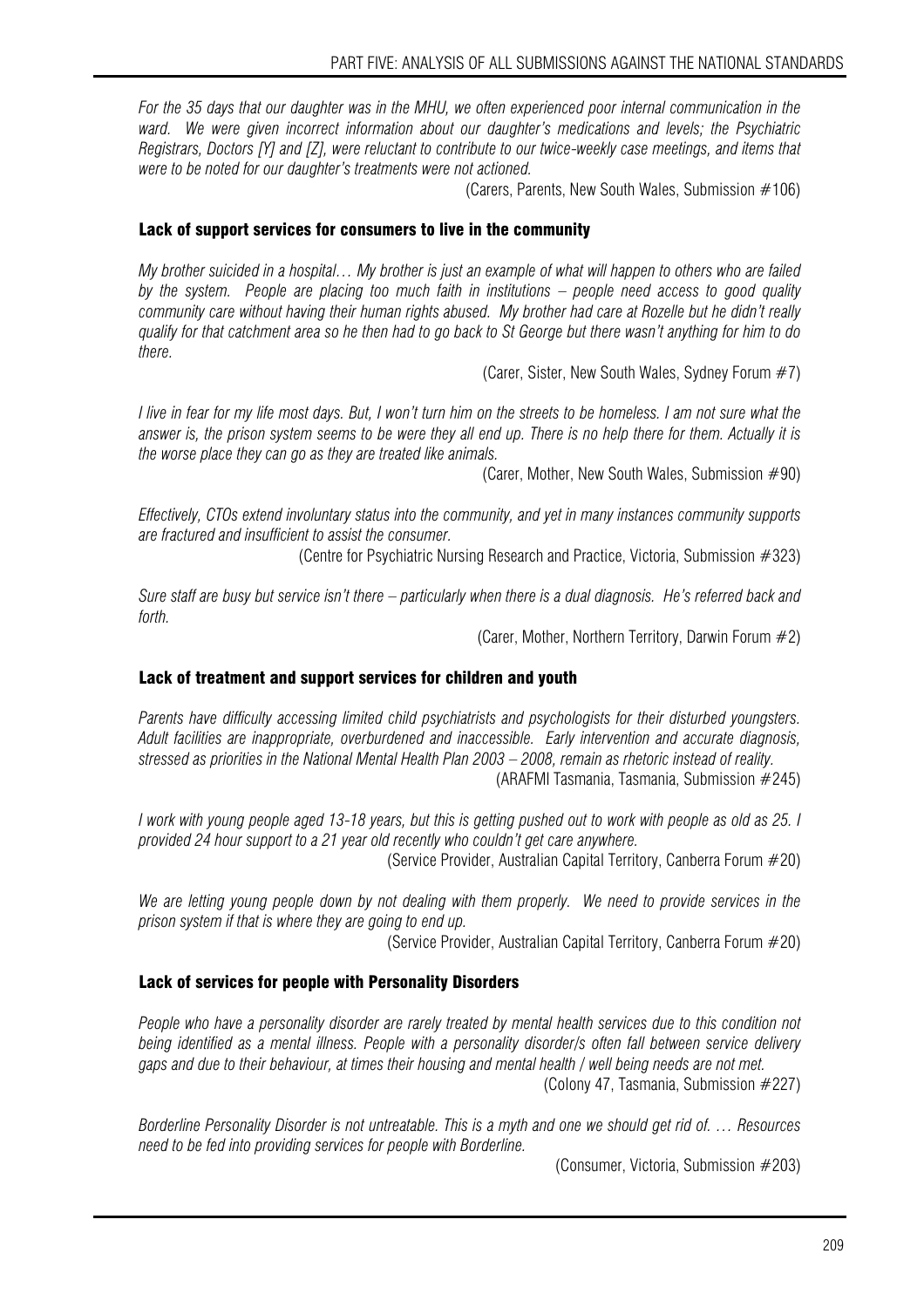#### Lack of mental health services for the elderly

*Another problem is the lack of dedicated facilities for older people with psychiatric disorders requiring admission. Older people don't mix well with younger people, particularly those younger violent patients who are taking illicit drugs and are psychotic. There are strong arguments for separate for separate facilities.*  (Anonymous, New South Wales, Submission #303)

#### Lack of services for consumers with dual diagnosis – drug and alcohol

*There are real problems with the lack of partnerships in dual diagnosis. Because I have a mental illness and use drugs I can't get care from anywhere.* 

(Consumer, NGO member, Victoria, Footscray Forum #6)

*It is ORYGEN's experience that the lack of integration between drug and alcohol and mental health services in Australia has significantly contributed to the poor detection and treatment of mental illness amongst young people with substance abuse. This results in waste of resources and long-term psychiatric and substance use problems for individuals who could otherwise be helped.* 

(ORYGEN Research Centre, Victoria, Submission #258)

*Failure to address issues raised by a Dual Diagnosis has left thousands of young people with mental illness floundering, unemployed, uneducated, unskilled and many of them in gaol or homeless. As a group they seem to have been thrown on the Mental Health scrap heap, regarded as having developed an illness which easily becomes too entrenched to treat. A number of our younger daughter's friends have suicided which has added to her distress. And now the 'law of diminishing returns' applies - this being the way one senior clinician put it to me. He was discharging our schizophrenic daughter from HDU in an Acute Inpatient Unit directly onto the street after her sixth hospitalisation.* 

(Carer, Mother, Victoria, Submission #299)

#### Lack of services for people with dual diagnosis - Intellectual disability

*In recent years, OPA (Office of the Public Advocate), and other support organisations and service providers have raised concerns about the failure of the existing service system to meet the needs of people with dual/multiple disabilities… OPA observes the following continuing difficulties:* 

- *Despite the existence of substantial research data to indicate that people with intellectual disabilities are more at risk of developing mental illness than the general population (Hudson & Chan, 2002); gaps in service provision for people with intellectual disability and mental illness remain. People who have an intellectual disability are less likely to receive assistance from mental health services because they are considered to have behavioural problems attributed to their intellectual disability rather than to their co-existing mental illness.*
- *Service boundary issues; people with dual intellectual disability/psychiatric disability have difficulty accessing the mental health system, and intellectual disability services are often left to support people with dual/multiple disabilities without funding and with non-specialist staff.*
- *People with presentations that cross behavioural, psychiatric and intellectual disability boundaries are often the subjects of service boundary disputes about which service should provide 'the' service to these clients.*

(Victorian Office of the Public Advocate, Victoria, Submission #284)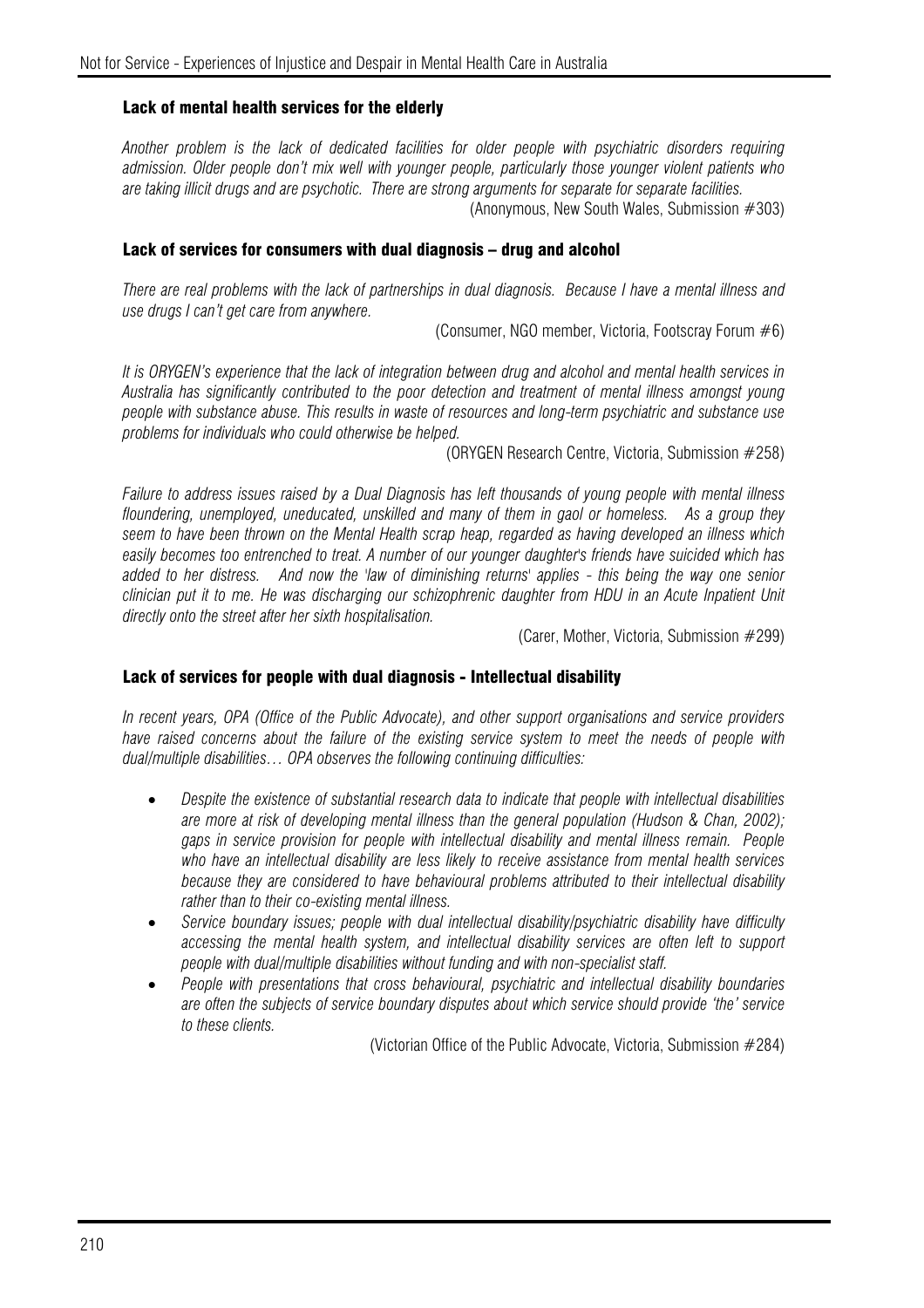#### Lack of appropriate treatment and support services for consumers subject to the criminal justice system

*As psychiatric services struggle to respond to the needs of the mentally ill the criminal justice system becomes a substitute. Prisons are now accommodation for more mentally ill people. How many will remain incorrectly diagnosed and return to the community without psychiatric treatment? Adolescents detained in Ashley detention centre present with mental health issues. The criminal justice system is a bleak future for their young lives.* 

#### (ARAFMI Tasmania, Tasmania, Submission #245)

*My primary concerns in relation to mental health, are the extremely high rates of incarcerated women (and men) with both diagnosed and undiagnosed mental illness, and furthermore the treatment they receive from health services whilst in prison. There are also serious issues relating to treatment post release from community mental health services…I know I do not have to outline the issues related to dual diagnosis, which this client group exemplify. Particular problems also arise for this client group when a Borderline Personality diagnosis is given, which is very often.* 

(Service provider, Western Australia, Submission #14)

*About 8 weeks ago my son was arrested and put in prison for 8 weeks for breaking a court order. He had been taking medication for years. While he was there he was not permitted to see a doctor or take his medication. While there he was bashed. He was released on strict conditions that he sees a psych. Again we are having difficulty as he does not work and can not afford a psychiatrist. There have been times when I have been to the hospital and spoken with the mental health teams and they have turned us away.* 

(Carer, Mother, New South Wales, Submission #90)

*…if the incarceration of people with mental health disorders is to be reduced, the assessment, treatment and support services for offenders with mental illness/mental health issues (including intellectual disability) are not only required pre sentence and upon transition from gaol to the community, but additionally and predominantly for those who serve their entire sentence in the community.* 

> (Community Offender Services, Probation and Parole Service, Department of Corrective Services, New South Wales, Submission #317)

#### Difficulties for community-based offenders with mental health problems

*All offenders supervised by COS [Community Offender Services] are members of the community. While they may form a sub-group within the community, offenders should remain entitled to services from mainstream agencies that are funded to provide services to the community.* 

> (Community Offender Services, Probation and Parole Service, Department of Corrective Services, New South Wales, Submission #317)

#### Resistance to involving consumers and carers in the planning of treatment and care

*My other concern is for the carers they are told not to get involved but there's no one else to get involved. If the service doesn't want to involve carers then who do they think will provide the care once someone is discharged from a hospital? Who else is there?* 

(Clinician, Western Australia, Bunbury Forum #19)

*… attitudes towards families generally within the system are very mixed. The impression one gets is that senior management are unsympathetic and find input from carers a nuisance - and too time consuming. The attitude seems to be that, if you are lucky enough to actually have a family, you are so far ahead of most consumers that you can look after yourself.* 

(Carer, Mother, Victoria, Submission #299)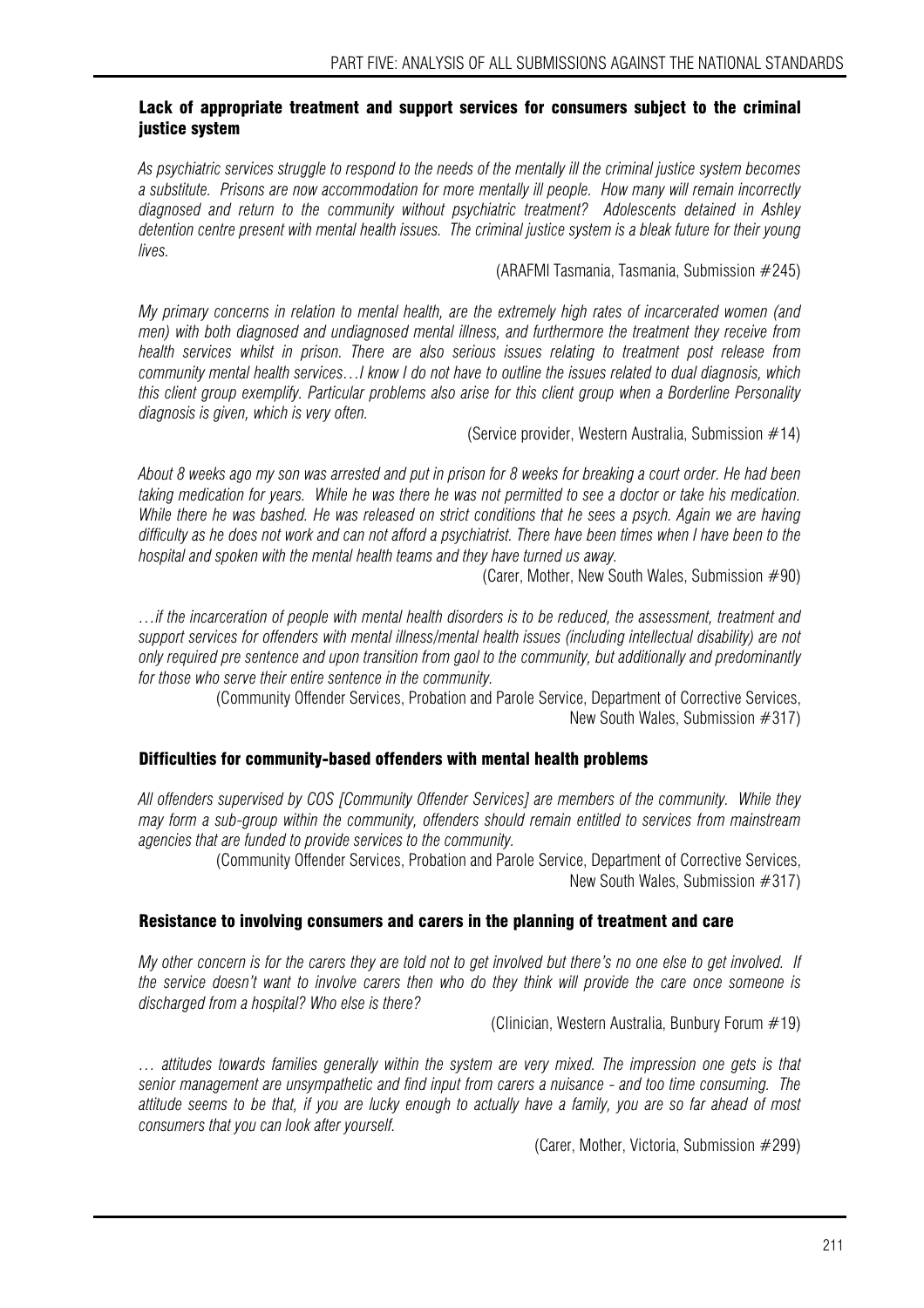# 5.11.4.A STANDARD 11.4.A: COMMUNITY LIVING

*The MHS provides consumers with access to a range of treatment and support programs which maximise the consumer's quality of community living.* 

A consistent theme throughout many submissions and forums across Australia was the paucity of treatment and support services to enable consumers to maximise their quality of living and level of social and economic participation whilst living in the community. In particular, the lack of support for the family was described with access to family-centred approaches and support services being rarely offered. Without such support valued relationships were generally not strengthened and families took considerable strain. Some families wanting to be involved reported being "fobbed off" by mental health services. Children of parents with mental illness and young carers were also reported to be poorly supported and their needs ignored or not met. The decreasing availability of programs teaching self-care skills to enable consumers a choice to live independently was reported and consumers spoke of their desire to learn or relearn such skills.

Also reported to be diminishing were leisure, recreation and rehabilitation programs. These were described to be of critical importance in the reintegration process and rehabilitation phase. Withdrawal from such programs due to service reduction was reported to have catastrophic effects on some consumers and precipitated deteriorating events. Access to employment opportunities and education, training and work programs was also reported to be scarce.

Nationally, the key issues relating to this Standard include:

- lack of treatment and support services to maximise consumers' quality of living in the community without their health deteriorating (Standard 11.4.A.2, 11.4.A.4, 11.4.A.10, 11.4.A.11, 11.4.A.12);
- lack of community support services to maximise opportunities to live independently (Standard 11.4.A.13);
- lack of support services in community (Standard 11.4.A.2, 11.4.A.4, 11.4.A.10, 11.4.A.12, 11.4.A.13);
- difficulties accessing community based services (Standard 11.4.A.14 and 11.4.A.15);
- lack of support for consumers and their families in the community (Standard 11.4.A.2, 11.4.A.4, 11.4.A.10, 11.4.A.12, 11.4.A.13);
- Withdrawal of support from community mental health clinics (Standard 11.4.A.15);
- lack of education, training, work and employment programs (Standard 11.4.A.4 and 11.4.A.9);
- lack of vocational programs and employment opportunities (Standard 11.4.A.4, 11.4.A.6-11.4.A.8);
- lack of leisure, recreational, social and rehabilitation programs (Standards 11.4.A.4, 11.4.A.5, 11.4.A.10);
- lack of self care and living skills programs (Standards 11.4.A.1 and 11.4.A.2):
- access to leisure and recreation programs is being reduced (Standards 11.4.A.4, 11.4.A.5, 11.4.A.10, 11.4.A.14 and 11.4.A.15);
- more support needed to strengthen valued relationships (Standard 11.4.A.11);
- lack of family-centred approaches and support services (Standard 11.4.A.12);
- lack of support for children of parents with mental illness (Standard 11.4.A.12);
- lack of support for carers (Standard 11.4.A.12): and
- lack of recognition and support for young carers (Standard 11.4.A.12).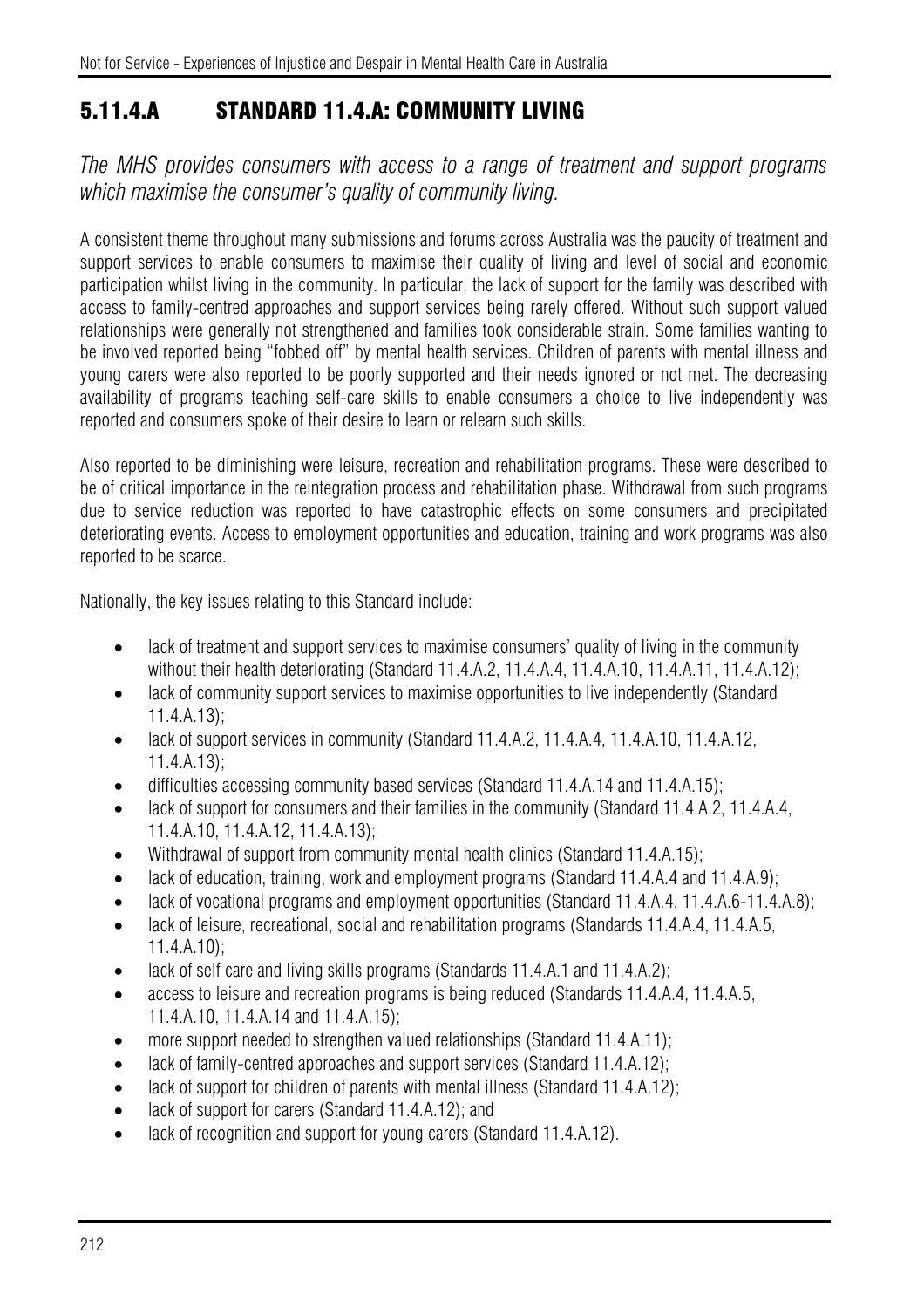The following selected quotes from community forums and submissions describe people's recent experiences of mental health services and areas of concern under Standard 11.4.A. More detailed descriptions of experiences relevant to this Standard can be found in Part 6:

## Lack of treatment and support services to maximise consumers' quality of living in the community without their health deteriorating

*The impact of the erosion of community based rehabilitation services has been underestimated; as the networks of support so critical for the maintenance of stable mental health are removed, the burden upon the health system grows even larger. This again typifies a lack of understanding indeed an ignorance of the issues of those living with mental health conditions, as these programmes that offer social networks, education and recreation play a key role in the maintenance of mental health, community and social cohesion, and significantly contribute towards decreased admission rates, and burden upon the health care system.* 

(Clinician, New South Wales, Submission #197)

*MHCC's [*Mental Health Coordinating Council*] major concerns are related to the inadequate levels of community mental health services provided by the public health system and the shortage of psychosocial*  rehabilitation services. The latter services respond to a person's 'whole of life' needs in a community setting *and include supported residential services, day centres which provide social and recreational activities and link clients to other such services in the community, outreach support services, vocational and employment services, and information and education services. Even though NSW Health has recently acknowledged in its draft document, NGOs and Mental Health: a Framework for Partnership, that these services are most appropriately provided by the non-government sector (NSW Health, 2002), there has been no indication that new funds will be allocated for this purpose.* 

(Mental Health Coordinating Council, New South Wales, Submission #298)

*There is no follow-up of medication or therapy to help people with a disability get back into society or become independent.* 

(Carer, Mother, Victoria, Submission #352)

#### Lack of self care and living skills programs

*I came from the institution. I lived there from 7-21. I wasn't trained how to dress or how to wash. I am now 39 and I'm still trying to get over all my fears and anxieties. You need a lot of care and support and there is not a lot of that around.* 

(Consumer, Victoria, Morwell Forum #9)

*We need a service here in Bunbury that teaches living skills. It is my understanding that there was someone here doing that once but not anymore.* It seems that living skills are the last thing on the agenda for mental *health services.* 

(Support Worker, Western Australia, Bunbury Forum #13)

*Programs like living skills have been dropped out of NSW.* 

(Consumer Advocate, New South Wales, Parramatta Forum #3)

#### Lack of support for consumers and their families in the community

*Single parents with a mental illness have very little help (if any) to care for their children and are usually forced to put them into state care. Sometimes the children are split up causing further trauma to both the parent and the children.* 

(Anonymous, Tasmania, Submission #254)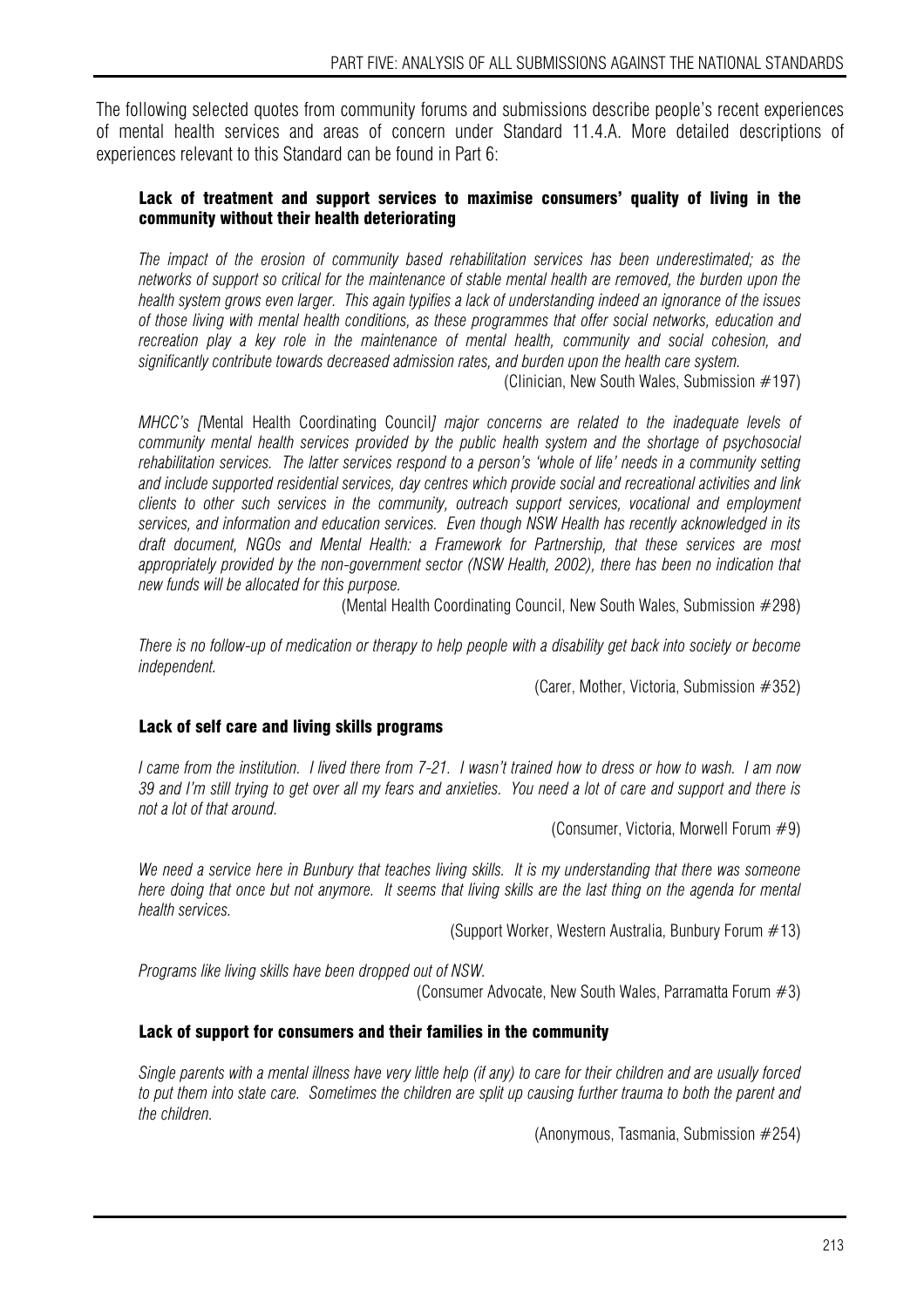*To obtain a comprehensive narrative, the author conducted a small research project focusing on the impact on nine family members of persons living with mental illness. The project identified a significant number of traumatic physical, mental and emotional impacts, which had a disabling effect on these relatives. Listening to the stories of spouses, parents, children and siblings it became obvious that all respondents felt the mental health 'system' had failed them and their relative living and/or dying with mental illness.* 

(Carer, Wife & Mother, Queensland, Submission #157)

#### Difficulties accessing community based services

*We provide a comprehensive service. It is difficult to link mental health clients to get community based services… It seems to be a big problem with links to mental health clinicians linking in with the discharge planning. Mental health patients are not linked in to home help.* 

(Social worker, Western Australia, Geraldton Forum #84)

#### Lack of community support services to maximise opportunities to live independently

*We are now seeing houses that are nothing short of disgusting! These houses are occupied by people who have been discharged from psychiatric institutions and they live like dogs because there's no follow-up care for them, they are not taught any basic living skills and most don't even know how to cook for themselves.* (NGO Employment Service Provider, Adelaide Forum #19)

*Our families want a life, a job, accommodation. We can't get home care or meals on wheels for our loved ones. Why is this? When our children come out of hospital they are often severeley disabled, they can't remember how to cook or clean up after themselves. So why can't they get home help in these situations?* 

(Carer, Mother, New South Wales, Parramatta Forum #1)

*We need more housing, accommodation and day programs to support people in the community. But there's a real lack of willingness to provide these services.* 

(Consumer, NGO member, Victoria, Footscray Forum #6)

#### Lack of leisure, recreational, social and rehabilitation programs

*Apart from accommodation our biggest problem is the lack of recreation and rehabilitation programs available. [X] struggles at the best of times with no real motivation to do much at all and this coupled with constant tiredness leaves him incredibly bored for most of the time… There have been a couple of programs run over the last year by the Richmond Fellowship of Tasmania Inc. During these [X] would get to go out with the group twice a week. Not only did he really enjoy it and looked forward to it, but it was beneficial for him… the 'Kicking Goals Program' …the rapport he has built up with the coordinator has made such a difference to his behaviour and to our family unit.* 

(Carer, Mother, Tasmania, Submission #315)

*I would like to know why mental health funding is dominated by the medical model when funding could be better used to develop mechanisms to provide assistance for when people are well. We need to give people an opportunity of a life worth living... The medical model is about risk management. We neglect people when we leave them out to rot – in front of a TV all day! I lost all my social skills… We need case workers who have no more than 8-10 clients and who can give due attention to people's long-term needs.* 

(Consumer, Victoria, Footscray Forum #3)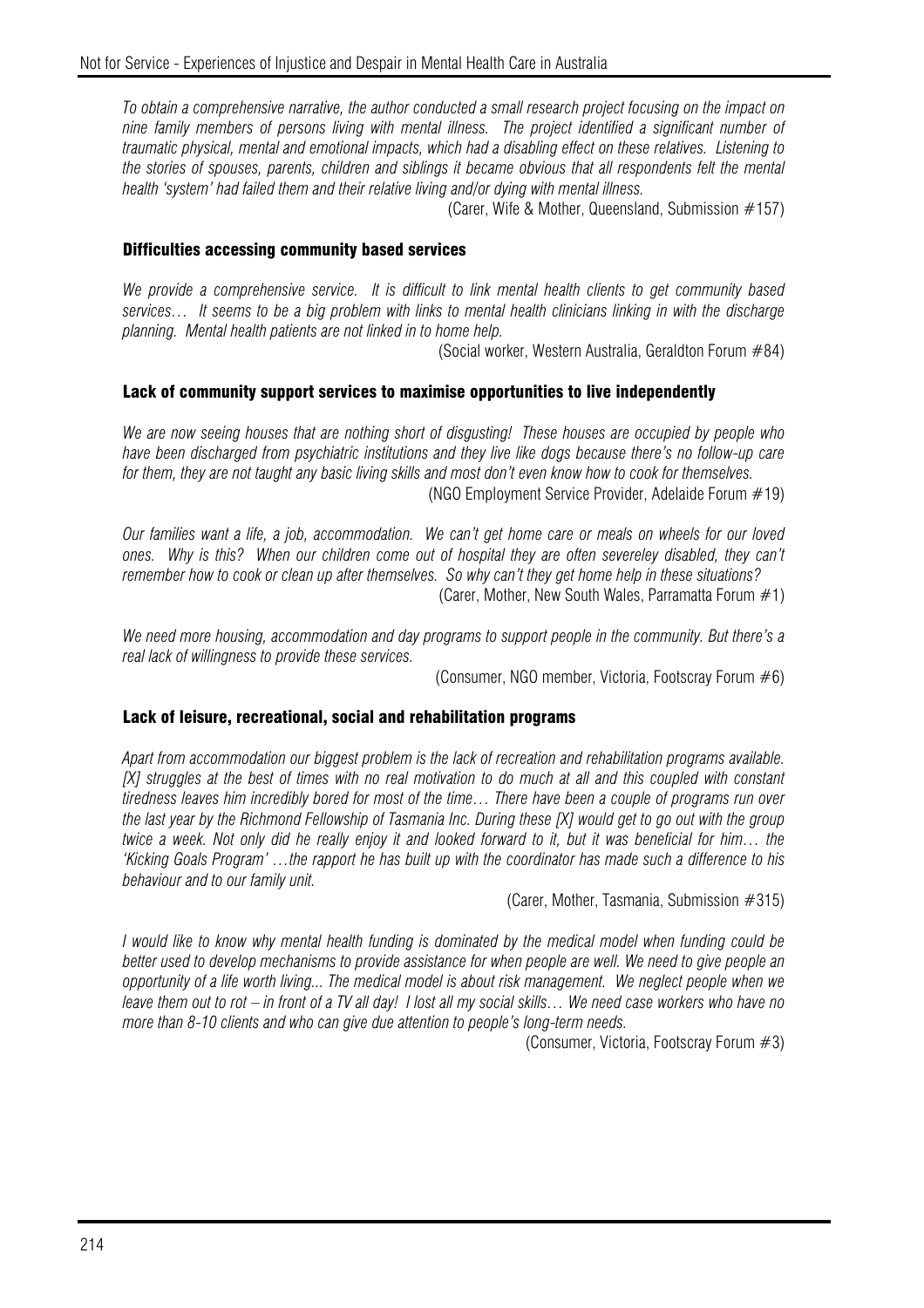*There are inadequate rehabilitation services for consumers who are trying to rebuild their lives. People recovering from heart surgery are automatically given a place on a rehabilitation program and access to professional assistance such as dieticians. Unfortunately the same cannot be said of psychiatric rehabilitation. In Frankston, Impact Services provide a quality Psycho-social rehabilitation service but due to long waiting lists, many consumers are unable to access this much needed type of service. At best the PDRS (Psychiatric Disability & Rehabilitation Service) offers a few hours of rehab per week leaving the carer with the responsibility for over 100 hours for the rest of the week to the carer. Rehabilitation services and support programs are essential for people with a mental illness many of whom have become socially isolated.* 

(Peninsula Carers Council, Victoria, Submission #321)

## Lack of vocational programs and employment opportunities

*My son has paranoid schizophrenia. He's on new medication and he's the best he has been for 20 years. He wants to work but we can't get any help.* 

(Carer, Mother, Ballarat, Melbourne Forum  $#11$ )

## Lack of education, training, work and employment programs

*There need to be more community based treatments available for mental health consumers (especially job placements), voluntary work, educational achievements (at TAFEs) (anything to keep the self-esteem of a mental health consumer as this will develop positive outcomes).* 

(Anonymous, Western Australia, Submission #243)

## Lack of family-centred approaches and support services

*Though the ACT Mental Health Services receive training in family sensitive practice, families report that they are frequently told by the clinical case-manager that they can't be involved or that the case-manager can't talk to them or tell them anything. Families reported feeling 'fobbed off'. Families and other carers pleaded to be taken seriously and for clinicians to understand their role and the difficult nature of that role.* 

(Mental Health Community Coalition Consumer and Carer Caucus,,

Australian Capital Territory, Submission #342)

*Families not supported – we know entire families who are adrift.*  (Consumer, Carer & Family Worker, New South Wales, Broken Hill Forum #23)

*When we expressed our fear and worry about [X]'s premature discharge from the psychiatric unit after his first suicide attempt, we were told, "Family dynamics are not our concern."* 

(Carer, Sister, Australian Capital Territory, Canberra Forum #9)

## Lack of support for carers

*I coordinate family carer services. I focus mostly on urban carers. One of our carers has been a carer for a long time and I now advise carers to develop their own support because it's too frustrating to try and get anything from the system.* 

(Service Provider, Northern Territory, Alice Springs Forum #12)

*I have no family or children so have had to cope on my own. Some good sound advice and suggestions from a mentor would be wonderful, but where can I go without it costing me an 'arm and a leg'.* 

(Carer, Wife, Australian Capital Territory, Submission #149)

*Secondly, government policy states that carers have a right to appropriate education and training in order to fulfil their role, and yet our research indicates that carer support, education and training lacks the funding to administer comprehensive, timely and targeted support for carers in all regions .* 

(The Network for Carers Of People With A Mental Illness, Victoria, Submission #319)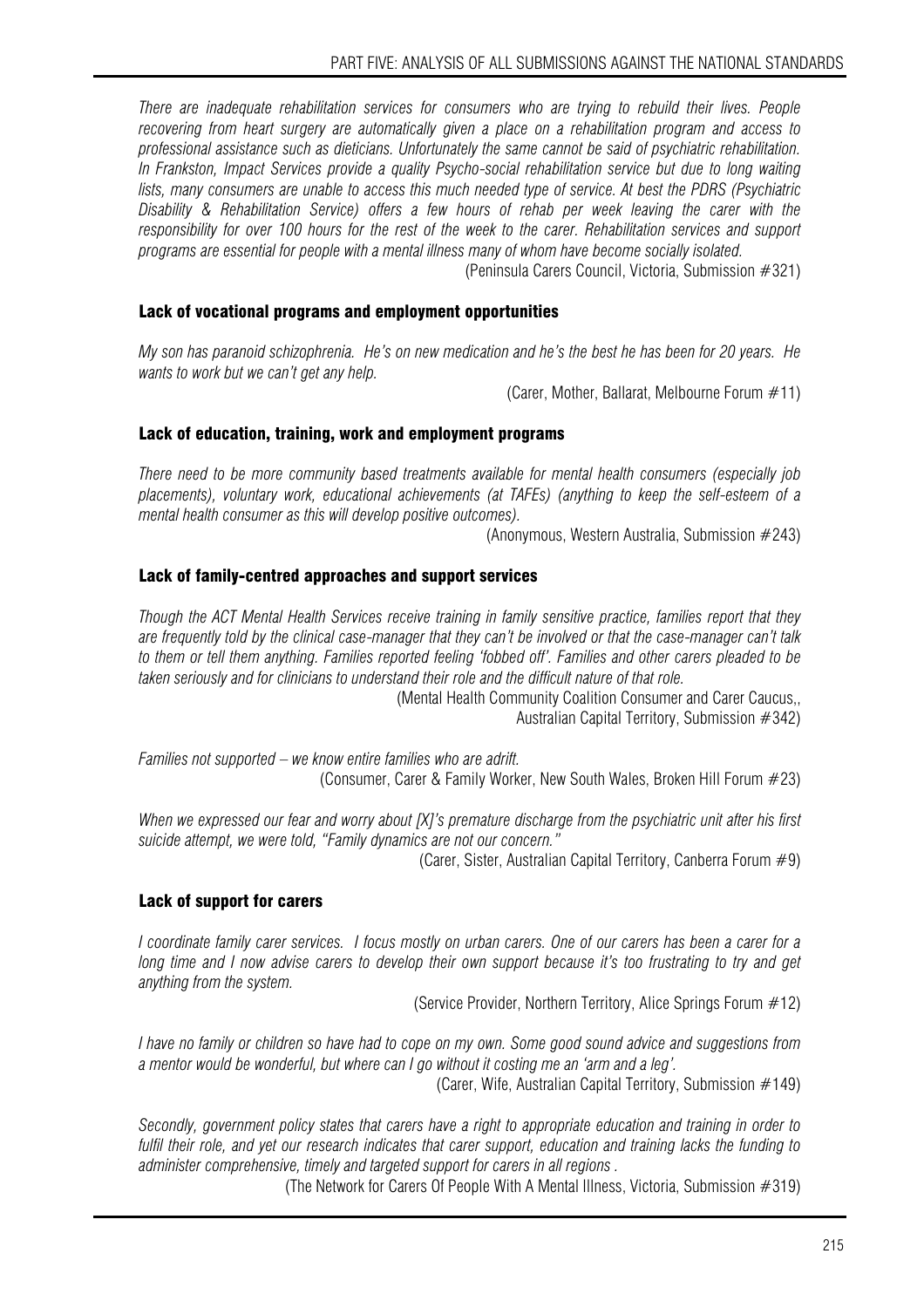# 5.11.4.B STANDARD 11.4.B: SUPPORTED ACCOMMODATION

*Supported accommodation is provided and / or supported in a manner which promotes choice, safety, and maximum possible quality of life for the consumer.* 

Serious concerns were expressed across Australia about the decreasing level of available supported accommodation, especially in rural and regional areas. The lack of supported accommodation options in rural and regional areas effectively means that these consumers are forced to live away from their social and cultural supports.

Long wait lists (up to 3-4 years) were also reported by many service providers. Service providers also described the increasing number of consumers with complex needs who were requesting admission. Some NGO service providers described the increasing trend for their services to be used as "quasi-psychiatric" by mental health services without the requisite resources, funding and expertise.

Both these factors (lack of resources and increasing pressure to admit people with complex needs) are reportedly creating serious safety risks for consumers and staff. The need for a range of options was also voiced; in particular, the need for step-up and step-down facilities and facilities for consumers with drug and alcohol problems.

Access to a range of treatment and support for consumers living in supported accommodation was also reported to be limited and problematic. Support for accommodation service providers was also reported to be difficult to access, for example, after hours crisis support and medication supervision. The lack of respite options was also noted as a critical gap.

Nationally, the key issues relating to this Standard include:

- lack of housing and supported accommodation (Standards 11.4.B.1, 11.4.B.5, 11.4.B.6, 11.4.B.8-11.4.B.115);
- a necessary range of accommodation options is lacking (Standard 11.4.B.8);
- need for interim and step-down accommodations options (Standard 11.4.B.8);
- the need for step-up and step-down accommodation facilities for consumers with dual diagnosis (drug and alcohol) (Standards 11.4.B.6 and 11.4.B.8);
- lack of support for consumers and providers of supported accommodation (Standards 11.4.B.2-11.4.B.18);
- lack of supported accommodation options for people in rural and regional areas (Standards 11.4.B.8) and 11.4.B.9);
- lack of supported accommodation for people with complex needs (mental illness, drug and alcohol, homeless, elderly) (Standards 11.4.B.3, 11.4.B.5, 11.4.B.6 and 11.4.B.12);
- lack of supported accommodation options for young people (Standards 11.4.B.5, 11.4.B.9, 11.4.B.12);
- lack of support for homeless people with mental illness (Standards 11.4.B.5, 11.4.B.6, 11.4.B.8-11.4.B.12);
- lack of supported accommodation for offenders with mental illness or mental health problems (Standard 11.4.B.5);
- lack of supported accommodation options for consumers form a non-English speaking background (NESB) (Standards 11.4.B.5, 11.4.B.6, 11.4.B.9, 11.4.B.10, 11.4.B.12);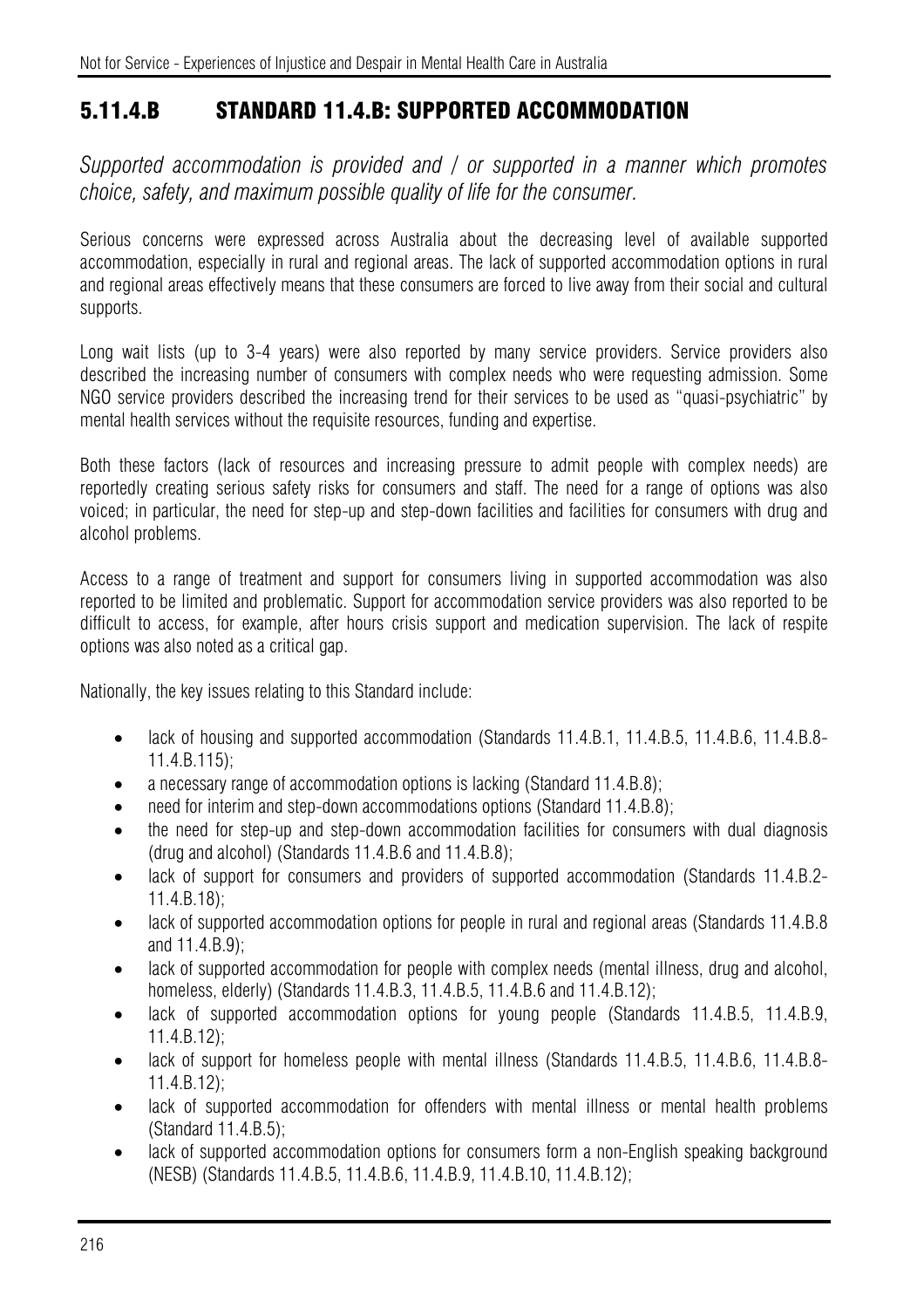- lack of respite options (Standard 11.4.B.8);
- lack of respite options for parents with mental illness who have children (Standard 11.4.B.6 and 11.4.B.8);
- lack of funding and support for supported accommodation services (Standards 11.4.B.17 and 11.4.B.18); and
- lack of resources and support for NGO accommodation service providers (Standards 11.4.B.14- 11.4.B.18).

The following selected quotes from community forums and submissions describe people's recent experiences of mental health services and areas of concern under Standard 11.4.B. More detailed descriptions of experiences relevant to this Standard can be found in Part 6:

## Lack of housing and supported accommodation

*St Bartholomew's [accommodation provider for homeless men] had found in 2001 in a situation where over 60% of its clients were potentially involved with mental health issues. It was utilised as a quasi-psychiatric service without any resources with respect to this aspect of care. Mental Health Services all over the area were discharging clients directly to St Bartholomew's…* (excerpt from Coroner's Report, 2004) (St Bartholomew's House Inc, Western Australia, Submission #37)

*Homeless shelters, refuges and boarding houses are now functioning, defacto, as a major component of the accommodation provided by our society for thousands of Australians affected by Mental illness. This is completely unacceptable. It must have been acceptable because it has not changed. Homeless shelters are receiving more referrals from Acute Psychiatric Units to supply accommodation for their patients then ever before.* 

(NGO Service Provider, Queensland, Submission #40)

*Brian Burdekin's 1993 report is just as valid today as it was eleven years ago and in some instances the situation is worse, e.g. with psychiatric clients losing case management support; and the decrease in housing stocks.* 

(Anonymous, Queensland, Submission #67)

*The provision of suitable housing and accommodation available within Australia is appalling… When the large*  institutions were closed and patients moved into community care settings it allowed the Governments at all *levels to neglect the accommodation for the mentally ill. They have taken this opportunity to neglect the provision of accommodation for the mentally ill with a zeal that they display in no other area of health care! We regret that this same level of enthusiasm is not evident in the area of service provision." Which level of government is responsible for housing?* 

(Clinician in rural Victoria, Victoria, Submission #123)

*In addition to the financial impost of caring, carers report a critical lack of support in the form of communitybased services, clinical, counselling, information and respite options. In particular they identified the lack of appropriate supported accommodation which denied their adult son or daughter the chance to live a meaningful independent life.* 

> (Anglicare Tasmania, "Thin Ice: Living with Serious Mental Illness and Poverty in Tasmania", Tasmania, Submission #144)

*I had a lady staying with me and she had a mental illness and I took her home and she had nowhere to go. I went on a holiday and when I came back she had killed herself. Her case worker and I tried to get someone – but no one would take her.* 

(Anonymous, Queensland, Rockhampton Forum #10)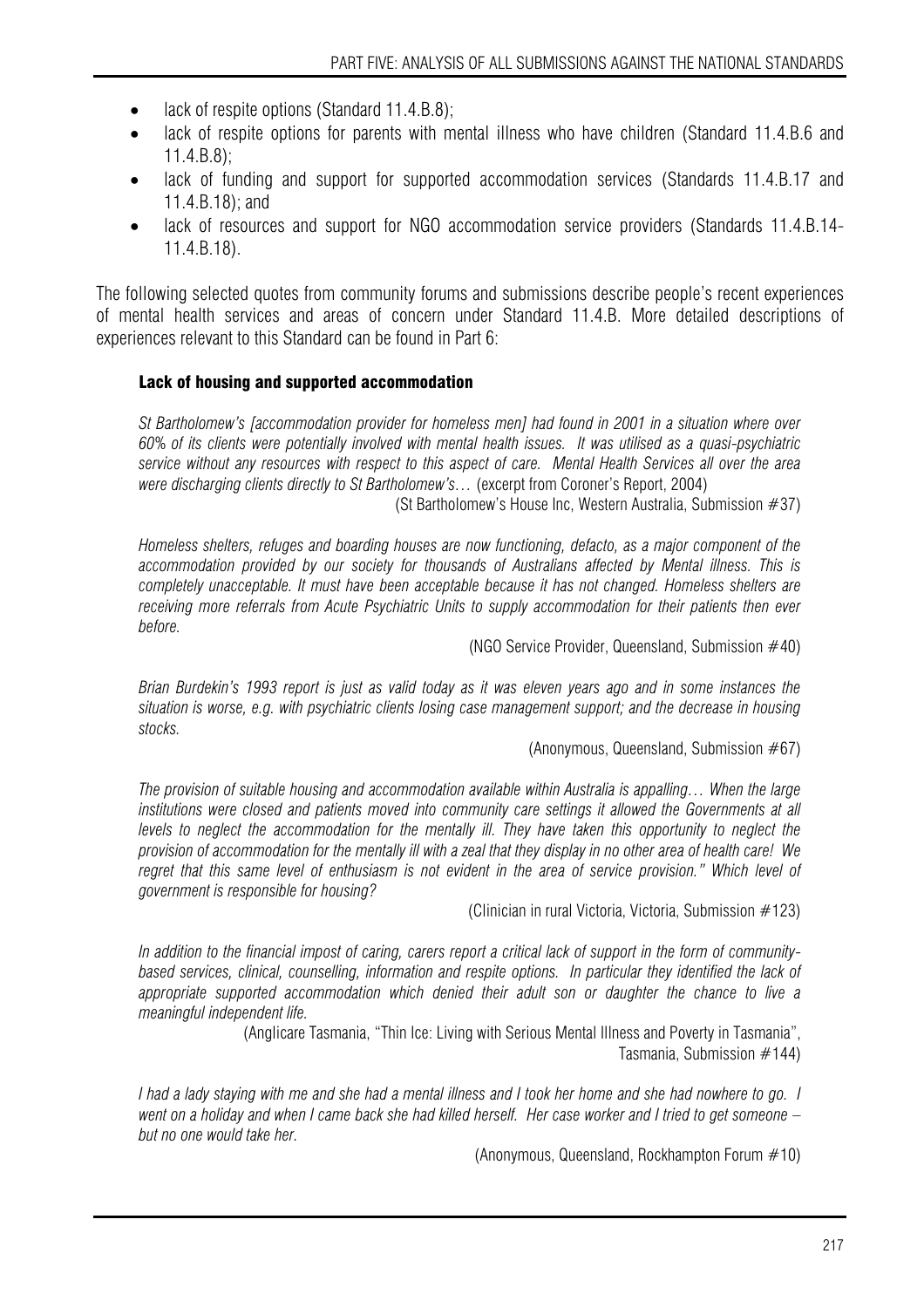We are still trying to find suitable accommodation for [X] after his release from hospital. It is very obvious to all *that [X] needs to go into supported accommodation to help with his rehabilitation. He has shown that he can be very well, given the right set of circumstances, which include support of his family, psychiatrist and suitable supported accommodation. It is our greatest wish that [X] be well enough so that he may enjoy a useful and happy independent life.* 

(Carers, Parents, New South Wales, Submission #198)

*I'm [X]'s carer and I feel for myself to cope so soon is very scary, walking on egg shells, mentally and physically very draining experience. I feel I can no longer cope with him living at home due to this illness. Bit there is nowhere for him to live. It's all unavailable. I would not want him locked away in an institution. But where can people with a mental illness live.* 

(Carer, Mother, Victoria, Submission #310)

*There is a critical lack of suitable accommodation for suffers of mental illness. Large numbers are homeless or living with family who struggle to cope with the burden.* 

(Carer, Mother, Victoria, Submission #299)

#### Lack of support for consumers and providers of supported accommodation

*NCOSS has received reports that supported accommodation providers are consistently unable to obtain necessary support services from mental health teams, including crisis response services, to assess and manage clients with mental disorders.* 

(NCOSS, New South Wales, Submission #47)

*…is a non government organisation which provides housing and support to people with psychiatric disabilities in the Swan Region of Perth. We have been providing these services for 8 years now and have a waitlist for housing of between 40 and 50 people. It is almost an embarrassment to do an assessment for housing and then have to inform applicants that the waitlist is 3 to 4 years long… We are also now in the position where we are housing people when properties become available, without the capacity to support them in their housing.*  (NGO Service Provider, Western Australia, Submission #18)

*The closure of long term residential care beds in institutions has not been accompanied by the development of properly resourced and supported community accommodation. Sub-standard conditions in boarding houses are of great concern. In addition, placing consumers (people with mental illness) into public housing without ongoing supervision and support has lead to a deterioration in health of consumers and serious problems for other tenants in public housing.* 

(NSWCAG, New South Wales, Submission #273)

## Lack of support for homeless people with mental illness

*Tragically, the homeless people are the forgotten people. You won't hear from the homeless people even in a meeting like this.* 

(NGO Nurse Unit Manager, New South Wales, Sydney Forum #3)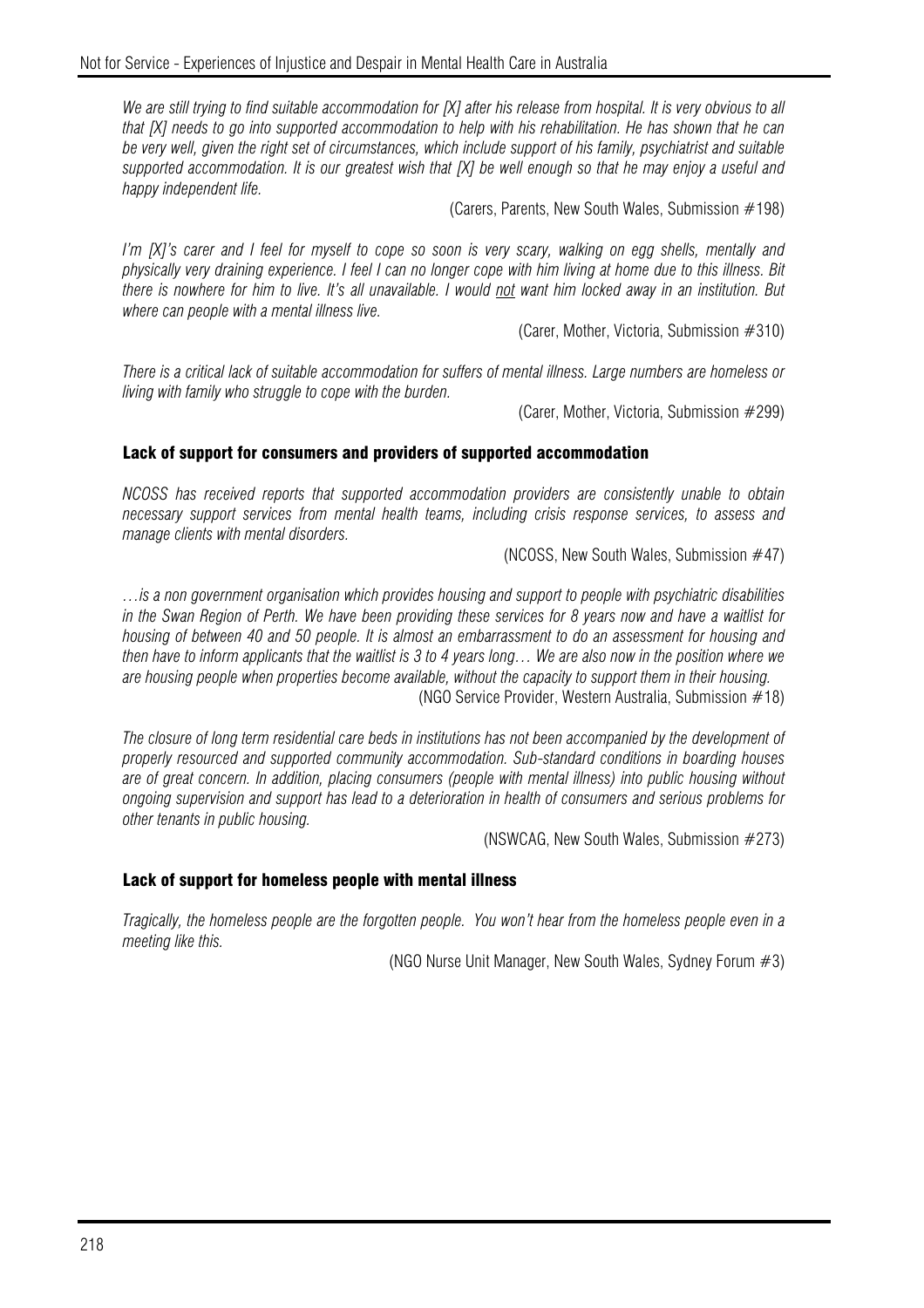### A necessary range of accommodation options is lacking

*Huge deficit in supported accommodation options: People who have recently been discharged after an acute episode usually require intensive support from both clinical care and social support services. However, the reality is that upon discharge, many people with a mental illness enter crisis accommodation services, or end up in police lock-ups or on the street. The alternative of being housed by their family often leaves the family vulnerable to emotional, physical and financial disruptions. Pressure on resources in hospitals means that patients have been discharged from hospital too early, placing a further strain on the family. Sometimes violence, financial demands and other factors associated with people with a mental illness prevent families from accepting their relative into the home.* 

(The Network for Carers Of People With A Mental Illness, Victoria, Submission #319)

*Carers report that the current funding and provision of mental health care in WA is clearly inadequate to meet the level of need. This is demonstrated by: … [a] lack of independent accommodation options for people with mental illness. There should be a range of options available and flexible to the individual needs of people with mental illness.* 

(Carers WA, Western Australia, Submission #277)

*Critical to the stabilisation and recovery of consumers is the availability of a flexible range of accommodation options. There are currently an inadequate number and range of residential rehabilitation programs offered to people with a mental illness in Victoria. Most of these offer psychosocial rehabilitation to people usually over 1-2 years. Yet longer-term residential rehabilitation programs lasting up to 6 or 7 years are needed to properly address the issues of clients with complex and chronic issues.* 

(The Network for Carers Of People With A Mental Illness, Victoria, Submission #319)

*We go the extra mile in trying to provide accommodation for Mental Health Clients but are continually frustrated and concerned for both the client and ourselves at the lack of services and funding available. These are the same clients who cannot be accommodated more appropriately anywhere else.* 

(Darwin Red Shield Hostel, Northern Territory, Submission #217)

*The mental health system failed [X] in so many ways. In summary the key failings were: … safe, secure accommodation was non-existent: there is nothing between the psychiatric unit and the charity-run refuges, which often have waiting lists and seem to pick up the pieces falling from the mental health system.* 

(Carer, Sister, Australian Capital Territory, Canberra Forum #9)

*Many families, particularly elderly parents / carers, are being placed under a lot of stress because of the severe shortage of suitable assisted accommodation for their mentally ill adult children who are unable to manage on their own. Most of them are worried sick about what will happen to their children when the carer dies. Will the consumer end up on the streets? This is the biggest fear for the parents of these consumers. Many of these consumers COULD manage their own home IF they had the ongoing support of a case manager. And I mean a case manager who visits a minimum of once per week. So the problem of eliminating case managers also affects the ability of consumers to live in society independently of their family. (author's emphasis)* 

(Carer, Mother, Queensland, Submission #10)

*This young man now has two fines which he will not pay. He needs a 'sheltered living hostel', a mentor, some*  work under supervision, like the Work for the Dole project. It is my contention that a program such as this is *not more expensive than the present cost to the community and it may be good for him. He is a walking advertisement for the failure of Mental Health Services to support vulnerable people like him.* 

(Consumer Advocate, Western Australia, Submission #35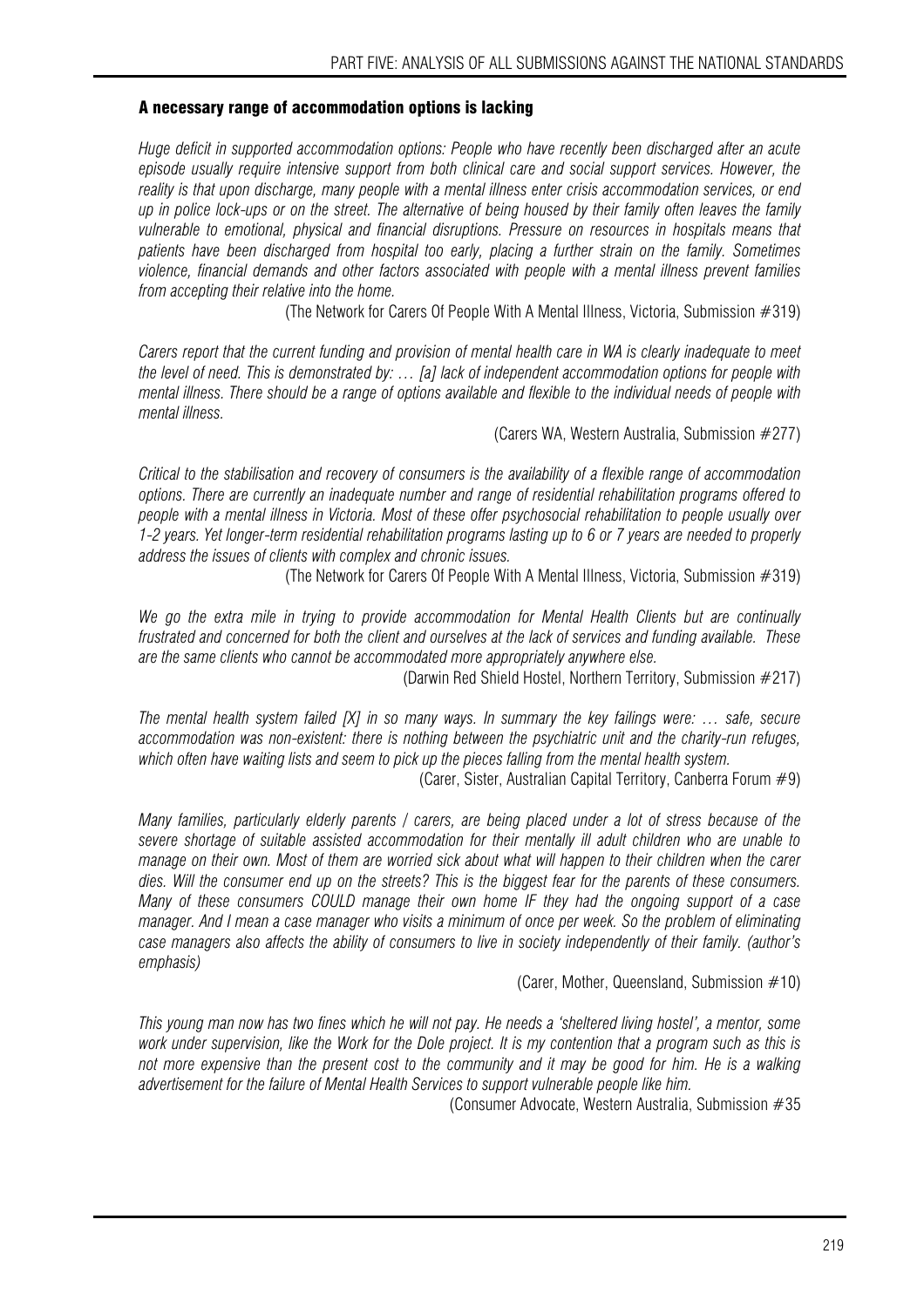*There is a lack of government funded long term supported housing for people who may not be able to live independently, or for people who may require supported housing long term before being able to sustain independent living* 

(Western Region Health Centre, Victoria, Submission #292)

#### Need for interim and step-down accommodations options

*A huge area lacking in the mental health system overall is the lack of some form of interim accommodation like houses or hostels for patients who have recovered to the extent that they no longer require hospitalisation, but still require some overall supervision in a secure environment to give them their medication regularly and help to prepare them for release into the community. We have come across patients in Graylands hospital who have been there for many months, and have really nowhere to go where they can still be supervised and helped to rehabilitate.* 

(Carers, Parents, Western Australia, Submission #76)

*Short term fully supported accommodation is needed to enable the development of living skills and rehabilitation back into the community. Families are often not best placed to provide such support - they are working to try to make ends meet.* 

(Carer, Mother, Victoria, Submission #299)

### Lack of supported accommodation for offenders with mental illness or mental health problems

*Undoubtedly, homelessness is a major issue for offenders with mental health issues… homeless mentally ill people are up to 40 times more likely to be arrested and 20 times more likely to be imprisoned than those with stable, suitable accommodation. While statistics are not available, there would appear to be no compelling*  reason why the situation would be different for mentally ill offenders in NSW. Incarceration appears to worsen *post release accommodation issues… Further, offenders released with no stable accommodation were three times more likely to re-offend than those who had accommodation.* 

> (Community Offender Services, Probation and Parole Service, Department of Corrective Services, New South Wales, Submission #317)

## Lack of respite options

*There is no available respite for families/carers of those people with mental health issues. However, for a carer of someone with an intellectual disability resources are available for respite. This raises another concern which is for that of the mental and physical health of the carer. (I have seen the health of carers and their families – including young children – deteriorate as they struggle to cope with their loved one).* 

(Anonymous, Western Australia, Submission #145)

## 5.11.4.C STANDARD 11.4.C: MEDICATION AND OTHER TECHNOLOGIES

*Medication and other medical technologies are provided in a manner which promotes choice, safety and maximum possible quality of life for the consumer.* 

Across Australia, concern was expressed that there is an over-reliance and emphasis on medication as the only treatment option. There is a perception that therapies are omitted as a choice or are not available due to lack of services and clinicians. Concerns were also raised about the increasing use of Electro Convulsive Therapy (ECT) in both public and private hospitals and that consumers are not being given sufficient information to provide informed consent. The lack of opportunity to obtain a second opinion was also noted under this Standard.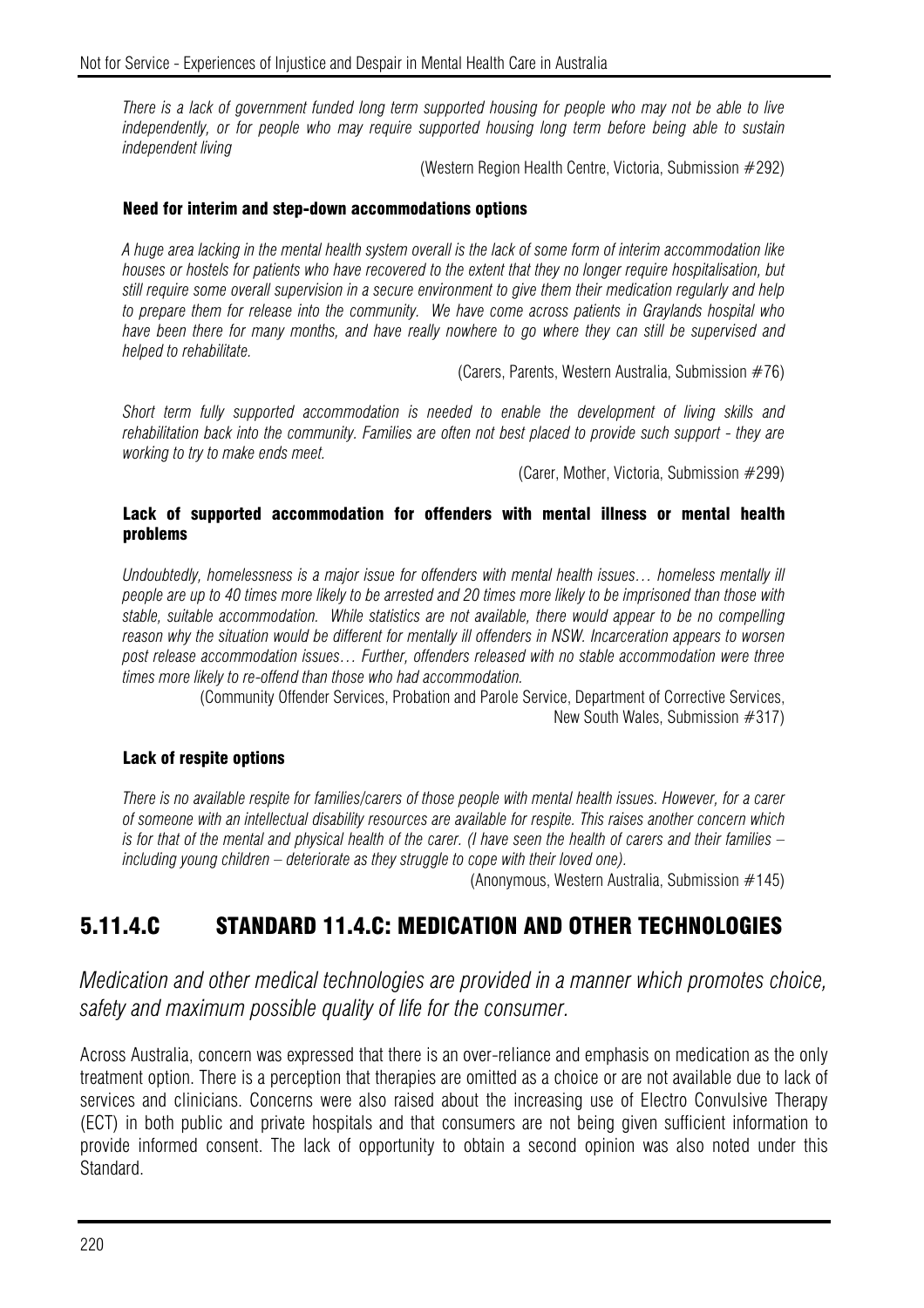Nationally, the key issues relating to this Standard include:

- concerns about the over reliance and emphasis on medication and medication as the only treatment option (Standard 11.4.C.1-11.4.C.4, 11.4.C.10-11.4.C.112);
- concern about the use of antidepressants for children (Standard 11.4.C.1, 11.4.C.2, 11.4.C.4 and 11.4.C.10);
- unsafe practices during treatment using Electro Convulsive Therapy (Standard 11.4.C.1, 11.4.C.2, 11.4.C.6, 11.4.C.9, 11.4.C.10, 11.4.C.11, 11.4.C.15 and 11.4.C.16);
- difficulties in accessing maintenance ECT (Electro Convulsive Therapy) treatment (Standard 11.4.C.1, 11.4.C.15 and 11.4.C.16); and
- the lack of opportunity to get a second opinion (Standard 11.4.C.12).

The following selected quotes from community forums and submissions describe people's recent experiences of mental health services and areas of concern under Standard 11.4.C. More detailed descriptions of experiences relevant to this Standard can be found in Part 6:

## Concerns about the over-reliance and emphasis on medication and medication as the only treatment option

*I'm also concerned that many people are treated for mental illness when the main treatment seems to be to whack them on large doses of medication – there is a lack of review of medication.* 

(Consumer, Queensland, Brisbane Forum #11)

*By this time, [X] seemed as if he felt he didn't really need to attend the unit as Dr [Y] had provided him with a script with seven repeats! I didn't even think this was possible. Dr [Y] apparently also increased the dosage. This meant that [X] was not being seen by anyone at Mental Health so his deterioration was going undetected.*  (Carer, Wife and Mother, Queensland, Submission #52)

*Our son felt that the Psychiatrists and doctors in the Public Health System were not helping him. Either they*  don't know, don't want to know or their hands are tied because of government guide-lines. In fact their *treatment was to heavily medicate our son and send him home, without any follow up treatment.* 

(Carer, Mother, Queensland, Submission #81)

*Medication as the only treatment modality. Consumers of public mental health services, as in patients or in the community, rarely have an opportunity to 'talk through' the contents of their thoughts, their ideas about the causation of their illness, or the progressive processing or understanding they are developing about their condition. The structure of mental health services means that frequent turnover of staff leads to discontinuous relationships between consumers and doctors. Medication has become the primary treatment modality. Most consultations centre around negotiations on dose, medication type, combinations, side-effects, and consumer concerns about being on chemical treatments…* 

(Health Consumers' Council WA, Western Australia, Submission #29)

*The ever-increasing reliance on medication to manage mental illness means there is an ever-increasing reliance on forcing people to take medication.* As a result, *involuntary orders have increased at the same time as people are crying out for treatment.* 

(Mental Health Legal Centre, Victoria, Submission #330)

*Currently the focus of treatment is predominantly on medication. People who suffer from a mental illness, not only need medication but assistance and support to help deal with their situation. As well as medication they need counselling to help them deal with the difficulties of having a mental illness.* 

(Peninsula Carers Council, Victoria, Submission #321)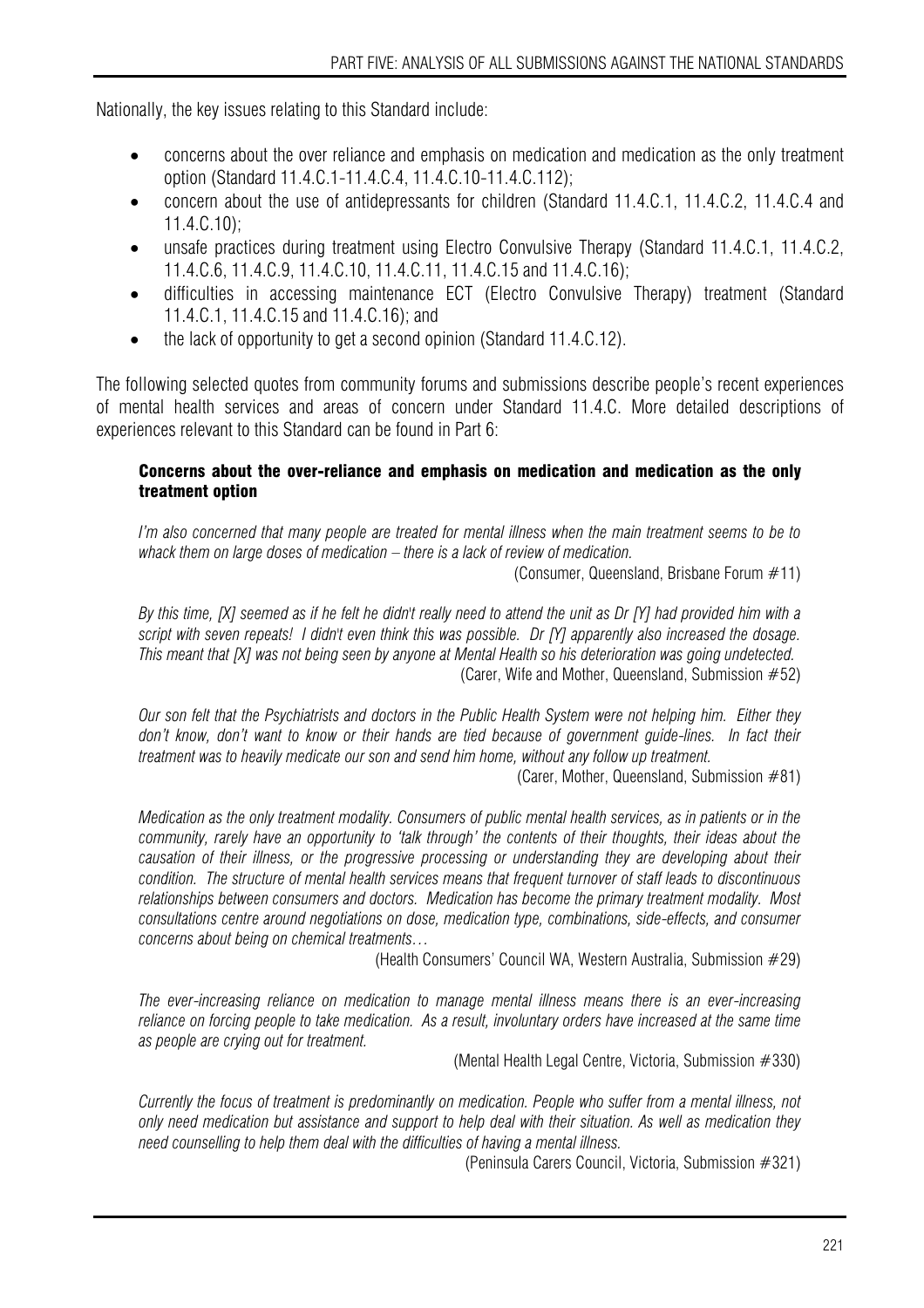*Medication is often inappropriately tailored to the individual's needs and poorly monitored with distressing results. Mental Health Workers do not take sufficient notice of consumers in this regard. I have seen my daughter faint onto a thinly carpeted concrete floor as a result of low blood pressure induced by medication whilst a psychiatric nurse looked on impassively as if she was 'putting it on'. She was once medicated so heavily that her voice sank to an almost inaudible whisper for 36 hours. She has suffered severe involuntary protrusions of the tongue and I have seen her endure a 10 minute wait at the nurses station in full view of all the other patients before Cogentin was administered. Such experiences are frightening, especially given that her medication is administered involuntarily.* 

(Carer, Mother, Victoria, Submission #299)

## Unsafe practices during treatment using Electro Convulsive Therapy

*ECT [Electro Convulsive Therapy] use is increasing in WA, in both public and private hospitals. There was a marked 25% increase in ECT hospitalisations in the financial year 2000 / 01 (618), compared with the previous year 1999 / 00 (495). 63% of these hospitalisations were in private hospitals. Why is this the case? …The majority of hospitalisations for ECT treatment in 2001 were female (70%)… There is no standard protocol for the administering of ECT over all hospitals. Individual hospitals have their own clinical protocols, including voltage, area of administration and number of treatments. While a standard protocol for public hospitals is being addressed, the private hospitals adhere to their own individual policies. Elderly patients (24% of ECT patients were over 65 years) are being given "maintenance ECT" with no other treatment, and no treatment plan. Patients are not fully informed of the multitude of side effects associated with ECT. There has been a move away from unilateral ECT (which was thought to minimise side effects) to bilateral ECT. A review of the literature indicates there is little agreement amongst ECT "Experts" about ECT procedures. Issues such as current, electrode placement, and number of treatments remain controversial. I do not believe the public are aware of the extent of ECT use. In my opinion, ECT is an unacceptable treatment. If it is used at all, ECT should be given as an absolute last resort, under the most stringent guidelines. Currently ECT is being given in an ad hoc manner.* 

(Giz Watson MLC, Western Australia, Submission #171)

## Difficulties in accessing maintenance ECT

*For this treatment to continue being successful it is essential that [X] receive regular maintenance ECTs. Although this was previously done at Dandenong for out patients, it is no longer the case. This means that [X] must book as an inpatient, taking a bed that could otherwise be used for someone else, or if no bed available, then her treatment is cancelled, as has happened with her last four sessions, which I am sure you would understand has had a negative affect on the benefits initially gained from her ongoing treatment. It is my understanding that outpatient maintenance ECTs are available at surrounding hospitals but we are "out of area", we and the many others who could benefit from this program are missing out.* 

(Carer, Husband, Victoria, Submission #348)

## 5.11.4.D STANDARD 11.4.D: THERAPIES

## *The consumer and consumer's family / carer have access to a range of safe and effective therapies*

Concerns were expressed about the extremely limited availability of therapies throughout mental health services in Australia. Reports were received that non-pharmaceutical therapies are often not offered as a choice and there is an emphasis on medication as the only treatment option. Lack of access to psychologists in the public sector meant that only those who could afford to pay for such services in the private sector were able to access this form of treatment option. This situation was described as 'immoral' and 'incompatible with human rights'.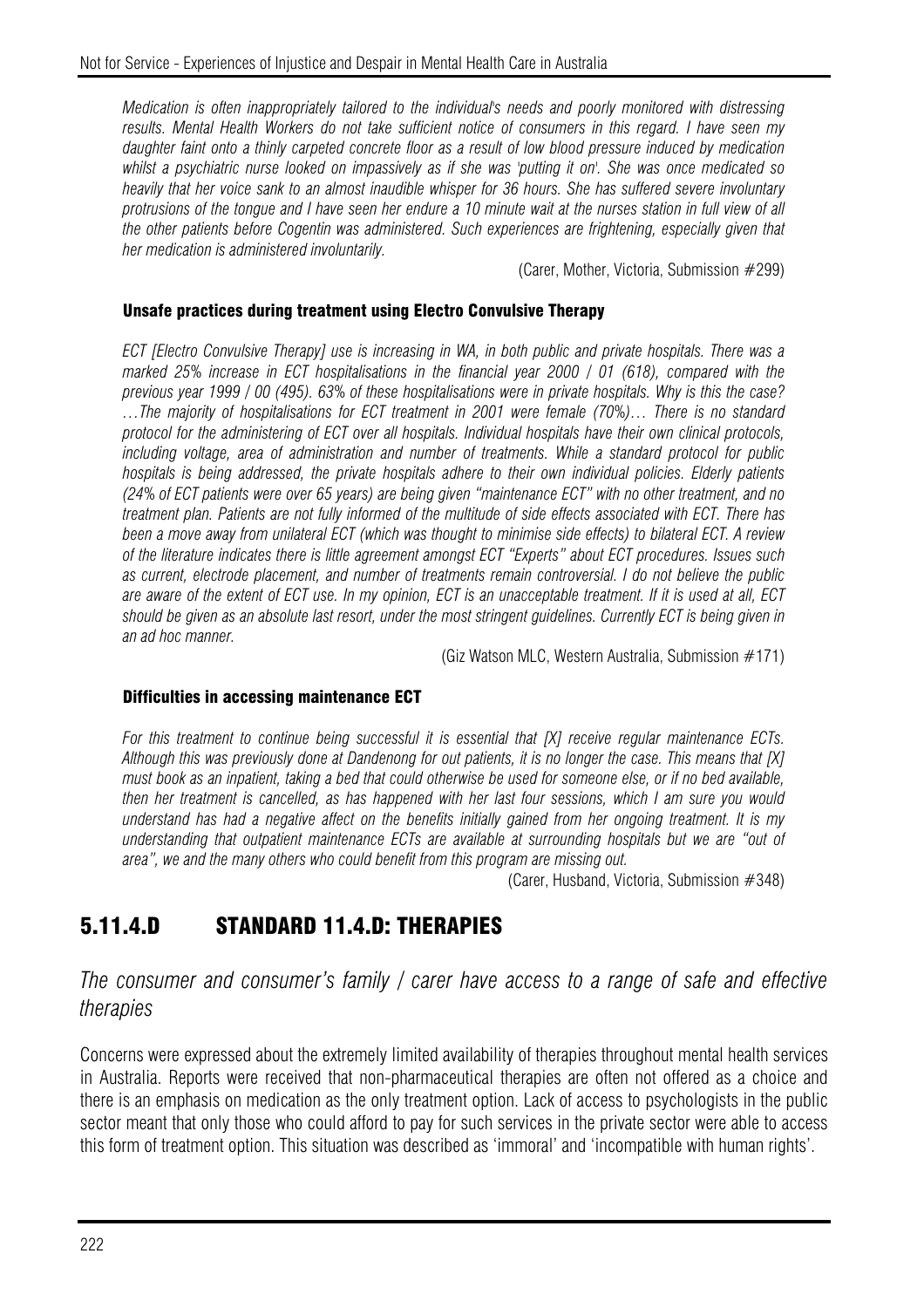Nationally, the key issues relating to this Standard include:

- lack of access to a range of therapies emphasis on medication (Standards  $11.4 \text{D} \cdot 1 11.4 \text{D} \cdot 4$ );
- lack of access to Psychologists (Standards  $11.4.D.1 11.4.D.4$ );
- lack of access to treatment programs for people with Borderline Personality Disorder (Standards  $11.4.D.1 - 11.4.D.4$ ; and
- concerns about the costs associated with therapies making this a limited option for many consumers (Standard 11.4.D.5).

The following selected quotes from community forums and submissions describe people's recent experiences of mental health services and areas of concern under Standard 11.4.D. More detailed descriptions of experiences relevant to this Standard can be found in Part 6:

## Lack of access to a range of therapies – emphasis on medication

*My husband was diagnosed with bipolar 40 years ago. On and off with depression. Treated every time with drugs, no cognitive behaviour therapy (CBT).* 

(Carer, Wife, Northern Territory, Darwin Forum  $#13$ )

*Both consumers and carers reported that whilst a person is in hospital, very little 'therapy' or 'treatment', other then medication and injections, are available or provided.* 

(Mental Health Community Coalition Consumer and Carer Caucus, Australian Capital Territory, Submission #342)

*During the years I have been involved with the Rockhamptom Mental Health Unit the only option offered to consumers seems to be by way of medication. There is a real need for other options to be available instead of / or in conjunction with the use of medications.* 

(Carer, Wife and Mother, Queensland, Submission #52)

*A predominant finding in our experience has been the difficulty in seeking non-pharmacological treatments for persons who experience Anxiety and Depression.* 

(blueVoices, National, Submission #355)

*People with anxiety disorders and depression often have no idea how to access the services that are available. The majority of the people coming to see the psychologists at PADA (Panic, Anxiety and Depression Assistance) have had their anxiety disorder for many years – usually between four and ten years. This is outrageous for conditions that respond well to CBT (Cognitive Behaviour Therapy).* 

(Clinical Service Provider, Victoria, Submission #268)

## Lack of access to psychologists

*Psychologists are not available in the public health system. It's inaccessible and it's impossible to ask people to do that themselves. People with a mental illness don't get help to deal with normal life stress - they get their meds increased.* 

(Carer, Mother and NGO Service Provider, Tasmania, Hobart Forum #14)

*The Burdekin report stated that "restriction to access to psychologists results in important treatment options being denied to many individuals affected by mental illness and that the lack of access is incompatible with human rights and is economically unsound". It seems immoral that in 2004 clinical psychologists are not routinely available to people suffering mental disorders.* 

(ARAFMI Tasmania, Tasmania, Submission #245)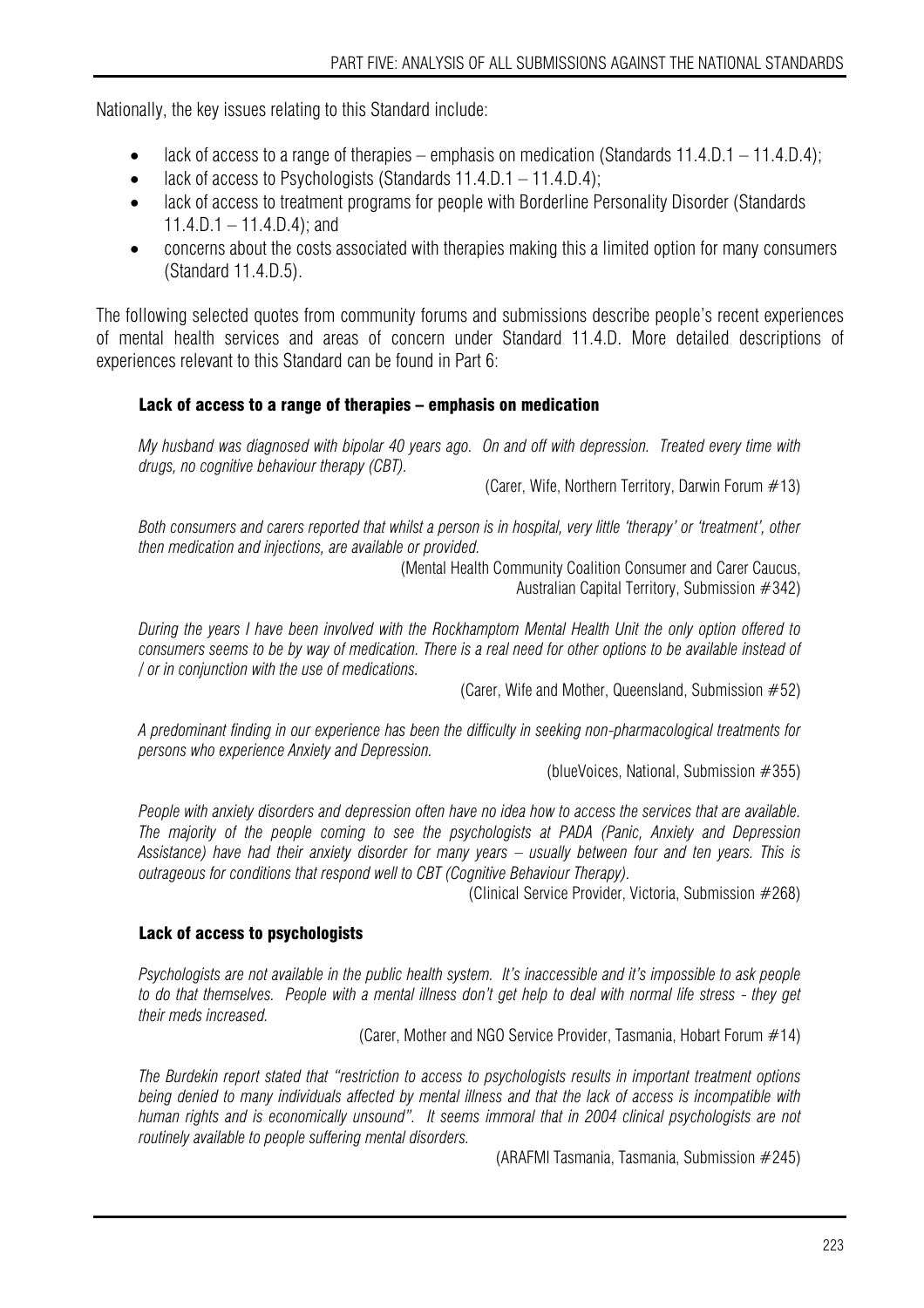## Concerns about the costs associated with therapies making this a limited option for many consumers

*It is almost impossible to see a psychologist or psychotherapist in the public mental health sector these days. This is a disaster. Where have they all gone and why? Why do those of us who desperately need counselling and other talking therapies always seem to come last?* 

(Consumer, Queensland, Submission #204)

*Access to the combination of pharmacological prescription and therapeutic counselling is not available to people who cannot afford to pay full private price and for those who can, remains extremely limited.*  (Support and Equity Services, Charles Darwin University, Northern Territory, Submission #269)

*While living with a mental illness is hard, the fact is that if you have money you can get help. For example, with money you can access other forms of therapy (non-drug), which can help greatly but we can't access this care through Medicare.* 

(Carer , New South Wales, Sydney Forum #9)

*For our members access to low cost counselling would be invaluable to assist with their recovery. Anecdotally we have worked with members who report the benefits of using local community counselling services to resolve the underlying causes of issues.* 

(Service Provider, Victoria, Submission #266)

*My wife suffers from depression and I took her to the regional mental health unit in Wodonga. An initial interview was conducted with 2 people from this unit and their only advice was 'go and see a private psychologist, we don't have the resources here to help'. This news was devastating as we cannot afford the treatment required in private practice, and this has now tainted my wife's view of any help possible.* 

(Carer, Husband, Victoria, Submission #119)

## 5.11.4.E STANDARD 11.4.E: INPATIENT CARE

*The MHS ensures access to high quality, safe and comfortable inpatient care for consumers.* 

Serious concerns were expressed about the quality of treatment and support currently being delivered in inpatient units in every Australian State and Territory. Reports of excessive use of sedation, restraint and seclusion and the increasing inappropriate use of security guards due to a shortage of secure beds were cited as areas of critical concern.

A chronic shortage of beds was also described as one of the main reasons for non-admission of consumers where acute care was urgently required. The pressure to vacate beds is also the cause of premature discharge.

Reports were received that a chronic shortage of resources and staff resulted in occasions when the safety of consumers was not ensured and when consumers harmed themselves or died while in care. Reports were also received of many consumers absconding from care and staff not adhering to protocols. There have also been illustrations of occasions when voluntary admissions were not promoted.

Also of serious concern were reports from consumers that they were frequently not involved in the development of their own treatment plans. Many inpatient units were described to be in very poor condition with minimum regard for privacy and increasingly inpatient units were being renovated to resemble prison enclosures.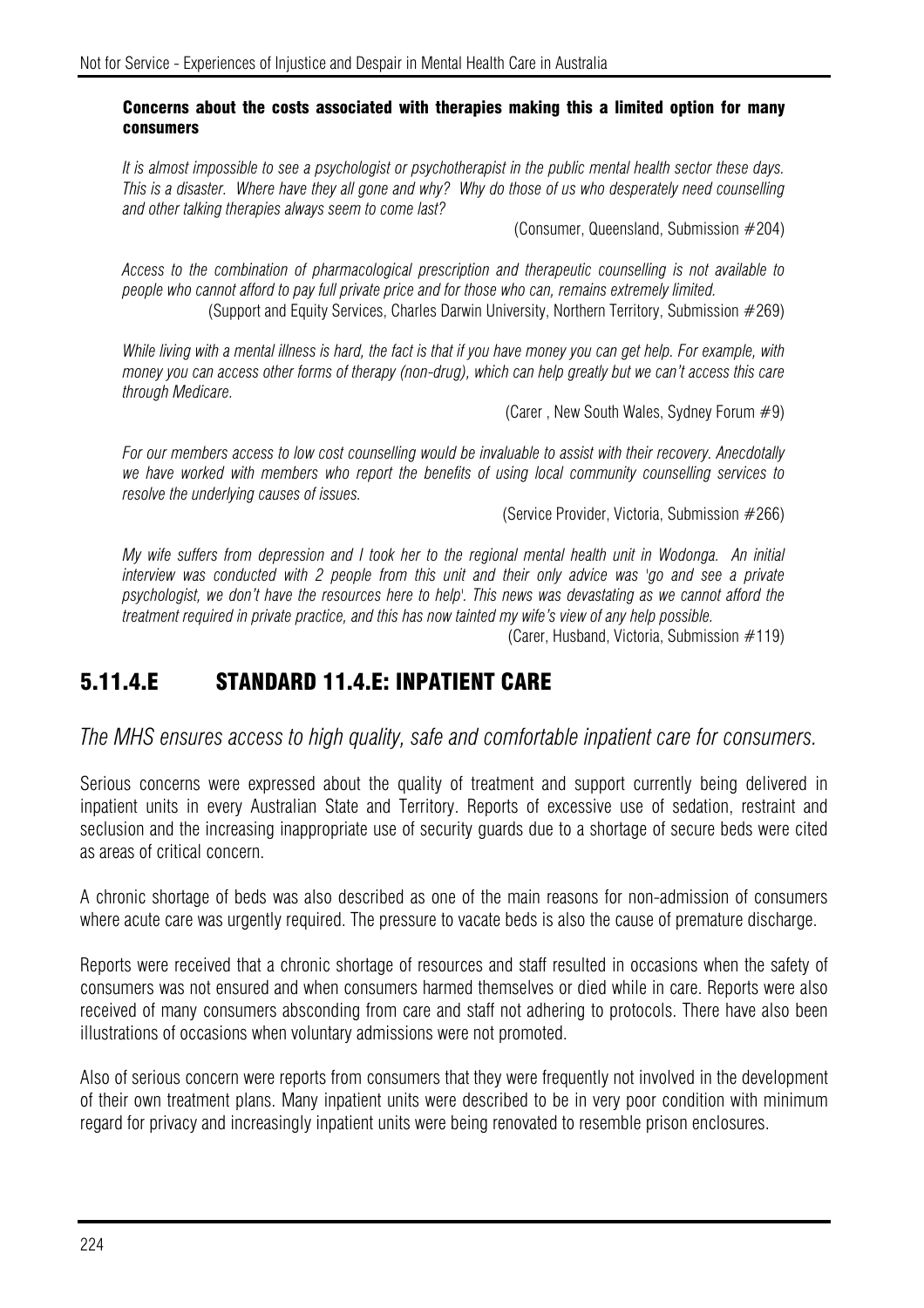Consumers also reported feeling scared and having nothing to do within inpatient facilities and that they were being treated as 'second class citizens' and receiving services of an inferior standard compared to other health facilities.

Transport to and between hospital settings with police vehicles also raised concerns that that this was not the most respectful mode of transport possible and suggests that people with mental illness are criminals.

Concern was also expressed that the impact of admission on the consumer's family is not minimised and that children of parents with mental illness are not always notified of admission and their needs may not be considered while their parent is in hospital.

Nationally, the key issues relating to this Standard include:

- care not being provided in the least restrictive environment (Standard 11.4.E.1);
- excessive use of restraint (chemical and physical) and seclusion (Standard 11.4.E.1);
- $\bullet$  death while an inpatient (Standards 11.4.E.1, 11.4.E.14 11.4.E.16);
- concerns about consumers suiciding in hospital settings (Standards 11.4.E.1, 11.4.E.14 11.4.E.16);
- protection from harm not ensured (Standards 11.4.E.1, 11.4.E.14 11.4.E.16);
- patients absconding from hospitals and involvement of police (Standards 11.4.E.1 and 11.4.E.14 -11.4.E.16);
- lack of beds (Standard 11.4.E.1, 11.4.E.2, 11.4.E.14 11.4.E.16);
- problems with increasing use of security guards in hospital settings due to a shortage of secure beds (Standards 11.4.E.1, 11.4.E.14 - 11.4.E.16);
- lack of access to professional mental health staff (Standard 11.4.E.5, 11.4.E.15-11.4.E.16);
- appropriate treatment and support not being provided in inpatient units (Standard 11.4.E.1, 11.4.E.4 and 11.4.E.5);
- voluntary admission not supported (Standard 11.4.E.2);
- transport to hospital is not occurring in the most respectful manner possible (Standard 11.4.E.3):
- use of police to transport consumers to and between hospitals (Standard 11.4.E.3);
- lack of supervision and adherence to protocols (Standards 11.4.E.15 and 11.4.E.16);
- consumers and carers are not being informed or involved in treatment plans (Standards 11.4.E.6, 11.4.E.11);
- impact of admission on consumers' family not minimised (Standard 11.4.E.7);
- lack of continuity of care and extreme distress for consumers and their families and carers when admission is required (Standard 11.4.E.5 and 11.4.E.7);
- children of parents with mental illness are not being notified of admission of parent or their needs considered while their parent is receiving inpatient treatment and support (Standard 11.4.E.7);
- need for separate psychogeriatric facilities (Standards 11.4.E.1, 11.4.E.11 and 11.4.E.16);
- inpatient units in poor condition (Standard 11.4.E.14); and
- lack of privacy and lack of choice (Standard 11.4.E.14).

The following selected quotes from community forums and submissions describe people's recent experiences of mental health services and areas of concern under Standard 11.4.E. More detailed descriptions of experiences relevant to this Standard can be found in Part 6: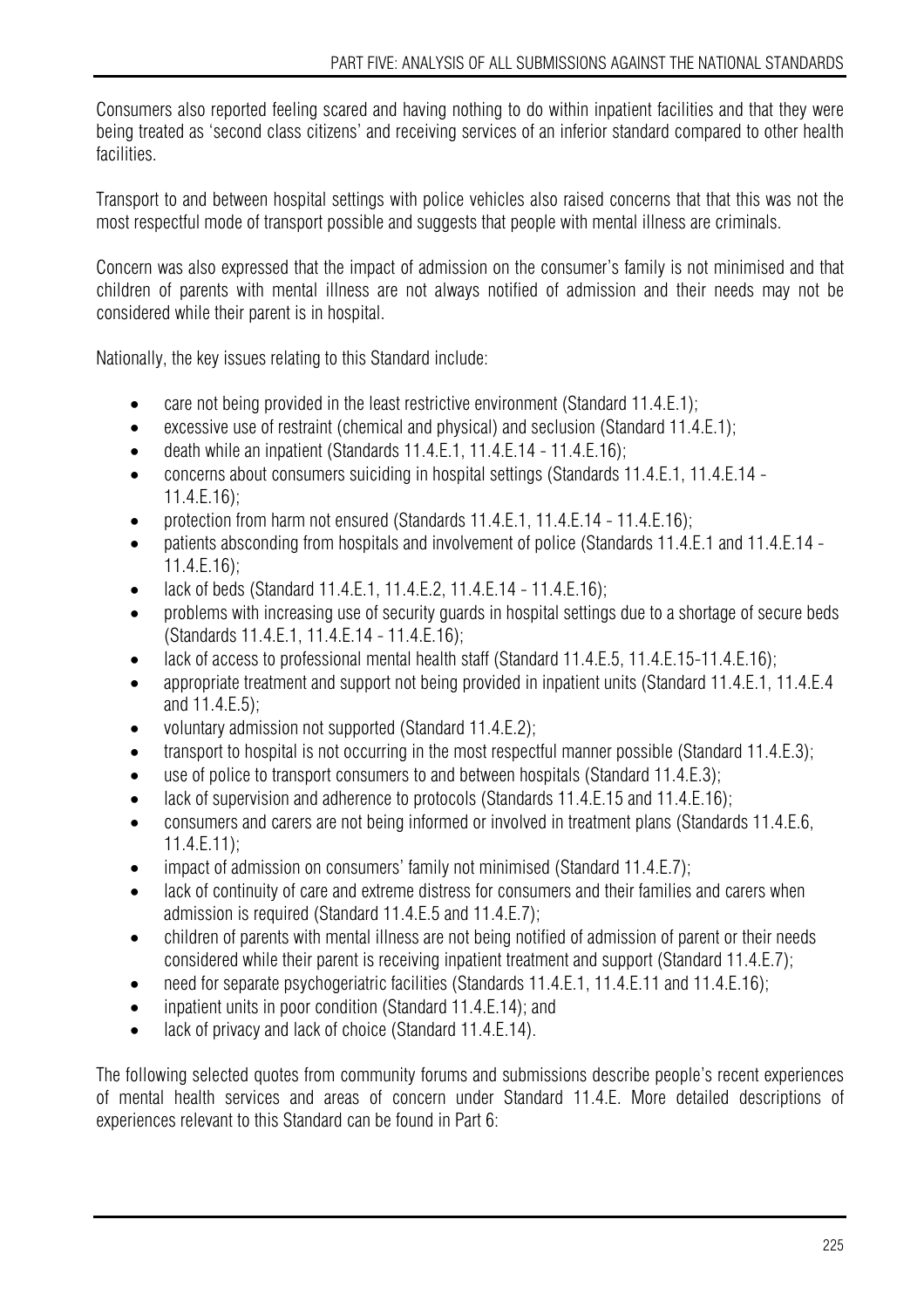## Death while an inpatient

*Attempts were made to locate a facility to meet the needs of my sister. It is my understanding that of all the hospitals with closed wards, there were no beds available that evening. Eventually after a long delay, she was transferred to the psychiatric unit at Royal Perth Hospital in the Perth CBD. She stayed there the night but was*  not in a locked ward. In the morning she walked out of the hospital. She walked less than 500m to a multilevel *carpark on the corner of Wellington and Pier Streets. She went to the top floor and jumped to her death... It was unnecessary tragedy that could and should have been averted. There are many questions unanswered for my family: How can this happen? Who is accountable? Why are there insufficient resources when the problem is so evident? ...the system failed my sister and her family. It is unacceptable and these issues need to be voiced and addressed… I was unable to return to [my] job after my loss.* 

(Brother, Western Australia, Submission #89)

*[Graylands Hospital[ is a nightmare of mammoth proportions and at the moment I am writing a book showing such facts along with the death of my daughter there, along with other young adults. It is usual to go to a hospital to improve one's health... these young people are dying through neglect by hospital staff and not being listened to. Certainly no fault of their own. I have searched long and hard and if I honestly believed that my daughter and the others I know of had died through their own doing and with compassion behind them I would leave well alone. They didn't - they died in strange circumstances.* 

(Carer, Mother, Western Australia, Submission #103)

*15 March, 2002. She said [X] was being sent out on unaccompanied leave that night. When asked had she read my letter, she said "yes" and made no further comment. I told her, at some length, that [X] was acutely paranoid and believed that stalkers were at her flat. She listened, made no reply, and noted these serious matters in the file as "allowed to ventilate"… When asked six weeks later if she had informed Dr [Y] of my fears and [X]'s paranoia, [she] said no. I called the ward at 2pm to say that [X] might kill herself if sent out without me. [X] was sent out. We stayed in contact by phone. She got through Friday night. 16 March. We were in contact by phone. [X] was not happy, but said she would stay. We spoke last at 8.30pm. At 11pm [X] jumped in front of a train and was killed instantly.* 

(Carer, Mother, Victoria, Submission #206)

## Excessive use of restraint (chemical and physical) and seclusion

*I am extremely concerned about the use of restraint and seclusion in SA hospitals. There have been frequent recent stories of psychiatric patients being shackled in the ED [Emergency Department] at central city hospitals, inappropriate use of seclusion (for staff convenience not patient care), the use of outmoded and banned restraint holds by nurses and patients not being treated with the care and respect they deserve.* 

(Academic, South Australia, Submission #142)

*More extreme forms of physical abuse include being strip-searched, locked up and isolated, physically restrained by ward staff or restraining devices such as shackles.* 

(Insane Australia, Victoria, Submission #232)

*I also want to talk about a story that was reported in the Penrith Press – the story is about patients being sedated for up to 5 days and being strapped to beds – they have no access to any therapeutic services - only TV or smoking.* 

(Advocate, New South Wales, Sydney Forum  $# 8$ ).

*When I asked patients in a research study about what they thought of seclusion, their answers were largely negative, they feel punished humiliated, bored and scared when in seclusion. This is not quality nursing care.*  (Academic, South Australia, Submission #142)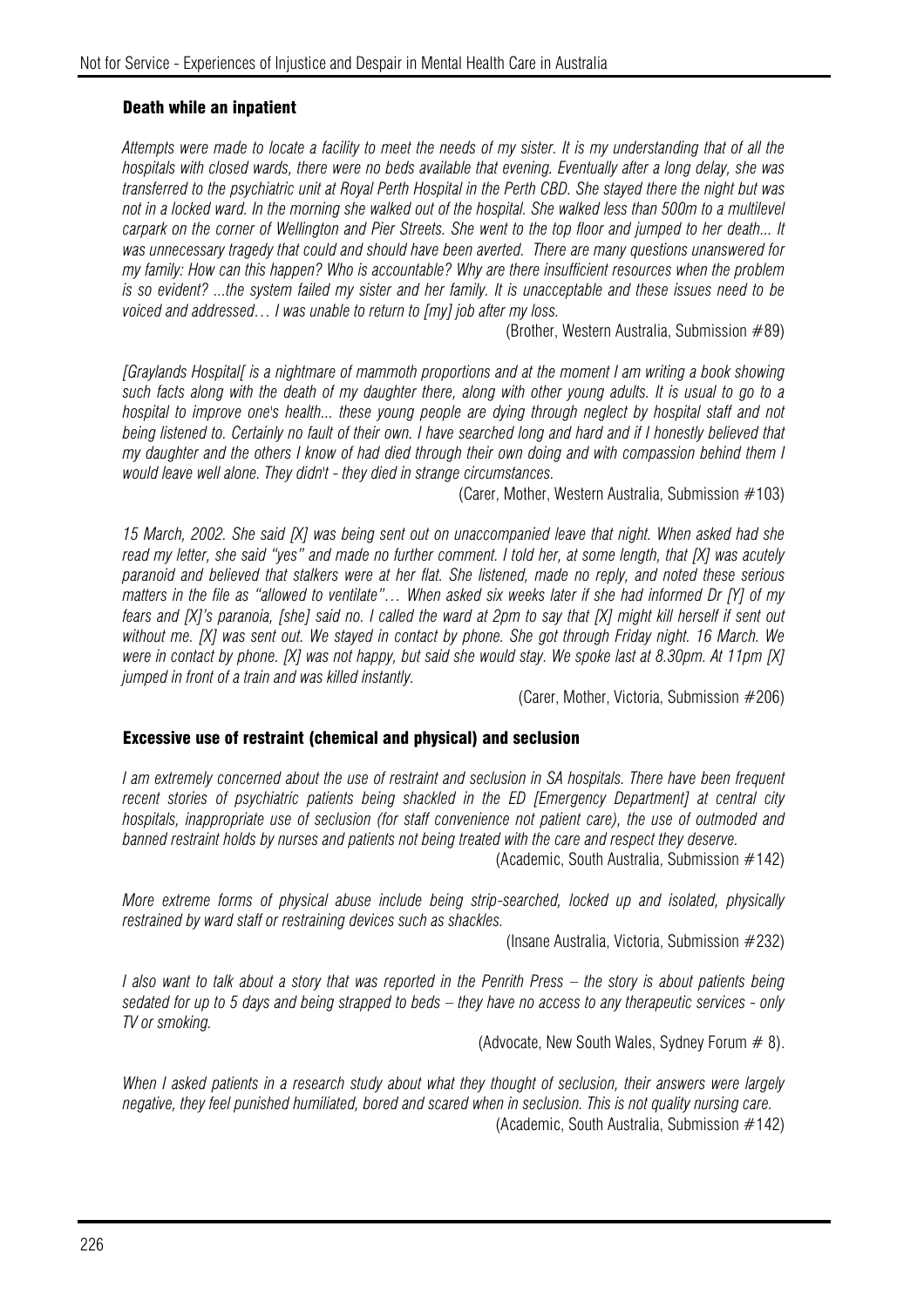*The use of Seclusion Rooms and involuntary restraint is still continuing in NSW. Seclusion Rooms and involuntary restraint, which are often, degrading, inhumane and traumatic, are a normal form of 'treatment' in NSW Public hospitals. Why is it that in other parts of the World including the U.S., Prevention Programmes have greatly reduced the need for these abuses, yet in NSW this form of treatment is still seen as legitimate?*  (Consumer Activist, New South Wales, Submission #257)

*Further, nurses report that the workload results in their having no option but to adopt a custodial approach to patient care, rather than that of the development of therapeutic relationships. We learn of instances where restraint is used, with security guards and the police being called to emergency departments to restrain people who are acutely and severely unwell.* 

(Australian Nursing Federation (Vic Branch), Victoria, Submission #322)

## Appropriate treatment and support not being provided in inpatient units

*I* was admitted to hospital one night. I had a serious overdose on drugs, trying to commit suicide, I explained *this to the nurses in the Logan Hospital, they left me in a room by myself all night and released me at 6am the following morning and told me I was fine.* 

(Consumer, Queensland, Submission #73)

*Treatment is typically brief and often people are released the next day; they are just kept in over night. This type of care is no good – it creates a revolving door – people just get sick again because they have been discharged early so the figures look good and someone else can have their bed. This is not good care.* 

(NGO worker, Queensland, Brisbane Forum #3)

*I believe the public have a right to know about the dangerously inadequate psychiatric services currently available in Gippsland. As previously reported, people who are deemed in need of admission, & thus 24 hour care, are being cared for during the day in a highly stressed environment, where Nurses are often General Nurses, inexperienced in psychiatric care. At times there has only been one Psychiatric Nurse on duty, responsible for supervising a nursing team, comprising some for whom it was their first experience in an acute psychiatric ward. It is not surprising that some of these nurses have refused to return. Because the number of patients being admitted is higher than the number of available beds, it is correct that patients are sent to motels and caravan parks to sleep. As you can imagine any psychiatric ward can be and often is a place where highly charged emotions are expressed. Imagine the added effect of overcrowding and at times fearful inexperienced staff. This is a recipe for tragedy waiting to occur.* 

(Anonymous, Victoria, Submission #312)

*[X] believes that patients are treated as 2nd class citizens. They do not receive the same level of care you would receive in other health facilities.* 

(Anonymous, New South Wales, Submission #156)

## Lack of beds

… *it is also worth noting that the Consultant Psychiatrist who admitted her had to almost beg for the last bed on the ward, otherwise the client, who was suicidal, would have been sent home with no support. The doctor informed me that on the previous day, he had wasted 3 hours of his clinic time chasing a bed for an extremely unwell patient. His other patients could not be seen due to this.* 

(Clinician, Western Australia, Submission #15)

*Early discharge – people are moved from wards to overnight rehab beds so another patient can have their bed. This type of system is not in favour of patients or their family or staff. We have 56 patients in a 33 bed ward. Patients are often put on leave for a week because we have a bed shortage. Their clinical care is being determined not by their need but by the availability of resources! The ones who have families are the ones who are discharged more quickly.* 

(Service Provider, New South Wales, NESB Parramatta Forum #21)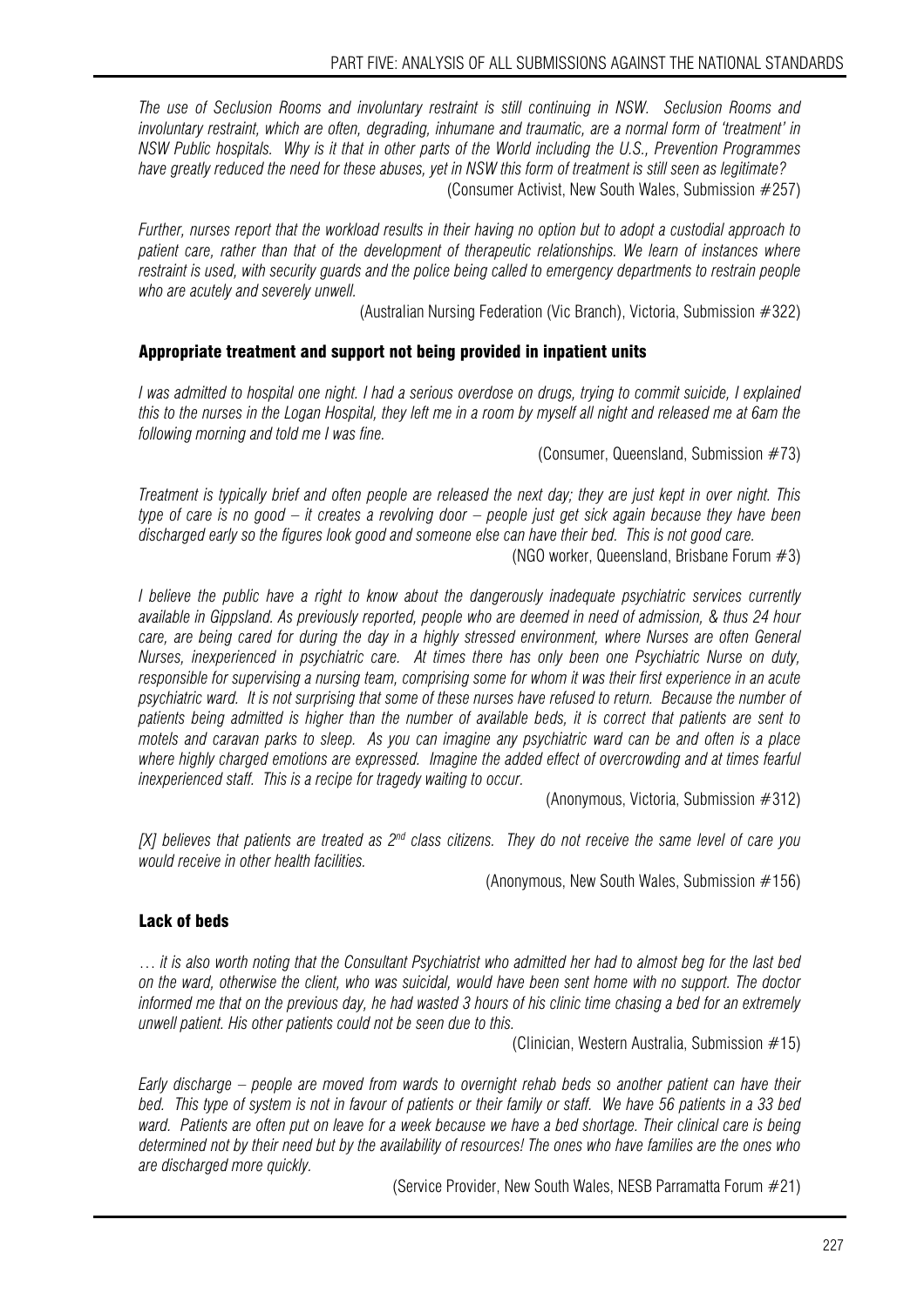*There is a real shortage of beds and this results in a crisis occurring every weekend with respect to beds and community based care… What happens is that they get lined up in emergency departments, which are overfull in any case and ED staff are stressed and unhappy. Alternatively other patients are moved from the psych unit to general wards to make room for new admissions or people are sent home earlier than desirable clinically, with fingers crossed! This is really a system problem, not a clinician problem.* 

(Anonymous, New South Wales Submission #303)

*Currently there is a catastrophic and cruel shortage of acute mental health beds in the state. I work in psychiatric triage, based in an Emergency Department and almost on a daily basis, my colleagues and I search for beds for people who have become acutely unwell and require hospitalisation. It is not uncommon for these people to have to wait 48 to 60 hours in the emergency department, amidst the noise and chaos of emergency, for a suitable bed. They are even unluckier if they require a High Dependency bed.* 

(Clinician, Victoria, Submission #201)

*Nurses told me when a patient is in emergency needing a bed, they do "eenie, meenie, miny, mo" around the ward and decide who can be discharged – whether or not they are well. . On one occasion during the 6 month period my son was ill he was discharged and threatening staff while we were still standing in the ward waiting for his medication.* 

(Carer, Mother, Queensland, Submission #168)

*The few who make it to an inpatient unit face the risk of premature discharge in order to 'free up' more beds*  for those in crisis awaiting admission. People are often discharged on the basis of who is the least risk rather *than who is ready to return to their home.* 

(Health and Community Services Union, Victoria, Submission #220)

*There are extended waiting times in Emergency Departments for Mental Health patients/clients, because there are limited beds; inpatient mental health services run above capacity most of the time. Deinstitutionalisation and mainstreaming have resulted in general hospitals having more contact with Mental Health patients/clients; Emergency Departments are the main access point for mental health emergencies. There is clear evidence that general hospital staff and systems are poorly equipped and resourced to provide mental health care to patients/clients with mental health concerns. The availability of meaningful assistance to general hospitals from mental health services varies dramatically. Psychiatric Emergency and Consultation-Liaison Psychiatry Services are inequitably distributed across the state and in many cases, virtually non-existent in country regions.* 

(ANZCMH Nurses Victorian Branch, Victoria, Submission #316)

#### Voluntary admission not supported

*[X] was kept heavily sedated: [X] was in and out of drug induced sleep for approximately 18 hours until admission at Graylands Hospital. Surely this is way too long and unnecessary considering the fact that [X] was voluntarily seeking treatment! During the assessment stage at the Emergency Department of Bunbury Regional Hospital, [X] had been calm and fully compliant. No grounds were shown for involuntary admission witnessed by parents, security and nursing staff.* 

(Carers, Western Australia, Submission #177)

#### Transport to hospital is not occurring in the most respectful manner possible

*The fact remains that these individuals should not be treated as offenders and as such it is inappropriate to be transporting them in police vehicles. Police have received complaints regarding this very point by concerned family members of these patients.* 

(Police Association of New South Wales, New South Wales, Submission #59)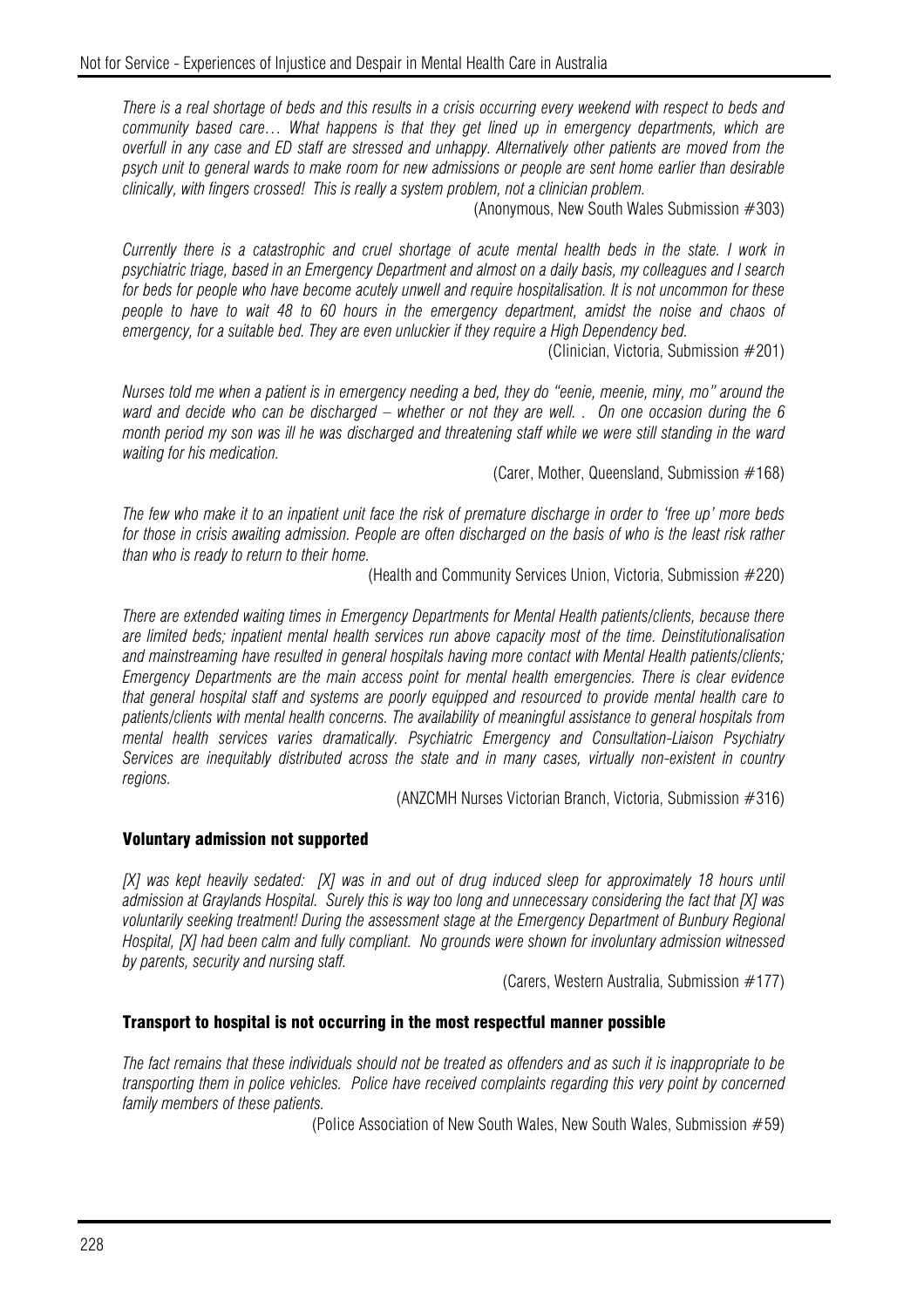## Impact of admission on consumers' family not minimised

*When admitted to an Adelaide hospital you become distant from your family and visiting is less affordable. Again no communication from the hospital to help families adjust and understand what is happening occurs.*  (Consumer, South Australia, Submission #77)

## 5.11.5 STANDARD 11.5: PLANNING FOR EXIT

*Consumers are assisted to plan for their exit from the MHS to ensure that ongoing follow-up is available if required.* 

Under this Standard, the prevailing concern at the national level was that discharge decisions are made according to the need to vacate beds rather than the health status of consumers. As such, reports were received of discharge frequently occurring with very little notice, without the review of individual care plans, without proper assessments and without adequate discharge plans being in place. Where attempts had been made to plan for exit, it seems that the lack of treatment and support services in the community and long wait lists, means there were few real options. Reports were also received of occasions when services were identified in plans but contact had not been established prior to exit, and arrangements for ongoing follow-up had not been made.

Nationally, the key issues relating to this Standard include:

- discharge occurring suddenly while consumer still unwell due to lack of resources (Standards 11.5.1) and 11.5.2);
- planning for exit on the basis of need to vacate beds (Standards 11.5.7 11.5.9);
- discharge being used as a threat with consumers (Standard 11.5.7);
- discharge without proper assessment (Standards 11.5.1 and 11.5. 2);
- individual care plans not being reviewed properly prior to exit (Standard 11.5. 2);
- discharge occurring without adequate planning (Standards  $11.5.1 11.5.6$ );
- inadequate discharge plans (Standards  $11.5.1 11.5.3$ );
- exit plans not authorised by medical staff (Standards 11.5.8 and 11.5.9);
- difficulty in coordinating community-based services when exiting mental health services (Standards 11.5.5 and 11.5.6);
- lack of services and options available to assist with delivery of treatment and support after discharge (Standards 11.5.4 – 11.5.6); and
- other service providers nominated on exit plan not informed prior to exit (Standards 11.5.5 and 11.5.6).

The following quotes from community forums and submissions describe some people's recent experiences of mental health services and areas of concern under Standard 11.5. More detailed descriptions of experiences relevant to this Standard can be found in Part 6:

## Planning for exit on the basis of need to vacate beds

*It should be noted that discharge is largely driven by the assessment that another incoming client has a greater need rather than the client is ready for discharge.* 

(Anonymous, Tasmania, Submission #254)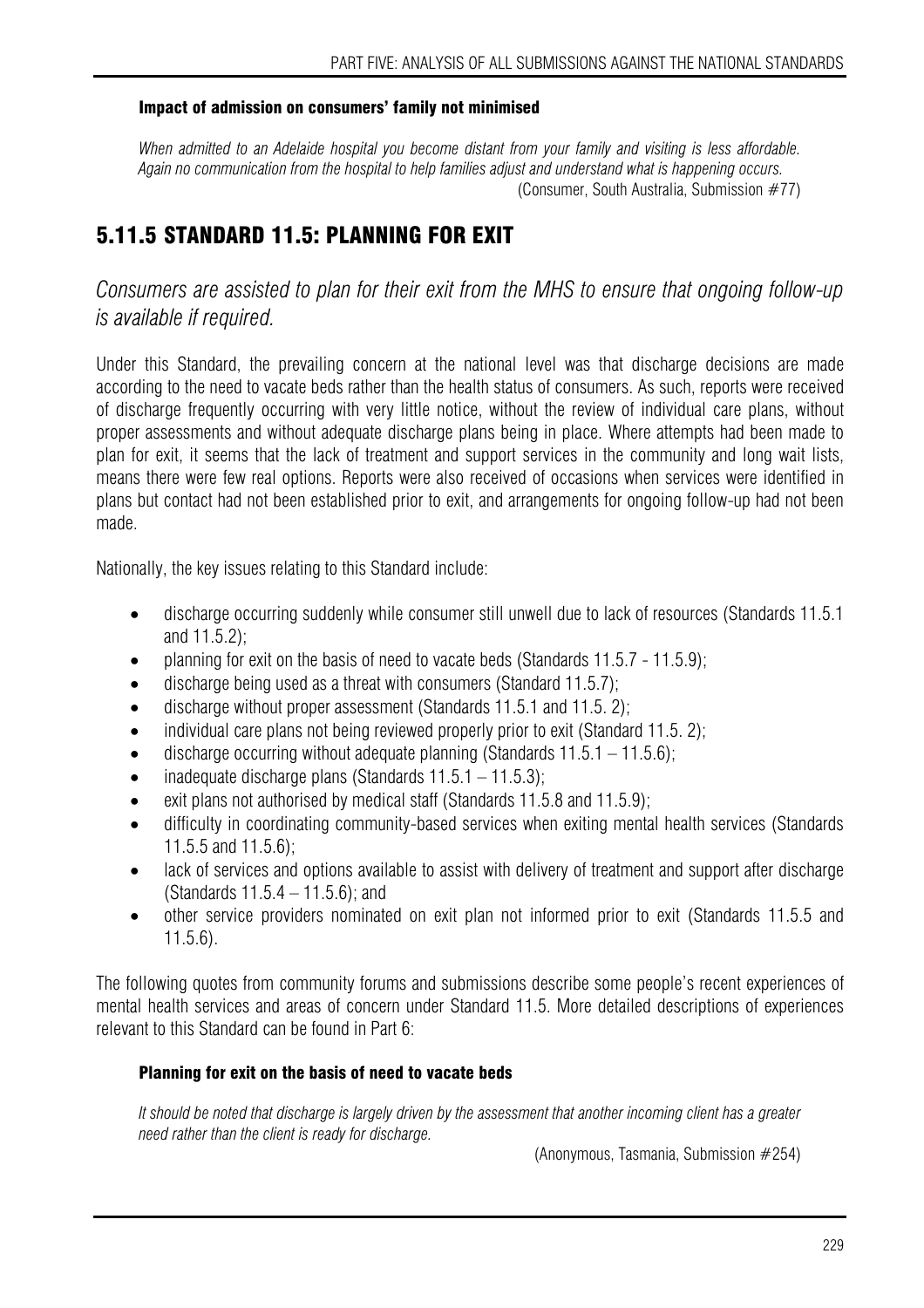*Patients admitted with a mental illness are often discharged before they have sufficiently recovered, due to pressure on hospital beds. This can place an unnecessary burden on carers, who are untrained but are forced to care for someone who is still unwell. This can also put the consumer at risk, and in particular risk of suicide.*  (Peninsula Carers Council, Victoria, Submission #321)

#### Discharge occurring without adequate planning

*"The first time I was in hospital—on the day I was to be discharged and I didn't know it was going to be that day—I was given a sheet of paper with a list of boarding houses on it and told to find myself a place to stay because I was going to be discharged that afternoon. I lived under a train station for 2 weeks until I found somewhere to stay. I had just spent 8 weeks in hospital getting better and then they say you have to get out and they don't care where you go. They told me I could come back on Monday if I needed to". (BSL 2004 Focus groups with mental health consumers)* 

(Brotherhood of St. Laurence and Catholic Social Services Victoria, Victoria, Submission #324)

*But then they sedated him even though I told them I would transport him to Graylands. 20 hours later after being in a drug induced state in Graylands he was discharged (the next morning) without any explanation to him or to us.* 

(Mother, Western Australia, Bunbury Forum #22)

*Patients admitted with a mental illness are often discharged without establishing whether they have appropriate accommodation arranged. This can mean that carers are unprepared for their loved one to return home, or that their loved one literally has nowhere to go.* 

(Peninsula Carers Council, Victoria, Submission #321)

#### Inadequate discharge plans

*Psychiatric disability is ongoing, not fixed on release from hospital. There needs to be an adequate discharge plan available for people discharged from hospital. These plans don't always occur. Many plans are not adequate enough.* 

(Carer, Father, Australian Capital Territory, Canberra Forum #18)

#### Difficulty in coordinating community based services when exiting mental health services

*We provide a comprehensive service. It is difficult to link mental health clients to get community based services. We have difficulty getting mental health staff to work in with discharge of patients. It seems to be a*  big problem with links to mental health clinicians linking in with the discharge planning. Mental health patients *are not linked in to home help.* 

(Social Worker, Western Australia, Geraldton Forum #84)

*The Hospital (eg RHH {Royal Hobart Hospital]) is outside the community mental health structure and therefore*  has no commitment to the care of clients once it perceives them as ready for discharge. Despite frequent *attempts to establish coordinated discharge planning ("discharge planning begins on admission") the community services are still often left out of the loop and find the client has been discharged without proper arrangements for continued support.* 

(Anonymous, Tasmania, Submission #254)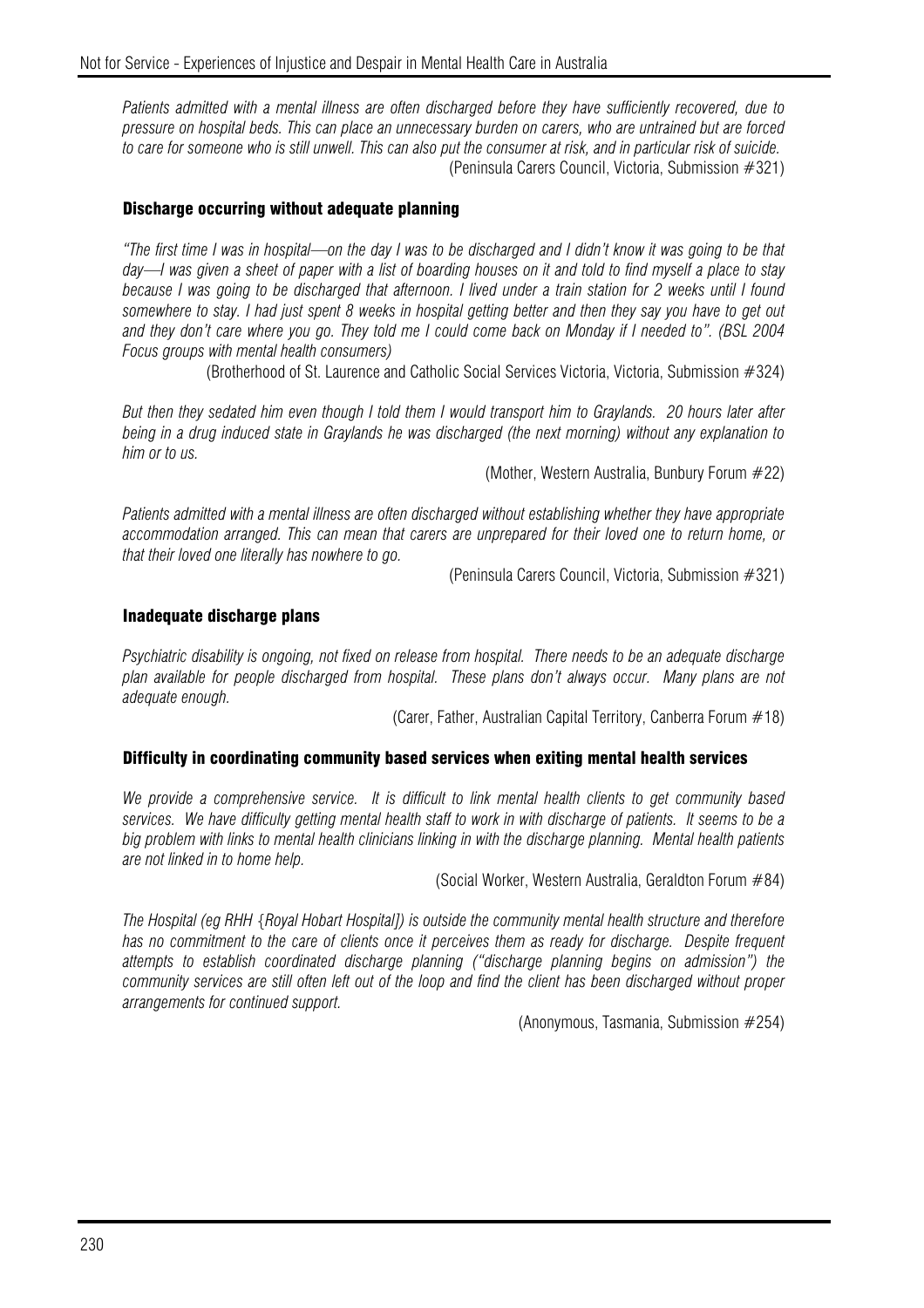## 5.11.6 STANDARD 11.6: EXIT AND RE-ENTRY

*The MHS assists consumers to exit the service and ensures re-entry according to the consumer's needs.* 

Concerns were expressed across Australia that treatment, support and ongoing follow-up are not being arranged or reviewed prior to exit for many consumers. A result of this was that some consumers and carers felt that once they "walked out the door of the mental health service no one cared".

There were many reports of consumers committing suicide soon after discharge. Other reports illustrated and absence of follow-up arrangements or, if they were made, appointments were not kept by the mental health service.

The stories illustrate that discharge protocols are not in place in some mental health services or are inconsistently applied. There are seems to be insufficient procedures ensuring provision of adequate information to consumers and their carers about treatment and support, how to gain entry to the mental health service at a later date, how to identify early warning signs and who to contact.

Nationally, the key issues relating to this Standard include:

- consumers being discharged while still very ill with no arrangements for ongoing treatment and support (Standard 11.6.1);
- suicide soon after discharge (Standards 11.6.1 11.6.5);
- lack of involvement of carers on exit (Standards 11.6.3 and 11.6.5);
- no review of arrangements prior to exit (Standard 11.6.1); and
- inadequate or no follow-up (Standards  $11.6.2 11.6.5$ ).

The following selected quotes from community forums and submissions describe people's recent experiences of mental health services and areas of concern under Standard 11.6. More detailed descriptions of experiences relevant to this Standard can be found in Part 6:

## Suicide soon after discharge (consumers being discharged while still very ill with no arrangements for ongoing treatment and support)

*On leaving the hospital with her son, the only information given to his mother was a copy of the discharge summary and four pages of "better sleep tips". Dr [Y], the discharging doctor, was asked if there was a discharge protocol. She replied that she did not use one and was unaware if one existed. Dr [Z] later agreed that there should have been a conference with the family before discharge… The standard of care provided for [X] left much to be desired. After considerable questioning, this was reluctantly conceded by some of the doctors who gave evidence at this inquest… [X] was discharged with a minimum of formality and no guidance or assistance to them or their son… (*excerpt from the Coroner's Report*)* 

(Carers, Parents, New South Wales, Submission #137)

*The thing I found is that once he walked out the door of the mental health service no one cared about him or what happened to him… They said he was okay and released him with no shoes, no where to go and blood all over him. I spoke to the Dr and [X] died 10 days later – he jumped. There are so many suiciding. Nobody to help me. I should have had more help, I couldn't do it… Everybody like that needs someone to care for them.*  (Carer, Tasmania, Hobart Forum #22)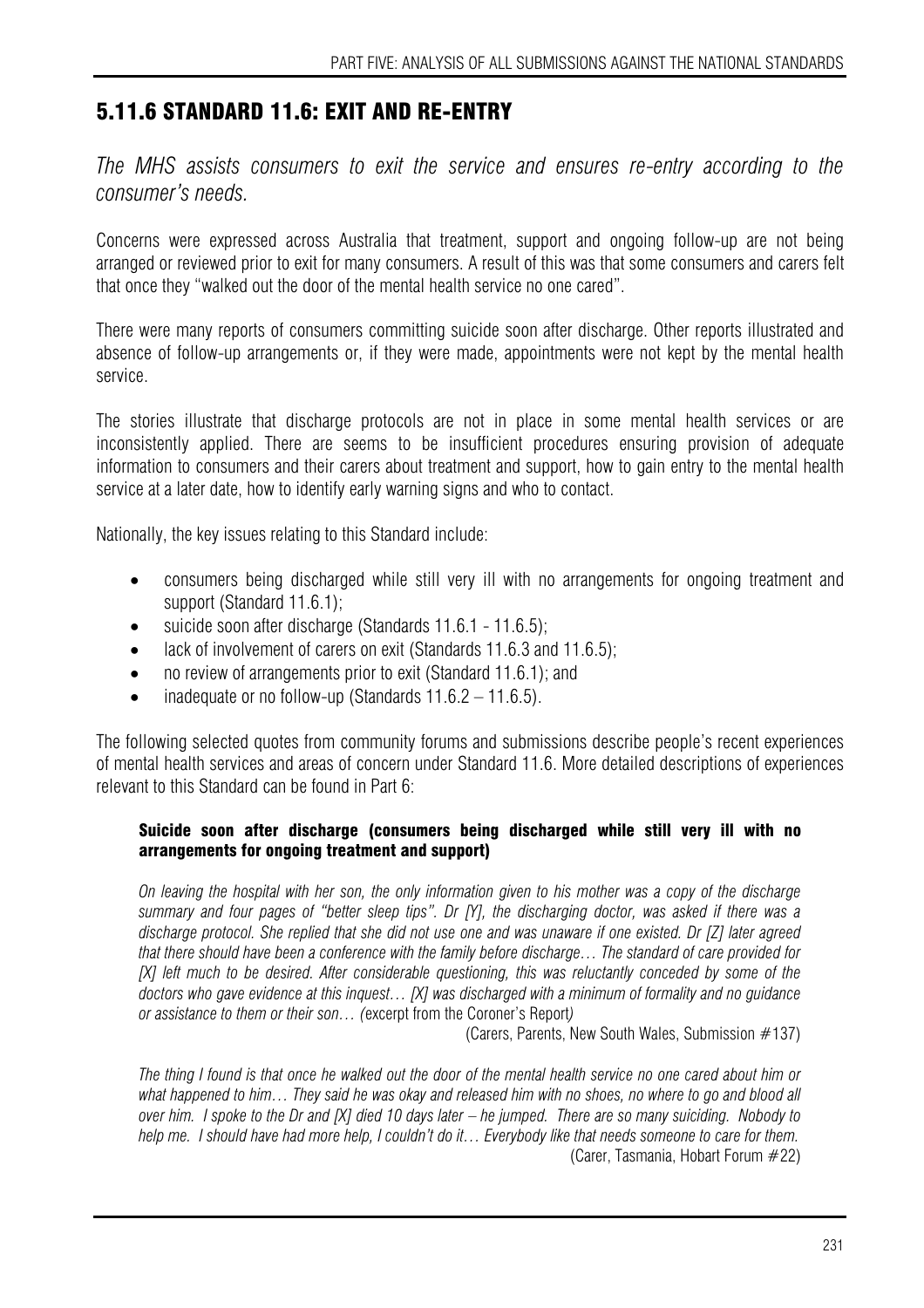*I saw my husband rapidly lose weight, lose sleep, lose more interest in things he loved to do and withdraw from me, and yet it never occurred to me that he would attempt suicide again. I had no idea on the high statistics of that happening. No-one told me anything. Especially the fact that a Mobile Crisis Team was available if I needed them to be at my beck and call. I didn't know of their existence until they came to see me after [X] died and they said to me, "your husband has fallen through the cracks. If you wanted to take further action I wouldn't blame you." My heart just sank. Apparently in the clinic they asked [X] if he thought he needed acute care????? What sort of a question is that to ask a suicidal patient? How in the hell would he know? During the whole 9 days after [X]'s discharge from the clinic he did not receive one follow up phone call or anything to check on his condition. That I find is appalling.* 

(Carer, Wife, New South Wales, Submission #126)

#### Consumers being discharged while still very ill with no arrangements for ongoing treatment and support

*Then he was discharged while still obviously very psychotic, and 14 hours later his brother sat in an emergency room at the hospital for another 5 hours to have him re-admitted.* 

(Carer, Mother, Queensland, Submission #168)

#### Inadequate or no follow-up

*After his discharge from hospital [X] had a couple of appointments with the psychiatrist at Swan Valley Centre, then was discharged form there and told to go his GP for his medication. So far [X] has gone twice to be issued with 6 month repeat prescriptions. There has been no other contact – not even a phone call to ask how he is doing.* 

(Carer, Mother, Western Australia, Submission #99).

*I feel my main concerns are that there is: NO FOLLOW UP ON DISCHARGE, NO REHABILITATION ON DISCHARGE. [X] said to me when he came out of hospital 'Mum what am I going to do with my life? I didn't know what to say. (author's emphasis)* 

(Carer, Mother, Western Australia, Submission #99).

*It is very difficult to be admitted to the facility and in many cases there is no follow up and / or case management is kept to a minimum. But this is not always the case, some people are taken up or case managed long-term that are far less ill than others.* 

(Anonymous, Queensland, Submission #113)

*After I took the overdose I was admitted to hospital. I only saw the doctor on the day I was being discharged and he told me I would be assigned a case worker but still 4 weeks later I have had no contact.* 

(Consumer, New South Wales, Broken Hill Forum #3)

#### Lack of involvement of carers on exit

*My son was discharged from hospital and we didn't even know he had been discharged until he turned up on our doorstep. No one tried to inform us even though they knew he would come back to us because we are his carers.* 

(Mother, Western Australia, Bunbury Forum #22)

*My other concern is for the carers they are told not to get involved but there's no one else to get involved. If the service doesn't want to involve carers then who do they think will provide the care once someone is discharged from a hospital? Who else is there?* 

(GP, Western Australia, Bunbury Forum #19)